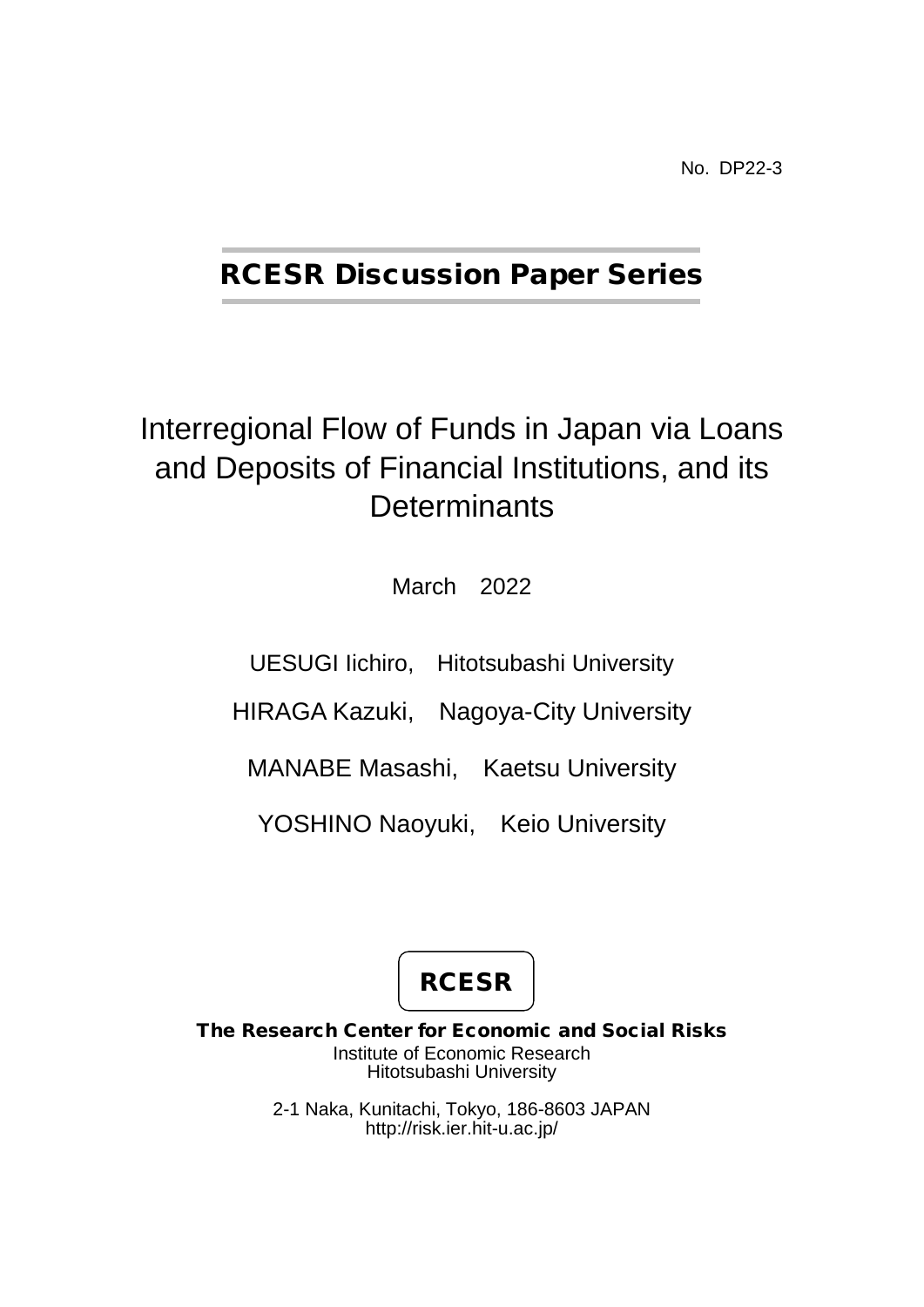## **Interregional Flow of Funds in Japan via Loans and Deposits of Financial Institutions, and its Determinants**

UESUGI Iichiro[\\*](#page-1-0) HIRAGA Kazuki[\\*\\*](#page-1-1) MANABE Masashi[\\*\\*\\*](#page-1-2) YOSHINO Naoyuki[\\*\\*\\*\\*](#page-1-3)

## **Abstract**

Using data on loan and deposit balances at the bank branch level, we, for the first time, develop indicators of the interregional flow of funds in Japan for the period 2005-2019 and analyze their determinants. Making use of the fact that the regions in which a bank receives deposits and those in which it extends loans are different, we calculate the extent to which deposits in a region are transformed into loans in various regions within a bank. We then aggregate the extent of transformation for all banks to create indicators of the interregional flow of funds in a country. Regarding the characteristics of these indicators, there are several salient features. First, while the majority of deposits goes to lending within the same prefecture, there is also a substantial amount of deposits used for loans in other prefectures. And second, the extent of interregional flow of funds between remote prefectures has declined over time, but the extent between neighboring prefectures has somewhat increased. Regarding the determinants of the interregional flow of funds, we also find several features. First, deposits received in prefectures with lower land prices are used for loans in prefectures with higher land values, indicating that loans related to real estate businesses remain to be an integral part of bank lending. Second, interregional flow of funds is sometimes inefficient in that deposits collected in productive/profitable prefectures are used for loans in less productive/profitable prefectures in some econometric specifications. And third, deposits in concentrated loan markets are transformed into loans in markets that are less concentrated.

#### **Keywords: loan and deposit market; financial intermediation; efficiency of credit allocation; interregional fund flows.**

-

<span id="page-1-0"></span><sup>\*</sup> Professor, Institute of Economic Research, Hitotsubashi University (Special Research Fellow, Financial Research Center, Financial Services Agency), Corresponding author

<span id="page-1-1"></span><sup>\*\*</sup> Associate Professor, Faculty of Economics, Nagoya-City University (Special Research Fellow, Financial Research Center, Financial Services Agency)

<span id="page-1-2"></span><sup>\*\*\*</sup> Professor, Faculty of Business Innovation, Kaetsu University (Special Research Fellow, Financial Research Center, Financial Services Agency)

<span id="page-1-3"></span><sup>\*\*\*\*</sup> Professor Emeritus, Keio University; Director, Financial Research Center, Financial Services Agency

Original version of the working paper is posted at the webpage of the Research Center of Financial Services Agency as DP 2020-10. The authors would like to express their sincere gratitude to OHGO Naoki, advisor to the Financial Research Center and Financial Services Agency, FUKUDA Shin-ichi, HINO Masashi, Si-Yeon Lee, MORITA Hiroshi, ONO Arito, SHIOJI Etsuro, Gregory Udell, and participants at the seminar in the Financial Services Agency for their valuable comments. Views expressed in this paper are of the authors' and do not necessarily represent those of the Financial Services Agency or the Financial Research Center.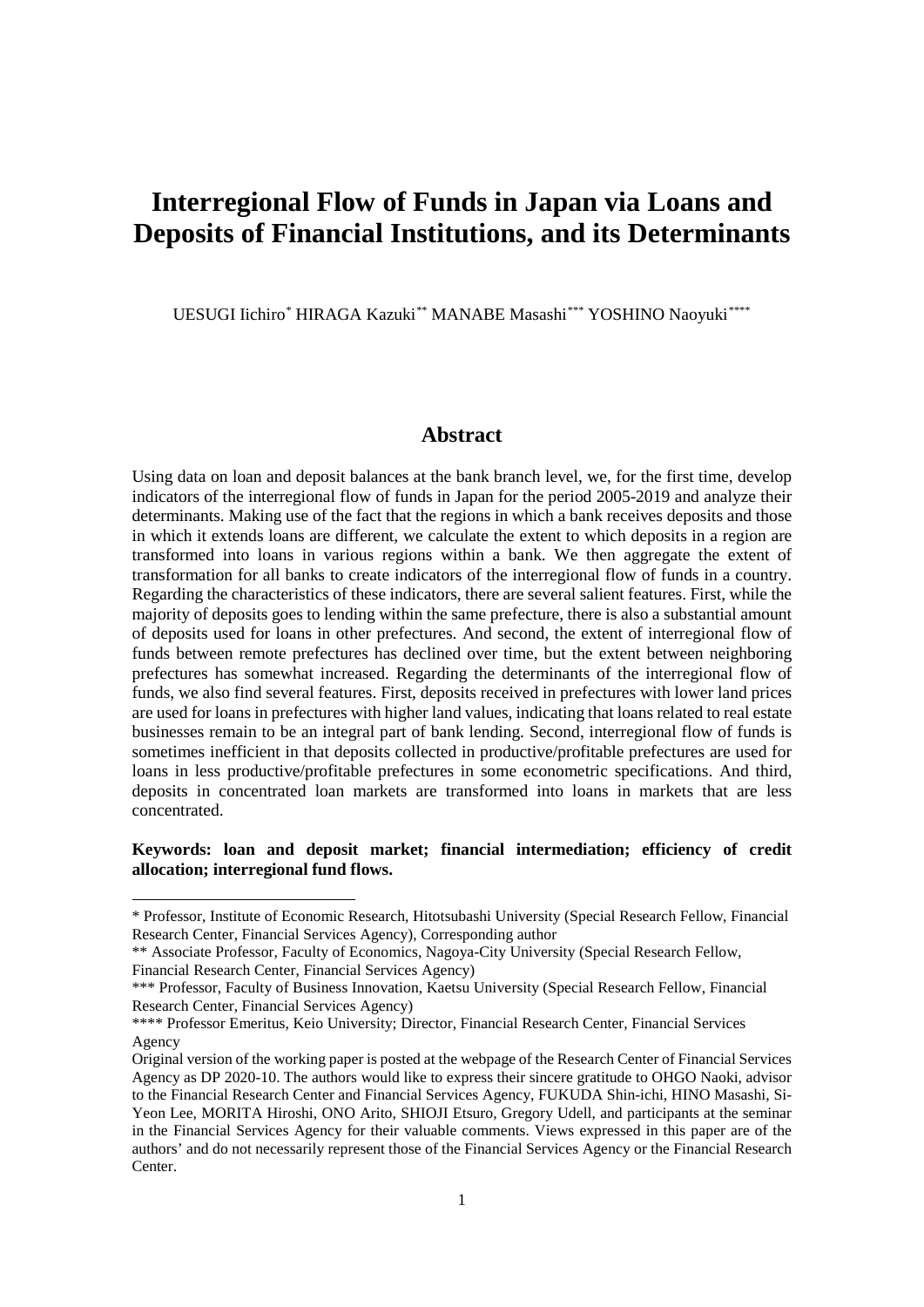## **1. Introduction**

Banks accept deposits from savers and provide loans to borrowers. Asset transformation, the process in which banks transform liabilities including deposits into assets such as loans with different maturities and interest rates, is one of the major functions of financial intermediaries. Through asset transformation, deposit-taking financial intermediaries play an important role in eliminating mismatches between the supply of and the demand for funds in the economy. For this reason, each country's central bank compiles statistics on the flow of funds in order to quantify the extent banks and other financial intermediaries, households, non-financial institutions and the government, hold assets and liabilities of various types on their balance sheets. In recent years, central banks not only aggregate balance sheets of the financial institutions; they also keep track of the flow of some of the instruments (deposits, loans, and bonds) between institutional sectors including financial institutions. [1](#page-2-0)

Despite efforts by the central banks, however, what is less understood is the state of asset transformation across regions within the country. In other words, we do not know much about the behavior of financial institutions that accept deposits and extend loans across regional boundaries. If the scope of a financial institution's activities is limited to a single region, then the institution invests all the deposits it collects in loans to the same region. In reality, however, many financial institutions engage in interregional financial intermediation, collecting deposits and issuing loans across multiple regions. In the United States, many banks began operating across state lines following a series of deregulations on interstate banking operations in the 1980s and 1990s. In Japan, too, where restrictions on the location of bank branches have been lifted for several decades, many cases of cross-boundary lending beyond the scope of the traditional market have been reported (Ozaki et al., 2019), as competition among financial institutions intensifies due to the declining demand for loans. These suggest that financial institutions channel their deposits to lending in a wider geographic area than they did in the past, increasing the need to understand the current state of financial intermediation across regions. Nevertheless, neither economists, policymakers, nor banking practitioners possess a comprehensive understanding of the current state of interregional financial intermediation, namely, how deposits are transformed into loans across regions.<sup>[2](#page-2-1)</sup> Moreover, no assessment has been made as to whether such interregional flows

<span id="page-2-0"></span><sup>&</sup>lt;sup>1</sup> See Konno (2014) on the developments of these "from-whom-to-whom" statistics by central banks of Japan and several other countries. Manabe (2010) discusses the accuracy of these statistics in detail.

<span id="page-2-1"></span> $2\text{ }\hat{ }$  The study that is most closely related to our interest is Aguirregabiria et al. (2020) that measure the gap between geographical distribution of deposits and that of loans in the United States. However, their study does not identify how deposits made in a region are channeled into loans in different regions due to data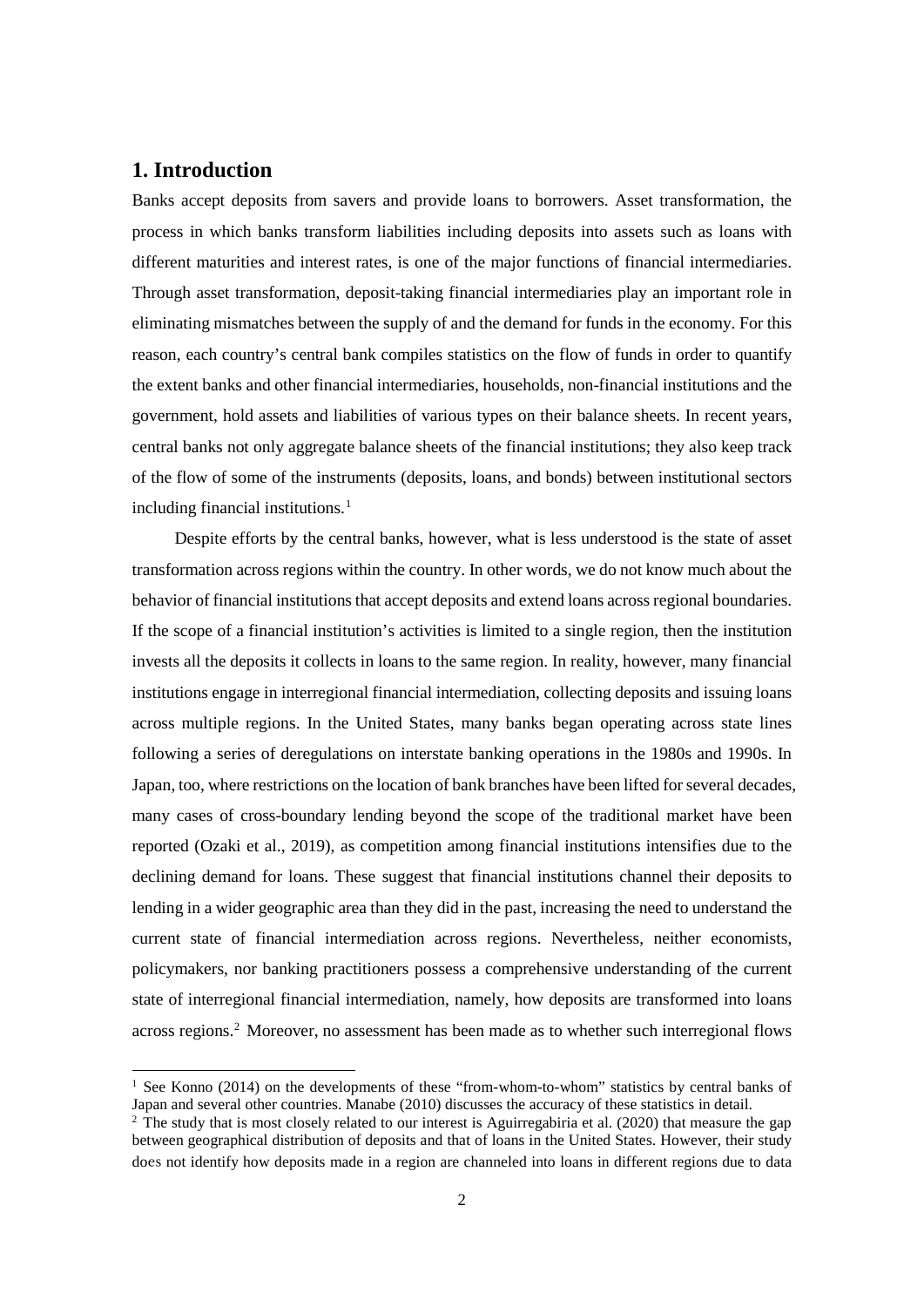of deposits and loans within the country are being carried out efficiently, nor whether they contribute to eliminating mismatches between supply of and demand for funds.

Against this background, in this study, we develop an indicator of interregional flow of funds via deposits and loans of financial intermediaries within a country for the first time. Using the indicators, we then analyze the determinants of the fund allocation between regions. More specifically, we use information on the amount outstanding of deposits and loans held by a financial institution at each branch to calculate the extent to which deposits collected by the institution in a region are used for loans not only to the originating region but to other regions. Having aggregated its extent for all financial institutions in Japan, we create indicators of the interregional flow of funds within the country. We regard this as an attempt to extend the current flow of funds statistics reported by the central banks in various countries beyond what they have done. Further, we estimate coefficients on the determinants of these indicators of the interregional flow of funds. We employ variables for productivity, firms' profitability and stability, market concentration, and real estate market conditions at the regional level and examine whether financial institutions' deposits are transformed into loans according to regional differences in these variables.

The results obtained are twofold: those concerning the characteristics of the interregional flow of funds indicators and those concerning their determinants. Regarding the former on the attributes of the interregional fund flows, there are two major findings. First, the majority of deposits goes to lending within the same prefecture. However, this ratio differs substantially between prefectures (the minimum being over 30%, while the maximum being more than 90%), and there is a substantial amount of funds flows between prefectures. Second, regarding the development of interregional flows during the period of analysis (2005-2019), the proportion of funds transferred between remote areas has decreased, while the proportion of flows between neighboring prefectures has slightly increased. As a result, the weighted average geographic distance between prefectures where deposits are made and those where loans are issued tends to decrease rather than increase over the course of the period of analysis.

Regarding the latter, the determinants of flows of funds, there are three major findings. First, deposits from prefectures with low land prices are used for loans in prefectures with high land prices. Moreover, variations in land prices contribute to the development in the flow of funds more than those in any other explanatory variables. These underline the importance of loans to real estate related businesses in the country. Second, productivity and firms' profitability in a

limitations.

-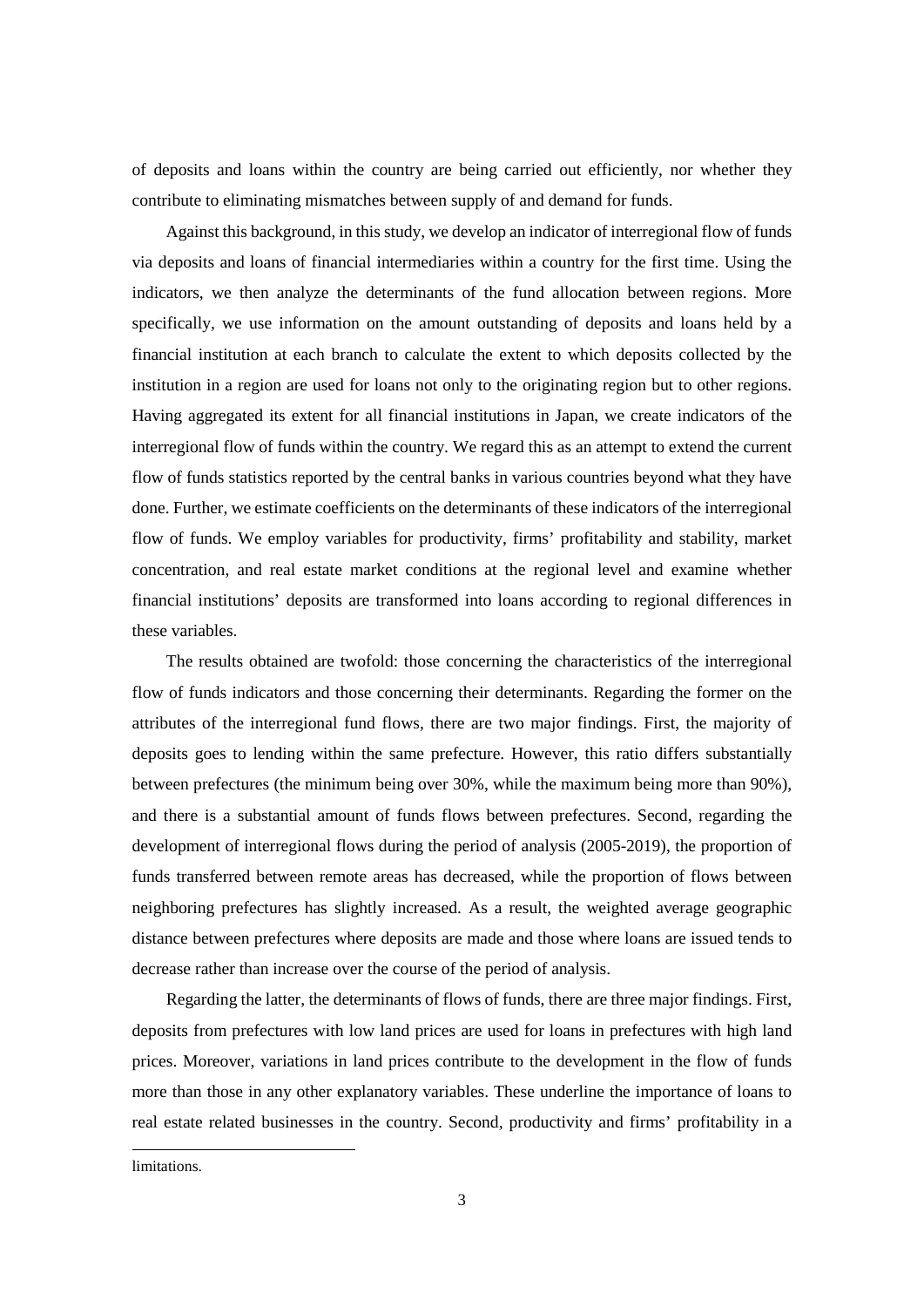prefecture are not necessarily positively correlated with flows of funds between prefectures. That is, deposits collected in prefectures with higher productivity are sometimes used for loans in prefectures with lower productivity. This indicates that the flow of funds is sometimes inefficient. Third, deposits in concentrated loan markets are transformed into loans in markets that are less concentrated.

The rest of the paper is structured as follows. Section 2 describes our empirical approach. Together with our method to construct indicators of interregional flows of funds, we explain a framework for analyzing the determinants. Section 3 introduces the data used in our analysis. Section 4 presents the results of our analysis. After providing details of the characteristics of the indicators of interregional flows of funds, we explain the estimation results as they pertain to the determinants of flows of funds. In Section 5, we present our conclusions.

### **2. Empirical Approach**

In this section, we first explain the method by which we calculate indicators of the interregional flows of funds via deposits and loans by deposit-taking financial institutions. Next, we introduce our empirical approach for examining the determinants of interregional flows of funds.

#### **2.1 Constructing Indicators of Interregional Flows of Funds**

A financial intermediary (hereinafter referred to as bank) i collects deposits  $D_{ij}$  from region j and lends  $L_{ij'}$  to region j'. Within bank i, the sum of total lending plus non-lending operations in all regions is equal to the sum of total deposits plus non-deposit funding in all regions. To reflect non-deposit funding a non-lending operations, we add the categories "other financing" and "other operations" to regions j and j', respectively, and enter non-negative numbers for these items such that total deposits and total lending match: $3$ 

$$
D_i = \sum_j D_{ij}, L_i = \sum_{j} L_{ij}, D_i = L_i
$$
\n<sup>(1)</sup>

The value of j and j' may be the same or different. When a bank opens branches in a different region and collects deposits and extends loans in the region, the amount of collected deposits does not need to match the amount of extended loans in the same region. To that end, banks move

<span id="page-4-0"></span><sup>&</sup>lt;sup>3</sup> Specifically, if bank i's "total loans by region" is smaller than "total deposits by region," the difference between the two (the amount by which deposits exceed loans) is recorded in "other assets." On the other hand, if total deposits are smaller than total loans, the difference between the two (the amount by which loans exceed deposits) is recorded in "other financing."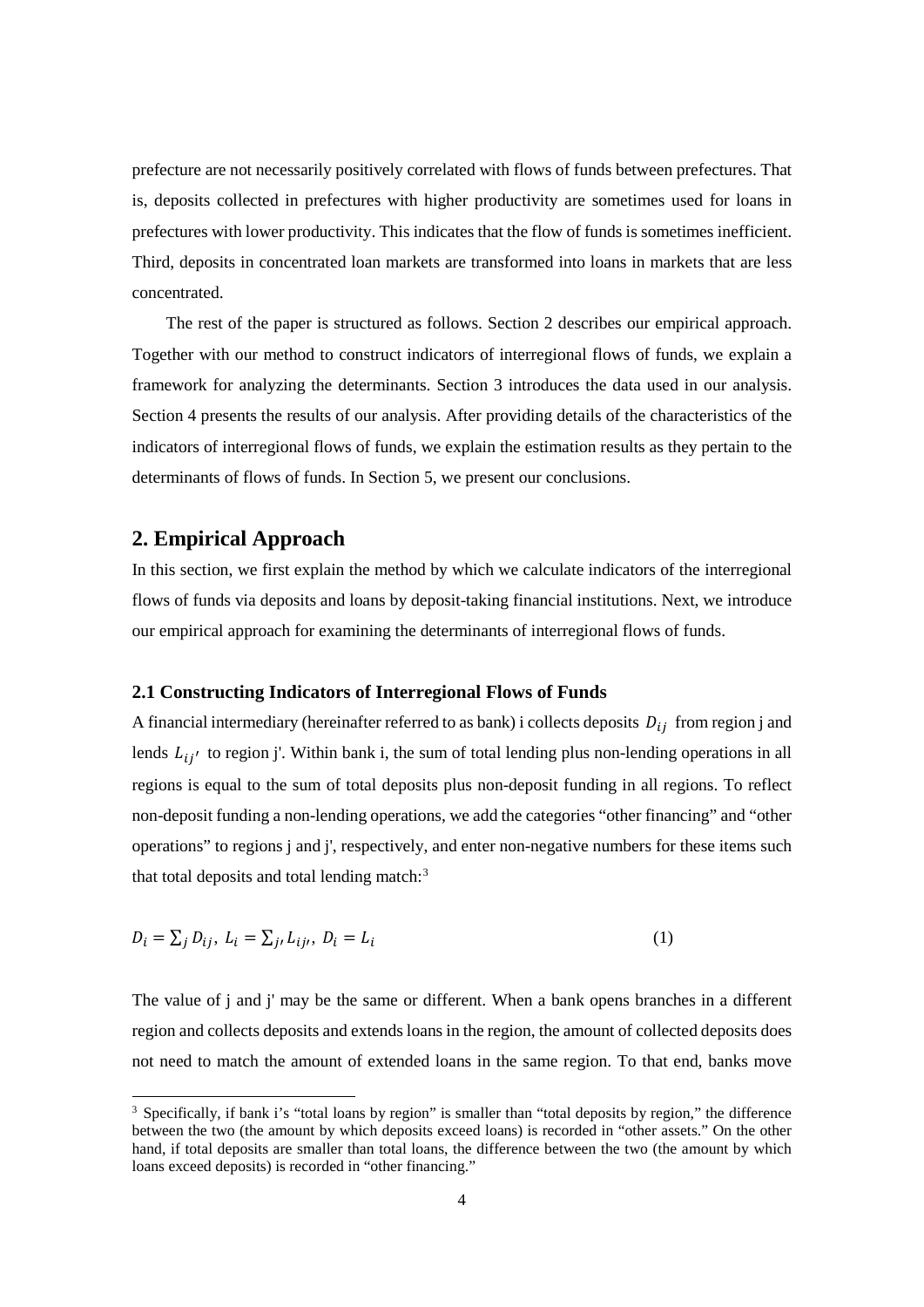funds across regions to adjust differences in deposits and loans within the region. That is to say, within a bank, deposits in a region are transformed into loans not only in the region where the bank receives deposits but also in other regions where the bank extends loans. To put it another way, the bank collects deposits from various regions in order to finance the loans it extends in one region.

The amount of bank i's loans issued in region j' that is financed by bank i's deposits in region j is:

$$
\frac{D_{ij}}{D_i} \times L_{ij'}
$$
 (2)

This expresses the amount of deposits that bank i channels from region j to region j' to finance its lending in region j'. The assumptions underlying the calculations here are: (1) even if there are loans and deposits within regions *i* and *i'*, respectively, loans and deposits are not offset within regions; and (2) deposits in both regions j and j' are used to finance lending in region j' in proportion to their share of bank i's total deposits. Based on these assumptions, bank i may finance its lending in region j' with deposits in region j at the same time that it finances the lending it does in region j with deposits in region j'.[4](#page-5-0)

The deposits in region i used for lending in region i' can be formulated similarly for other banks. Summing up the amount shown in the formula (2) across all the banks, the amount of loans extended by all banks in region j' that is financed by deposits in region j is as follows:

$$
\sum_{i} \frac{b_{ij}}{D_i} \times L_{ij'} = L_{j'} \times \sum_{i} \frac{b_{ij}}{D_i} \times \frac{L_{ij'}}{L_{ji}} \tag{3}
$$

We will use the left-hand side of equation (3) for the amount of interregional flow of funds and employ it to construct a flow matrix for the interregional flow of funds. Each element in the matrix represents the amount of deposits that flow from region j to region j'. We will also use the latter

<span id="page-5-0"></span><sup>&</sup>lt;sup>4</sup> An alternative approach is to drop assumption (1) and use deposits made in the region primarily for lending in the same region. Appendix provides example of tables for flow of funds indicators in which loans and deposits are offset by a financial institution in the same region. It also shows the results of calculations based on actual data. However, banks do not usually distinguish deposits that are made across different regions because the value of one unit of deposits are exactly the same across regions. Hence, we keep assuming (1) and (2) in the following analysis.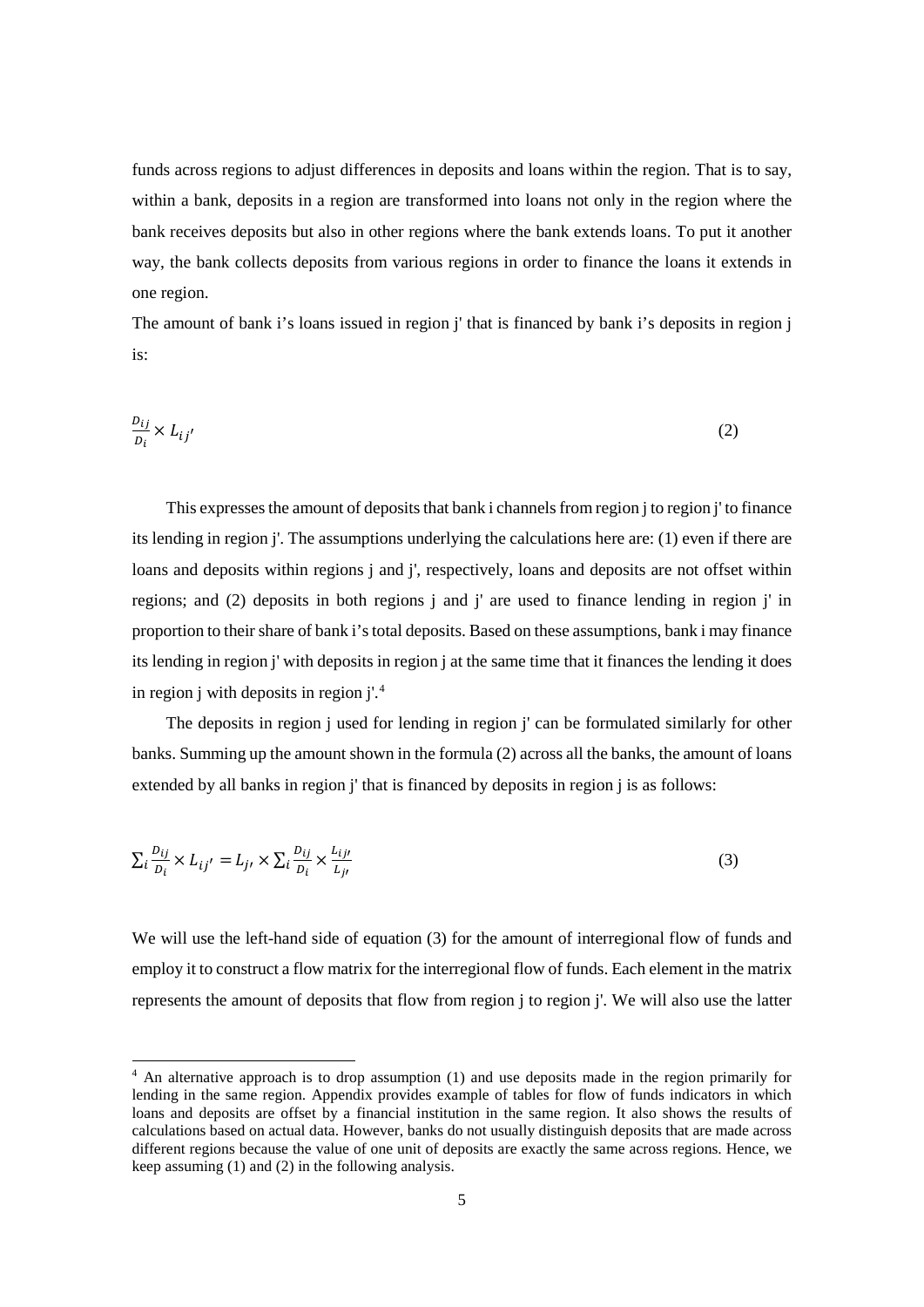part on the right-hand side of (3),  $\sum_i \frac{D_{ij}}{D_i} \times \frac{L_{ij}}{L_{ji}}$ , for the ratio of interregional flow of funds and employ it to construct a coefficient matrix for the interregional funds flow. Each element in the matrix represents the ratio of deposits that flow from region j to region j' for loans to the total amount of loans extended in region j'.

In this analysis, we define regions at the prefecture level. While prefectures are administrative regions and do not necessarily coincide with the scope of the loan and deposit markets, we use this definition as it has been adopted in previous studies on the interbank competition in the Japanese loan market (e.g., Uchida and Tsutsui, 2005, Hiraga, Manabe, and Yoshino, 2018). Note, however, that we use granular information on loans and deposits at the bank branch level and that we are able to construct matrices for interregional flows of funds across geographical areas that are smaller than prefectures.

#### **2.2 A Numerical Example**

To illustrate what the two interregional flow of funds matrices represent, the one for the flow amount and the one for flow coefficients, we set up a simple example in which four banks (Bank A to D) have deposit and loan balances in four regions (Region 1 to 4), as shown in Table 1.

$$
\sum_{i} \frac{b_{ij}}{D_i} \times L_{ij'}
$$
 (4)

and

$$
\sum_{i} \frac{D_{ij}}{D_i} \times \frac{L_{ij}}{L_{ji}} \tag{5}
$$

Equations (4) and (5) are included in the matrices that we respectively present in Table 2. The share of deposits received in a region by a bank among the total deposits at the bank,  $\frac{D_{ij}}{D_i}$ , is shown in a matrix we present in the black box in Table 2. The share of loans extended by a bank in a region among the total loans extended in the region,  $\frac{L_{ij}}{I}$  $\frac{\partial u_j}{\partial x_j}$ , is shown in a matrix that we indicate in

the red box.  $\sum_i \frac{b_{ij}}{D_i} \times \frac{L_{ij}}{L_{ji}}$ , which is the sum of the multiples between  $\frac{D_{ij}}{D_i}$  and  $\frac{L_{ij}}{L_{ji}}$  for all the banks, is shown in the matrix we indicate in the blue box. Finally, multiplying each element in the blue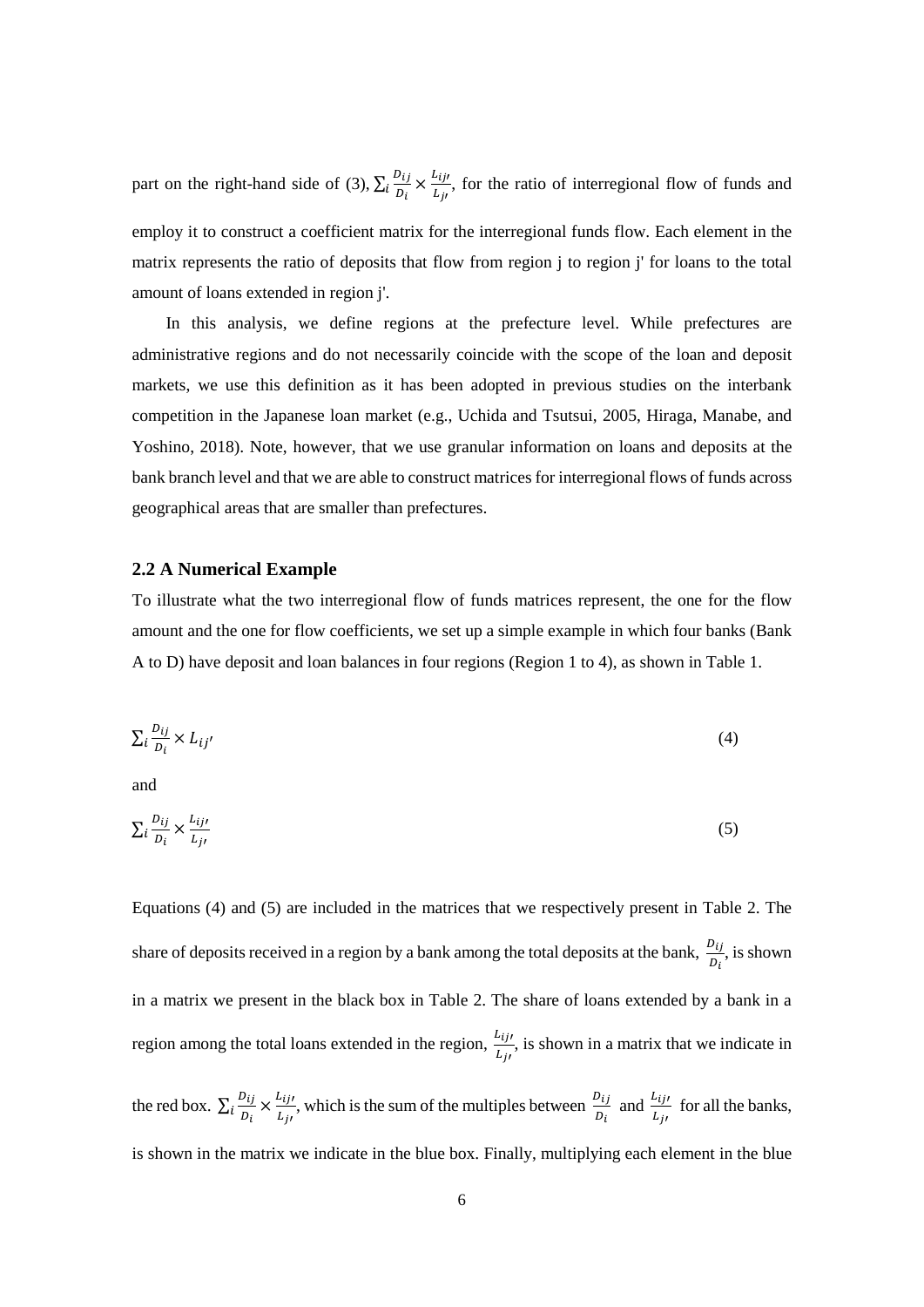matrix by  $L_j$ , yields  $\sum_i \frac{D_{ij}}{D_i} \times L_{ij'}$ , which we show in the matrix in the yellow box. This matrix represents the amount of interregional flow of funds.

| Loans        | Bank A | <b>Bank B</b> | Bank C | Bank D | Deposits Bank A |      | <b>Bank B</b> | Bank C | Bank D |
|--------------|--------|---------------|--------|--------|-----------------|------|---------------|--------|--------|
| Region1      | 800    | 100           | 200    | 100    | Region1         | 2000 |               |        | 01     |
| Region2      | 200    | 700           | 400    | 100    | Region2         | 200  | 1700          | 600    | 01     |
| Region3      | 200    | 300           | 800    | 100    | Region3         |      | 100           | 2000   | 01     |
| Region4      | 200    | 100           | 200    | 700    | Region4         |      |               |        | 1500   |
|              |        |               |        |        | Other           |      |               |        |        |
| Other assets | 800    | 600           | 1000   | 500    | financing       |      |               |        | 01     |
| Sum          | 2200   | 1800          | 2600   | 1500   | Sum             | 2200 | 1800          | 2600   | 1500   |

Table 1: A hypothetical example of deposits and loans by banks and regions

|             |                            |                   | Table 2: Interregional flow of funds matrices based on the hypothetical example |     |                        |                                              |                                                  |              |      |                                                  |          |
|-------------|----------------------------|-------------------|---------------------------------------------------------------------------------|-----|------------------------|----------------------------------------------|--------------------------------------------------|--------------|------|--------------------------------------------------|----------|
|             |                            |                   |                                                                                 |     | Bank A                 | 800                                          | 200                                              | 200          | 200  | 800                                              | 2200     |
|             |                            |                   |                                                                                 |     | Bank B                 | 100                                          | 700                                              | 300          | 100  | 600                                              | 1800     |
|             |                            |                   |                                                                                 |     | Bank C                 | 200                                          | 400                                              | 800          | 200  | 1000                                             | 2600     |
|             |                            |                   |                                                                                 |     | Bank D                 | 100                                          | 100                                              | 100          | 700  | 500                                              | 1500     |
|             |                            |                   |                                                                                 |     | Sum                    | 1200                                         | 1400                                             | 1400         | 1200 | 2900                                             |          |
| Bank A      | Bank B                     | Bank C            | Bank D                                                                          | Sum |                        |                                              | Region 1 Region 2 Region 3 Region 4 Other assets |              |      |                                                  |          |
| 2000        | $\mathbf{0}$               | 0                 | 0                                                                               |     | 2000 Region 1          |                                              |                                                  |              |      | 727.2727 181.8182 181.8182 181.8182 727.2727     | 2000     |
| 200         | 1700                       | 600               | 0                                                                               |     | 2500 Region 2          | 213.3256 771.6006 486.1305 158.7801 870.1632 |                                                  |              |      |                                                  | 2500     |
| $\mathbf 0$ | 100                        | 2000              | $\mathbf 0$                                                                     |     | 2100 Region 3          |                                              |                                                  |              |      | 159.4017 346.5812 632.0513 159.4017 802.5641     | 2100     |
| $\mathbf 0$ | $\mathbf{0}$               | 0                 | 1500                                                                            |     | 1500 Region 4<br>Other | 100                                          | 100                                              | 100          | 700  | 500                                              | 1500     |
| $\Omega$    | $\theta$                   | 0                 | $\mathbf{0}$                                                                    |     | 0 financing            | 0                                            | $\mathbf 0$                                      | $\mathbf{0}$ | 0    | $\overline{0}$                                   | $\theta$ |
| 2200        | 1800                       | 2600              | 1500                                                                            |     | Sum                    | 1200                                         | 1400                                             | 1400         | 1200 | 2900                                             |          |
|             |                            |                   |                                                                                 |     |                        |                                              |                                                  |              |      |                                                  |          |
|             |                            |                   |                                                                                 |     | Bank A                 |                                              |                                                  |              |      | 0.666667 0.142857 0.142857 0.166667 0.275862     |          |
|             |                            |                   |                                                                                 |     | Bank B                 | 0.083333                                     |                                                  |              |      | 0.5 0.214286 0.083333 0.206897                   |          |
|             |                            |                   |                                                                                 |     | Bank C                 |                                              |                                                  |              |      | 0.166667 0.285714 0.571429 0.166667 0.344828     |          |
|             |                            |                   |                                                                                 |     | Bank D                 |                                              |                                                  |              |      | 0.083333 0.071429 0.071429 0.583333 0.172414     |          |
|             |                            |                   |                                                                                 |     | Sum                    |                                              |                                                  |              |      |                                                  |          |
| Bank A      | Bank B                     | Bank C            | Bank D                                                                          | Sum |                        |                                              | Region 1 Region 2 Region 3 Region 4 Other assets |              |      |                                                  |          |
| 0.909091    | $\Omega$                   | $\Omega$          |                                                                                 |     | Region 1               | 0.606061                                     | 0.12987                                          |              |      | 0.12987 0.151515 0.250784                        |          |
|             | 0.090909 0.944444 0.230769 |                   |                                                                                 |     | Region 2               |                                              |                                                  |              |      | 0.177771 0.551143 0.347236 0.132317 0.300056     |          |
| 0           |                            | 0.055556 0.769231 | 0                                                                               |     | Region 3               |                                              |                                                  |              |      | 0.132835 0.247558 0.451465 0.132835 0.276746     |          |
| $\theta$    | $\Omega$                   | 0                 |                                                                                 |     | Region 4<br>Other      |                                              |                                                  |              |      | 0.083333  0.071429  0.071429  0.583333  0.172414 |          |
| 0           | 0                          | 0                 |                                                                                 |     | financing              | 0                                            | $\mathbf{0}$                                     | $\mathbf{0}$ | 0    | 0                                                |          |

Table 2: Interregional flow of funds matrices based on the hypothetical example

By looking at each row of the yellow matrix (the matrix for the amount of interregional flow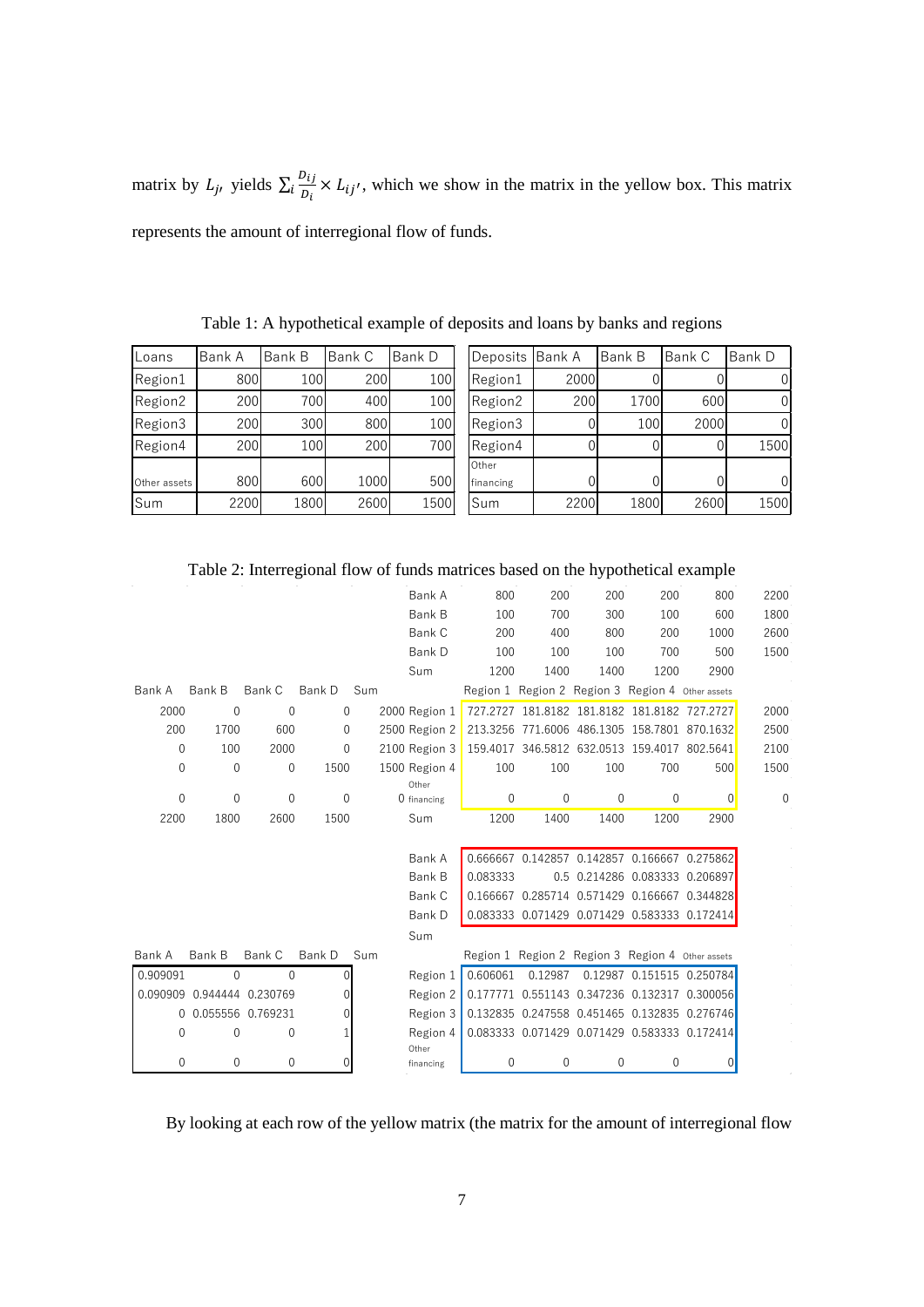of funds), which shows  $\sum_i \frac{b_{ij}}{b_i} \times L_{ij'}$ , we see how the deposits collected in each region are used

for loans in different regions and for other assets. In the example, among the 2000 units of deposits collected in region one, 727 are directed to lending within the same region, 182 are employed for loans to each of the three other regions, and 727 are used for other assets.<sup>[5](#page-8-0)</sup> Looking at the column of the same matrix, we see how loans provided in a region are funded by deposits from all the regions. In this example, in order to finance 1200 units of loans made in region one, 727 units of deposits from the same region are used, together with 213, 159, and 100 from deposits in regions two, three and four, respectively.

#### **2.3 Examining Determinants of Interregional Flows of Funds**

In this subsection, we present an empirical approach for analyzing determinants of the interregional flow of funds via loans and deposits. Financial institutions collect deposits and other financing sources and invest them in loans and other assets. Their decision is affected not only by the supply side factors but also by the factors on the demand side. Factors considered in making such choices include performance (*Performance*) and stability (*Stability*) of the regional economy, the extent of concentration in the loan and deposit market (*HHI\_L* and *HHI\_D*), and other regional characteristics (*Others*). We control for macroeconomic factors that may uniformly affect the interregional flow of funds. In some specifications we also control for region-pair fixed effects.

The following two specifications are used for estimation: the one that takes differences of explanatory variables between regions j' and j as presented in Specification (6) and the one that respectively uses the variables in the region where banks receive deposits (Region j) and the variables in the region where banks extend loans (Region j') as presented in Specification (7).

Flow<sub>jjt</sub> =  $\alpha + \beta_1$ Diff\_Performance<sub>jj't</sub> +  $\beta_2$ Diff\_Stability<sub>jjt</sub> +  $\beta_3$ Diff\_HHI $_{jjt}^L$  +  $\beta_4 Diff\_HHI_{jjrt}^D + \beta_5 Diff\_Others_{jjrt} + \delta_{jj'} + \varepsilon_{jjrt}$  (6)

 $Flow_{i} = \alpha + \beta_1 Performance_{i'}$  +  $\beta_2 Perform$  *performance*<sub>it</sub> +  $\beta_3$  *Stability*<sub>it</sub> + $\beta_4$ Stability ${}_{jt}+ \beta_5 H H I^L_{j't}+ \beta_6 H H I^L_{jt}+ \beta_7 H H I^D_{j't}+ \beta_8 H H I^D_{jt}+ \beta_9 O the r s_{j't}+ \beta_9 O h$ 

<span id="page-8-0"></span> <sup>5</sup> In this example, Bank A is the only bank with deposits in region one, and the first row of the flow matrix shows that Bank A's deposits in the region are assigned to loans extended by Bank A in the four regions and to other assets. Similarly, in region four where only Bank D receives deposits, the fourth row shows how the bank's deposits are transformed into lending to the four regions and other assets. In contrast, Bank A, B, and C collects deposits in region two, and Banks B and C do so in region three. Therefore, in the second and third rows, each element represents the flow of funds by multiple banks.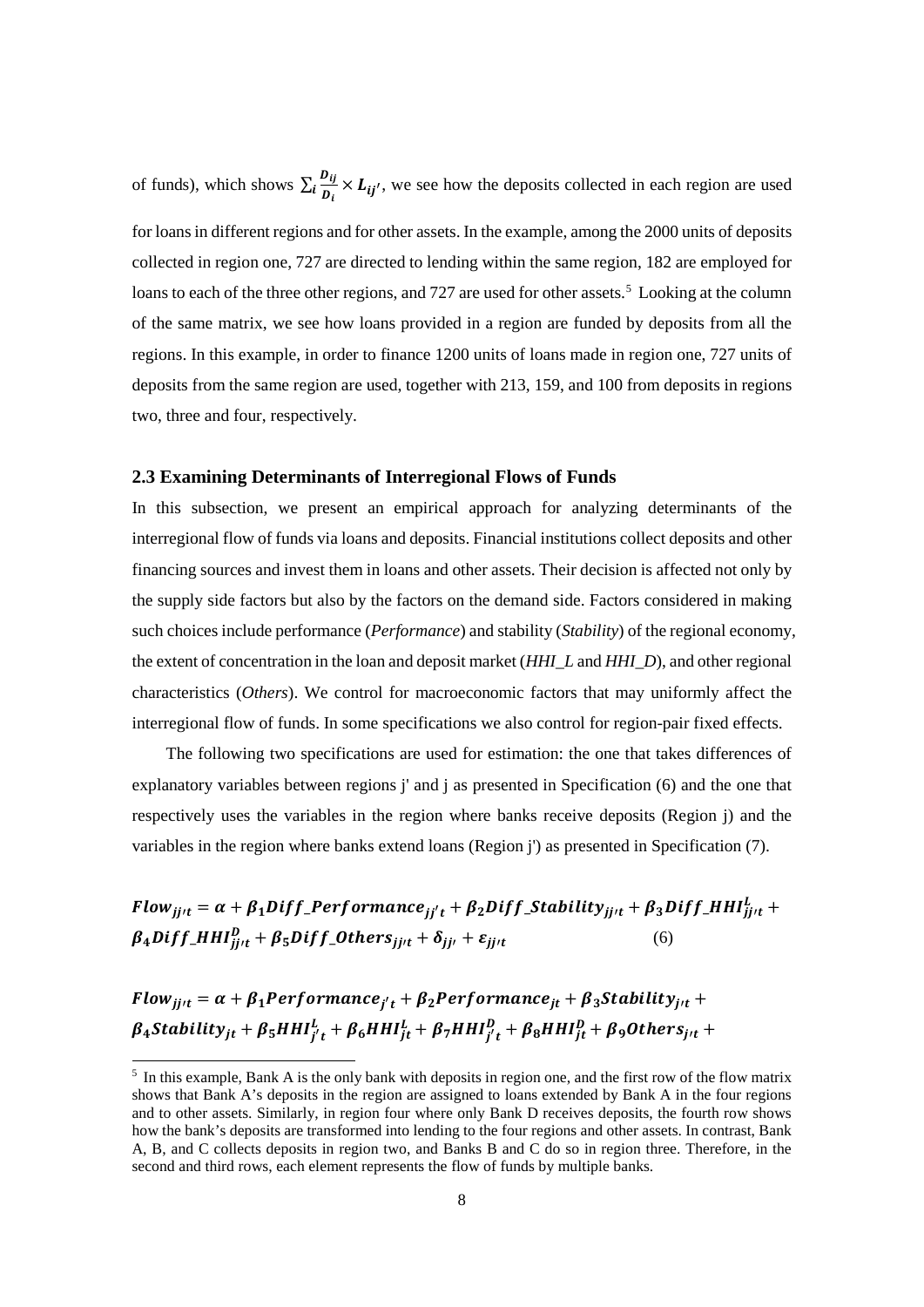### $\beta_{10} Others_{it} + \delta_{ij} t + \varepsilon_{ij} t$

The dependent variable, *Flow*, which represents the interregional flow of funds, is defined as follows:

(7)

$$
Flow_{jjt} \equiv \left(\sum_{i} \frac{b_{ijt}}{D_{it}} \times L_{ij't} - \sum_{i} \frac{b_{ijtt}}{D_{it}} \times L_{ijt}\right) \frac{1}{\sum_{i} D_{ijt}}
$$
(8)

We first take the difference between the amount of deposits directed from region j to region j' for loans and the amount of deposits directed in the opposite way from j' to j. We then divide the difference by the amount of deposits in region j. The variable indicates the proportion of the net flow of deposits from region j to region j' relative to the amount of deposits in the region where deposits are originated.

One important point to note is that in this estimation we only focus on how deposits are used for loans across different regions without considering the choice in the use of deposits, that is, whether deposits are employed for loans or for other assets. In a similar vein, we solely focus on how loans extended in a region are financed by deposits from various regions without considering possible non-depository financing sources. Thus, by employing the above specifications of (6) and (7) we implicitly assume the choice between loans and other assets is independent of the locational choice of loans banks extend. In a similar manner, we assume that the choice between deposits and other financing sources is independent of the choice between regions where banks receive deposits.

Turning to the details on the explanatory variables, the first explanatory variable is the productivity of the region and the profitability of firms located in the region. The unit of analysis is the relationship between region j and region j'. We compare firms' productivity and profitability between regions j and j' by subtracting the level of productivity and profitability in region j from the level for region j' to define the following variable:

$$
Diff\_Performance_{jjt} \equiv Performance_{j't} - Performance_{jt}
$$
 (9)

This explanatory variable increases as the productivity and profitability of region j' exceeds that of region j more. If the flow of funds between regions is efficient, the sign of the coefficient should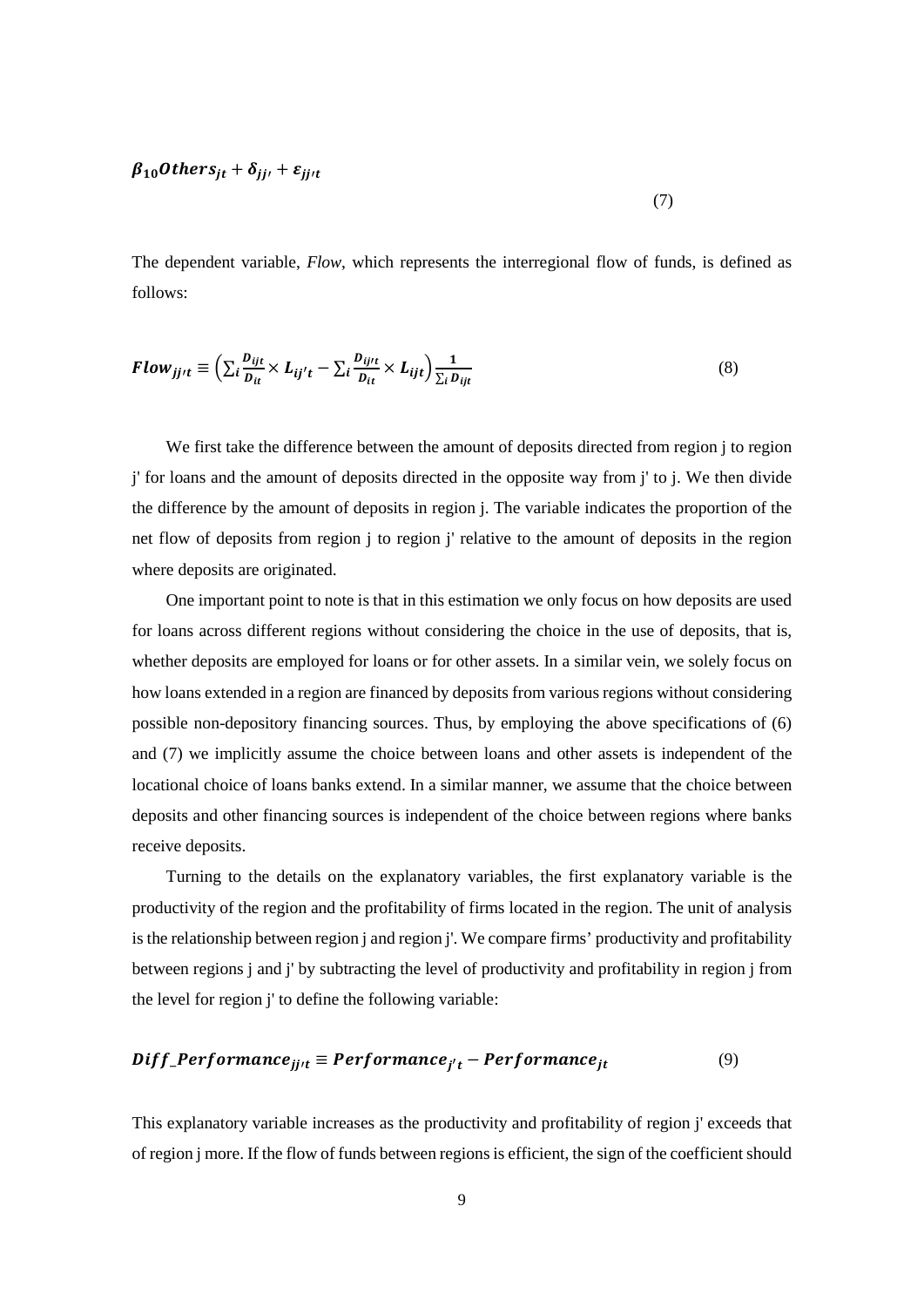be positive. An alternative explanatory variable would be to use variables related to productivity and profitability for regions j and j' independently, rather than taking the difference between them. In such a case, if the coefficients of the productivity and profitability variables in region j' are positive and those in region j are negative, then the flow of funds is efficient.

Productivity is an important factor in assessing the efficiency of the flow of funds. If lending is allocated according to the level of productivity, that is, if the deposits collected from regions with low productivity are transformed into loans to regions with high productivity, then the flow of funds can be regarded as efficient. Many previous studies on the (in)efficient resource allocation, beginning with Hsieh and Klenow (2009), examine the extent of efficiency by comparing labor and capital productivity across regions and sectors. Our study is based on the same idea and reveals the efficiency of interregional flow of funds by examining the signs of coefficients on productivity.[6](#page-10-0)

The second important explanatory variable concerns risks in the region. Even if the productivity and profitability of firms located in the region are lower than others, bank deposits may flow into the region if many of the firms are stable and the likelihood of bankruptcy is low. Thus, employing the difference in business stability between regions j' and j or by using the variable on business stability in regions j and j' independently, we can test whether funds are channeled into regions with high business stability. Similar to the variables for productivity and profitability, the variable comparing business stability is defined as:

#### $\text{Diff\_Stability}_{i\mu} \equiv \text{Stability}_{i'\tau} - \text{Stability}_{it}$  (10)

If funds are flowing into regions with stable business conditions, then there will be a positive coefficient on this difference variable. If the stability variables for regions j' and j are introduced separately in the estimation, we expect a positive coefficient on the stability variable for region j' and a negative coefficient for region j.

The third set of explanatory variables in the estimation measures the extent of competition in the loan and deposit market. Since intense competition in the loan market lowers the lenders' profit margin, banks are likely to search for opportunities to gain higher profit margins and

<span id="page-10-0"></span><sup>&</sup>lt;sup>6</sup> Restuccia and Rogerson (2017) survey a number of studies on the efficiency in the resource allocation. In their review, many studies in the various fields of economics have examined this issue including development economics, industrial organization, international economics, and labor economics. Regarding the field of finance, they refer to Caballero, Hoshi, and Kashyap (2008) as an example that evidences for the inefficient resource allocation by the presence of so-called zombie firms.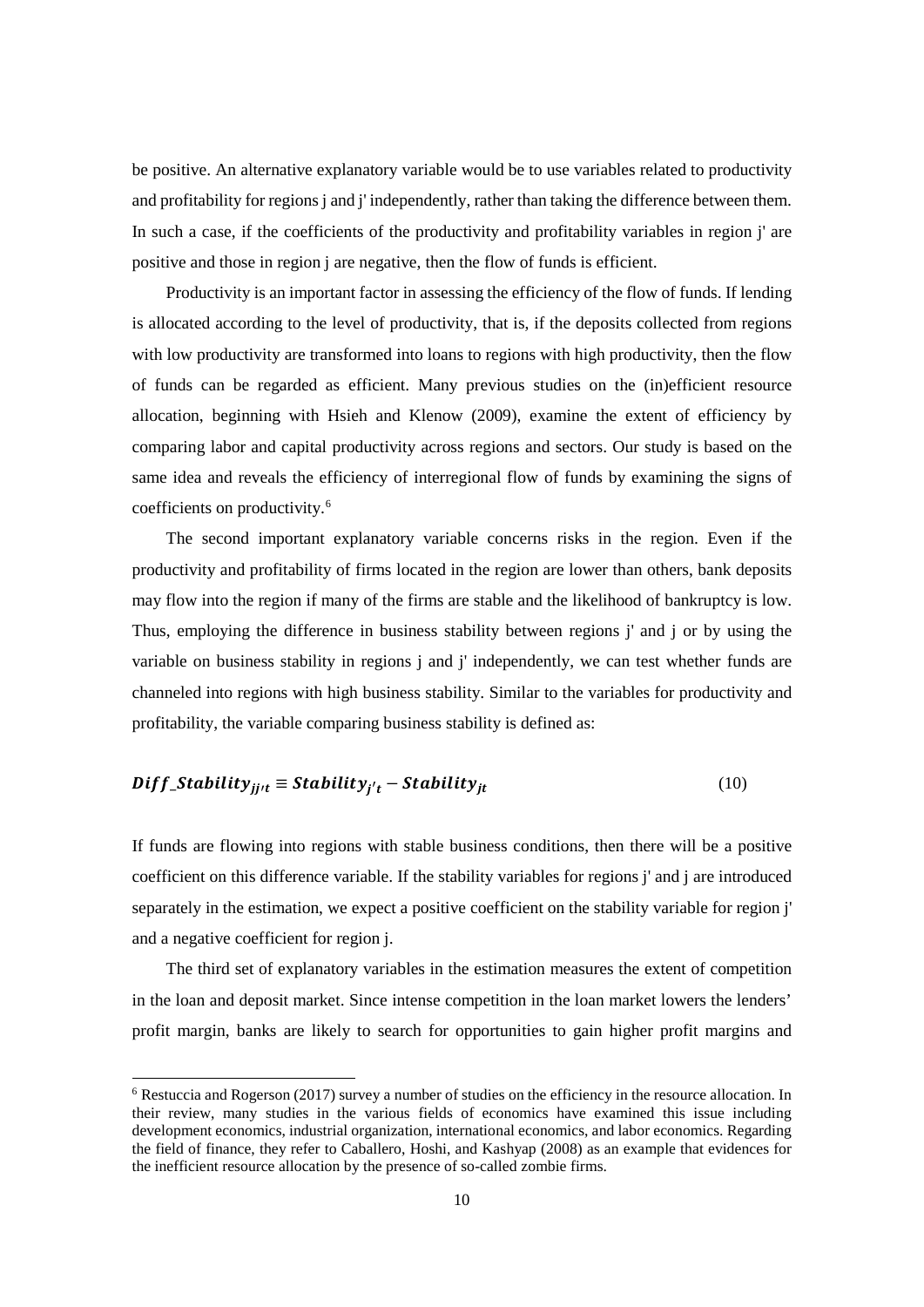increase flows of funds into less competitive loan markets. We assume here that the extent of competition in the loan market is measured by the size of market concentration, that is, the Herfindahl and Hirschman Index (HHI). When the HHI becomes large, we expect a less competitive environment in the loan market. We employ the difference in HHI in the loan market between region j' and region j:

$$
Diff\_HHI_{jjt}^{L} \equiv HHI_{j't}^{L} - HHI_{jt}^{L}
$$
\n(11)

We expect a positive coefficient on the variable in the estimation. As the loan market becomes less competitive relative to others, banks tend to channel a larger amount of deposits to the region.

A similar argument may apply to the deposit market. Since more competition raises deposit interest rates and lowers banks' profit margins, banks are likely to collect more deposits in less competitive deposit markets and increase flows of funds from them. We define the difference in HHI in the deposit market as:

$$
Diff\_HHI_{jj't}^D \equiv HHI_{j't}^D - HHI_{jt}^D \tag{12}
$$

We expect a negative coefficient on the difference variable in the estimation. Suppose that the extent of concentration in the deposit market in region j' becomes larger than before and therefore banks receive a larger amount of deposits in the region. This results in a larger amount of deposit flow from region j' to region j, reducing the amount of net inflow of funds into region j'. By a similar argument, in the estimation in which we include the extent of deposit market concentration in regions j and j' separately, we expect a negative coefficient on the deposit HHI in region j' and a positive coefficient on the deposit HHI in region j.

Other explanatory variables include the level of appraised land prices in a region and the diffusion index of business conditions in Japan. During the asset price bubble in the late 1980s, financial institutions not only increased their lending to firms involved in the real estate businesses, such as firms in the construction and real estate industries and non-bank lenders, but also extended loans against real estate collateral. The emphasis on real estate-related lending led to further increases in real estate prices and in the size of the asset price bubble. Following the collapse of the bubble, the proportion of companies providing collateral, especially in the form of real estate, to financial institutions declined as a result of the protracted decline in real estate prices.[7](#page-11-0) It was

<span id="page-11-0"></span> <sup>7</sup> According to the Small and Medium Enterprise Agency's Basic Survey on Small and Medium Enterprises,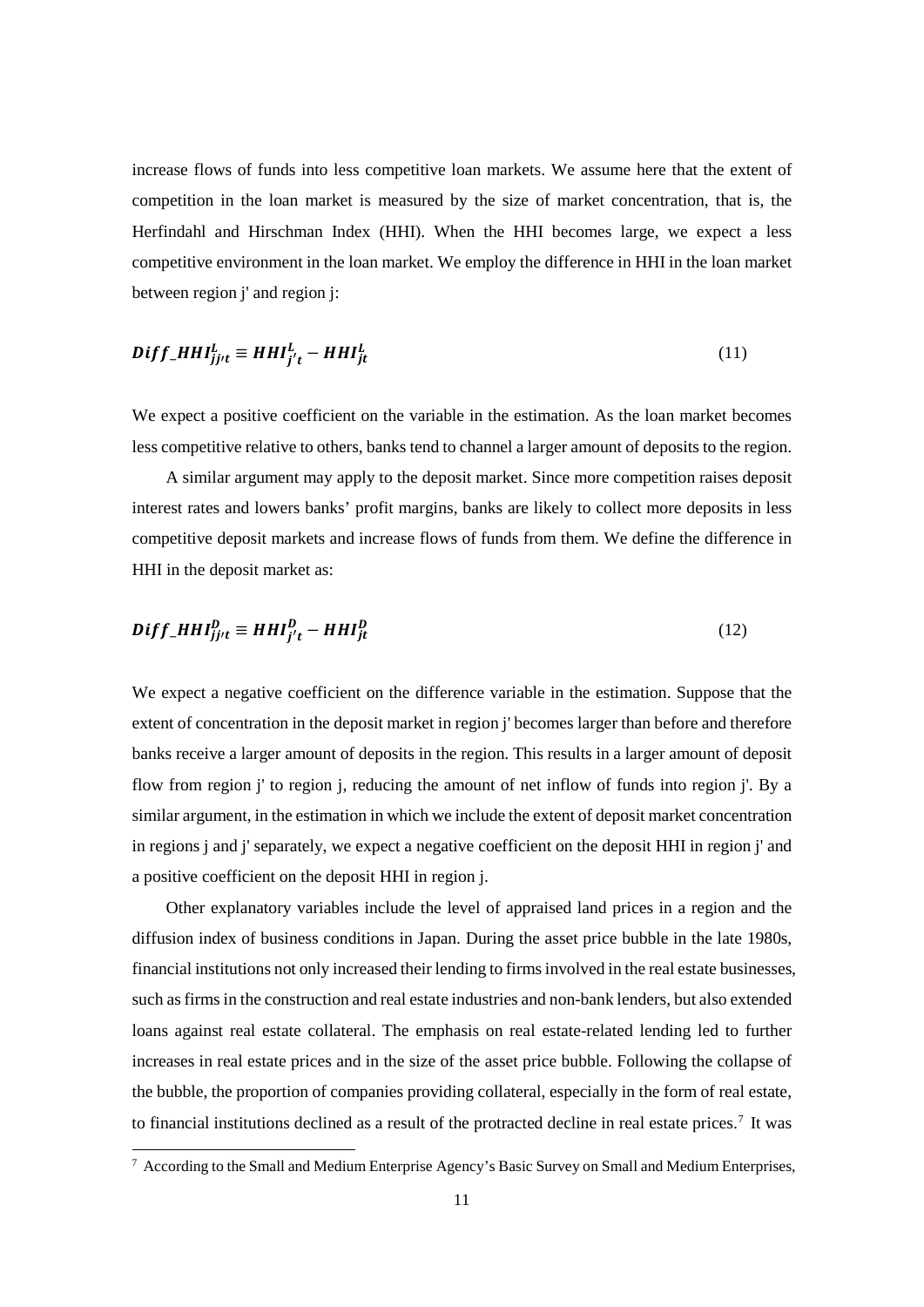also because the government authorities encouraged financial institutions to promote lending that did not rely on such collateral. However, financial institutions in recent years have relied on lending to real estate related businesses such as mortgage to rental houses (Bank of Japan, 2016). In light of these background, it is still useful to include the variable on land prices and examine its impact on the interregional flow of funds. Lastly, we also add the Bank of Japan's diffusion index of business conditions, considering the possibility that macroeconomic environment affects the extent of interregional flows of funds over time.

## **3. Data**

-

In this section, we describe the data used for the analyses. There are three types of data. First and most important, we use data on the outstanding amount of loans and deposits at each head office and branch office of all financial institutions in Japan. The data have been recorded annually at the end of each fiscal year, that is, March 31. Each financial institution reports the data to the Financial Services Agency (hereinafter, FSA) and the agency has stored the data for the years from 2005 to 2019. Financial institutions included in this analysis are major banks, trust banks, other banks, regional banks, shinkin banks, and credit cooperatives.[8](#page-12-0) Although the original data include information at the head office and branch office level, for the purpose of this analysis, we aggregate the loan and deposit amount outstanding for each bank at the prefecture level.

We also employ the data to calculate HHI in the loan and deposit market at the prefecture level. Thus far, it has been impossible to accurately calculate the HHI in the loan and in the deposit market at the prefecture level. This has been due to the unavailability of a substantial portion of necessary information for constructing the HHI statistics. In this study, we overcome this issue by using newly available loan and deposit data provided by the FSA. For further information on the construction of the HHI, see Uesugi et al. 2021 (in Japanese).

Second, we employ the Regional-Level Japan Industrial Productivity Database (hereafter R-JIP) jointly produced by the Research Institute of Economy, Trade and Industry (hereinafter, RIETI) and the Institute of Economic Research at Hitotsubashi University and the METI Basic

which provides population estimates of annual trends for all small and medium enterprises, the percentage of enterprises that provide physical collateral for loans from their main banks has fallen from 54% in the 2005 survey to 29% in 2019.

<span id="page-12-0"></span><sup>8</sup> Financial institutions included in the FSA data but not included in our analysis are credit agricultural cooperatives, credit fishery cooperatives, postal savings, Shoko Chukin Bank, and Norinchukin Bank. Further, government-affiliated financial institutions except for Shoko Chukin Bank are not included in the FSA data. Note, however, that these government-affiliated financial institutions do not receive deposits but finance their loans using other sources, which makes them difficult to include in our analytical framework.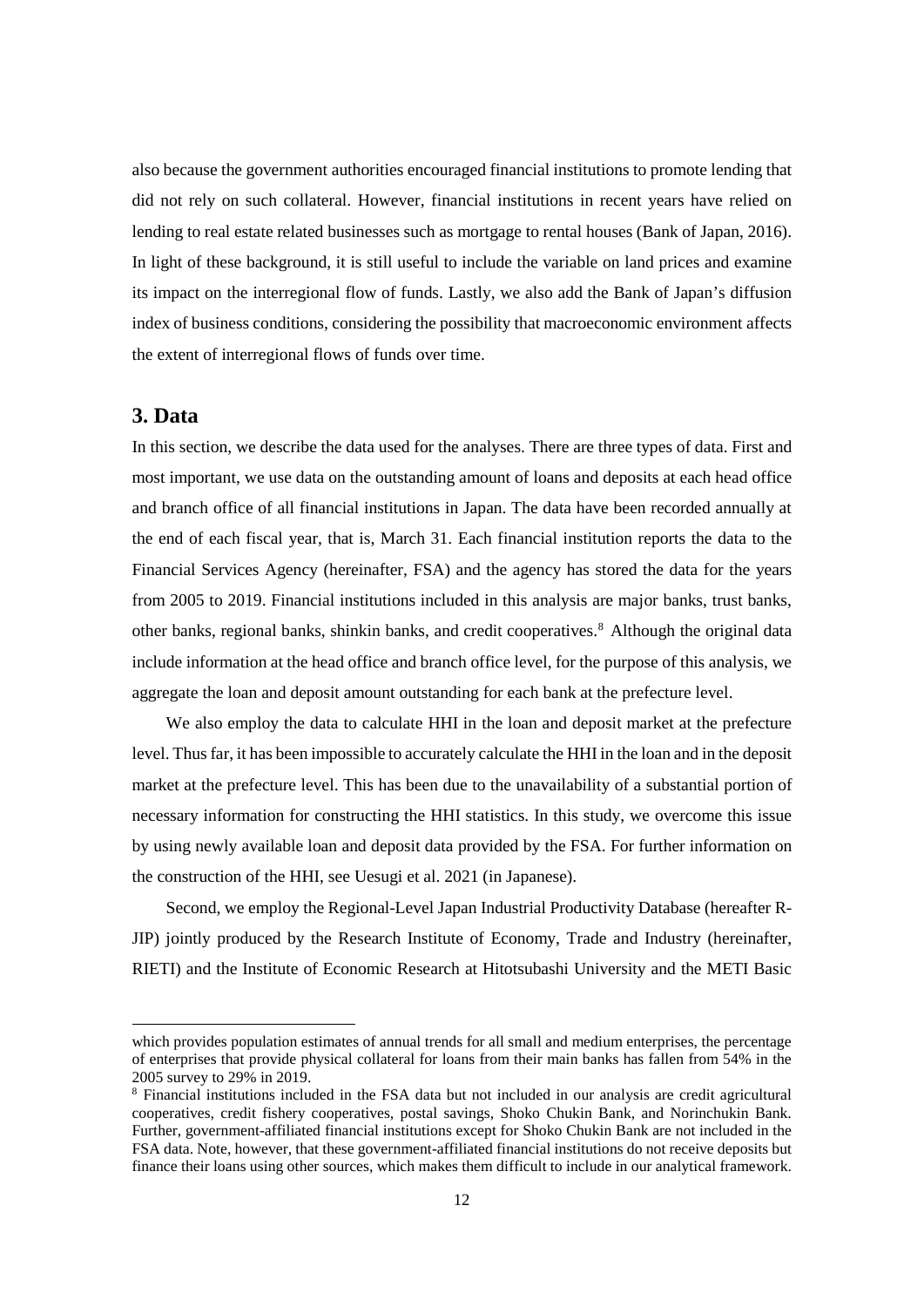Survey of Japanese Business Structure and Activities (hereinafter, BSBSA). They are used for the analysis on the determinants of interregional flow of funds. R-JIP has been constructed as a basic resource for analyzing regional economies in Japan and includes information on nominal and real value added, real capital stock, and working hours by prefecture and industry. This enables us to measure capital and labor productivity for each prefecture. It should be noted, however, that even the latest version of the 2017 R-JIP covers only the period 1970–2012, and there is no information on the regional productivity in recent years by using R-JIP. Hence, the estimation period using R-JIP is limited to the period of 2005-2012.

With regard to the BSBSA, we employ this statistics to obtain information on firms' operating profits, value added, and net worth at the prefecture level, making it possible to calculate the level of productivity, profitability, and the capital ratio. The first two are important to measure the performance of firms located in a prefecture and the last variable is important for measuring the extent of managerial stability of businesses in a prefecture. The advantage of BSBSA over similar government statistics, which is the Ministry of Finance's Financial Statements Statistics of Corporations by Industry, is that semi-aggregated statistics at the prefecture level are publicly available.

Third, for one of the other explanatory variables, we use the logarithm of the average appraised land prices for all purposes by prefecture, which is reported in the annual Public Notice of Land Prices in Japan assembled by the Ministry of Land, Infrastructure, Transport and Tourism. For the variable on the overall business environment in the country, we employ diffusion index (DI) for business sentiment in the Tankan Survey issued by the Bank of Japan. The DI is for all industries and all sizes, measured as of March each year.

#### **4. Results**

#### **4.1 Characteristics of the Interregional Flow of Funds Indicators**

In the following two subsections, we show the interregional flow of funds indicators in the first and last years of the period of analysis, 2005 and 2019. We focus on their characteristics and developments over time.

#### **4.1.1 Matrix of Coefficients for the Interregional Flow of Funds**

Table 3 is a matrix for years 2005 and 2019 showing the ratio of deposits in region j that are used for loans in region j' to the total amount of loans in region j'. Rows add up to 1 in each column. Elements that belong to the top 10% of the ratio size are masked in red, while elements belonging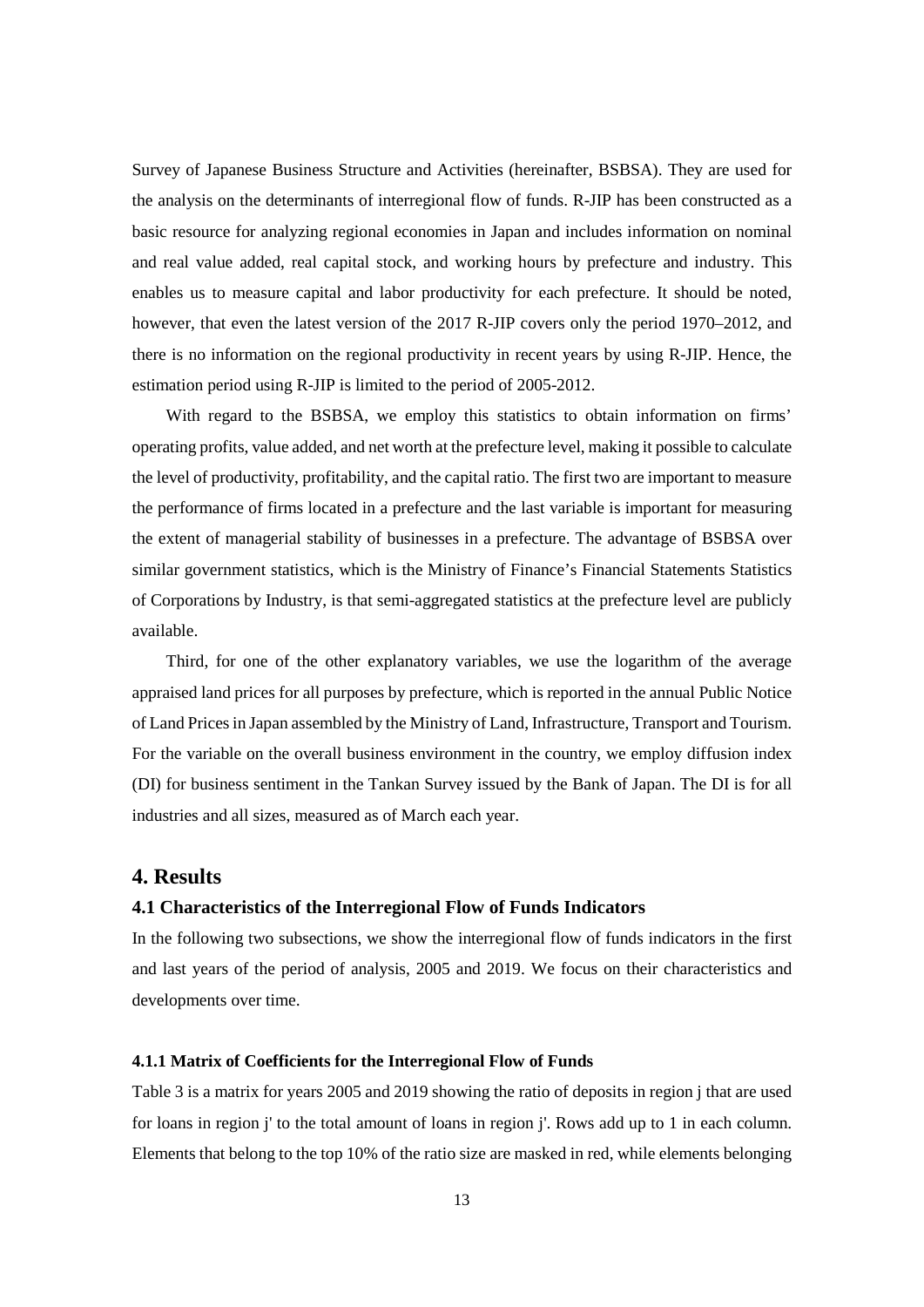to the bottom 50% are masked in green.

We start by looking at the matrix for the year 2005 and point out several findings. First, diagonal elements are the largest within each column, indicating that the majority of deposits in a prefecture are transformed into loans in the same prefecture. However, there are variations in size between prefectures. The ratio is larger in remote prefectures (e.g., Okinawa and Hokkaido) and in prefectures which are large in area size (e.g., Hokkaido, prefectures in the Tohoku region, Niigata, and Nagano). In contrast, the ratio is smaller in prefectures at the core of an economic agglomeration (Tokyo and Osaka) and in prefectures adjacent to such cores (Kanagawa and Hyogo). Second, as one of the features about off-diagonal elements, we observe higher ratios between neighboring prefectures. A group of Gunma, Tochigi and Saitama, a group of Toyama, Ishikawa and Fukui, a group of Tottori and Shimane, and a group of prefectures on the Shikoku island are such examples. The ratios between the prefectures are fairly high, indicating the presence of active flows of funds within the groups. Third, the rows for Tokyo and Osaka record higher ratios than others, along which a large number of elements are masked in red. This indicates that a large amount of deposits collected in these prefectures is used for loans extended in the other prefectures. The tendency is more pronounced for Tokyo than for Osaka as almost all the elements in the row for Tokyo are masked in red. Fourth, we look at the bottom row, which represents the shares of other non-deposit financing sources that are used for loans in a prefecture. They are zero for most prefectures or very small even in case they are positive. This indicates that the deposit amount outweighs that of loans in most financial institutions. We also look at the rightmost column, which represents the extent deposits from each prefecture contributes to "asset management other than loans." The ratio is the highest for deposits from Tokyo, indicating that financial institutions headquartered in metropolitan areas such as those in Tokyo contribute to finance the purchases of non-loan assets.

We next compare the matrices in years 2005 to 2019 and examine developments in the interregional flow of funds to note several findings. First, diagonal elements tend to become somewhat larger in the past 15 years, indicating the greater extent that loans in a prefecture are financed by deposits collected in the same prefecture. The prefectures in which the ratios in the diagonal elements increased during the period outnumber the prefectures in which the ratio decreased. The tendency is more pronounced in the prefectures within Tokyo and Osaka metropolitan areas. Second, the relative importance of the flow of funds between neighboring prefectures increased in several regions, including the Kinki and Kyushu regions. The ratios in the off-diagonal elements in these regions has increased during the period and many elements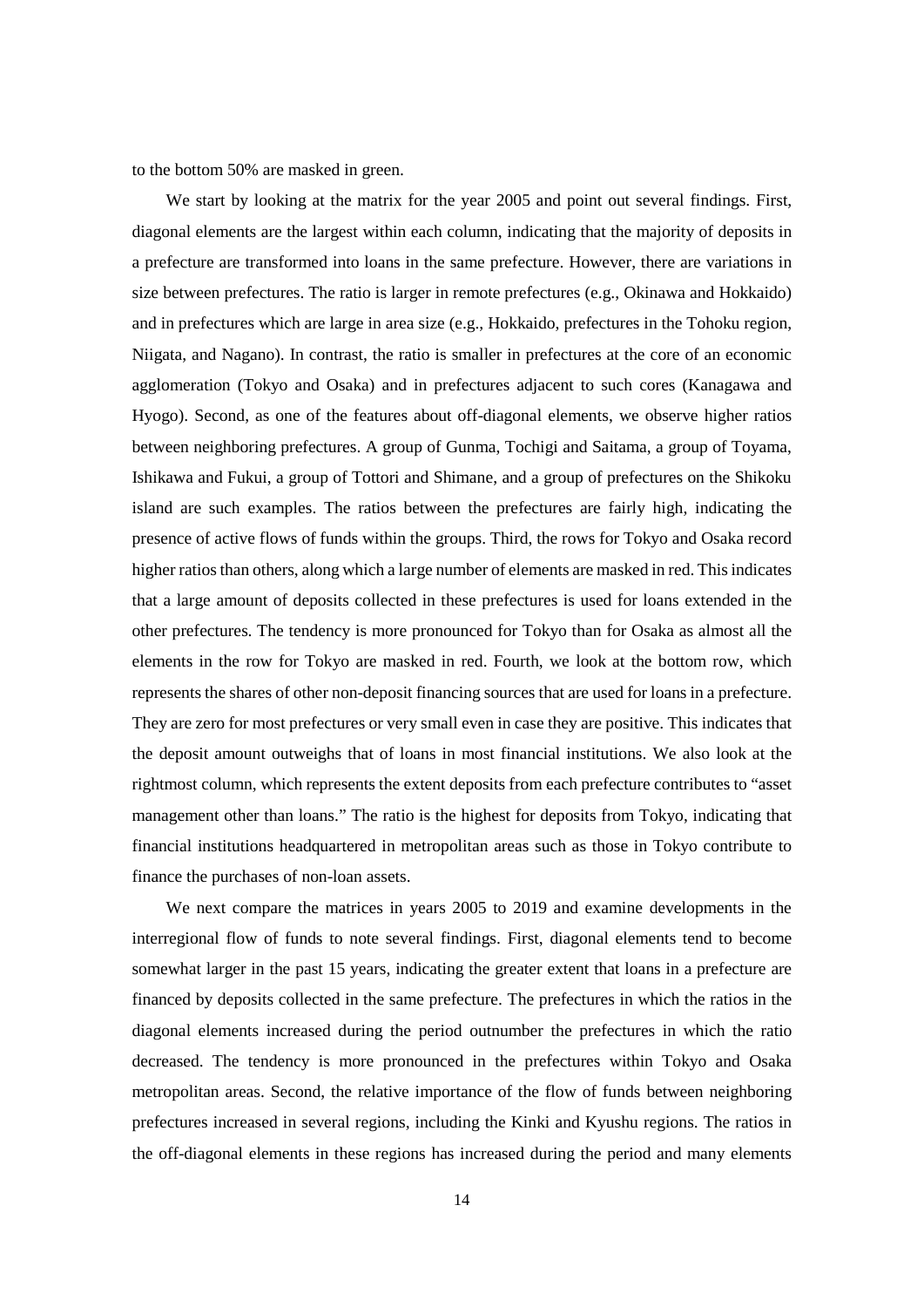turned into red in 2019. Third, the ratios in the row for Tokyo declined to some extent as a smaller number of elements are masked in red in 2019 than in 2005. This indicates that the tendency of deposits being channeled to loans in remote regions has somewhat dwindled over the years. Fourth, Tokyo increased its share in other asset management than lending from 28% in2005 to 37% in 2019.

#### **4.1.2. Matrix of Flow Amount for the Interregional Flow of Funds**

Table 4 is a matrix showing the amount of deposits collected in prefecture j that are used for loans in prefecture j'. We calculate the amount by multiplying the ratios in Table 3 by the total amount of loans in each prefecture. This matrix is useful when we compare the sheer size of fund flows between regions. There are two points that we would like to highlight. First, the diagonal element is the largest in each row and each column, indicating that the flow of funds is the largest within the same prefecture than it is in any other different prefecture pairs. Second, there is a large influx and outflow of funds in prefectures that belong to metropolitan areas. For example, for Tokyo a large number of elements are masked in red not only along the row but also along the column the prefecture is involved. For Osaka, we observe a similar tendency but to a lesser extent. However, elements along the column tend to be larger than those along the row, indicating that the amount of deposits these metropolitan prefectures receive for loans from other prefectures outweighs the amount of deposits they provide to other prefectures for loans.

#### **4.1.3 Physical Distance between Deposit Collecting Regions and Loan Issuing Regions**

In the previous subsections, we explained the characteristics of the interregional flow of funds and the changes during the period of analysis. We did so by focusing on individual elements of the matrix. In this subsection, we attempt to identify the characteristics of the interregional flow of funds by aggregating the data in the matrix into a single value and observing its evolution over time.

Several methods of aggregation can be considered, but here, we measure the physical distance from prefectures where deposits are made to those where loans are issued. We then examine whether these distances have increased or decreased over the period. On the one hand, if banks extend loans in remote prefectures from those they receive deposits, the distance between deposits and loans tends to be larger. We may say that the distance for banks' asset transformation becomes larger than before. On the other hand, if the flow of funds between neighboring prefectures has increased more rapidly than between other pairs of prefectures, as we saw in the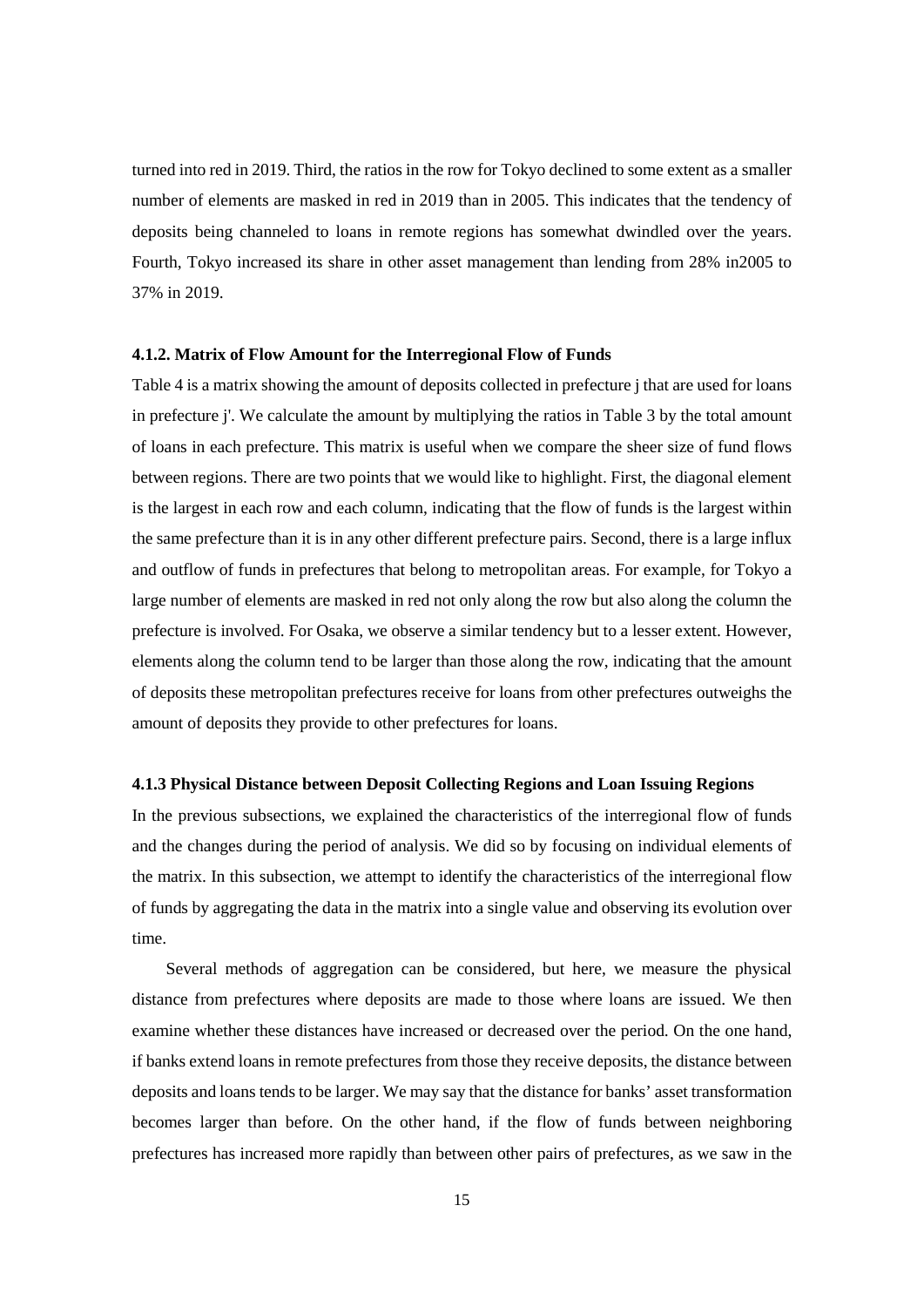previous subsection, and the relative importance of capital flows from Tokyo has declined, then the distances between deposit collecting prefectures and loan issuing prefectures may have become shorter.

Figure 1 shows changes in the physical distance between deposit-taking prefectures and loan-making prefectures. We employ locational (latitude and longitude) information on each prefectural capital city in Japan and calculate pairwise distances between 47 prefecture capitals in the country. The distances are weighted by the amount of funds in the interregional flow of funds. Looking at the figure, we see that the distance has declined overall during the period, despite a temporal increase following 2011. This is partly consistent with the trend identified by Ozaki et al. (2019) in which financial institutions increased their local lending after 2014 at the same time they increased their lending in neighboring regions. However, our results are inconsistent with them in that we find that the decline in distance between deposits and loans has continued since 2005.

#### **4.2 Determinants of Interregional Flows of Funds**

We implement estimations to examine the factors that determine the interregional flow of funds we described in the previous subsections. Specifically, we use panel data to estimate Equations (6) and (7). Table 5 shows the definitions and descriptive statistics of the variables employed for estimations. It should be noted that due to the fact that R-JIP spans only up to the year 2012 and that the variables constructed from the R-JIP database are limited in their observation period and in the number of observations.

Tables 6 presents the results for Equation (6). It comprises two panels: Panel A for estimations without lags in the explanatory variables and Panel B for those taking one period lag for the explanatory variables. In each panel, the left-hand side shows the results of estimation using ordinary least squares (OLS), while the right-hand side shows the results of fixed effect estimation. Table 7 presents the results Equation (7). Other than this, the composition of the table is the same as in Table 6.

In the above tables, as there are seven variables that represent the productivity and profitability of firms in a region, expressed as  $Diff\_Performance_{ii'}$  and  $Performance_{ii'}$  in these equations, these are used as explanatory variables in separate estimations. Other than these variables, the capital ratio, which is an indicator of business stability expressed as  $Diff\_Stability_{ij}$ , and  $Stability_{ij}$ , HHI, which is the degree of lending and deposit market concentrations, expressed as  $Diff_HHI_{ij}$ , and  $HH_{ij}$ , the logarithm of land prices, expressed as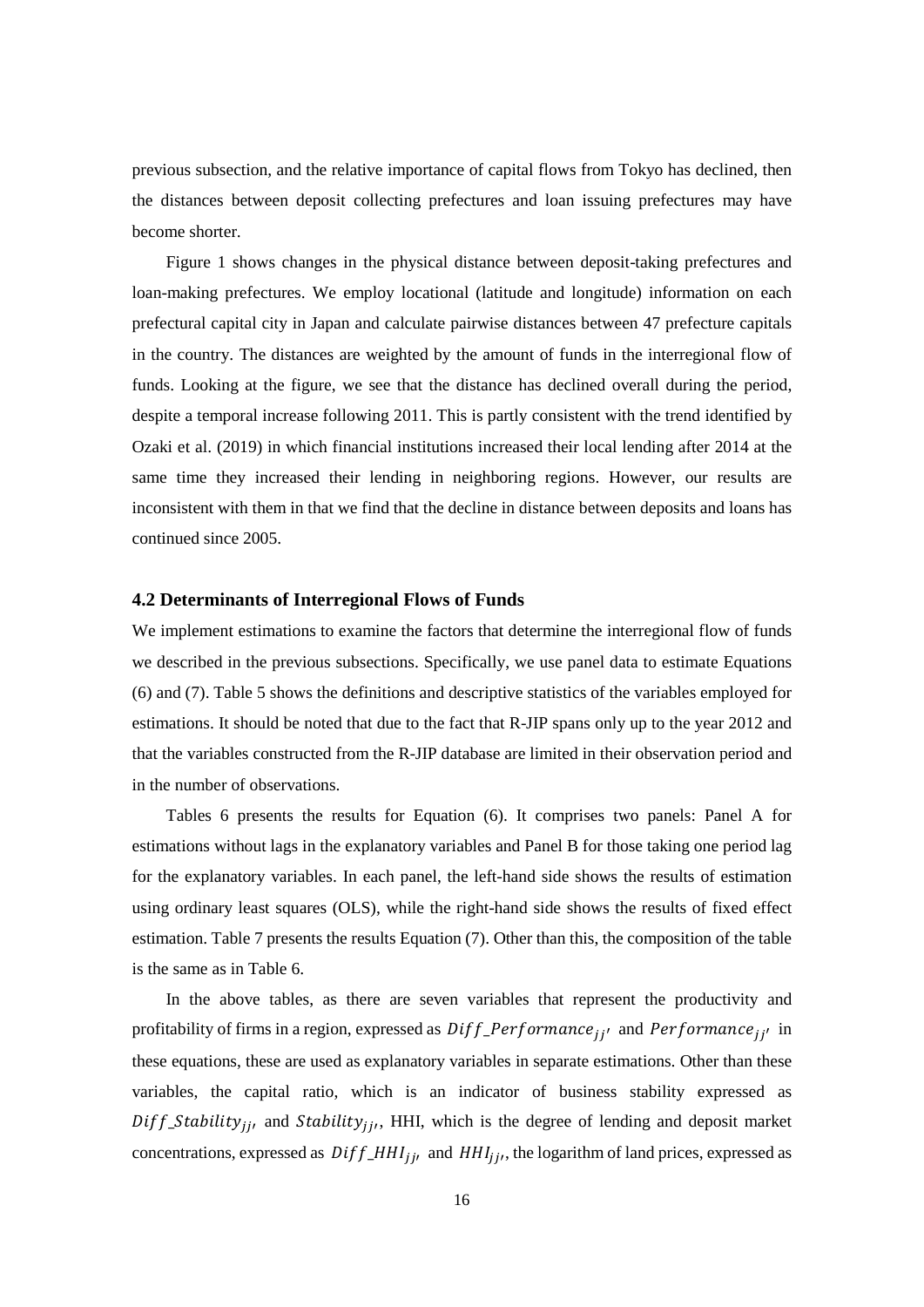$Diff\_Others_{ij}$ , and  $Others_{ij}$ , and the business sentiment DI in the Bank of Japan's Tankan Survey, which expresses the state of the economy as a whole, are included as explanatory variables in all estimations.

#### **4.2.1 Results Using Differences between Regions as Explanatory Variables**

We start from Table 6 by looking at the OLS estimation results in Columns (1)–(7) of Panel A. Four notable features are observed. First, the signs of significant coefficients on the variables for productivity and profitability are all positive. Positive signs are obtained when we employ the ratio of operating income to total assets, the ratio of operating income to sales, value added per employee, real capital productivity, and real labor productivity. Based on the results of the OLS estimations, we infer that deposits collected in low productivity/profitability prefectures are channeled to loans extended in high productivity/profitability prefectures. Second, for the variable on the business stability of firms located in the region, coefficients are all negative and significant, indicating that the lower the firms' capital ratio becomes and the higher their leverage becomes, greater the amount of funds flowing into the region becomes. Third, for the variables on concentration in the loan and deposit markets, coefficients are negative for all the loan market HHIs and positive for all the deposit market HHIs. This implies that a larger amount of funds flows into regions with low loan market concentration and high deposit market concentration. Fourth, coefficients on land prices are all positive, indicating that flow of funds becomes more sizable from prefectures with low land prices to those with high land prices.

Next, we explain the results of the fixed effects estimation using Columns  $(8)$ – $(14)$  on the right-hand side of the same panel. There are several differences on the signs and significance of estimated coefficients obtained from the pooled OLS. There are four notable points. First, with regard to variables on productivity and profitability, while the coefficient on the ratio of operating income to sales remains positive and marginally significant, the coefficients on the ratio of total assets to value added, value added per employee, real capital productivity, and real labor productivity turn negative. Controlling for interregional fixed effects yields estimation results, we identify the impact of changes in the differences in productivity between the respective regions, rather than focus on cross-sectional productivity differences. In such cases, contrary to the OLS estimation results, deposits collected in high productivity prefectures tend to be used for loans in low productivity prefectures.

Second, the coefficients on the variable on business stability among firms in the regions are not significant. Third, for the concentration variables in the loan and deposit markets, all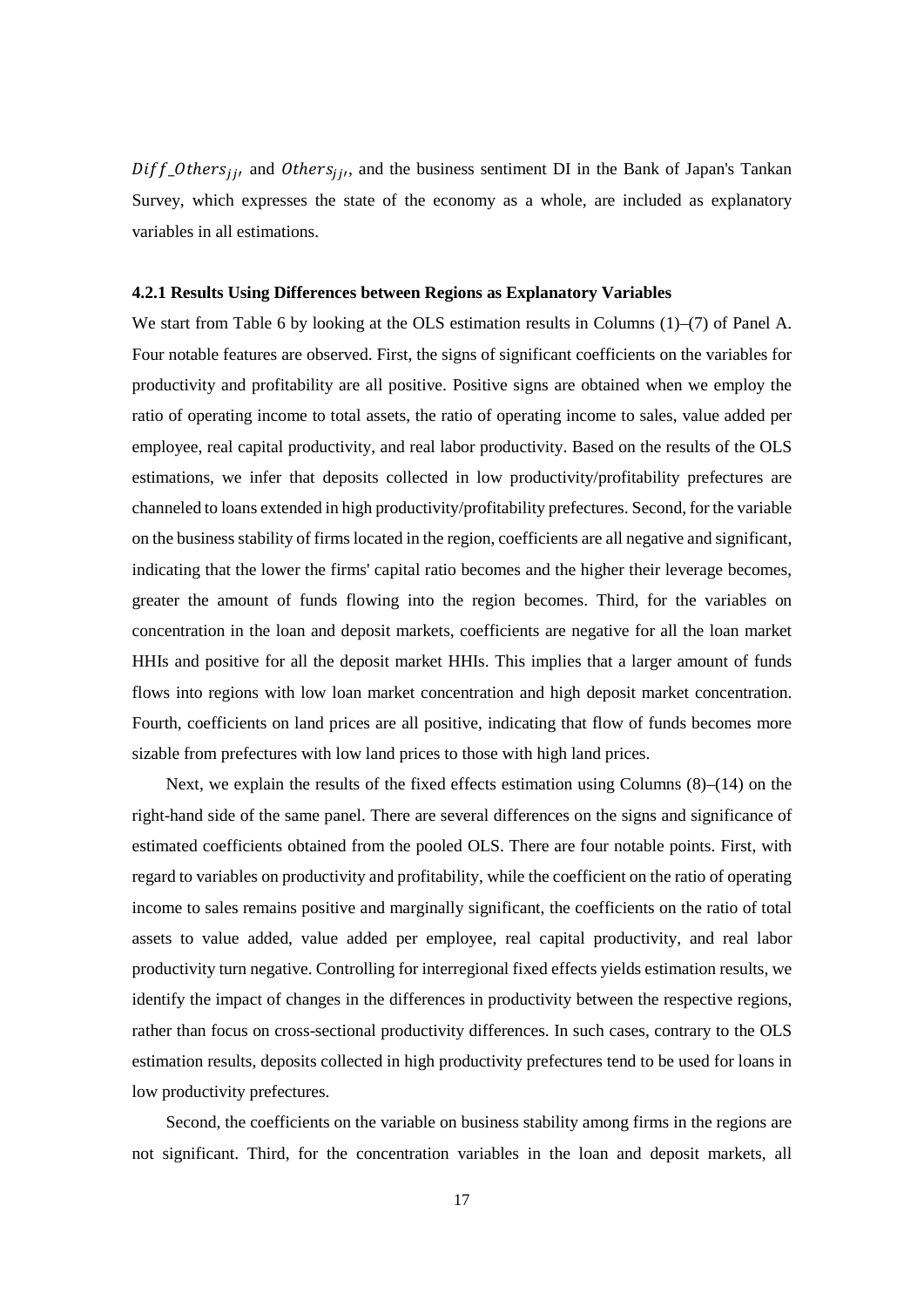coefficients for the loan HHI are, like in the results of the OLS, significant and negative. By contrast, the deposit HHI does not have significant coefficients except in Columns (13) and (14), where the estimation period is limited up to 2012. If increased concentration in the loan market raises markups, then increases in HHI should bring about an increase in lending by financial institutions in that region. Contrary to these expectations, however, the results here show that there are fewer flows of funds into regions with high lending market concentrations. This may be due to the declining demand for loans in those regions affecting both the choice of destination for lending by financial institutions and the flow of funds between regions. In this case, financial institutions refrain from entering the market where demand is low and only a limited amount of funds flows into the region, which leads to increased concentration in the loan market and to the lower influx of funds to the region. Fourth, coefficients on land prices are all positive.

Finally, we look at results in Columns (15)–(28) of Panel B. The signs of coefficients are the same as those in Panel A for almost all variables. The exceptions are the positive and significant coefficient on the ratio of operating income to total assets in Column (22) and the insignificant coefficient on the ratio of value added to total assets in Column (24).

#### **4.2.2 Results of Estimation Using the Level of Each Region as Explanatory Variables**

This subsection explains the results in Table 7. We first detail the results of the OLS estimation in Columns (29)–(35) on the left-hand side of Panel A. The results are consistent with those in the left-hand side of Panel A in Table 6. That is, signs of coefficients on the variables measuring the difference between regions in Table 6 are the same as signs of coefficients on the variables for region j' in Table 7. And they are mostly opposite of signs of coefficients on the variables for region j in the table. Exceptions are the ratio of operating income to sales (the sign of the coefficient for region j and that for region j' are both positive), the ratio of value added to total assets (not significant in Table 6, but positive for region j' and negative for region j), and value added to sales revenue (not significant in Table 6, but positive for region j'). Moreover, in many estimations, absolute values of coefficients on variables in the destination prefecture (region j') exceed those of the origination prefecture (region j). This suggests that variables in the destination region are more important than those in the origination region as determinants of the interregional flow of funds.

Next, in Columns (36)–(42) on the right-hand side of Panel A we explain the results of estimations controlling for fixed effects between regions. The results are mostly consistent with those in the right-hand side of Panel A in Table 6. That is, signs of coefficients on many variables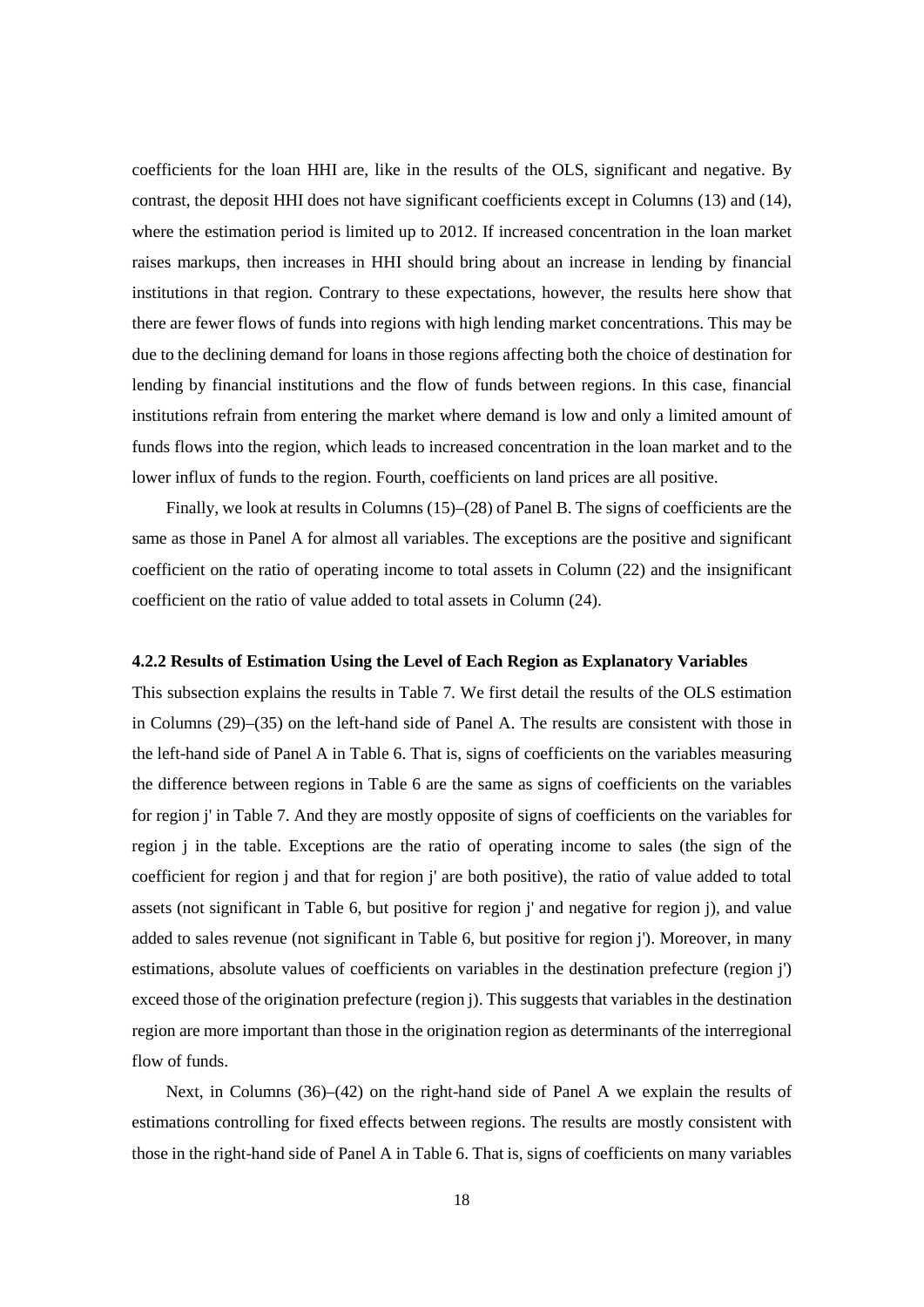measuring the difference between regions in Table 6 are the same as signs of the coefficients on variables for region j' in Table 7. They are opposite to the signs of coefficients on many variables region j. Real capital productivity, real labor productivity, loan market concentration, and land prices are the variables whose coefficients are consistent between Tables 6 and 7.

On the other hand, there are some other variables for which the results do not align between Tables 6 and 7. For productivity and profitability, while the coefficients on the difference variables in Table 6 are insignificant or positive, the coefficients for region j' in Table 7 are negative in some cases (the ratio of operating income to total assets and the ratio of operating income to sales revenue). Some of the coefficients on the difference variables in Table 6 are negative but become insignificant as coefficients for region j' in Table 7 (ratio of added value to total assets). To summarize, the variables related to productivity and profitability in region j' often take negative coefficients. Similar to the results we obtain for the fixed effect estimations in Section 4.2.1, funds flow from regions with high productivity to those with low productivity.

Looking at the deposit market HHI, the coefficients of difference in Table 6 are generally insignificant. In contrast, in Table 7 all coefficients for region j' are both positive and significant and those for region j are also marginally positive in some cases. This implies that the higher the deposit market HHI in region j' and the more moderate its competition, the greater the inflow of funds from region j becomes When we look at firms' capital adequacy ratios, which indicate business stability, the sign of the coefficient in region j' is, as in Table 6, insignificant; however, the sign of the coefficient for region j is significantly positive in several cases.

Finally, looking at Columns (43)–(56) of the estimate results in Panel B of Table 7, the coefficient signs are consistent for almost all variables in Panel A. However, exceptions could be observed for some variables. Some coefficients that are insignificant in Panel A become significant (capital ratio and deposit market concentration in region j), and some other coefficients that are significant turn insignificant (the ratio of operating income to total assets, the ratio of operating income to sales revenue, loan and deposit market concentration in region j'). As for the concentration of the loan and deposit markets, Panel A shows opposite signs of coefficients to those that are predicted. But in Panel B, which uses lagged explanatory variables, there is a substantial decline in the significance level in the estimated coefficients, diminishing the extent to which the results are opposite to those predicted.

#### **4.3 Economic Significance of Estimated Coefficients**

In the previous subsections, we look at Tables 6 and 7 and show that there are a number of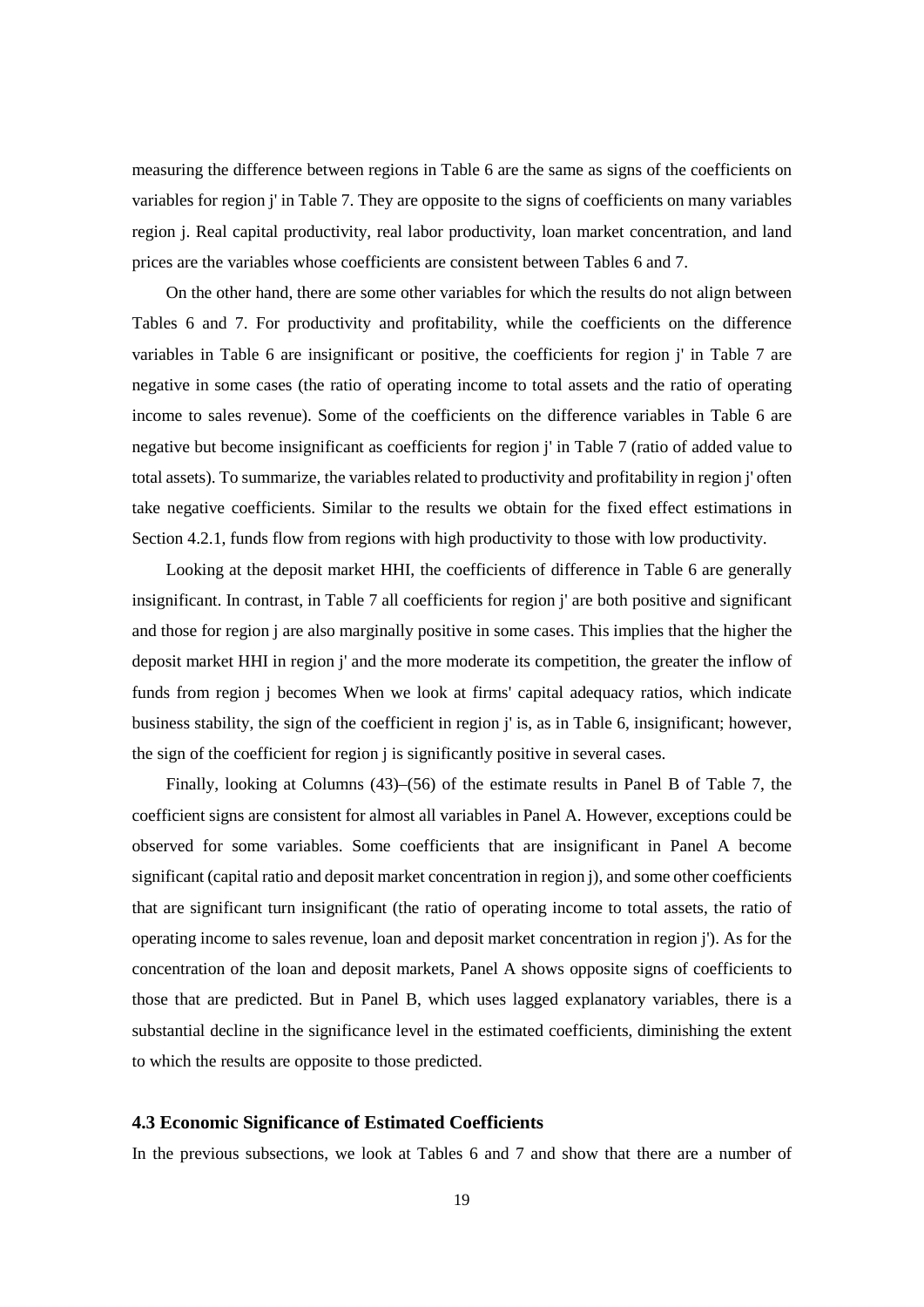variables that are statistically significant, including productivity and profitability, business stability, market concentration, and land prices. The next question is which of these variables has the greatest impact on the interregional flows of funds. In this subsection, we multiply estimated coefficients on explanatory variables and their one-standard deviation to measure the size of impact of these variables on the fund flows.

Table 8 presents the results of the multiplication. A panel in the left corresponds to the estimation results of Equation (6) and a panel in the right corresponds to the results of Equation (7). In each panel, we show one-standard deviation of the explanatory variables in the first column. It is multiplied with the coefficients on each explanatory variable obtained from either OLS estimations or fixed effect estimations. The center column of each panel shows the result of multiplication based on OLS estimations and the right column shows the result based on the fixed effect estimations. We see two notable features.

First, changes in land prices have the greatest influence on the flow of funds. When we employ the estimated coefficients using Equation (6) and apply the OLS method, a one-standard deviation increase in the difference in land prices results in an increase in the flow of funds ratio by 0.47 percentage points. The impact is the largest among the explanatory variables used in Equation (6). Considering that the mean value of the dependent variable is 0.13% and that its standard deviation is 1.1%, the impact is economically quite sizable. Even in the fixed effect estimation, the impact of a change in the difference in land prices on the flow of funds ratio amounts to 0.15 percentage points, again the largest among the explanatory variables.

When we look at the multiplication results in the right panel, the results are more or less consistent with those in the left panel. A panel in the right corresponds to the estimation results of Equation (7). For a one-standard deviation increase in land prices in region j', the dependent variable increases by 0.69 percentage points in the OLS estimate and by 0.13 percentage points in the fixed effect estimate. Land prices in the region from which the flow of funds originates have a relatively smaller negative effect. A one-standard deviation increase in land prices in region j results in a 0.08 percentage point decrease in the OLS and a 0.05 percentage point decrease in the fixed effect estimation.

Second, other variables that have a quantitatively substantial impact on flows of funds include the loan and deposit HHI and real capital productivity. For example, using the OLS estimation results in Equation (6), the variables whose variation causes the greatest impact on the flow of funds are, in the order of the magnitude of the effect, concentration of the deposit market, real capital productivity, and concentration of the lending market, while using the fixed effect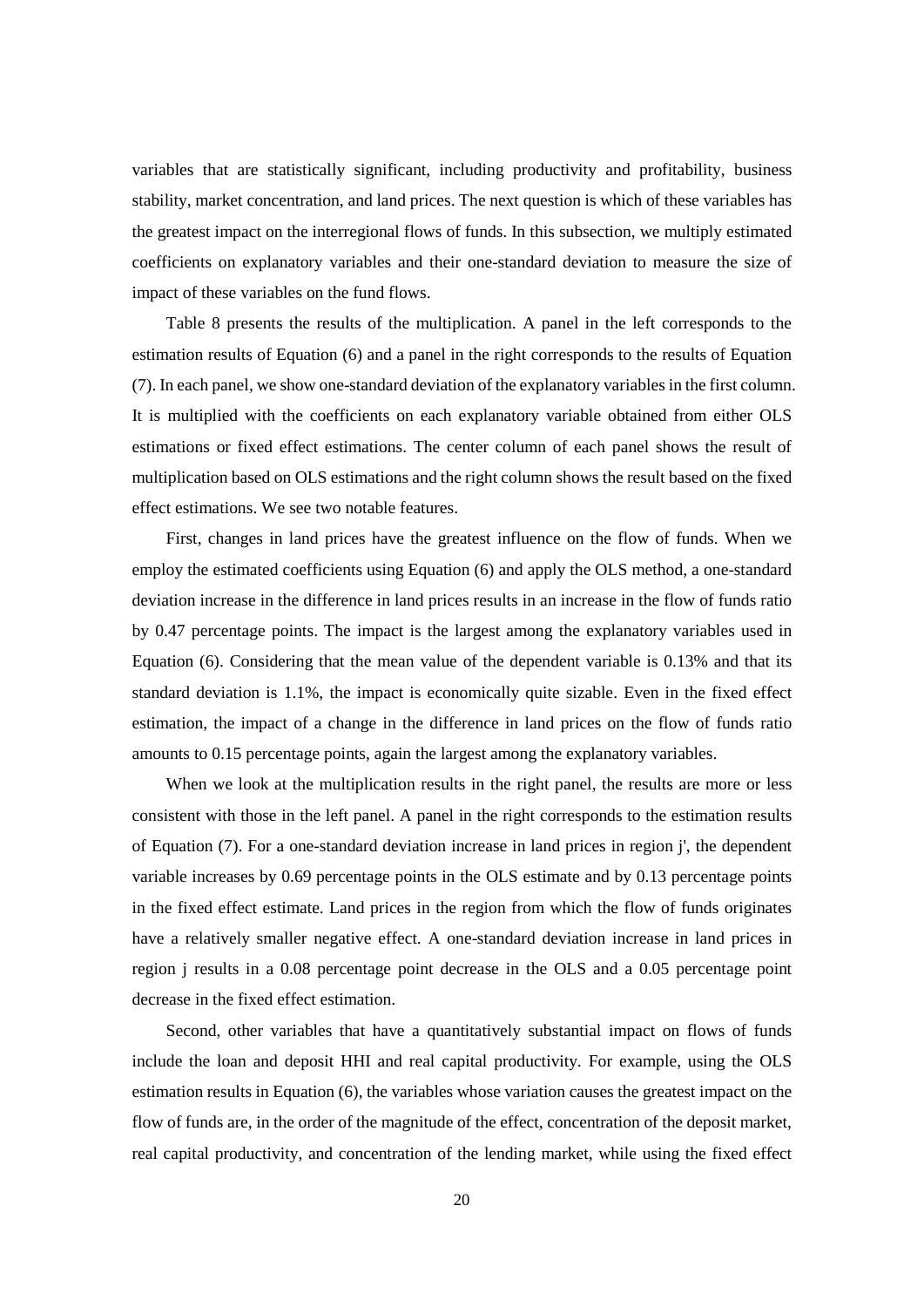estimation results, the variables are concentration in the loan market and real capital productivity. Compared to these variables, the impact of real labor productivity, the ratio of operating income to total assets, and the ratio of operating income to sales revenue are minor.

#### **5. Conclusion**

In this study, we develop indicators of the interregional flow of funds via loans and deposits held by financial institutions. For this purpose we use data reported to FSA on loans and deposits amount outstanding at each branch of financial institutions. We also examine determinants of these flows. Regarding the characteristics of these indicators, there are two salient features: (1) while the majority of deposits goes to lending within the same prefecture, there is also a substantial amount of deposits used for loans in other prefectures; and (2) the extent of interregional flow of funds between remote prefectures has declined over time, but the extent between neighboring prefectures has somewhat increased. Regarding the determinants of the interregional flow of funds, we also find several features. First, deposits received in prefectures with lower land prices are used for loans in prefectures with higher land values, indicating that loans related to real estate businesses remain to be an integral part of bank lending. Second, Interregional flow of funds is sometimes inefficient in that deposits collected in productive/profitable prefectures are used for loans in less productive/profitable prefectures in some econometric specifications. And third, deposits in concentrated loan markets are transformed into loans in markets that are less concentrated.

To the best of the authors' knowledge, there has been no such indicators of interregional flows of funds through the banks' loans and deposits in a single country. Particularly in countries like Japan, where deposit-taking financial institutions play an important role in the flow of funds in the economy, it is important to understand how the flow of funds works and how it is determined.

A particularly interesting finding concerning the determinants of flows of funds is that land prices have a strong impact on fund allocations. Real estate prices have been on a long-term downward trend since the collapse of the bubble economy, and the share of lending secured by real estate has substantially declined. Nonetheless, the results show that conditions in the real estate market continue to play a major role in interregional flows of funds.

There are number of topics for future analysis. First, in relation to the determinants of interregional flows of funds, it is important to analyze to whom financial institutions extend loans among firms located in the region. When a financial institution enters a loan market where firms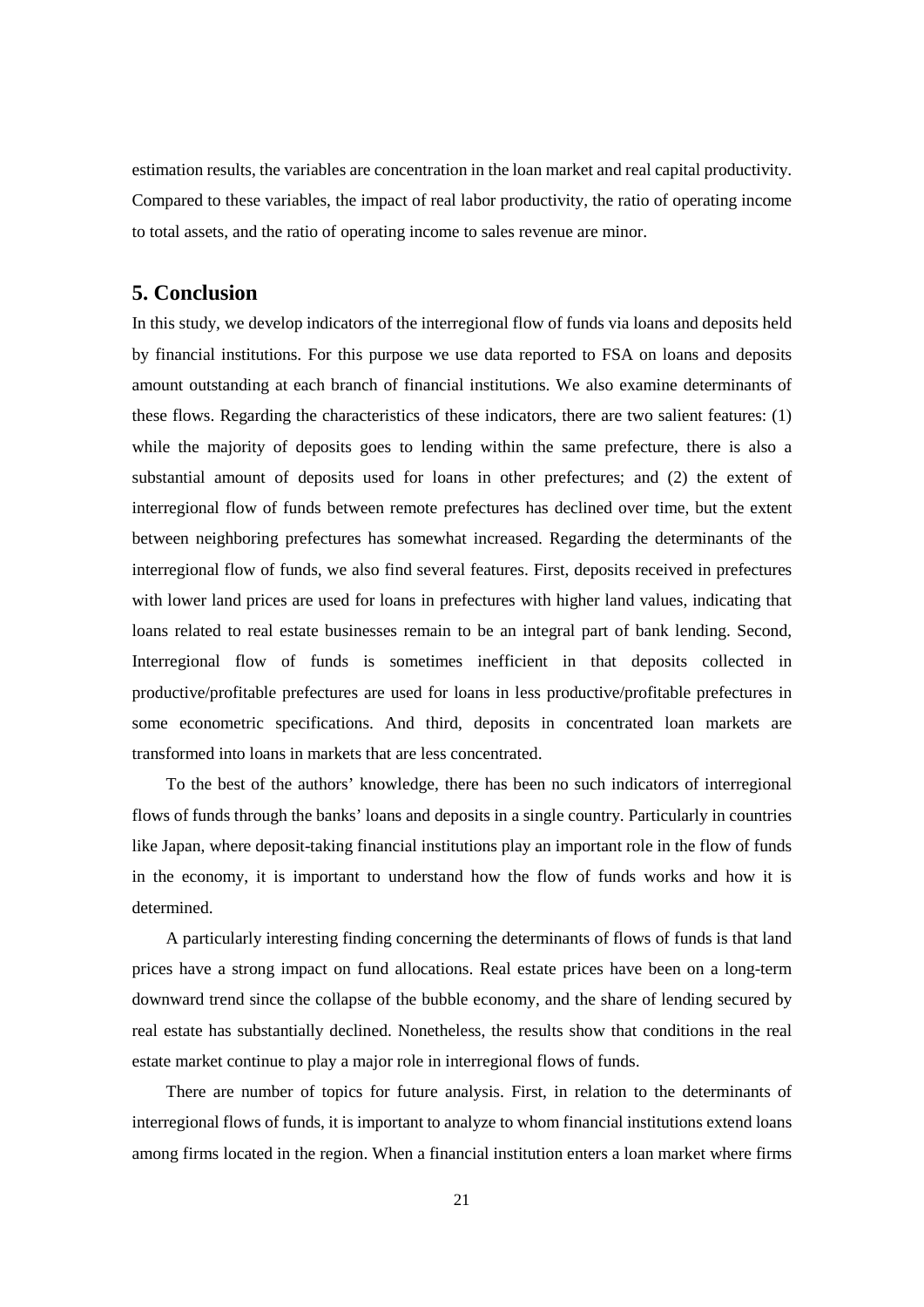and incumbent banks have established close relationships, the quality of firms which the new entrant bank can extend loans to may be much worse than the average quality of firms in the region. Thus, it is important to identify the quality of firms in a region using firm-level information and to scrutinize these data. The second important issue is on the choice between loans and other types of assets. In recent years, the ratio of loans to deposits has continued to drop in Japan due to sluggish demand for loans, increasing the importance of investments in assets such as bonds. We need to incorporate the choice between loans and other asset investment into the examination on the determinants of interregional funds flow. The third is an analysis of the impact of various shocks on the interregional flow of funds. The fiscal stimulus after financial crises, natural disasters, and pandemic may cause major shocks to the interregional flow of funds. Notably, many are concerned about how a massive government expenditure in response to a surge in the Covid-19 infections affects the interregional flow of funds. These are the issues the researchers and policymakers will be interested.

#### **References**

- Aguirregabiria, V., R. Clark, and H. Wang (2020) "The Geographic Flow of Bank Funding and Access to Credit: Branch Networks, Local Synergies and Competition," *working paper*.
- Alessandrini, P., A.F. Presbitero, and A. Zazzaro (2010) "Bank Size or Distance: What Hampers Innovation Adoption by SMEs?," *Journal of Economic Geography*, 10(6), 845–881.
- Bank of Japan (2016) "Regional Financial Institutions Lending to Home Owners and Challenges in Credit Management - Results of the Questionnaire Survey," financial system report annex series. (in Japanese).
- Caballero, R.J., T. Hoshi, and A.K. Kashyap (2008) "Zombie Lending and Depressed Restructuring in Japan," *American Economic Review*, 98(5), 1943–1977.
- Degryse, H. and S. Ongena (2005) "Distance, Lending Relationships, and Competition," *Journal of Finance*, 60(1), 231–266.
- Hsieh, C.-T. and P.J. (2009) "Misallocation and Manufacturing TFP in China and India," Klenow,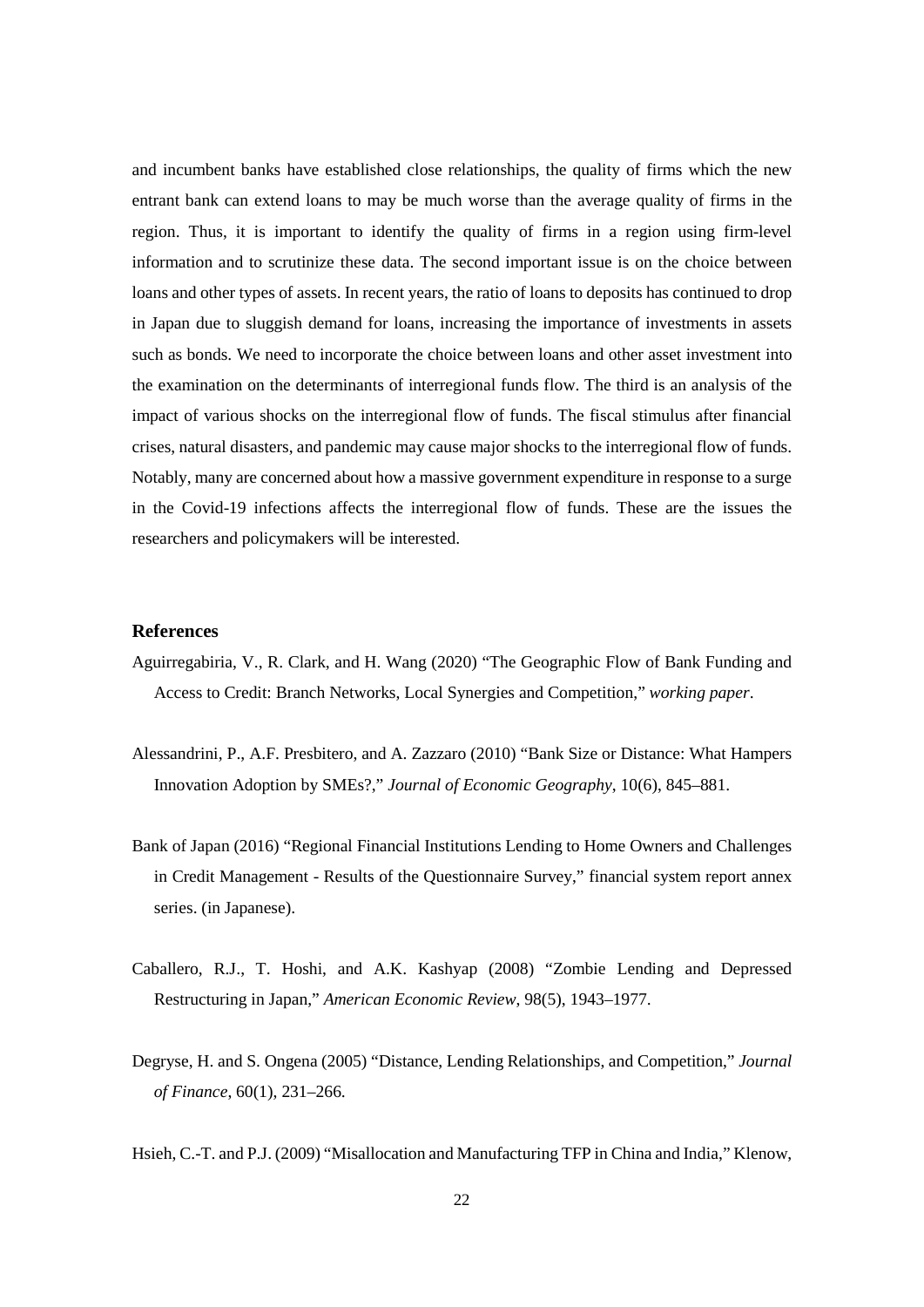*Quarterly Journal of Economics*, 75(4), 1403–1448.

- Konno, S. (2014) "The Development and Expansion of Flow of Funds Statistics in Response to International Demands Following the Financial Crisis," *Bank of Japan Review*, 2014-J-6. (in Japanese).
- Manabe, M. (2010) "Estimated Flow of Fund Statistics between Institutional Sectors," *Japanese Journal of Monetary and Financial Economics*, 30, 42–62. (in Japanese).
- Mester, L.J., L.I. Nakamura, and M. Renault (2007) "Transactions Accounts and Loan Monitoring," *Review of Financial Studies*, 20(3), 529–556.
- Ono, A., Y. Saito, K. Sakai. and I. Uesugi (2016) "Does geographical proximity matter in small business *lending*? Evidence from changes in main bank Relationships," HIT-REFINED working paper series 40, Institute of Economic Research, Hitotsubashi University.
- Ozaki, M., T. Konno, H. Hiroyama, and Z. Tsuchiya (2019) "Trends in Cross-Border Lending by Regional Banks," *Bank of Japan Review*, 2019-J-4. (in Japanese).
- Petersen, M.A. and R.G. Rajan (2002) "Does Distance Still Matter? The Information Revolution in Small *Business* Lending," *Journal of Finance*, 57(6), 2533–2570.
- Restuccia, D. and R. Rogerson (2017) "The Causes and Costs of Misallocation," *Journal of Economic Perspectives*, 31(3), 151–174.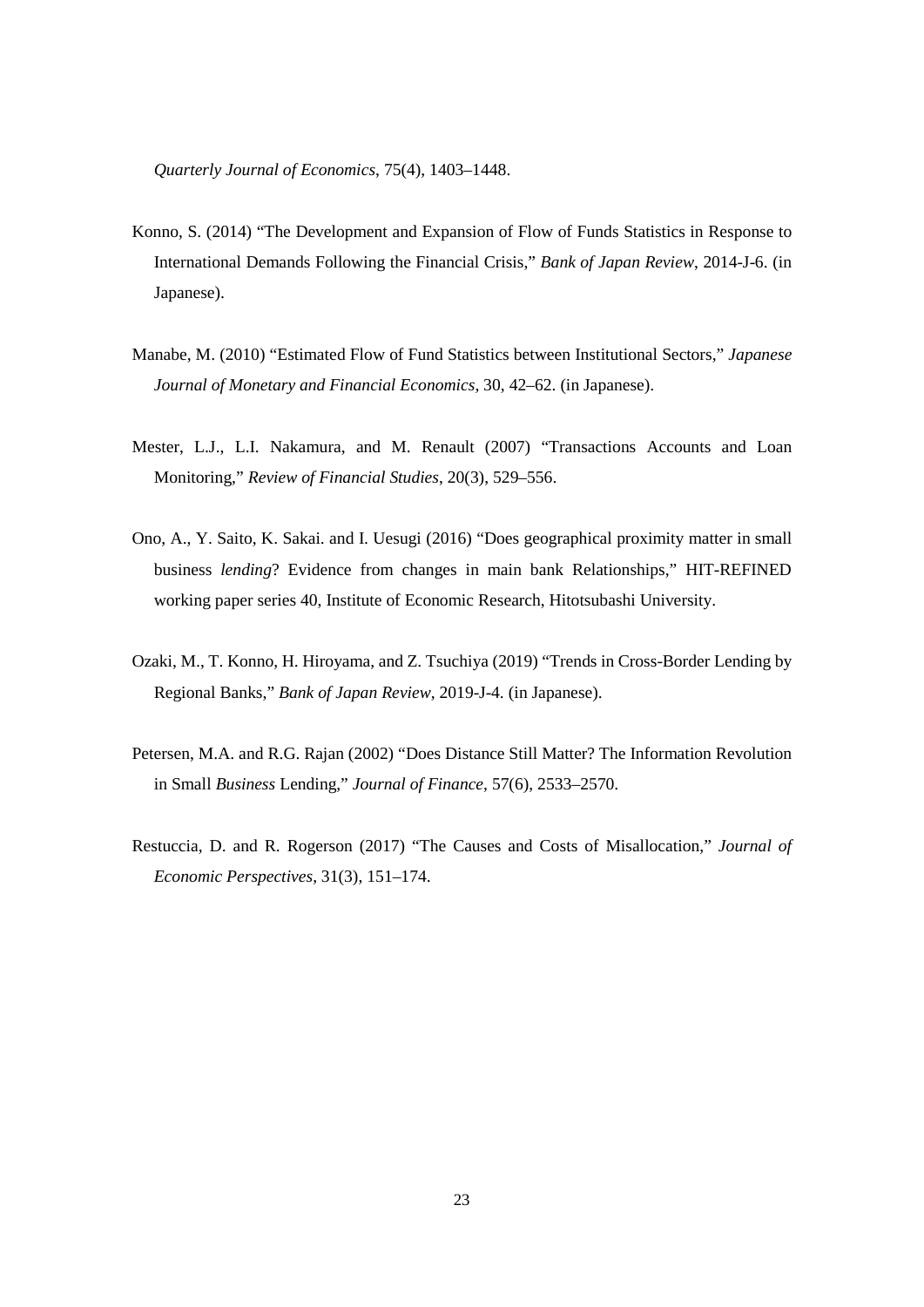## **Table 3: Matrix of Coefficients for Interregional Flow of Funds**

(cells colored red are top 10%, those in green are bottom 50%)

Table for 2005

| 2005<br>$\overline{2}$<br>$\sim$<br>10 <sup>1</sup><br>$\sim$ 4<br>- 51<br>- 61<br>$\mathcal{L}$<br>$\sim$<br>Q                                                                                                                | 12<br>$14 - 15$<br>$-16$<br>17 18<br>19<br>11<br>13.               | 20<br>21<br>22<br>23 24<br>25<br>26<br>27          | 28<br>29<br>30<br>32<br>33<br>36<br>$-91$<br>34 | 37<br>48<br>$-98$<br>58<br>$-90$<br>40<br>43.<br>44<br>461<br>47<br>$-41$<br>42<br>45.                                                                                                                                          |
|--------------------------------------------------------------------------------------------------------------------------------------------------------------------------------------------------------------------------------|--------------------------------------------------------------------|----------------------------------------------------|-------------------------------------------------|---------------------------------------------------------------------------------------------------------------------------------------------------------------------------------------------------------------------------------|
|                                                                                                                                                                                                                                |                                                                    |                                                    |                                                 | 1 0.8354 0.0422 0.003 0.0071 0.0125 0.0002 0.0031 0.0005 0.0004 0.0015 0.0014 0.01 0.0029 0.0023 0.0514 0.023 0.0514 0.023 0.001 0.0023 0.001 0.0025 0.0011 0.0028 0.0001 0.0003 0.0001 0.0003 0.0001 0.0003 0.0003 0.0003 0.00 |
| 2 0.0097 0.8255 0.0447 0.0087 0.0236 0.006 0.006 2E-05 4E-05 3E-05 0.0004 7E-05 0.0001 6E-05 2E-05 1E-05 4E-05 1E-05 4E-05 3E-05 3E-05 3E-05 1E-05 6E-05 7E-05 7E-05 2E-05 7E-05 1E-05 5E-05 3E-05 2E-05 3E-05 3E-05 3E-05 2E- |                                                                    |                                                    |                                                 | 2E-05<br>2E-05 3E-05 3E-05 0.0085                                                                                                                                                                                               |
|                                                                                                                                                                                                                                |                                                                    |                                                    |                                                 |                                                                                                                                                                                                                                 |
|                                                                                                                                                                                                                                |                                                                    |                                                    |                                                 | 4 0.0026 0.0157 0.0773 0.0077 0.0272 0.0603 0.0036 0.0036 0.0030 0.0000 0.0000 0.0000 0.0000 0.0000 0.0000 0.0000 0.0000 0.0000 0.0000 0.0000 0.0000 0.0000 0.0000 0.0000 0.0000 0.0000 0.0000 0.0000 0.0000 0.0000 0.0000 0.00 |
|                                                                                                                                                                                                                                |                                                                    |                                                    |                                                 | 5 0,0028 0,0231 0,0211 0,0146 0,8198 0,0155 0,0143 1E-05 4E-05 2E-05 0,0001 9E-05 0,000 9E-05 0600 1E-05 9E-06 1E-05 9E-05 2E-05 3E-05 3E-05 5E-05 9E-05 9E-05 2E-05 2E-05 2E-05 2E-05 3E-05 2E-05 3E-05 2E-05 3E-05 3E-05 9E-  |
|                                                                                                                                                                                                                                |                                                                    |                                                    |                                                 | A 45-05 0 0065 0 0064 0 0054 0 0054 0 0065 0 0005 45-05 0 0009 85-05 0000 0000 0000 0005 05-05 55-05 55-05 55-05 55-05 55-05 55-05 55-05 55-05 55-05 55-05 55-05 55-05 55-05 55-05 55-05 55-05 55-05 55-05 55-05 55-05 55-05 5  |
|                                                                                                                                                                                                                                |                                                                    |                                                    |                                                 | 7 0.0011 0.0084 0.019 0.0354 0.0291 0.0248 0.7883 0.0226 0.0118 0.0005 0.0011 0.0006 0.0021 0.0006 0.0021 0.0006 0.003 0.0001 0.003 0.0001 2E-05 0.0001 0.0003 0.0001 0.0003 0.0001 0.000 0.0001 2E-05 0.0001 0.0003 0.0001 0.0 |
|                                                                                                                                                                                                                                |                                                                    |                                                    |                                                 | 8 0.0003 9E-05 0.0002 0.0127 0.0001 0.0001 0.0005 0.7718 0.0552 0.0053 0.0075 0.0155 0.0005 0.0001 0.0001 0.000 0.0001 0.0001 0.0000 0.0003 0.0000 0.0001 0.0006 0.0000 0.0001 0.0000 0.000 0.000 0.0000 0.0000 0.0000 0.0000 0 |
|                                                                                                                                                                                                                                |                                                                    |                                                    |                                                 | along a man a man a man a man a man a man a man a man a man a man a man a man a man a man a man a man a man a man a man a man a man a man a man a man a man a man a man a man a man a man a man a man a man a man a man a man   |
| 10 0.0003 0.0001 0.0002 0.0004 0.0001 0.0001 0.0009 0.0030 0.0274 0.0439 0.0021 0.0054 0.0061 0.0045 0.0002 0.0001 0.0007 0.0023 0.0003 0.0005 0.0005 0.0005 0.0007 0.0007 0.0007 0.0003 0.0010 0.0003 0.0010 0.0003 0.0003 0. |                                                                    |                                                    |                                                 | 0.0002.0.0002.0.0003.0.0002.0.0146                                                                                                                                                                                              |
|                                                                                                                                                                                                                                |                                                                    |                                                    |                                                 | 11 0.003 0.0028 0.0018 0.0018 0.0015 0.005 0.0051 0.015 0.0042 0.0042 0.003 0.003 0.0028 0.0028 0.0015 0.0156 0.018 0.0017 0.001 0.003 0.0028 0.0031 0.003 0.003 0.003 0.003 0.003 0.003 0.003 0.003 0.003 0.003 0.003 0.004 0. |
|                                                                                                                                                                                                                                |                                                                    |                                                    |                                                 | 1210 00031 0.00061 0.00051 0.00061 0.00061 0.00061 0.00061 0.00661 0.00661 0.00066 0.00061 0.00061 0.00061 0.00061 0.00061 0.00061 0.00061 0.00061 0.00061 0.00061 0.00061 0.00061 0.00061 0.00061 0.00061 0.00061 0.00061 0.0  |
|                                                                                                                                                                                                                                |                                                                    |                                                    |                                                 | 13 0.0575 0.0200 0.0234 0.1144 0.0240 0.0255 0.0324 0.0711 0.0687 0.0641 0.1852 0.1527 0.5179 0.2644 0.0490 0.0616 0.0472 0.0250 0.1149 0.0480 0.0242 0.0786 0.0727 0.0230 0.1354 0.312 0.2254 0.11112 0.064 0.0344 0.0431 0.06 |
|                                                                                                                                                                                                                                |                                                                    |                                                    |                                                 | 14 0.00060 0.00160 0.00260 0.00260 0.00260 0.00160 0.00260 0.00260 0.0274 0.02275 0.0066 0.00667 0.0066 0.0067 0.0026 0.0067 0.0026 0.0026 0.0026 0.0026 0.0026 0.0026 0.0026 0.0026 0.0026 0.0026 0.0026 0.0026 0.0026 0.0026  |
|                                                                                                                                                                                                                                |                                                                    |                                                    |                                                 |                                                                                                                                                                                                                                 |
|                                                                                                                                                                                                                                |                                                                    |                                                    |                                                 | 16 0.0249 3E-05 6E-05 0.0002 4E-05 8E-05 8E-05 5E-05 9E-05 0.0003 0.0002 0.0027 0.002 0.0027 0.002 0.003 0.000 0.000 0.000 0.000 0.000 0.0001 0.000 0.0001 0.000 0.000 0.0001 0.000 0.000 0.000 0.000 0.000 0.000 0.000 0.000   |
|                                                                                                                                                                                                                                |                                                                    |                                                    |                                                 | 17 0.0078 3E-05 6E-05 0.001 4E-05 3E-05 6E-05 6E-05 0.0001 8E-05 0.0003 0.0003 0.003 0.0001 0.0011 0.1325 0.6604 0.000 9 9E-05 0.0001 0.0003 0.000 0.0004 0.0003 0.000 0.0003 0.0000 0.0003 0.0000 0.0003 0.0000 0.0000 0.0000  |
| 18 0.0048 2E-05 4E-05 3E-05 2E-05 2E-05 4E-05 3E-05 7E-05 6E-05 0.0002 0.0002 0.0010 0.0006 0.0006 0.0001 0.0277 7E-05 0.0005 0.0000 0.0000 0.0000 0.0000 0.0000 0.0000 0.0000 0.0000 0.0000 0.0000 0.0000 0.0000 0.0000 0.000 |                                                                    |                                                    |                                                 | 8E-05 -3E-05 -8E-05 -3E-05 0.0051                                                                                                                                                                                               |
|                                                                                                                                                                                                                                |                                                                    |                                                    |                                                 | 19 0.0001 5E-05 1E-04 0.0002 7E-05 6E-05 0.0001 0.0006 0.0006 0.0005 0.0006 0.0006 0.0021 0.0001 7E-05 0.0001 7E-05 0.0001 5E-05 0.001 2E-05 0.0001 0.0001 0.0001 0.000 0.000 2E-05 0.0001 2E-05 0.0001 0.000 0.000 0.000 0.00  |
|                                                                                                                                                                                                                                |                                                                    |                                                    |                                                 | 20 0.0005 8E-05 0.0002 0.0005 0.0001 1E-04 0.0002 0.0002 0.0007 0.006 0.0006 0.0006 0.0006 0.0007 0.0007 0.0000 0.0000 0.0000 0.0000 0.0000 0.0000 0.0000 0.0000 0.0000 0.0000 0.0000 0.0000 0.0000 0.0000 0.0000 0.0000 0.000  |
|                                                                                                                                                                                                                                |                                                                    |                                                    |                                                 | 21.0001.1E46 SEAR 0.0004 2E46 2E46 SEAR 5E46 AE46 2E46 0.0006 0.0006 0.0005 0.0006 0.000 0.0006 6E46 2E46 0.000 0.000 0.000 0.000 0.000 0.000 0.000 0.000 0.000 0.000 0.000 0.000 0.000 0.000 0.000 0.000 0.000 0.000 0.000 0.  |
|                                                                                                                                                                                                                                |                                                                    |                                                    |                                                 | 22 0.0011 0.0021 0.0023 0.0023 0.0022 0.0001 0.0003 0.0004 0.0005 0.0004 0.0017 0.0017 0.0123 0.0285 0.0005 0.0003 0.0005 0.0006 0.0005 0.0005 0.0005 0.0003 0.0003 0.0003 0.0003 0.0003 0.0003 0.0003 0.0003 0.0003 0.0003 0.0 |
|                                                                                                                                                                                                                                |                                                                    |                                                    |                                                 | 23 0.0075 0.0004 0.0007 0.0075 0.0005 0.0005 0.0005 0.0005 0.0016 0.0016 0.0016 0.0160 0.0160 0.0026 0.0026 0.0026 0.0036 0.0026 0.0036 0.0036 0.0036 0.0036 0.0036 0.0036 0.0036 0.0036 0.0036 0.0036 0.0036 0.0036 0.0036 0.0 |
|                                                                                                                                                                                                                                |                                                                    |                                                    |                                                 | 24 0.0003 6E-05 0.0001 0.0005 8E-05 7E-05 0.0001 0.0001 0.0002 0.0001 0.0002 0.0007 0.0003 0.0002 0.0003 0.0003 0.0003 0.0003 0.0003 0.0007 0.0003 0.0003 0.0003 0.000 0.012 0.0003 0.0000 0.0007 0.000 0.000 0.000 0.000 0.00  |
|                                                                                                                                                                                                                                |                                                                    |                                                    |                                                 | 25 0,0001 2E-05 4E-05 0,0002 2E-05 4E-05 4E-05 4E-05 0,0001 6E-05 0,0002 0,0003 0,0001 0,0003 0,0003 0,0001 8E-05 4E-05 0,0049 0,0001 0,0021 0,0001 0,0021 0,0003 0,0001 0,0021 0,0003 0,0001 0,0021 0,0003 0,0001 0,0021 0,00  |
|                                                                                                                                                                                                                                |                                                                    |                                                    |                                                 | 26 0.002 0.0005 0.0005 0.0005 0.0005 0.0003 0.0006 0.0006 0.0006 0.0007 0.0007 0.0042 0.0147 0.0007 0.0007 0.0005 0.0026 0.003 0.0005 0.0005 0.0005 0.0005 0.0023 0.0006 0.0006 0.0005 0.0007 0.0005 0.0006 0.0006 0.0006 0.00  |
|                                                                                                                                                                                                                                |                                                                    |                                                    |                                                 | 27 0.0146 0.0011 0.0023 0.0317 0.0016 0.0014 0.0026 0.0037 0.012 0.0036 0.0339 0.0339 0.00741 0.0034 0.01781 0.0235 0.01781 0.0255 0.01151 0.0125 0.0012 0.0222 0.0773 0.0032 0.0028 0.0012 0.0239 0.0012 0.0488 0.008 0.008 0. |
|                                                                                                                                                                                                                                |                                                                    |                                                    |                                                 | 28 0.004 0.0003 0.0007 0.008 0.0005 0.0006 0.0007 0.0006 0.0006 0.0006 0.0006 0.000 0.0006 0.0006 0.0006 0.0006 0.0006 0.0006 0.0006 0.0006 0.0006 0.0006 0.0006 0.0006 0.0000 0.0006 0.0006 0.0006 0.0006 0.0006 0.0006 0.0006 |
|                                                                                                                                                                                                                                |                                                                    |                                                    |                                                 | 29 0.0005 5E-05 0E-05 0.0012 6E-05 5E-05 1E-04 0.0004 0.0005 0.0004 0.0016 0.0018 0.005 0.0004 0.0031 0.0004 0.0001 0.0001 0.0001 0.0001 0.0001 0.0001 0.0001 0.0004 0.0001 0.0001 0.0001 0.0001 0.0001 0.0001 0.0004 0.0000 0  |
|                                                                                                                                                                                                                                |                                                                    |                                                    |                                                 | 30 0.0003 3E-05 6E-05 0.0005 4E-05 4E-05 7E-05 0.0007 0.0007 0.0007 0.0006 0.0005 0.0005 0.0007 7E-05 0.0007 6E-05 0.0007 0.0000 0.0007 0.0007 0.0007 0.0007 0.0007 0.000 0.000 0.000 0.000 0.0007 0.000 0.000 0.000 0.000 0.0  |
|                                                                                                                                                                                                                                |                                                                    |                                                    |                                                 | 31 6E-05 1E-05 2E-05 1E-05 1E-05 1E-05 1E-05 3E-05 3E-05 1E-04 9E-05 00000 0.0002 3E-05 3E-05 3E-05 3E-05 3E-05 4E-05 4E-05 4E-05 4E-05 4E-05 4E-05 1E-05 3E-05 3E-05 10003 3E-03 3E-05 4E-05 4E-05 4E-05 4E-05 4E-05 4E-05 4E- |
|                                                                                                                                                                                                                                |                                                                    |                                                    |                                                 |                                                                                                                                                                                                                                 |
|                                                                                                                                                                                                                                |                                                                    |                                                    |                                                 | 33 0.0005 6E-05 0.0001 0.0011 8E-05 7E-05 0.0001 0.0002 0.0002 0.0007 0.0001 0.0001 0.0003 0.0001 0.0007 8E-05 0.0002 0.0003 0.0003 0.0003 0.0003 0.0001 0.0003 0.0003 0.0003 0.0003 0.0003 0.000 0.0003 0.0003 0.0003 0.0003 0 |
|                                                                                                                                                                                                                                |                                                                    |                                                    |                                                 | 34 0.0000 8E-05 0.0002 0.0021 0.0001 1E-04 0.0002 0.0003 0.0003 0.0003 0.0012 0.0011 0.0086 0.002 0.0005 0.0000 0.0000 0.0004 0.0004 0.0000 0.0003 0.0006 0.0003 0.0006 0.0001 0.0006 0.000 0.000 0.0004 0.0001 0.0000 0.0003 0 |
|                                                                                                                                                                                                                                |                                                                    |                                                    |                                                 | 35 1E-04 3E-05 6E-05 0.0001 4E-05 4E-05 7E-05 7E-05 7E-05 7E-05 0.0002 0.0002 0.0002 0.0004 3E-05 0.0001 3E-05 0.0001 3E-05 0.0001 0.002 0.0001 3E-05 0.00001 0.002 0.0001 0.000 0.0001 0.000 0.0000 0.0000 0.0000 0.000 0.000  |
|                                                                                                                                                                                                                                |                                                                    |                                                    |                                                 | 36. 75-06. 25-06. 45-05. 00001. 25-05. 45-06. 45-06. 45-06. 45-06. 45-06. 00000. 00000. 00000. 25-06. 25-06. 25-06. 25-06. 45-06. 45-06. 00000. 00000. 00000. 00000. 00000. 00000. 00000. 00000. 00000. 00000. 00000. 00000. 0  |
|                                                                                                                                                                                                                                |                                                                    |                                                    |                                                 | 37 0.0004 35-05 75-05 0.0000 45-05 45-05 75-05 75-05 0.0001 15-04 0.0004 0.0004 0.0004 0.0007 0.0001 75-05 0.0008 55-05 0.0001 0.0001 0.0000 0.000 0.000 0.0004 0.0004 0.000 0.000 0.000 0.000 0.0000 0.0004 35-05 0.000 0.000  |
|                                                                                                                                                                                                                                |                                                                    |                                                    |                                                 |                                                                                                                                                                                                                                 |
|                                                                                                                                                                                                                                |                                                                    |                                                    |                                                 | 39 5E-05 2E-05 4E-05 7E-05 2E-05 4E-05 5E-05 4E-05 4E-05 4E-05 0000 0.0002 4E-05 2E-05 1E-05 1E-05 4E-05 4E-06 4E-05 5E-08 5E-05 00001 0.0012 0.0031 8E-05 7E-06 5E-05 0.0041 0.0037 0.0048 0.0049 0.0031 0.0031 0.0031 0.0037  |
|                                                                                                                                                                                                                                |                                                                    |                                                    |                                                 | 40 0.0014 0.0023 0.0023 0.0023 0.0022 0.0032 0.0034 0.0031 0.0026 0.0021 0.0021 0.0131 0.0041 0.0043 0.0045 0.0035 0.0036 0.0036 0.0036 0.0036 0.0036 0.0036 0.0035 0.0036 0.0036 0.0036 0.0036 0.0036 0.0036 0.0036 0.0042 0.0 |
|                                                                                                                                                                                                                                |                                                                    |                                                    |                                                 | 41 AF-OR 1E-OR 2E-OR 2E-OR 2E-OR 3E-OR 3E-OR 5E-OR 5E-OR 3E-OR 30001 0.0003 0.0002 5E-OR 3E-OR 3E-OR 5E-OR 5E-OR 5E-OR 0.0000 0.000 2E-OR 0.0000 0.000 0.000 0.000 0.000 0.000 0.000 0.000 0.000 0.000 0.000 0.000 0.000 0.000  |
|                                                                                                                                                                                                                                |                                                                    |                                                    |                                                 | 42 9E-05 2E-05 9E-05 00002 3E-05 5E-05 4E-05 5E-05 4E-05 0.0002 0.0001 0.0013 0.0003 7E-05 3E-05 4E-05 2E-05 6E-05 9E-05 4E-06 2E-05 0.0001 4E-05 2E-05 0.0002 0.0001 1E-04 4E-05 2E-05 0.0001 0.0003 0.0000 0.0003 0.0000 0.0  |
|                                                                                                                                                                                                                                |                                                                    |                                                    |                                                 | 43 0.0003 45-05 85-05 0.0000 55-05 45-05 85-05 75-05 0.0001 15-04 0.0003 0.000 0.000 0.0001 0.0004 0.0000 55-05 0.0001 85-05 0.0001 0.0004 75-05 0.0004 75-05 0.0004 0.0006 0.0000 0.0000 0.0000 0.0000 0.0000 0.0000 0.0000 0. |
|                                                                                                                                                                                                                                |                                                                    |                                                    |                                                 | 44.0.0001.1E-05.2E-05.0001.2E-05.1E-05.3E-05.3E-05.8E-05.9E-05.9E-05.0002.0002.0001.00004.8E-05.3E-05.8E-05.8E-05.8E-05.3E-05.0.0003.00001.00001.00001.00001.00001.00001.00001.00001.00001.00001.00001.00001.00001.00001.00001  |
|                                                                                                                                                                                                                                |                                                                    |                                                    |                                                 | 45 35-05 15-05 35-05 45-05 25-05 25-05 25-05 25-05 35-05 35-05 55-05 55-05 25-05 35-06 35-05 35-05 25-05 35-06 25-05 25-05 25-05 25-05 25-05 35-05 25-05 35-05 26-06 25-05 25-05 25-05 35-05 25-05 35-05 26-05 25-05 26-05 26-0 |
|                                                                                                                                                                                                                                |                                                                    |                                                    |                                                 | 46.0.0001 2E-05 4E-05 0.0002 3E-05 5E-05 4E-05 6E-05 7E-05 0.0002 0.0002 0.0003 0.0001 5E-05 6E-05 3E-05 7E-05 2E-05 7E-05 0.0002 3E-05 0.0002 0.0011 0.0004 0.0001 0.0001 0.0001 0.0001 0.0002 0.0002 0.0002 0.0002 0.0002 0.0 |
|                                                                                                                                                                                                                                |                                                                    |                                                    |                                                 | 47 26-05 16-05 26-05 16-05 16-05 26-05 26-05 26-05 26-05 46-05 0.0001 86-05 26-05 76-06 76-06 36-05 16-05 26-05 26-05 16-05 26-05 26-05 26-05 26-05 26-06 26-06 26-06 26-06 26-06 26-05 26-05 26-05 26-05 26-05 26-05 26-05 26- |
| 0.0 mes.<br>48 0.0011<br>$\sim$                                                                                                                                                                                                | 0 7E-05 0.0002 0.0003 0.0198 0.0002 0.0007 0.0003 0.0024<br>$\sim$ | 0 0.0034 0.0107 0.0014<br>$0$ 0.0006 0.0034 0.0002 | 0.0019.00023<br>$\alpha$                        | 0.0021<br>0.0008<br>$\alpha$<br>0.0011<br>$\sim$<br>0.0004                                                                                                                                                                      |
|                                                                                                                                                                                                                                |                                                                    |                                                    |                                                 |                                                                                                                                                                                                                                 |
|                                                                                                                                                                                                                                |                                                                    |                                                    |                                                 |                                                                                                                                                                                                                                 |
|                                                                                                                                                                                                                                |                                                                    |                                                    |                                                 |                                                                                                                                                                                                                                 |
|                                                                                                                                                                                                                                |                                                                    |                                                    |                                                 |                                                                                                                                                                                                                                 |

Table for 2019

| $1 \quad 2$          | $\sim$ $\sim$ $\sim$ | $-6$ | 7 8 9 10 11 12 13 14 15 16 17 18 19 20 21 22 23 24 25 28 27 28 29 30 31 32 33 34 35 36 |  |  |  |  |  |  |  |  |  |  |  |  | 37 38 |  |  | 43                                                                                                                                                                                                                              |         |             |  |
|----------------------|----------------------|------|----------------------------------------------------------------------------------------|--|--|--|--|--|--|--|--|--|--|--|--|-------|--|--|---------------------------------------------------------------------------------------------------------------------------------------------------------------------------------------------------------------------------------|---------|-------------|--|
|                      |                      |      |                                                                                        |  |  |  |  |  |  |  |  |  |  |  |  |       |  |  |                                                                                                                                                                                                                                 |         |             |  |
|                      |                      |      |                                                                                        |  |  |  |  |  |  |  |  |  |  |  |  |       |  |  | 2 0.016 0.818 0.043 0.011 0.022 0.006 0.004 0E-06 1E-05 2E-05 4E-05 3E-05 3E-05 3E-05 3E-05 3E-06 3E-06 3E-06 5E-05 2E-05 5E-05 3E-05 4E-05 3E-05 4E-06 1E-05 5E-05 1E-05 5E-05 1E-05 5E-05 1E-05 5E-05 7E-06 7E-06 7E-08 7E-08 |         |             |  |
|                      |                      |      |                                                                                        |  |  |  |  |  |  |  |  |  |  |  |  |       |  |  | 3 6E-04 0.056 0.792 0.053 0.02 0.012 0.01 1E-05 2E-05 2E-05 4E-05 4E-05 2E-05 1E-05 1E-05 1E-05 3E-06 4E-05 2E-05 5E-05 1E-05 5E-05 5E-05 5E-06 3E-06 2E-05 2E-05 5E-05 5E-05 3E-05 3E-05 5E-05 5E-05 5E-05 3E-05 3E-05 3E-05   |         |             |  |
|                      |                      |      |                                                                                        |  |  |  |  |  |  |  |  |  |  |  |  |       |  |  | 4 0.006 0.022 0.036 0.594 0.034 0.034 0.003 6E-04 2E-04 6E-04 6E-04 6E-04 000 0.001 9E-04 7E-04 6E-04 5E-04 5E-05 7E-04 0.005 0.001 4E-04 0.005 0.001 4E-04 3E-04 0.005 6E-04 0.005 6E-04 0.005 6E-04 0.005 6E-04 0.001 2E-04 0 |         |             |  |
|                      |                      |      |                                                                                        |  |  |  |  |  |  |  |  |  |  |  |  |       |  |  |                                                                                                                                                                                                                                 |         |             |  |
|                      |                      |      |                                                                                        |  |  |  |  |  |  |  |  |  |  |  |  |       |  |  | 5 0.002 0.022 0.017 0.012 0.842 0.012 0.01 8E-06 2E-05 2E-05 5E-05 5E-05 5E-05 0.002 8E-05 8E-06 5E-06 5E-06 5E-06 7E-06 3E-05 2E-05 1E-05 5E-06 1E-05 5E-06 1E-05 1E-05 1E-05 1E-05 4E-05 1E-05 2E-05 8E-06 8E-08 8E-08 8E-08  |         |             |  |
|                      |                      |      |                                                                                        |  |  |  |  |  |  |  |  |  |  |  |  |       |  |  | 6 45-05 0.01 0.012 0.078 0.025 0.821 0.018 15-05 0.003 25-05 0.001 35-05 0.002 75-05 35-06 25-06 25-06 25-05 35-06 35-06 35-06 45-06 45-06 45-06 45-06 45-06 45-06 45-06 45-06 45-06 45-06 45-06 45-06 45-06 45-06 45-06 45-06  |         |             |  |
|                      |                      |      |                                                                                        |  |  |  |  |  |  |  |  |  |  |  |  |       |  |  | 7 8E-04 0.014 0.021 0.054 0.028 0.027 0.825 0.028 0.018 5E-04 0.001 6E-04 0.004 4E-04 0.005 2E-04 5E-05 5E-04 4E-05 2E-05 5E-05 5E-05 5E-05 5E-04 2E-05 7E-05 7E-05 7E-05 7E-05 8E-05 8E-05 8E-05 8E-05 5E-04 FE-04 5E-04 5E-0  |         |             |  |
|                      |                      |      |                                                                                        |  |  |  |  |  |  |  |  |  |  |  |  |       |  |  | 8 35-04 75-05 55-05 0013 65-05 75-05 0.043 0.748 0.064 0.012 0.01 0.02 0.000 0.007 25-04 25-04 25-04 25-04 15-04 55-04 15-04 55-04 55-04 0.001 0.001 0.001 0.001 0.001 0.001 0.001 0.5-04 45-04 55-05 25-04 15-04 55-05 25-04 4 |         |             |  |
|                      |                      |      |                                                                                        |  |  |  |  |  |  |  |  |  |  |  |  |       |  |  | 9 26-04 76-05 56-06 56-04 86-05 0.002 0.012 0.053 0.634 0.105 0.047 0.002 0.005 0.003 26-04 16-04 16-04 0.002 96-04 36-05 26-04 46-04 86-05 56-04 26-04 36-04 26-04 26-04 26-04 26-04 26-04 26-04 56-04 26-04 26-04 26-04 26-0  |         |             |  |
|                      |                      |      |                                                                                        |  |  |  |  |  |  |  |  |  |  |  |  |       |  |  | 10 2E-04 5E-05 4E-05 3E-04 5E-05 6E-05 6E-04 0.01 0.117 0.641 0.008 0.006 0.006 0.003 3E-04 1E-04 1E-04 0.004 0.015 5E-05 2E-04 4E-04 6E-05 3E-04 000 7E-04 3E-04 2E-04 2E-04 2E-04 2E-04 2E-04 2E-04 4E-04 2E-04 4E-04 7E-05   |         |             |  |
|                      |                      |      |                                                                                        |  |  |  |  |  |  |  |  |  |  |  |  |       |  |  | 11 0.002 5E-04 4E-04 0.004 6E-04 0.004 0.003 0.003 0.003 0.007 0.008 0.006 0.006 0.002 0.002 0.002 0.003 0.001 8E-04 0.002 0.001 0.001 0.001 0.001 0.002 0.002 0.002 0.003 8E-04 0.00 0.003 6E-04 0.00 0.001 4E-04 0.00 0.001   |         |             |  |
|                      |                      |      |                                                                                        |  |  |  |  |  |  |  |  |  |  |  |  |       |  |  | 12 0.002 4E-04 3E-04 0.004 4E-04 3E-04 0.001 0.047 0.005 0.007 0.015 0.788 0.032 0.001 0.001 0.002 0.002 0.000 0.001 8E-04 0.007 0.001 0.001 0.001 0.001 0.003 0.003 2E-04 3E-04 0.003 8E-04 0.003 0.003 0.003 0.003 0.003 0.0  |         |             |  |
|                      |                      |      |                                                                                        |  |  |  |  |  |  |  |  |  |  |  |  |       |  |  |                                                                                                                                                                                                                                 |         |             |  |
|                      |                      |      |                                                                                        |  |  |  |  |  |  |  |  |  |  |  |  |       |  |  |                                                                                                                                                                                                                                 |         |             |  |
|                      |                      |      |                                                                                        |  |  |  |  |  |  |  |  |  |  |  |  |       |  |  | 15 0.003 5E-05 3E-05 0.002 0.002 0.004 7E-05 1E-04 0.006 0.009 2E-04 0.006 0.003 0.886 0.008 7E-04 1E-04 1E-04 1E-04 1E-04 0.002 7E-05 3E-04 0.003 4E-04 1E-04 1E-05 1E-04 1E-05 1E-05 1E-05 1E-05 1E-05 1E-05 5E-05 5E-04 0.0  |         |             |  |
|                      |                      |      |                                                                                        |  |  |  |  |  |  |  |  |  |  |  |  |       |  |  |                                                                                                                                                                                                                                 |         |             |  |
|                      |                      |      |                                                                                        |  |  |  |  |  |  |  |  |  |  |  |  |       |  |  | 16 0.02 2E-05 2E-05 2E-05 2E-05 5E-05 4E-05 9E-05 9E-05 1E-04 1E-04 10:03 0.02 0.003 0.078 0.578 0.151 0.105 1E-04 0.002 0.002 1E-04 1E-04 1E-03 1E-03 1E-05 2E-05 1E-04 1E-04 5E-05 2E-04 5E-05 2E-04 1E-04 1E-04 5E-05 2E-04  |         |             |  |
|                      |                      |      |                                                                                        |  |  |  |  |  |  |  |  |  |  |  |  |       |  |  | 17 0.007 2E-05 1E-05 1E-05 1E-05 1E-05 4E-05 6E-05 8E-05 8E-05 1E-04 2E-04 0.029 9E-04 0.184 0.640 0.108 7E-04 7E-04 2E-04 0E-04 0.002 3E-04 4E-04 6E-04 6E-04 6E-04 6E-04 6E-04 6E-04 6E-04 6E-04 6E-04 6E-04 5E-04 5E-04 5E-  |         |             |  |
|                      |                      |      |                                                                                        |  |  |  |  |  |  |  |  |  |  |  |  |       |  |  | 18 0.004 1E-05 7E-08 2E-08 2E-08 2E-08 2E-05 3E-05 7E-05 2E-05 1E-04 10:02 8E-04 3E-04 0.071 0.078 0.709 5E-04 1E-04 1E-04 1E-04 1E-04 1E-04 10:00 0.003 2E-04 7E-06 8E-05 5E-05 2E-05 2E-05 2E-05 1E-05 1E-04 1E-04 1E-04 1E-  |         |             |  |
|                      |                      |      |                                                                                        |  |  |  |  |  |  |  |  |  |  |  |  |       |  |  | 19 16-04 26-05 26-05 16-04 26-05 26-05 46-05 86-04 46-04 76-04 36-04 46-04 26-04 16-00 1002 86-05 36-04 86-05 26-06 26-05 26-06 26-06 26-04 36-06 16-06 26-04 36-06 26-06 26-04 26-04 26-04 26-04 26-04 26-04 26-04 26-04 26-0  |         |             |  |
|                      |                      |      |                                                                                        |  |  |  |  |  |  |  |  |  |  |  |  |       |  |  | 20 25-04 45-05 35-05 25-04 45-05 35-05 85-05 15-04 35-04 0.012 0.001 45-04 0.000 0.001 0.001 85-04 0.001 0.008 0.001 25-04 0.000 25-04 0.003 75-04 0.003 75-04 35-04 25-04 25-04 25-04 25-04 25-04 25-04 55-05 25-05 25-05 25-  |         |             |  |
|                      |                      |      |                                                                                        |  |  |  |  |  |  |  |  |  |  |  |  |       |  |  | 21 25-04 95-06 85-06 25-04 85-06 75-06 15-05 55-05 55-05 55-05 15-04 15-04 10:00 35-04 15-04 0.000 95-04 65-04 45-05 55-04 0.000 95-04 85-04 0.000 0.000 95-04 0.000 95-04 0.000 95-04 25-04 55-04 55-04 55-04 55-04 55-06 65-  |         |             |  |
|                      |                      |      |                                                                                        |  |  |  |  |  |  |  |  |  |  |  |  |       |  |  | 22 6E-04 7E-05 5E-05 1E-05 1E-05 1E-04 2E-04 2E-04 3E-04 5E-04 7E-04 2E-04 7E-04 3E-04 4E-04 9E-04 3E-04 4E-04 2E-04 0.821 0.07 0.002 1E-04 0.001 0.000 0.000 0.000 0.000 0.000 0.000 0.000 0.000 0.000 0.000 0.000 0.000 0.00  |         |             |  |
|                      |                      |      |                                                                                        |  |  |  |  |  |  |  |  |  |  |  |  |       |  |  | 23 0.005 2E-04 0.011 2E-04 2E-04 4E-04 0.002 1E-03 0.001 0.005 0.001 0.005 0.004 0.05 0.003 0.001 0.003 0.002 0.002 0.002 0.003 0.001 0.019 0.05 0.011 0.017 0.032 0.013 0.013 0.013 0.001 0.006 0.000 0.004 0.003 0.001 1E-04  |         |             |  |
|                      |                      |      |                                                                                        |  |  |  |  |  |  |  |  |  |  |  |  |       |  |  | 24 1E-04 3E-05 2E-05 2E-05 2E-05 4E-05 6E-05 6E-05 6E-05 2E-04 2E-04 1E-04 1E-04 1E-04 1E-04 1E-04 1E-04 2E-04 1E-04 1E-04 1E-04 1E-04 1E-04 1E-04 0001 4D-08 0.001 4D-08 0.001 4D-08 4E-04 0.001 4D-08 4E-04 0.001 4D-08 2E-0  |         |             |  |
|                      |                      |      |                                                                                        |  |  |  |  |  |  |  |  |  |  |  |  |       |  |  | 25 6E-06 7E-06 7E-06 7E-06 7E-06 7E-06 7E-05 2E-05 4E-05 3E-05 6E-05 6E-05 6E-05 4E-05 1E-04 2E-04 0.002 6E-05 1E-06 1E-05 0.005 0.007 0.008 0.007 0.819 0.008 0.008 0.008 0.008 0.008 0.008 5E-06 5E-05 5E-05 2E-05 2E-05 8E-  |         |             |  |
|                      |                      |      |                                                                                        |  |  |  |  |  |  |  |  |  |  |  |  |       |  |  | 26 0.001 1E-04 1E-04 0.002 1E-04 1E-04 2E-04 5E-04 5E-04 2E-04 0.002 0.002 0.002 0.003 0.002 0.002 0.002 0.001 0.001 4E-04 0.001 0.002 0.003 0.002 0.003 0.02 0.003 0.003 0.003 0.002 4E-04 0.002 0.003 0.003 0.003 0.003 0.00  |         |             |  |
|                      |                      |      |                                                                                        |  |  |  |  |  |  |  |  |  |  |  |  |       |  |  |                                                                                                                                                                                                                                 |         |             |  |
|                      |                      |      |                                                                                        |  |  |  |  |  |  |  |  |  |  |  |  |       |  |  | 27 0.012 7E-04 5E-04 0.023 7E-04 6E-04 0.001 0.005 0.007 0.008 0.013 0.02 0.094 0.056 0.006 0.077 0.017 0.017 0.017 0.006 0.005 0.006 0.007 0.007 0.04 0.08 0.077 0.148 0.108 0.037 0.046 0.007 0.004 0.006 0.03 0.038 0.016 0  |         |             |  |
|                      |                      |      |                                                                                        |  |  |  |  |  |  |  |  |  |  |  |  |       |  |  | 28 0.003 25-04 15-04 0.007 15-04 15-04 25-04 0.002 0.002 0.003 0.006 0.006 0.006 0.002 0.003 0.002 0.003 0.002 0.003 0.002 0.003 0.003 0.003 0.003 0.003 0.003 0.003 0.003 0.00 0.003 0.003 0.003 0.003 0.003 0.003 0.003 0.00  |         |             |  |
|                      |                      |      |                                                                                        |  |  |  |  |  |  |  |  |  |  |  |  |       |  |  | 29 4E-04 3E-05 2E-05 2E-05 2E-05 4E-05 2E-04 4E-04 3E-04 5E-04 9E-04 9E-04 4E-04 4E-04 4E-04 1E-04 5E-04 2E-04 5E-04 5E-04 0.003 0.008 0.008 0.008 0.008 0.008 0.008 0.008 0.008 1E-05 2E-04 5E-04 5E-04 1E-04 5E-04 5E-04 5E-  |         |             |  |
|                      |                      |      |                                                                                        |  |  |  |  |  |  |  |  |  |  |  |  |       |  |  | 30 1E-04 1E-06 3E-04 1E-05 3E-06 2E-05 8E-05 7E-05 1E-04 2E-04 2E-04 1E-04 1E-04 1E-04 1E-04 1E-04 2E-04 2E-04 2E-04 2E-04 2E-04 0.001 0.001 0.001 0.004 0.004 0.004 0.004 0.004 0.004 0.544 8E-06 7E-06 2E-04 2E-04 3E-05 4E-  |         |             |  |
|                      |                      |      |                                                                                        |  |  |  |  |  |  |  |  |  |  |  |  |       |  |  | 31 25-05 55-06 35-05 45-06 45-06 75-06 55-06 15-05 15-05 25-05 25-05 25-06 15-05 25-06 25-06 25-06 25-06 25-06 25-05 25-05 25-06 25-06 25-06 25-06 25-06 1002 0.01 65-06 65-06 0.022 0.01 0.003 75-06 25-06 25-06 25-06 25-06 5 |         |             |  |
|                      |                      |      |                                                                                        |  |  |  |  |  |  |  |  |  |  |  |  |       |  |  | 32 15-05 55-06 45-06 25-05 55-06 45-06 35-06 75-06 15-05 25-05 25-05 25-06 75-06 55-06 25-06 25-06 25-06 25-06 25-06 35-06 45-06 25-06 15-06 25-06 15-06 2020 0.014 75-06 65-06 0.020 0.014 0.000 85-06 35-06 25-06 25-06 25-06 |         |             |  |
|                      |                      |      |                                                                                        |  |  |  |  |  |  |  |  |  |  |  |  |       |  |  | 33 3E-04 4E-05 3E-05 3E-05 3E-05 3E-05 3E-05 1E-04 2E-04 2E-04 4E-04 4D05 0.001 2E-04 4E-04 2E-04 4E-04 2E-04 2E-04 2E-04 5E-04 0.001 1E-04 3E-04 0.001 0.007 0.003 0.007 0.003 0.007 0.003 0.007 0.003 0.007 0.003 0.007 0.00  |         |             |  |
|                      |                      |      |                                                                                        |  |  |  |  |  |  |  |  |  |  |  |  |       |  |  | 34 9E-04 6E-05 4E-05 4E-05 9E-05 9E-05 9E-04 2E-04 3E-04 6E-04 6E-04 6E-04 1001 4E-04 3E-04 6E-04 1E-04 5E-04 5E-04 5E-04 5E-04 5E-04 5E-04 0.009 0.009 6E-04 5E-04 0.004 0.004 0.004 0.004 0.003 0.003 0.003 0.009 0.009 0.00  |         |             |  |
|                      |                      |      |                                                                                        |  |  |  |  |  |  |  |  |  |  |  |  |       |  |  | 35 7E-05 1E-05 1E-05 1E-05 1E-05 2E-05 3E-05 3E-05 5E-05 5E-06 1E-04 10:05 2E-04 5E-05 3E-05 3E-05 3E-05 3E-05 3E-05 7E-05 0.003 5E-06 1E-04 0.003 0.003 0.003 0.007 0.007 0.007 0.057 0.743 9E-05 5E-04 0.008 0.504 1E-04 3E-  |         |             |  |
|                      |                      |      |                                                                                        |  |  |  |  |  |  |  |  |  |  |  |  |       |  |  | 36 4E-05 1E-05 8E-06 8E-06 2E-05 2E-05 2E-05 2E-05 2E-05 4E-05 4E-05 0.002 0.001 3E-05 4E-05 7E-06 3E-05 2E-05 4E-05 2E-05 4E-05 7E-06 8E-05 0.001 0.012 2E-05 4E-05 4E-05 7E-06 0.008 0.001 8E-05 0.008 0.001 8E-05 0.004 0.14 |         |             |  |
|                      |                      |      |                                                                                        |  |  |  |  |  |  |  |  |  |  |  |  |       |  |  | 37 2E-04 2E-05 2E-05 2E-05 2E-05 3E-05 4E-05 7E-05 2E-04 2E-04 2E-04 7E-05 3E-05 3E-05 3E-05 3E-05 3E-05 2E-05 2E-04 0.002 7E-05 2E-04 0.007 0.01 3E-04 0.007 0.01 1E-04 0.00 0.032 0.007 0.01 1E-04 2E-05 3E-05 0.008 0.008 0  |         |             |  |
|                      |                      |      |                                                                                        |  |  |  |  |  |  |  |  |  |  |  |  |       |  |  | 38 1E-04 3E-05 2E-05 2E-05 3E-05 5E-05 5E-05 7E-05 1E-04 2E-04 2E-04 2E-04 1E-04 1E-04 1E-04 4E-05 1E-04 4E-05 2E-05 1E-04 4E-05 2E-05 1E-04 0007 0.007 1E-04 4E-04 0.023 0.027 0.029 0.027 0.009 0.024 0.544 0.000 0.005 1E-0  |         |             |  |
|                      |                      |      |                                                                                        |  |  |  |  |  |  |  |  |  |  |  |  |       |  |  |                                                                                                                                                                                                                                 |         |             |  |
|                      |                      |      |                                                                                        |  |  |  |  |  |  |  |  |  |  |  |  |       |  |  | 39 25-05 85-06 85-06 85-06 85-06 15-05 85-06 15-05 25-05 35-05 35-05 35-05 15-05 85-06 85-06 35-06 35-06 35-06 15-05 25-06 25-06 25-06 15-05 35-06 15-05 35-06 0.004 0.005 35-04 0.009 0.04 0.002 25-06 35-06 55-06 55-06 95-06 |         |             |  |
|                      |                      |      |                                                                                        |  |  |  |  |  |  |  |  |  |  |  |  |       |  |  | 40 9E-04 1E-04 8E-05 0.002 1E-04 8E-05 2E-04 4E-04 5E-04 6E-04 8E-04 0001 0.016 0.004 8E-04 8E-04 8E-04 8E-04 8E-04 2E-04 0.001 0.003 3E-04 0.001 0.005 0.001 0.003 0.001 8E-04 5E-04 5E-04 5E-04 5E-04 5E-04 5E-04 0.001 0.00  |         |             |  |
|                      |                      |      |                                                                                        |  |  |  |  |  |  |  |  |  |  |  |  |       |  |  | 41 35-05 65-06 45-06 55-06 55-06 35-06 35-05 65-05 65-05 95-05 95-05 95-04 45-05 65-05 65-05 65-05 45-05 55-06 55-06 55-06 75-06 55-06 45-06 55-06 45-06 55-04 65-06 55-04 65-04 65-04 65-04 65-04 65-04 65-04 65-04 65-04 65-0 |         |             |  |
|                      |                      |      |                                                                                        |  |  |  |  |  |  |  |  |  |  |  |  |       |  |  | 42 35-05 95-06 75-06 65-05 95-06 75-06 15-05 15-05 25-05 25-05 45-05 0002 95-05 25-05 45-05 55-05 55-05 55-05 55-04 45-05 25-04 25-04 25-04 45-06 55-04 45-06 55-05 55-05 55-05 55-05 55-05 55-05 55-05 55-05 2021 0.079 0.079  |         |             |  |
|                      |                      |      |                                                                                        |  |  |  |  |  |  |  |  |  |  |  |  |       |  |  | 43 25-04 25-05 25-05 25-05 25-05 25-05 25-05 25-04 15-04 25-04 25-04 25-04 15-04 25-04 35-04 25-04 25-04 25-04 25-04 55-04 55-04 55-04 55-04 55-04 25-04 15-04 25-04 25-04 25-04 25-04 25-04 25-04 25-04 25-04 25-04 25-04 25-  |         |             |  |
|                      |                      |      |                                                                                        |  |  |  |  |  |  |  |  |  |  |  |  |       |  |  | 44 45-05 75-06 55-06 75-05 65-06 55-06 55-05 35-05 65-05 65-05 76-05 2001 35-04 45-05 75-05 75-05 75-05 45-05 65-05 45-06 65-05 25-04 75-06 45-06 65-05 65-05 45-06 45-06 45-06 45-06 45-06 45-06 45-06 45-06 45-06 45-06 45-0  |         |             |  |
|                      |                      |      |                                                                                        |  |  |  |  |  |  |  |  |  |  |  |  |       |  |  | 45 25-05 85-08 85-08 85-06 85-08 15-05 15-05 25-05 35-05 35-05 95-06 95-06 15-05 85-08 35-06 35-06 35-06 35-06 35-06 15-06 35-06 15-06 15-05 35-06 15-05 35-06 35-06 45-05 25-04 15-05 15-05 15-05 15-05 15-05 16-05 16-05 16-0 |         | 8E-04 0.002 |  |
|                      |                      |      |                                                                                        |  |  |  |  |  |  |  |  |  |  |  |  |       |  |  | 46 7E-05 1E-05 1E-05 1E-05 1E-05 1E-05 2E-05 3E-05 4E-05 6E-05 1E-04 1E-04 6E-05 2E-05 7E-05 2E-05 1E-05 6E-05 1E-04 1E-05 6E-08 1E-04 8E-05 1E-05 6E-05 8E-06 1E-05 6E-05 8E-06 1E-05 6E-05 2E-04 2E-05 7E-04 2E-05 2E-04 2E-  |         |             |  |
|                      |                      |      |                                                                                        |  |  |  |  |  |  |  |  |  |  |  |  |       |  |  | 47 36-05 16-05 36-06 36-06 16-05 26-05 16-05 26-05 26-05 46-05 46-05 46-05 26-06 36-06 16-06 36-06 46-06 26-06 36-06 36-06 36-06 36-06 36-06 26-06 26-06 26-06 26-06 26-05 26-05 26-05 36-06 36-06 36-06 36-06 36-06 36-06 36-0 |         |             |  |
| 48 7E-05 0 0 2E-04 0 |                      |      | 0 0 0 0 2E-06 1E-05 2E-05 0.013 2E-04 6E-05 4E-06                                      |  |  |  |  |  |  |  |  |  |  |  |  |       |  |  | 0 0 0 0 0 15-06 15-04 0 0 45-05 0.004 55-05 0 0 0 0 0 55-05 95-05 0 0 0 0 0 0 0 0 000 55-04 0.003 0.022 0.002                                                                                                                   | 0 8F-04 | $\sim$      |  |
|                      |                      |      |                                                                                        |  |  |  |  |  |  |  |  |  |  |  |  |       |  |  |                                                                                                                                                                                                                                 |         |             |  |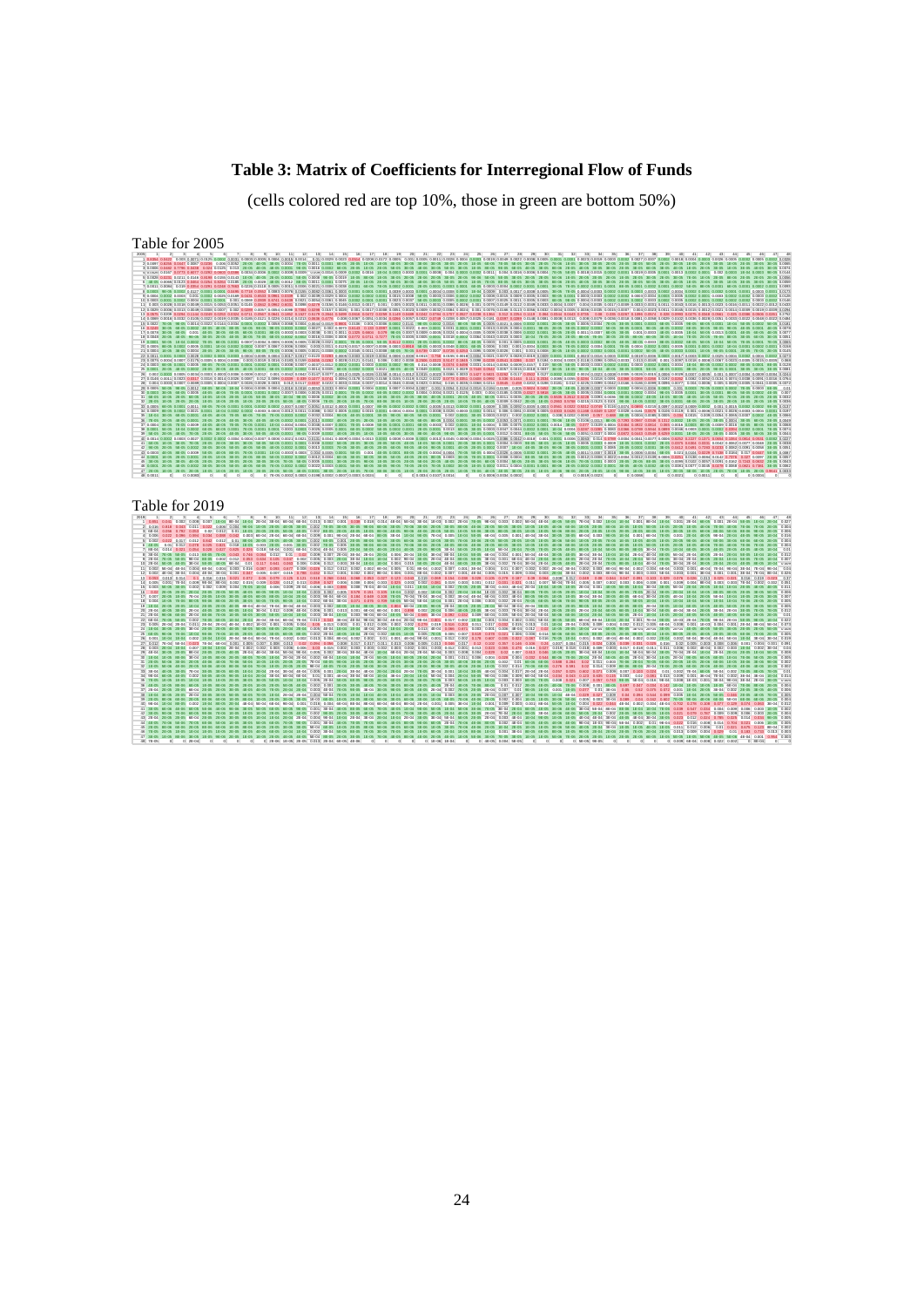#### **Table 4: Matrix of Flow Amount for Intergenerational Flow of Funds**

(cells colored red are top 10%, those in green are bottom 50%)

Table for 2005 2005 1 2 3 4 5 6 7 8 9 10 11 12 13 14 15 16 17 18 19 20 21 22 23 24 25 26 27 28 29 30 31 32 33 34 35 36 37 38 39 40 41 42 43 44 45 46 47 48 1 1E+13 1E+11 7E+09 4E+10 3E+10 5E+08 1E+10 2E+09 2E+09 2E+09 2E+10 2E+10 2E+12 7E+10 1E+10 2E+11 8E+10 4E+10 1E+09 5E+09 3E+09 1E+10 6E+10 2E+09 9E+08 2E+10 2E+11 3E+10 3E+09 1E+09 2E+08 2E+08 1E+10 2E+10 9E+08 4E+08 8E+09 3E+09 5E+08 3E+10 5E+08 8E+08 9E+09 1E+09 4E+08 1E+09 6E+08 7E+12 2 1E+11 3E+12 1E+11 5E+10 5E+10 2E+10 2E+10 1E+08 2E+08 2E+08 6E+09 9E+08 2E+11 3E+09 4E+08 7E+07 4E+07 3E+07 1E+08 1E+08 2E+07 3E+08 7E+08 9E+07 4E+07 6E+08 3E+09 7E+08 9E+07 5E+07 1E+07 2E+07 2E+08 2E+08 7E+07 3E+07 7E+07 2E+08 5E+07 5E+08 1E+07 5E+07 1E+08 3E+07 5E+07 1E+08 7E+07 1E+12 3 7E+09 1E+11 2E+12 2E+11 5E+10 3E+10 5E+10 2E+08 2E+08 2E+08 2E+09 1E+09 3E+11 4E+09 3E+08 9E+07 5E+07 4E+07 1E+08 2E+08 2E+07 4E+08 1E+09 1E+08 5E+07 7E+08 4E+09 9E+08 1E+08 6E+07 1E+07 2E+07 2E+08 3E+08 8E+07 4E+07 9E+07 3E+08 6E+07 6E+08 2E+07 7E+07 1E+08 4E+07 6E+07 1E+08 8E+07 2E+12 4 3E+10 5E+10 2E+11 3E+12 6E+10 2E+11 2E+11 2E+10 3E+09 1E+09 1E+10 1E+10 2E+12 4E+10 5E+09 7E+08 6E+09 2E+08 6E+08 2E+09 8E+08 9E+09 9E+10 1E+09 5E+08 1E+10 2E+11 2E+10 2E+09 8E+08 1E+08 8E+07 9E+09 1E+10 5E+08 2E+08 5E+09 2E+09 2E+08 2E+10 3E+08 5E+08 7E+09 8E+08 2E+08 8E+08 2E+08 3E+12 5 4E+10 7E+10 5E+10 8E+10 2E+12 4E+10 6E+10 1E+08 2E+08 1E+08 2E+09 7E+08 1E+11 2E+09 1E+10 5E+07 3E+07 2E+07 7E+07 9E+07 1E+07 2E+08 7E+08 7E+07 3E+07 4E+08 3E+09 5E+08 6E+07 4E+07 7E+06 1E+07 1E+08 2E+08 5E+07 2E+07 5E+07 2E+08 3E+07 4E+08 1E+07 4E+07 7E+07 2E+07 3E+07 7E+07 5E+07 1E+12 6 5E+08 2E+10 3E+10 3E+11 5E+10 2E+12 7E+10 2E+08 1E+10 2E+08 2E+10 1E+09 2E+11 3E+09 4E+10 8E+07 5E+07 4E+07 1E+08 1E+08 2E+07 4E+08 1E+09 1E+08 4E+07 7E+08 4E+09 8E+08 1E+08 6E+07 1E+07 2E+07 2E+08 3E+08 8E+07 4E+07 8E+07 2E+08 5E+07 6E+08 2E+07 6E+07 1E+08 4E+07 5E+07 1E+08 8E+07 1E+12 7 1E+10 3E+10 4E+10 2E+11 6E+10 6E+10 3E+12 2E+11 6E+10 3E+09 2E+10 8E+09 4E+11 1E+10 2E+10 4E+08 2E+08 2E+08 5E+08 6E+08 1E+08 2E+09 6E+09 5E+08 2E+08 3E+09 2E+10 4E+09 4E+08 3E+08 5E+07 1E+08 8E+08 1E+09 3E+08 2E+08 4E+08 1E+09 2E+08 3E+09 7E+07 3E+08 5E+08 2E+08 2E+08 5E+08 3E+08 2E+12 8 3E+09 3E+08 4E+08 7E+10 3E+08 3E+08 2E+11 5E+12 3E+11 4E+10 1E+11 2E+11 1E+12 1E+11 2E+09 5E+08 5E+08 3E+08 9E+09 2E+09 7E+08 4E+09 2E+10 1E+09 3E+08 8E+09 1E+11 2E+10 2E+09 1E+09 5E+07 1E+08 2E+09 3E+09 6E+08 2E+08 7E+08 1E+09 3E+08 6E+09 3E+08 4E+08 8E+08 4E+08 2E+08 9E+08 3E+08 4E+12 9 5E+09 5E+08 7E+08 6E+09 5E+08 6E+09 7E+10 3E+11 3E+12 5E+11 5E+11 3E+10 7E+11 7E+10 2E+09 7E+08 6E+08 3E+08 4E+09 4E+09 3E+08 4E+09 1E+10 1E+09 6E+08 7E+09 7E+10 1E+10 2E+09 7E+08 1E+08 2E+08 2E+09 3E+09 6E+08 3E+08 9E+08 2E+09 5E+08 7E+09 3E+08 5E+08 1E+09 7E+08 4E+08 1E+09 6E+08 3E+12 10 4E+09 3E+08 5E+08 2E+09 3E+08 3E+08 4E+09 5E+10 4E+11 4E+12 7E+11 3E+10 1E+12 1E+11 2E+10 6E+08 4E+08 3E+08 5E+09 2E+10 3E+08 3E+09 1E+10 6E+08 4E+08 7E+09 1E+11 2E+10 1E+09 7E+08 8E+07 1E+08 2E+09 3E+09 5E+08 2E+08 7E+08 1E+09 3E+08 7E+09 3E+08 3E+08 9E+08 5E+08 3E+08 1E+09 4E+08 3E+12 11 4E+10 9E+09 4E+09 3E+10 3E+09 1E+10 2E+10 1E+11 4E+11 5E+11 9E+12 1E+11 5E+12 4E+11 8E+10 5E+09 6E+09 2E+09 1E+10 1E+10 6E+09 4E+10 2E+11 1E+10 3E+09 7E+10 7E+11 2E+11 2E+10 7E+09 6E+08 9E+08 2E+10 3E+10 5E+09 2E+09 9E+09 1E+10 2E+09 6E+10 2E+09 4E+09 8E+09 4E+09 2E+09 7E+09 3E+09 9E+12 12 4E+10 2E+09 3E+09 3E+10 2E+09 2E+09 8E+09 2E+11 3E+10 3E+10 2E+11 9E+12 5E+12 4E+11 1E+10 4E+09 6E+09 2E+09 1E+10 1E+10 6E+09 4E+10 2E+11 1E+10 3E+09 7E+10 8E+11 2E+11 2E+10 7E+09 5E+08 7E+08 2E+10 3E+10 5E+09 2E+09 1E+10 1E+10 2E+09 6E+10 2E+09 4E+09 8E+09 4E+09 2E+09 6E+09 2E+09 6E+12 13 7E+11 6E+10 7E+10 6E+11 5E+10 6E+10 1E+11 5E+11 3E+11 3E+11 3E+12 2E+12 9E+13 6E+12 3E+11 2E+11 2E+11 6E+10 3E+11 2E+11 1E+11 9E+11 4E+12 2E+11 8E+10 1E+12 2E+13 3E+12 3E+11 1E+11 5E+10 6E+10 4E+11 7E+11 1E+11 6E+10 3E+11 3E+11 5E+10 1E+12 4E+10 1E+11 2E+11 7E+10 7E+10 2E+11 7E+10 6E+13 14 9E+10 5E+09 8E+09 6E+10 5E+09 5E+09 1E+10 1E+11 6E+10 1E+11 3E+11 3E+11 1E+13 1E+13 4E+10 2E+10 2E+10 8E+09 6E+10 3E+10 1E+10 9E+11 5E+11 2E+10 8E+09 2E+11 2E+12 4E+11 5E+10 2E+10 1E+09 2E+09 4E+10 7E+10 1E+10 4E+09 2E+10 3E+10 6E+09 1E+11 5E+09 9E+09 2E+10 9E+09 4E+09 2E+10 6E+09 1E+13 15 3E+10 2E+08 2E+08 8E+09 5E+09 4E+10 1E+10 7E+08 1E+09 3E+10 1E+11 5E+09 8E+11 4E+10 5E+12 4E+10 4E+09 1E+09 3E+08 7E+10 5E+08 2E+09 4E+10 3E+08 2E+08 5E+09 1E+11 9E+09 8E+08 3E+08 3E+07 4E+07 2E+09 4E+09 2E+08 6E+07 4E+08 1E+09 1E+08 7E+09 1E+08 2E+08 4E+08 3E+08 9E+07 6E+08 1E+08 4E+12 16 3E+11 9E+07 1E+08 1E+09 9E+07 9E+07 3E+08 3E+08 4E+08 5E+08 4E+09 3E+09 5E+11 5E+10 4E+10 2E+12 5E+11 2E+11 2E+08 1E+10 2E+10 1E+09 7E+10 6E+08 5E+08 1E+10 1E+11 6E+09 4E+08 2E+08 4E+07 4E+07 9E+08 1E+09 2E+08 6E+07 4E+08 4E+08 8E+07 3E+09 1E+08 9E+07 3E+08 3E+08 8E+07 4E+08 1E+08 2E+12 17 1E+11 9E+07 1E+08 6E+09 8E+07 9E+07 3E+08 4E+08 5E+08 4E+08 5E+09 4E+09 7E+11 2E+10 6E+09 5E+11 2E+12 2E+11 2E+08 3E+09 5E+09 5E+09 5E+10 1E+09 2E+09 8E+09 2E+11 8E+09 5E+08 2E+08 5E+07 3E+07 5E+09 6E+09 2E+08 7E+07 3E+09 1E+09 7E+07 7E+09 1E+08 2E+08 5E+09 4E+08 7E+07 2E+08 1E+08 2E+12 18 6E+10 6E+07 9E+07 5E+08 6E+07 6E+07 2E+08 2E+08 3E+08 3E+08 3E+09 2E+09 3E+11 1E+10 3E+09 3E+11 3E+11 2E+12 2E+08 2E+09 3E+09 1E+09 4E+10 8E+08 2E+10 4E+10 1E+11 5E+09 3E+08 1E+08 3E+07 2E+07 4E+08 7E+08 1E+08 4E+07 2E+08 3E+08 5E+07 1E+09 1E+08 6E+07 2E+08 2E+08 5E+07 2E+08 7E+07 1E+12 19 2E+09 1E+08 2E+08 9E+08 1E+08 1E+08 4E+08 5E+09 2E+09 3E+09 8E+09 7E+09 5E+11 5E+10 7E+08 2E+08 4E+08 1E+08 2E+12 6E+08 1E+08 2E+09 5E+09 3E+08 1E+08 3E+09 5E+10 7E+09 8E+08 3E+08 3E+07 6E+07 1E+09 1E+09 2E+08 9E+07 2E+08 1E+09 2E+08 3E+09 9E+07 1E+08 3E+08 1E+08 1E+08 4E+08 2E+08 1E+12 20 6E+09 2E+08 4E+08 3E+09 2E+08 2E+08 7E+08 1E+09 3E+09 4E+10 1E+10 7E+09 5E+11 3E+10 7E+10 6E+09 2E+09 1E+09 7E+08 4E+12 3E+08 4E+09 1E+11 5E+08 2E+08 6E+09 1E+11 1E+10 1E+09 6E+08 4E+07 9E+07 1E+09 3E+09 4E+08 1E+08 1E+09 1E+09 2E+08 7E+09 2E+08 3E+08 6E+08 3E+08 2E+08 7E+08 3E+08 3E+12 21 5E+09 4E+07 7E+07 2E+09 4E+07 4E+07 1E+08 6E+08 4E+08 4E+08 9E+09 7E+09 4E+11 2E+10 8E+08 2E+10 4E+09 2E+09 1E+08 3E+08 4E+12 8E+09 2E+12 1E+11 3E+10 9E+09 1E+11 2E+10 3E+09 2E+09 4E+07 2E+07 1E+09 2E+09 3E+08 3E+08 6E+08 2E+08 9E+07 4E+09 1E+08 4E+07 3E+08 4E+08 5E+07 2E+08 5E+07 3E+12 22 1E+10 4E+08 6E+08 2E+10 4E+08 4E+08 1E+09 2E+09 3E+09 2E+09 3E+10 2E+10 2E+12 6E+11 3E+09 1E+09 7E+09 8E+08 1E+09 3E+09 8E+09 9E+12 4E+11 7E+09 1E+09 2E+10 3E+11 4E+10 6E+09 2E+09 1E+08 1E+08 1E+10 1E+10 1E+09 5E+08 5E+09 3E+09 5E+08 2E+10 5E+08 6E+08 9E+09 1E+09 3E+08 1E+09 5E+08 6E+12 23 1E+11 1E+09 2E+09 1E+11 1E+09 1E+09 3E+09 2E+10 9E+09 8E+09 3E+11 2E+11 8E+12 6E+11 2E+10 4E+10 5E+10 1E+10 4E+09 2E+10 1E+12 4E+11 1E+13 7E+11 3E+10 2E+11 3E+12 4E+11 1E+11 4E+10 6E+08 5E+08 6E+10 9E+10 2E+10 7E+09 4E+10 2E+10 2E+09 1E+11 3E+09 3E+09 2E+10 6E+09 1E+09 5E+09 1E+09 1E+13 24 4E+09 2E+08 3E+08 3E+09 2E+08 2E+08 5E+08 1E+09 9E+08 8E+08 1E+10 9E+09 7E+11 3E+10 9E+08 4E+08 1E+09 6E+08 4E+08 5E+08 8E+10 9E+09 9E+11 3E+12 1E+10 1E+10 3E+11 1E+10 5E+10 4E+10 7E+07 7E+07 2E+09 3E+09 5E+08 3E+08 9E+08 7E+08 2E+08 5E+09 1E+08 3E+08 6E+08 4E+08 2E+08 4E+08 2E+08 3E+12 25 2E+09 5E+07 9E+07 1E+09 5E+07 5E+07 2E+08 3E+08 5E+08 3E+08 4E+09 3E+09 3E+11 1E+10 3E+08 6E+08 1E+09 5E+09 2E+08 2E+08 3E+10 2E+09 5E+10 1E+10 2E+12 5E+11 3E+11 2E+10 5E+09 8E+09 5E+07 2E+07 5E+08 8E+08 1E+08 6E+07 4E+08 2E+08 8E+07 2E+09 1E+08 5E+07 3E+08 3E+08 5E+07 1E+08 7E+07 2E+12 26 3E+10 8E+08 1E+09 2E+10 7E+08 8E+08 2E+09 6E+09 6E+09 5E+09 6E+10 5E+10 3E+12 2E+11 7E+09 9E+09 1E+10 4E+10 3E+09 6E+09 9E+09 3E+10 2E+11 1E+10 5E+11 6E+12 1E+12 2E+11 2E+11 3E+10 2E+08 3E+08 1E+10 2E+10 3E+09 1E+09 7E+09 7E+09 1E+09 4E+10 1E+09 2E+09 4E+09 2E+09 7E+08 3E+09 9E+08 5E+12 27 2E+11 3E+09 5E+09 2E+11 3E+09 3E+09 1E+10 6E+10 6E+10 5E+10 5E+11 5E+11 2E+13 2E+12 5E+10 7E+10 8E+10 4E+10 4E+10 6E+10 7E+10 3E+11 2E+12 1E+11 1E+11 9E+11 2E+13 2E+12 3E+11 4E+11 1E+10 8E+09 1E+11 2E+11 3E+10 8E+10 1E+11 1E+11 4E+10 4E+11 1E+10 2E+10 5E+10 2E+10 7E+09 3E+10 4E+09 2E+13 28 5E+10 1E+09 2E+09 5E+10 1E+09 1E+09 3E+09 2E+10 1E+10 2E+10 2E+11 2E+11 6E+12 5E+11 2E+10 6E+09 1E+10 3E+09 1E+10 2E+10 1E+10 6E+10 4E+11 1E+10 2E+10 2E+11 3E+12 7E+12 6E+10 4E+10 3E+10 2E+10 1E+11 9E+10 1E+10 4E+10 5E+10 4E+10 2E+10 1E+11 6E+09 2E+09 2E+10 8E+09 9E+08 1E+10 1E+09 8E+12 29 7E+09 1E+08 2E+08 7E+09 1E+08 1E+08 4E+08 3E+09 2E+09 2E+09 2E+10 2E+10 1E+12 7E+10 2E+09 5E+08 1E+09 3E+08 2E+09 2E+09 4E+09 1E+10 1E+11 5E+10 5E+09 2E+11 8E+11 8E+10 2E+12 9E+10 2E+07 5E+07 5E+09 6E+09 9E+08 5E+08 1E+09 3E+09 5E+08 1E+10 4E+08 2E+08 1E+09 5E+08 1E+08 1E+09 2E+08 2E+12 30 3E+09 9E+07 1E+08 3E+09 9E+07 9E+07 3E+08 9E+08 6E+08 8E+08 1E+10 8E+09 5E+11 3E+10 8E+08 3E+08 8E+08 1E+08 5E+08 9E+08 2E+09 4E+09 5E+10 5E+10 1E+10 4E+10 9E+11 5E+10 1E+11 1E+12 2E+07 4E+07 3E+09 3E+09 4E+08 3E+08 5E+08 2E+09 2E+08 7E+09 2E+08 9E+07 4E+08 2E+08 1E+08 6E+08 1E+08 1E+12 31 7E+08 3E+07 5E+07 3E+08 3E+07 3E+07 1E+08 8E+07 2E+08 2E+08 1E+09 1E+09 1E+11 4E+09 2E+08 6E+07 1E+08 3E+07 6E+07 8E+07 5E+07 5E+08 3E+09 8E+07 1E+08 6E+08 6E+10 5E+10 6E+07 3E+07 8E+11 4E+11 1E+11 8E+10 1E+10 2E+07 5E+08 2E+08 3E+07 9E+08 7E+07 3E+07 2E+08 2E+08 3E+07 6E+07 4E+07 7E+11 32 2E+08 3E+07 5E+07 9E+07 3E+07 3E+07 9E+07 8E+07 1E+08 1E+08 8E+08 5E+08 1E+11 2E+09 1E+08 4E+07 2E+07 2E+07 6E+07 7E+07 1E+07 2E+08 6E+08 5E+07 2E+07 3E+08 4E+10 6E+10 5E+07 3E+07 4E+11 8E+11 1E+11 1E+11 3E+10 2E+07 4E+07 7E+08 7E+07 2E+09 8E+06 7E+07 1E+08 7E+07 3E+07 6E+07 4E+07 8E+11 33 6E+09 2E+08 3E+08 6E+09 2E+08 2E+08 5E+08 9E+08 9E+08 1E+09 1E+10 9E+09 9E+11 3E+10 2E+09 4E+08 3E+09 2E+08 5E+08 1E+09 7E+08 6E+09 3E+10 1E+09 4E+08 8E+09 2E+11 1E+11 1E+09 7E+08 8E+10 4E+10 3E+12 7E+11 4E+10 2E+10 3E+11 1E+11 2E+10 3E+10 1E+09 6E+08 3E+09 4E+09 4E+08 8E+08 2E+08 3E+12 34 1E+10 2E+08 4E+08 1E+10 2E+08 2E+08 7E+08 2E+09 1E+09 2E+09 2E+10 1E+10 2E+12 5E+10 3E+09 8E+08 5E+09 3E+08 8E+08 2E+09 8E+08 9E+09 6E+10 1E+09 5E+08 1E+10 3E+11 9E+10 2E+09 1E+09 4E+10 6E+10 6E+11 6E+12 4E+11 6E+09 5E+10 3E+11 2E+10 2E+11 2E+09 2E+09 8E+09 7E+09 6E+08 1E+09 3E+08 4E+12 35 1E+09 9E+07 1E+08 8E+08 9E+07 9E+07 3E+08 4E+08 3E+08 4E+08 4E+09 3E+09 6E+11 9E+09 5E+08 1E+08 4E+08 7E+07 2E+08 3E+08 3E+08 1E+09 5E+10 5E+08 1E+08 3E+09 1E+11 3E+10 6E+08 3E+08 1E+10 3E+10 4E+10 5E+11 2E+12 2E+08 1E+09 4E+10 1E+09 5E+11 2E+09 3E+10 2E+10 2E+10 1E+09 8E+08 1E+08 1E+12 36 9E+08 5E+07 8E+07 7E+08 5E+07 5E+07 2E+08 2E+08 2E+08 2E+08 2E+09 2E+09 2E+11 5E+09 2E+08 7E+07 9E+07 3E+07 1E+08 1E+08 4E+08 9E+08 1E+10 5E+08 8E+07 2E+09 3E+11 1E+11 4E+08 2E+08 1E+07 2E+07 5E+10 1E+10 2E+08 2E+12 2E+11 2E+11 3E+11 2E+09 1E+07 5E+07 1E+08 1E+09 6E+07 2E+08 6E+07 1E+12 37 5E+09 1E+08 2E+08 5E+09 1E+08 1E+08 3E+08 5E+08 6E+08 5E+08 6E+09 5E+09 8E+11 2E+10 7E+08 2E+08 3E+09 1E+08 2E+08 7E+08 3E+08 4E+09 5E+10 5E+08 3E+08 4E+09 2E+11 1E+11 6E+08 3E+08 2E+09 4E+07 4E+11 1E+11 1E+09 1E+11 1E+12 4E+11 1E+11 2E+10 4E+08 2E+08 3E+09 5E+09 9E+07 3E+08 1E+08 1E+12 38 2E+09 1E+08 2E+08 9E+08 1E+08 1E+08 4E+08 5E+08 5E+08 6E+08 5E+09 3E+09 5E+11 1E+10 7E+08 2E+08 6E+08 1E+08 3E+08 5E+08 1E+08 2E+09 3E+10 2E+08 1E+08 3E+09 2E+11 7E+10 5E+08 3E+08 1E+08 5E+08 1E+11 3E+11 3E+10 8E+10 2E+11 3E+12 2E+11 7E+10 4E+08 4E+08 5E+08 1E+11 3E+08 4E+08 2E+08 2E+12 39 6E+08 5E+07 9E+07 4E+08 5E+07 6E+07 2E+08 2E+08 2E+08 2E+08 2E+09 1E+09 2E+11 4E+09 2E+08 8E+07 4E+07 3E+07 1E+08 2E+08 5E+07 5E+08 2E+09 1E+08 6E+07 1E+09 6E+10 5E+10 2E+08 1E+08 1E+07 6E+07 3E+10 3E+10 1E+09 2E+11 1E+11 2E+11 1E+12 2E+09 2E+07 5E+07 1E+08 2E+09 6E+07 1E+08 7E+07 9E+11 40 2E+10 5E+08 8E+08 2E+10 5E+08 5E+08 1E+09 3E+09 3E+09 3E+09 3E+10 3E+10 2E+12 9E+10 5E+09 1E+09 5E+09 6E+08 2E+09 4E+09 2E+09 1E+10 1E+11 3E+09 1E+09 2E+10 4E+11 6E+10 5E+09 2E+09 2E+08 8E+08 3E+10 1E+11 2E+11 8E+08 1E+10 3E+10 1E+09 9E+12 3E+11 4E+11 2E+11 3E+11 2E+11 2E+11 6E+08 5E+12 41 7E+08 4E+07 6E+07 4E+08 4E+07 4E+07 1E+08 2E+08 2E+08 2E+08 2E+09 2E+09 1E+11 6E+09 3E+08 9E+07 1E+08 5E+07 1E+08 2E+08 7E+07 6E+08 3E+09 8E+07 9E+07 1E+09 2E+10 4E+09 3E+08 1E+08 2E+07 1E+07 2E+09 2E+09 3E+09 2E+07 4E+08 7E+08 3E+07 5E+11 9E+11 1E+11 1E+10 2E+10 1E+10 2E+10 5E+07 8E+11 42 1E+09 7E+07 1E+08 9E+08 7E+07 7E+07 2E+08 3E+08 2E+08 2E+08 2E+09 2E+09 2E+11 6E+09 4E+08 9E+07 1E+08 4E+07 1E+08 4E+08 2E+07 1E+09 3E+09 2E+08 5E+07 2E+09 3E+10 1E+09 1E+08 6E+07 1E+07 4E+07 5E+08 2E+09 3E+10 4E+07 5E+08 5E+08 6E+07 6E+11 7E+10 2E+12 8E+10 2E+10 2E+10 2E+10 8E+07 1E+12 43 4E+09 1E+08 2E+08 5E+09 1E+08 1E+08 3E+08 5E+08 6E+08 5E+08 5E+09 4E+09 7E+11 1E+10 7E+08 2E+08 4E+09 1E+08 3E+08 4E+08 1E+08 4E+09 1E+10 3E+08 2E+08 3E+09 1E+11 9E+09 5E+08 2E+08 4E+07 6E+07 6E+09 6E+09 6E+09 7E+07 2E+09 2E+09 1E+08 3E+11 2E+10 7E+10 3E+12 5E+10 3E+10 1E+11 1E+08 2E+12 44 1E+09 4E+07 6E+07 7E+08 3E+07 4E+07 1E+08 2E+08 4E+08 3E+08 3E+09 2E+09 2E+11 8E+09 3E+08 1E+08 2E+08 7E+07 1E+08 2E+08 1E+08 1E+09 7E+09 1E+08 2E+08 1E+09 4E+10 6E+09 2E+08 1E+08 5E+07 3E+07 6E+09 7E+09 7E+09 8E+08 3E+09 5E+10 1E+09 4E+11 2E+10 3E+10 5E+10 2E+12 5E+10 3E+10 4E+07 1E+12 45 4E+08 4E+07 6E+07 2E+08 4E+07 4E+07 1E+08 1E+08 1E+08 1E+08 1E+09 7E+08 9E+10 2E+09 2E+08 6E+07 3E+07 3E+07 8E+07 9E+07 3E+07 3E+08 8E+08 8E+07 3E+07 6E+08 2E+10 8E+08 7E+07 5E+07 7E+06 2E+07 4E+08 1E+09 1E+09 5E+07 5E+07 4E+08 6E+07 1E+11 1E+10 2E+10 3E+10 5E+10 1E+12 2E+11 5E+07 9E+11 46 1E+09 7E+07 1E+08 8E+08 6E+07 7E+07 2E+08 3E+08 3E+08 4E+08 3E+09 2E+09 4E+11 7E+09 6E+08 2E+08 2E+08 7E+07 2E+08 3E+08 9E+07 9E+08 4E+09 1E+08 5E+07 2E+09 5E+10 6E+09 4E+08 2E+08 1E+07 2E+07 1E+09 1E+09 5E+08 7E+07 1E+08 9E+08 8E+07 1E+11 1E+10 1E+10 1E+11 2E+10 2E+11 2E+12 8E+07 1E+12 47 2E+08 3E+07 5E+07 9E+07 3E+07 3E+07 9E+07 8E+07 1E+08 1E+08 8E+08 5E+08 2E+10 2E+09 1E+08 4E+07 3E+07 2E+07 6E+07 7E+07 1E+07 2E+08 4E+08 5E+07 2E+07 4E+08 2E+09 4E+08 5E+07 3E+07 6E+06 1E+07 9E+07 1E+08 4E+07 2E+07 4E+07 1E+08 3E+07 3E+08 9E+06 3E+07 6E+07 2E+07 3E+07 6E+07 3E+12 7E+11 48 1E+10 0 0 5E+10 0 0 0 0 0 4E+08 3E+09 4E+09 4E+12 6E+09 4E+09 1E+09 9E+09 0 0 0 2E+10 1E+11 3E+10 0 0 6E+09 2E+11 3E+09 0 0 0 0 9E+09 2E+10 0 0 2E+10 0 0 3E+10 0 3E+09 0 0 0 1E+09 0 0 Table for 2019 2019 1 2 3 4 5 6 7 8 9 10 11 12 13 14 15 16 17 18 19 20 21 22 23 24 25 26 27 28 29 30 31 32 33 34 35 36 37 38 39 40 41 42 43 44 45 46 47 48 1 1E+13 1E+11 6E+09 6E+10 2E+10 3E+08 4E+09 1E+09 1E+09 2E+09 1E+10 1E+10 3E+12 4E+10 9E+09 2E+11 7E+10 3E+10 8E+08 3E+09 2E+09 1E+10 6E+10 9E+08 3E+08 9E+09 2E+11 2E+10 2E+09 9E+08 7E+07 9E+07 4E+09 2E+10 5E+08 3E+08 4E+09 5E+09 2E+08 2E+10 4E+08 2E+08 5E+09 6E+08 2E+08 5E+08 7E+08 1E+13 2 2E+11 3E+12 1E+11 9E+10 5E+10 2E+10 2E+10 7E+07 7E+07 1E+08 8E+08 5E+08 4E+11 2E+09 2E+08 1E+08 4E+07 2E+07 6E+07 4E+07 2E+07 2E+08 8E+08 4E+07 2E+07 2E+08 3E+09 4E+08 4E+07 3E+07 7E+06 1E+07 8E+07 2E+08 3E+07 3E+07 5E+07 3E+08 2E+07 5E+08 2E+07 2E+07 3E+07 1E+07 2E+07 3E+07 8E+07 2E+12 3 9E+09 2E+11 2E+12 4E+11 5E+10 4E+10 6E+10 9E+07 9E+07 2E+08 9E+08 6E+08 4E+11 2E+09 2E+08 1E+08 5E+07 2E+07 8E+07 5E+07 3E+07 3E+08 2E+09 5E+07 2E+07 3E+08 4E+09 5E+08 5E+07 3E+07 8E+06 1E+07 1E+08 3E+08 4E+07 4E+07 6E+07 4E+08 3E+07 6E+08 2E+07 2E+07 4E+07 2E+07 2E+07 4E+07 1E+08 2E+12 4 9E+10 7E+10 3E+11 5E+12 8E+10 3E+11 2E+11 3E+10 3E+09 1E+09 1E+10 9E+09 2E+12 3E+10 6E+09 1E+09 2E+09 2E+08 5E+08 7E+08 6E+08 1E+10 1E+11 7E+08 2E+08 6E+09 2E+11 2E+10 1E+09 7E+08 5E+07 6E+07 4E+09 4E+10 4E+08 2E+08 4E+09 4E+09 1E+08 3E+10 3E+08 1E+08 5E+09 5E+08 1E+08 4E+08 4E+08 6E+12 5 4E+10 7E+10 5E+10 1E+11 2E+12 4E+10 6E+10 6E+07 1E+08 1E+08 9E+08 4E+08 4E+11 1E+09 9E+09 1E+08 3E+07 1E+07 5E+07 4E+07 2E+07 2E+08 9E+08 3E+07 2E+07 2E+08 2E+09 4E+08 3E+07 2E+07 6E+06 9E+06 7E+07 2E+08 3E+07 3E+07 4E+07 3E+08 2E+07 4E+08 2E+07 1E+07 3E+07 1E+07 2E+07 3E+07 7E+07 1E+12 6 6E+08 3E+10 4E+10 6E+11 6E+10 2E+12 1E+11 1E+08 1E+10 1E+08 2E+10 5E+08 4E+11 2E+09 3E+10 1E+08 4E+07 2E+07 6E+07 4E+07 2E+07 2E+08 1E+09 4E+07 2E+07 3E+08 3E+09 4E+08 4E+07 3E+07 7E+06 1E+07 9E+07 2E+08 3E+07 3E+07 5E+07 3E+08 2E+07 5E+08 2E+07 2E+07 3E+07 1E+07 2E+07 3E+07 8E+07 1E+12 7 1E+10 4E+10 6E+10 4E+11 7E+10 8E+10 4E+12 2E+11 1E+11 3E+09 3E+10 1E+10 1E+12 1E+10 3E+10 7E+08 2E+08 9E+07 4E+08 2E+08 1E+08 1E+09 9E+09 2E+08 1E+08 1E+09 2E+10 2E+09 2E+08 1E+08 4E+07 6E+07 5E+08 1E+09 2E+08 2E+08 3E+08 2E+09 1E+08 3E+09 1E+08 9E+07 2E+08 7E+07 1E+08 2E+08 5E+08 4E+12 8 4E+09 2E+08 1E+08 1E+11 1E+08 2E+08 2E+11 6E+12 4E+11 8E+10 2E+11 3E+11 2E+12 2E+11 1E+09 1E+09 8E+08 4E+08 1E+10 1E+09 6E+08 4E+09 2E+10 6E+08 2E+08 6E+09 2E+11 2E+10 2E+09 8E+08 5E+07 7E+07 2E+09 4E+09 5E+08 3E+08 8E+08 3E+09 2E+08 1E+10 4E+08 2E+08 1E+09 5E+08 1E+08 5E+08 6E+08 5E+12 9 3E+09 2E+08 1E+08 7E+09 2E+08 6E+09 6E+10 4E+11 4E+12 7E+11 1E+12 3E+10 1E+12 7E+10 1E+09 1E+09 6E+08 3E+08 4E+09 5E+09 2E+08 3E+09 1E+10 3E+08 2E+08 3E+09 5E+10 9E+09 1E+09 4E+08 5E+07 7E+07 1E+09 3E+09 3E+08 2E+08 5E+08 3E+09 2E+08 7E+09 3E+08 1E+08 8E+08 5E+08 1E+08 3E+08 6E+08 3E+12 10 3E+09 2E+08 1E+08 3E+09 1E+08 1E+08 3E+09 8E+10 7E+11 4E+12 1E+12 1E+11 1E+12 3E+11 2E+10 1E+09 5E+08 3E+08 8E+09 9E+10 3E+08 3E+09 1E+10 3E+08 2E+08 3E+09 9E+10 1E+10 1E+09 4E+08 4E+07 6E+07 1E+09 3E+09 3E+08 2E+08 4E+08 3E+09 1E+08 7E+09 4E+08 9E+07 9E+08 5E+08 1E+08 4E+08 5E+08 3E+12 11 3E+10 2E+09 1E+09 4E+10 2E+09 1E+10 2E+10 1E+11 5E+11 6E+11 1E+13 1E+11 7E+12 3E+11 8E+10 8E+09 8E+09 2E+09 1E+10 6E+10 5E+09 3E+10 2E+11 5E+09 1E+09 4E+10 5E+11 1E+11 8E+09 5E+09 4E+08 5E+08 1E+10 4E+10 3E+09 2E+09 8E+09 2E+10 1E+09 6E+10 2E+09 1E+09 4E+09 3E+09 1E+09 3E+09 4E+09 2E+13 12 3E+10 1E+09 9E+08 3E+10 9E+08 9E+08 7E+09 4E+11 3E+10 5E+10 3E+11 1E+13 8E+12 3E+11 1E+10 8E+09 8E+09 2E+09 1E+10 7E+09 5E+09 3E+10 2E+11 6E+09 2E+09 5E+10 7E+11 1E+11 1E+10 6E+09 3E+08 4E+08 1E+10 4E+10 3E+09 2E+09 8E+09 2E+10 9E+08 7E+10 2E+09 1E+09 6E+09 4E+09 8E+08 3E+09 3E+09 1E+13 13 8E+11 4E+10 4E+10 8E+11 4E+10 5E+10 1E+11 6E+11 3E+11 5E+11 3E+12 2E+12 1E+14 7E+12 3E+11 3E+11 2E+11 7E+10 3E+11 3E+11 1E+11 1E+12 4E+12 2E+11 1E+11 1E+12 1E+13 3E+12 3E+11 1E+11 1E+10 2E+10 3E+11 1E+12 2E+11 1E+11 3E+11 7E+11 5E+10 2E+12 5E+10 5E+10 1E+11 7E+10 5E+10 9E+10 1E+11 1E+14 14 8E+10 3E+09 2E+09 7E+10 2E+09 2E+09 9E+09 1E+11 5E+10 2E+11 2E+11 2E+11 1E+13 1E+13 4E+10 3E+10 2E+10 8E+09 5E+10 2E+10 1E+10 1E+12 5E+11 1E+10 5E+09 1E+11 2E+12 3E+11 4E+10 2E+10 8E+08 1E+09 3E+10 9E+10 8E+09 7E+09 2E+10 5E+10 2E+09 2E+11 7E+09 3E+09 2E+10 9E+09 2E+09 8E+09 9E+09 2E+13 15 5E+10 2E+08 1E+08 1E+10 4E+09 3E+10 2E+10 6E+08 6E+08 4E+10 2E+11 4E+09 2E+12 7E+10 6E+12 3E+10 3E+09 1E+09 2E+08 6E+10 7E+08 2E+09 6E+10 3E+08 1E+08 3E+09 1E+11 7E+09 7E+08 3E+08 2E+07 2E+07 1E+09 2E+10 2E+08 1E+08 5E+08 2E+09 5E+07 1E+10 3E+08 6E+07 8E+08 5E+08 5E+07 2E+08 2E+08 4E+12 16 3E+11 8E+07 5E+07 1E+09 6E+07 6E+07 3E+08 3E+08 3E+08 6E+08 3E+09 2E+09 9E+11 4E+10 3E+10 2E+12 6E+11 3E+11 2E+08 1E+10 2E+10 2E+09 6E+10 7E+08 5E+08 1E+10 1E+11 4E+09 3E+08 2E+08 2E+07 3E+07 7E+08 2E+09 1E+08 8E+07 2E+08 1E+09 6E+07 3E+09 2E+08 4E+07 4E+08 3E+08 5E+07 2E+08 2E+08 3E+12 17 1E+11 5E+07 4E+07 6E+09 4E+07 4E+07 1E+08 3E+08 4E+08 5E+08 3E+09 3E+09 8E+11 2E+10 4E+09 8E+11 3E+12 3E+11 1E+08 4E+09 5E+09 5E+09 5E+10 1E+09 2E+09 6E+09 1E+11 7E+09 3E+08 2E+08 2E+07 2E+07 2E+09 4E+09 1E+08 9E+07 2E+09 2E+09 4E+07 8E+09 2E+08 6E+07 3E+09 4E+08 4E+07 1E+08 1E+08 3E+12 18 6E+10 3E+07 2E+07 7E+08 2E+07 2E+07 8E+07 3E+08 3E+08 4E+08 2E+09 2E+09 4E+11 1E+10 2E+09 3E+11 3E+11 2E+12 1E+08 3E+09 3E+09 2E+09 4E+10 9E+08 3E+10 4E+10 1E+11 4E+09 2E+08 1E+08 9E+06 1E+07 6E+08 1E+09 8E+07 3E+07 2E+08 8E+08 2E+07 3E+09 2E+08 2E+07 5E+08 3E+08 2E+07 1E+08 9E+07 2E+12 19 1E+09 8E+07 5E+07 1E+09 5E+07 6E+07 2E+08 6E+09 2E+09 4E+09 7E+09 7E+09 8E+11 6E+10 4E+08 4E+08 3E+08 8E+07 2E+12 4E+09 1E+08 1E+09 6E+09 1E+08 1E+08 2E+09 2E+10 5E+09 6E+08 2E+08 2E+07 3E+07 6E+08 2E+09 1E+08 8E+07 3E+08 2E+09 5E+07 3E+09 1E+08 4E+07 2E+08 2E+08 5E+07 2E+08 2E+08 2E+12 20 4E+09 1E+08 8E+07 2E+09 8E+07 9E+07 3E+08 9E+08 2E+09 7E+10 2E+11 6E+09 2E+12 3E+10 9E+10 6E+09 2E+09 1E+09 3E+09 5E+12 1E+10 2E+09 2E+11 2E+08 1E+08 3E+09 1E+11 1E+10 1E+09 4E+08 3E+07 4E+07 1E+09 2E+09 2E+08 1E+08 4E+08 2E+09 9E+07 9E+09 5E+08 6E+07 1E+09 7E+08 8E+07 3E+08 3E+08 4E+12 21 3E+09 3E+07 2E+07 2E+09 2E+07 2E+07 7E+07 4E+08 2E+08 3E+08 3E+09 2E+09 8E+11 8E+09 9E+08 1E+10 4E+09 1E+09 9E+07 3E+09 4E+12 4E+09 3E+12 1E+11 4E+10 6E+09 2E+11 7E+09 7E+08 1E+09 9E+06 1E+07 7E+08 2E+09 2E+08 1E+08 8E+08 9E+08 2E+07 4E+09 7E+07 2E+08 2E+08 1E+08 2E+07 9E+07 8E+07 4E+12 22 9E+09 2E+08 2E+08 1E+10 2E+08 2E+08 6E+08 1E+09 1E+09 2E+09 1E+10 1E+10 3E+12 1E+12 2E+09 1E+09 3E+09 7E+08 8E+08 1E+09 6E+09 1E+13 5E+11 8E+09 5E+08 1E+10 2E+11 3E+10 4E+09 1E+09 6E+07 8E+07 4E+09 1E+10 6E+08 4E+08 4E+09 4E+09 2E+08 2E+10 4E+08 3E+08 5E+09 7E+08 1E+08 4E+08 6E+08 9E+12 23 7E+10 8E+08 6E+08 9E+10 6E+08 6E+08 2E+09 1E+10 6E+09 9E+09 1E+11 7E+10 1E+13 3E+11 2E+10 4E+10 5E+10 1E+10 4E+09 1E+10 2E+12 3E+11 1E+13 9E+11 5E+10 2E+11 2E+12 2E+11 4E+10 2E+10 2E+08 3E+08 3E+10 1E+11 2E+10 5E+09 4E+10 3E+10 1E+09 2E+11 2E+09 3E+09 2E+10 4E+09 6E+08 4E+09 2E+09 3E+13 24 2E+09 8E+07 6E+07 2E+09 6E+07 6E+07 2E+08 5E+08 3E+08 4E+08 4E+09 3E+09 1E+12 1E+10 7E+08 5E+08 2E+09 5E+08 2E+08 1E+08 9E+10 5E+09 2E+12 3E+12 1E+10 1E+10 3E+11 6E+09 4E+10 5E+10 2E+07 3E+07 8E+08 3E+09 2E+08 2E+08 9E+08 1E+09 6E+07 4E+09 7E+07 1E+08 3E+08 1E+08 5E+07 9E+07 2E+08 3E+12 25 9E+08 3E+07 2E+07 8E+08 2E+07 2E+07 8E+07 2E+08 2E+08 2E+08 1E+09 1E+09 6E+11 6E+09 2E+08 4E+08 9E+08 4E+09 1E+08 9E+07 3E+10 1E+09 1E+11 3E+10 3E+12 8E+11 1E+12 1E+11 2E+10 3E+10 9E+06 1E+07 3E+08 1E+09 6E+07 5E+07 3E+08 8E+08 2E+07 2E+09 4E+07 1E+08 1E+08 9E+07 2E+07 3E+07 8E+07 2E+12 26 2E+10 5E+08 3E+08 2E+10 3E+08 3E+08 1E+09 4E+09 3E+09 5E+09 3E+10 3E+10 3E+12 1E+11 5E+09 9E+09 9E+09 3E+10 2E+09 3E+09 6E+09 2E+10 3E+11 9E+09 8E+11 6E+12 2E+12 3E+11 3E+11 4E+10 1E+08 2E+08 7E+09 2E+10 2E+09 1E+09 5E+09 1E+10 3E+08 4E+10 9E+08 1E+09 2E+09 1E+09 3E+08 2E+09 1E+09 8E+12 27 2E+11 2E+09 2E+09 2E+11 2E+09 2E+09 6E+09 4E+10 4E+10 5E+10 3E+11 3E+11 2E+13 1E+12 5E+10 7E+10 7E+10 3E+10 3E+10 4E+10 4E+10 2E+11 1E+12 8E+10 5E+11 1E+12 2E+13 2E+12 4E+11 5E+11 1E+10 6E+09 1E+11 3E+11 3E+10 9E+10 1E+11 2E+11 3E+10 4E+11 9E+09 1E+10 4E+10 2E+10 3E+09 2E+10 6E+09 4E+13 28 5E+10 5E+08 3E+08 6E+10 4E+08 4E+08 1E+09 1E+10 1E+10 2E+10 1E+11 1E+11 8E+12 4E+11 2E+10 1E+10 1E+10 4E+09 7E+09 1E+10 1E+10 5E+10 3E+11 6E+09 6E+10 2E+11 3E+12 8E+12 5E+10 6E+10 3E+10 3E+10 1E+11 1E+11 1E+10 4E+10 6E+10 7E+10 2E+10 1E+11 4E+09 1E+09 1E+10 9E+09 3E+08 9E+09 1E+09 2E+13 29 7E+09 8E+07 5E+07 7E+09 6E+07 6E+07 2E+08 2E+09 2E+09 2E+09 1E+10 1E+10 1E+12 6E+10 2E+09 1E+09 2E+09 3E+08 1E+09 1E+09 2E+09 8E+09 8E+10 3E+10 2E+10 3E+11 1E+12 1E+11 2E+12 1E+11 2E+07 3E+07 2E+09 7E+09 6E+08 2E+08 2E+09 3E+09 6E+07 1E+10 3E+08 4E+08 1E+09 6E+08 5E+07 6E+08 2E+08 3E+12 30 2E+09 4E+07 2E+07 2E+09 2E+07 3E+07 9E+07 5E+08 4E+08 6E+08 4E+09 4E+09 6E+11 2E+10 6E+08 4E+08 8E+08 1E+08 2E+08 4E+08 1E+09 2E+09 4E+10 5E+10 3E+10 4E+10 1E+12 6E+10 1E+11 1E+12 1E+07 1E+07 1E+09 3E+09 2E+08 8E+07 7E+08 2E+09 2E+07 5E+09 2E+08 2E+08 3E+08 3E+08 2E+07 2E+08 9E+07 2E+12 31 3E+08 2E+07 1E+07 2E+08 1E+07 1E+07 4E+07 4E+07 5E+07 8E+07 5E+08 4E+08 2E+11 1E+09 6E+07 6E+07 8E+07 8E+06 3E+07 2E+07 1E+07 2E+08 1E+09 2E+07 1E+07 2E+08 1E+11 2E+11 2E+07 1E+07 1E+12 5E+11 1E+11 1E+11 1E+10 2E+07 6E+08 5E+08 1E+07 4E+08 2E+07 8E+06 3E+07 4E+07 1E+07 2E+07 4E+07 6E+11 32 2E+08 2E+07 1E+07 1E+08 1E+07 1E+07 4E+07 4E+07 4E+07 7E+07 4E+08 3E+08 2E+11 9E+08 5E+07 6E+07 2E+07 8E+06 3E+07 2E+07 1E+07 1E+08 8E+08 2E+07 1E+07 1E+08 1E+11 2E+11 2E+07 1E+07 5E+11 1E+12 1E+11 2E+11 4E+10 2E+07 3E+07 1E+09 1E+07 4E+08 1E+07 9E+06 2E+07 7E+06 1E+07 2E+07 4E+07 7E+11 33 4E+09 1E+08 8E+07 6E+09 8E+07 8E+07 3E+08 8E+08 9E+08 1E+09 7E+09 6E+09 1E+12 3E+10 1E+09 1E+09 2E+09 4E+08 3E+08 1E+09 5E+08 5E+09 3E+10 5E+08 1E+08 5E+09 2E+11 3E+11 7E+08 5E+08 1E+11 4E+10 4E+12 9E+11 4E+10 2E+10 3E+11 2E+11 2E+10 3E+10 1E+09 2E+08 3E+09 6E+09 2E+08 4E+08 3E+08 4E+12 34 1E+10 2E+08 1E+08 2E+10 1E+08 1E+08 5E+08 1E+09 1E+09 2E+09 1E+10 1E+10 3E+12 4E+10 3E+09 1E+09 2E+09 3E+08 7E+08 9E+08 9E+08 8E+09 1E+11 8E+08 2E+08 9E+09 3E+11 1E+11 2E+09 1E+09 6E+10 7E+10 8E+11 8E+12 5E+11 7E+09 6E+10 5E+11 2E+10 2E+11 2E+09 9E+08 4E+09 7E+09 9E+08 1E+09 5E+08 6E+12 35 1E+09 5E+07 3E+07 1E+09 3E+07 4E+07 1E+08 2E+08 2E+08 3E+08 2E+09 2E+09 1E+12 6E+09 3E+08 2E+08 4E+08 5E+07 1E+08 1E+08 2E+08 1E+09 9E+10 2E+08 5E+07 2E+09 1E+11 4E+10 2E+08 2E+08 1E+10 4E+10 4E+10 7E+11 3E+12 2E+08 1E+09 1E+11 2E+09 2E+11 2E+09 4E+09 1E+09 3E+09 1E+09 1E+09 1E+08 2E+12 36 5E+08 4E+07 2E+07 5E+08 2E+07 3E+07 9E+07 1E+08 8E+07 1E+08 1E+09 7E+08 4E+11 3E+10 2E+08 1E+08 2E+08 2E+07 7E+07 5E+07 1E+08 5E+08 6E+09 2E+08 3E+07 8E+08 5E+11 2E+11 8E+07 8E+07 8E+06 1E+07 5E+10 2E+10 3E+08 2E+12 2E+11 2E+11 3E+11 3E+09 2E+07 4E+07 6E+07 2E+09 2E+07 4E+07 9E+07 2E+12 37 3E+09 7E+07 5E+07 5E+09 5E+07 5E+07 2E+08 3E+08 3E+08 4E+08 3E+09 3E+09 9E+11 1E+10 4E+08 4E+08 1E+09 7E+07 2E+08 2E+08 3E+08 3E+09 5E+10 3E+08 7E+07 2E+09 3E+11 2E+11 3E+08 3E+08 2E+09 2E+07 5E+11 1E+11 1E+09 1E+11 2E+12 5E+11 1E+11 3E+10 2E+08 7E+07 2E+09 5E+09 5E+07 1E+08 2E+08 2E+12 38 2E+09 1E+08 8E+07 2E+09 8E+07 8E+07 3E+08 4E+08 4E+08 7E+08 4E+09 3E+09 9E+11 1E+10 5E+08 5E+08 5E+08 1E+08 3E+08 3E+08 1E+08 2E+09 7E+10 1E+08 8E+07 2E+09 3E+11 1E+11 4E+08 2E+08 2E+08 6E+08 2E+11 4E+11 4E+10 9E+10 3E+11 4E+12 2E+11 1E+11 3E+08 6E+07 3E+08 1E+11 7E+07 2E+08 3E+08 2E+12 39 3E+08 3E+07 2E+07 2E+08 2E+07 2E+07 7E+07 6E+07 6E+07 1E+08 6E+08 4E+08 2E+11 2E+09 7E+07 1E+08 3E+07 1E+07 5E+07 4E+07 2E+07 2E+08 2E+09 3E+07 2E+07 2E+08 8E+10 6E+10 4E+07 2E+07 6E+06 9E+06 3E+10 4E+10 1E+09 2E+11 1E+11 3E+11 1E+12 1E+09 2E+07 1E+07 3E+07 2E+09 2E+07 3E+07 7E+07 2E+12 40 1E+10 3E+08 2E+08 2E+10 2E+08 2E+08 9E+08 3E+09 3E+09 4E+09 2E+10 2E+10 4E+12 9E+10 4E+09 3E+09 3E+09 1E+09 1E+09 5E+09 1E+09 1E+10 1E+11 1E+09 5E+08 1E+10 4E+11 4E+10 4E+09 2E+09 9E+07 2E+08 3E+10 3E+11 2E+11 9E+08 8E+09 3E+10 7E+08 1E+13 5E+11 4E+11 4E+11 4E+11 2E+11 3E+11 1E+09 5E+12 41 5E+08 2E+07 1E+07 5E+08 1E+07 1E+07 5E+07 2E+08 3E+08 4E+08 1E+09 1E+09 4E+11 8E+09 2E+08 3E+08 2E+08 2E+08 7E+07 6E+08 6E+07 8E+08 4E+09 2E+07 1E+07 7E+08 1E+10 3E+09 2E+08 1E+08 5E+06 6E+06 2E+09 6E+09 3E+09 2E+07 4E+08 7E+08 1E+07 8E+11 9E+11 1E+11 2E+10 3E+10 2E+10 2E+10 5E+07 9E+11 42 5E+08 3E+07 2E+07 5E+08 2E+07 2E+07 8E+07 1E+08 7E+07 1E+08 1E+09 7E+08 6E+11 2E+09 2E+08 1E+08 2E+08 1E+07 6E+07 4E+07 2E+08 5E+08 4E+09 2E+08 2E+08 2E+09 3E+10 3E+09 3E+08 6E+08 7E+06 1E+07 3E+08 2E+09 1E+10 5E+07 2E+08 3E+08 2E+07 4E+11 1E+11 3E+12 5E+10 3E+10 2E+10 1E+10 8E+07 1E+12 43 3E+09 7E+07 5E+07 5E+09 5E+07 5E+07 2E+08 6E+08 8E+08 9E+08 3E+09 4E+09 9E+11 2E+10 7E+08 8E+08 1E+09 4E+08 2E+08 1E+09 2E+08 4E+09 1E+10 2E+08 9E+07 2E+09 1E+11 7E+09 5E+08 2E+08 2E+07 2E+07 2E+09 5E+09 1E+09 9E+07 1E+09 2E+09 5E+07 5E+11 2E+10 8E+10 4E+12 8E+10 4E+10 2E+11 4E+08 2E+12 44 6E+08 2E+07 1E+07 6E+08 2E+07 2E+07 6E+07 2E+08 3E+08 4E+08 1E+09 2E+09 3E+11 8E+09 2E+08 3E+08 3E+08 1E+08 8E+07 5E+08 6E+07 8E+08 6E+09 3E+07 2E+07 9E+08 8E+10 6E+09 2E+08 9E+07 7E+06 7E+06 6E+09 1E+10 4E+09 1E+09 6E+09 7E+10 2E+09 5E+11 3E+10 3E+10 7E+10 2E+12 6E+10 3E+10 6E+07 2E+12 45 3E+08 3E+07 2E+07 2E+08 2E+07 2E+07 7E+07 6E+07 6E+07 1E+08 6E+08 4E+08 1E+11 1E+09 7E+07 1E+08 3E+07 1E+07 5E+07 4E+07 2E+07 2E+08 1E+09 3E+07 2E+07 2E+08 7E+09 4E+08 4E+07 2E+07 6E+06 9E+06 3E+08 2E+09 1E+09 3E+07 4E+07 3E+08 2E+07 2E+11 2E+10 2E+10 5E+10 7E+10 2E+12 6E+11 3E+09 1E+12 46 1E+09 5E+07 3E+07 1E+09 4E+07 4E+07 1E+08 2E+08 2E+08 4E+08 2E+09 2E+09 4E+11 7E+09 3E+08 3E+08 3E+08 6E+07 1E+08 2E+08 9E+07 9E+08 5E+09 6E+07 4E+07 1E+09 7E+10 4E+09 3E+08 1E+08 1E+07 2E+07 6E+08 2E+09 7E+08 5E+07 2E+08 1E+09 4E+07 3E+11 2E+10 2E+10 2E+11 3E+10 6E+11 3E+12 6E+10 1E+12 47 4E+08 4E+07 2E+07 3E+08 3E+07 3E+07 1E+08 9E+07 8E+07 2E+08 8E+08 6E+08 1E+11 2E+09 1E+08 1E+08 4E+07 2E+07 8E+07 5E+07 2E+07 3E+08 1E+09 4E+07 2E+07 3E+08 3E+09 5E+08 5E+07 3E+07 8E+06 1E+07 1E+08 3E+08 4E+07 4E+07 6E+07 4E+08 3E+07 1E+09 2E+07 2E+07 2E+08 2E+07 1E+09 7E+09 4E+12 1E+12 48 1E+09 0 0 2E+09 0 0 0 0 0 1E+07 3E+08 4E+08 3E+12 5E+09 4E+08 2E+07 0 0 0 0 0 2E+07 3E+09 0 0 4E+08 2E+11 9E+08 0 0 0 0 3E+08 1E+09 0 0 0 0 0 2E+11 1E+09 3E+10 1E+11 5E+09 0 4E+09 0 0

25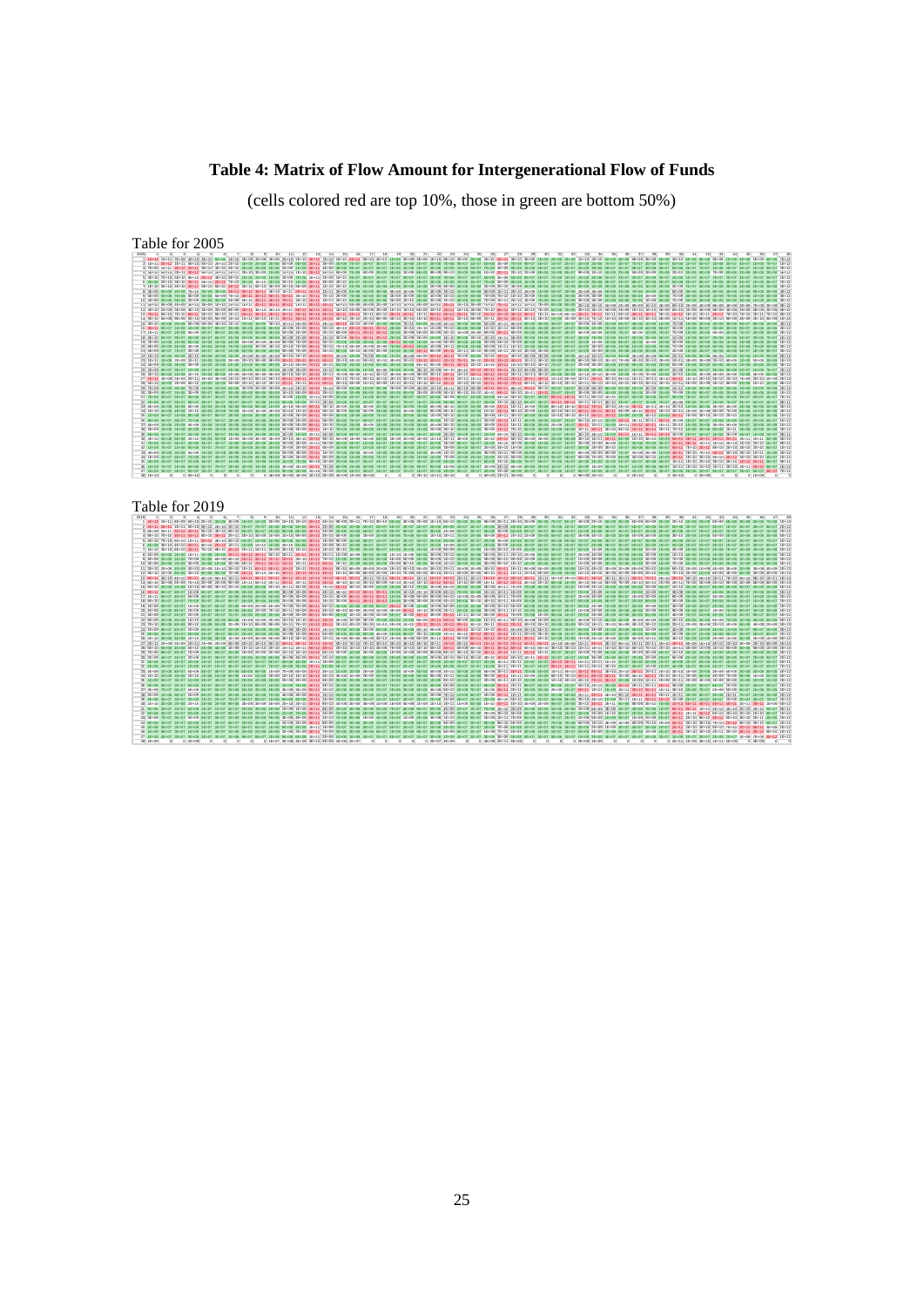## **Table 5: Definitions and summary statistics of the variables used in estimations**

Definitions

| реншиону              |                                                                          |                           |
|-----------------------|--------------------------------------------------------------------------|---------------------------|
| Variable names        | Definitions                                                              | Source                    |
| flow                  | Flow of funds from prefecture j to prefecture j'                         | <b>FSA</b>                |
| diff_profit_bus_asset | Difference of profit_bus_asset between j' and j                          | <b>BSBSA</b>              |
| diff_va_asset         | Difference of va_asset between j' and j                                  | <b>BSBSA</b>              |
| diff profit bus sales | Difference of profit bus sales between j' and j                          | <b>BSBSA</b>              |
| diff_va_sales         | Difference of va_sales between j' and j                                  | <b>BSBSA</b>              |
| diff_va_emp           | Difference of va_emp between j' and j                                    | <b>BSBSA</b>              |
| diff realVA capital   | Difference of realVA capital between j' and j                            | R-JIP                     |
| diff realVA labor     | Difference of realVA labor between j' and j                              | $R-JIP$                   |
| diff_cap_ratio        | Difference of cap_ratio between j' and j                                 | <b>BSBSA</b>              |
| diff hhi loan pref    | Difference of hhi_loan_pref between j' and j                             | <b>BSBSA</b>              |
| diff hhi deposit pref | Difference of hhi_deposit_pref between j' and j                          | <b>BSBSA</b>              |
| diff_ln_lp_all        | Difference of ln_lp_all between j' and j                                 | <b>BSBSA</b>              |
| profit bus asset j    | Business profit/ total asset                                             | <b>BSBSA</b>              |
| va_asset_j            | Value added/ total asset                                                 | <b>BSBSA</b>              |
| profit_bus_sales_j    | Business profit/ sales                                                   | <b>BSBSA</b>              |
| va_sales_j            | Value added/ sales                                                       | <b>BSBSA</b>              |
| va_emp_j              | Value added/ number of employees                                         | <b>BSBSA</b>              |
| realVA_capital_j      | Real value added/real capital stock                                      | R-JIP                     |
|                       | Real value added/ total number of working hours. Total number of working |                           |
| realVA labor j        | hours = number of workers at work*number of working hours for a year     |                           |
|                       | per person/1000                                                          | R-JIP                     |
| cap_ratio_j           | Net worth/ total asset                                                   | <b>BSBSA</b>              |
| hhi loan pref j       | Herfindahl-Hirschman Index in the prefecture loan market                 | FSA, Uesugi et al. (2021) |
| hhi_deposit_pref_j    | Herfindahl-Hirschman Index in the prefecture deposit market              | FSA, Uesugi et al. (2021) |
|                       | log (average land prices) Land used for residential, industrial, and     |                           |
| $In$ $[p$ all $j$     | commercial use                                                           | <b>PNLP</b>               |
| boj di march          | Diffusion index of business conditions                                   | <b>BOJ Tankan</b>         |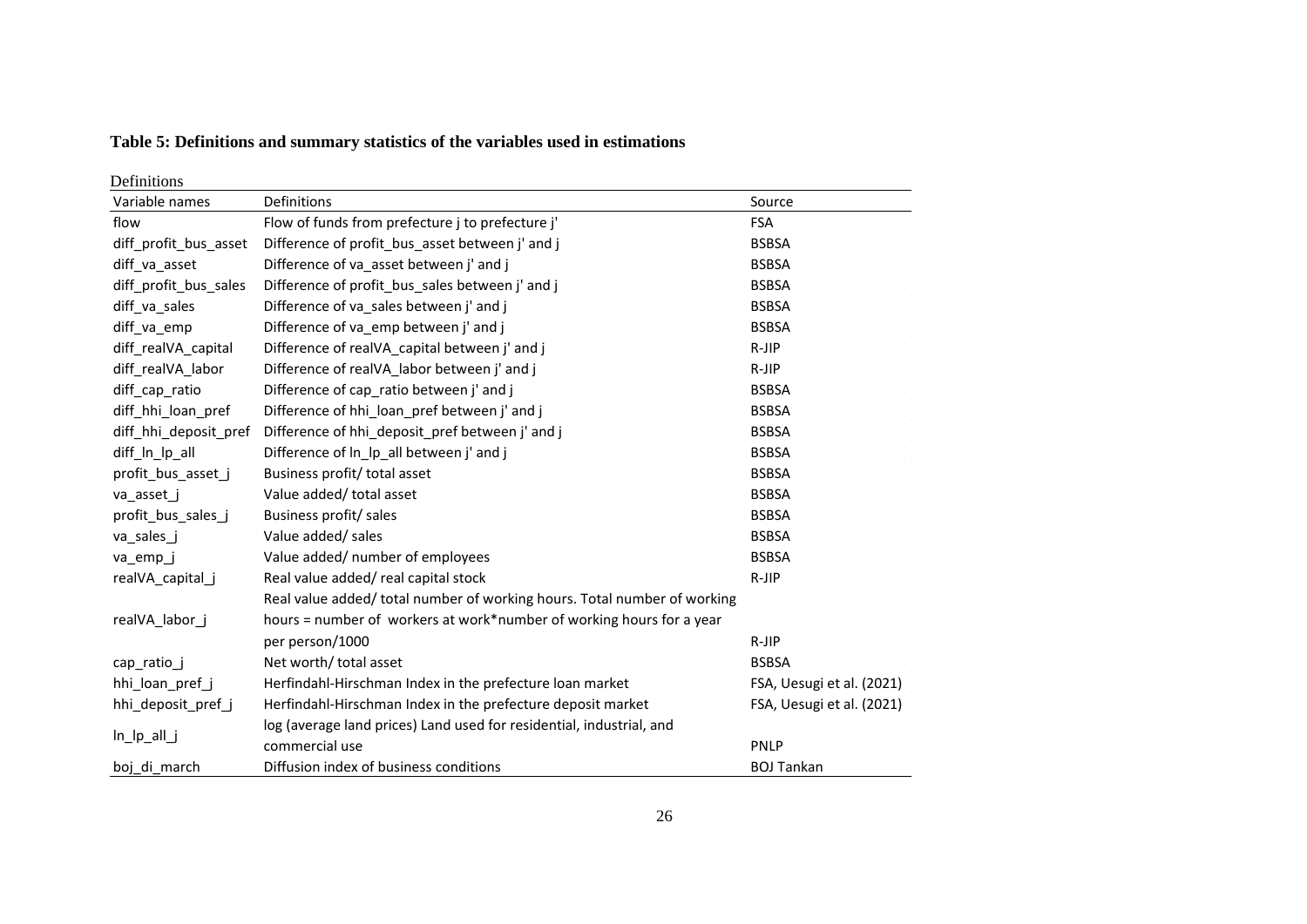| Summary statistics    |       |           |         |           |           |           |           |           |           |         |         |         |         |         |
|-----------------------|-------|-----------|---------|-----------|-----------|-----------|-----------|-----------|-----------|---------|---------|---------|---------|---------|
| Variable names        | N     | mean      | sd      | min       | p1        | p5        | p10       | p25       | p50       | p75     | p90     | p95     | p99     | max     |
| flow                  | 16215 | 0.0013    | 0.0110  | $-0.0453$ | $-0.0110$ | $-0.0021$ | $-0.0007$ | 0.0000    | 0.0000    | 0.0001  | 0.0007  | 0.0043  | 0.0583  | 0.1929  |
| diff profit bus asset | 16215 | 0.0021    | 0.0224  | $-0.1124$ | $-0.0629$ | $-0.0333$ | $-0.0215$ | $-0.0093$ | 0.0009    | 0.0137  | 0.0297  | 0.0404  | 0.0627  | 0.1051  |
| diff_va_asset         | 16215 | $-0.0077$ | 0.0653  | $-0.2028$ | $-0.1470$ | $-0.1099$ | $-0.0888$ | $-0.0530$ | $-0.0114$ | 0.0354  | 0.0794  | 0.1049  | 0.1533  | 0.2361  |
| diff profit bus sales | 16215 | 0.0016    | 0.0256  | $-0.1621$ | $-0.0848$ | $-0.0332$ | $-0.0214$ | $-0.0090$ | 0.0017    | 0.0125  | 0.0253  | 0.0381  | 0.0792  | 0.1531  |
| diff_va_sales         | 16215 | $-0.0065$ | 0.0461  | $-0.2155$ | $-0.1329$ | $-0.0825$ | $-0.0611$ | $-0.0317$ | $-0.0058$ | 0.0188  | 0.0446  | 0.0716  | 0.1178  | 0.2183  |
| diff_va_emp           | 16215 | $-0.1985$ | 2.3615  | $-9.9059$ | $-5.9135$ | $-4.1771$ | $-3.2312$ | $-1.6380$ | $-0.1375$ | 1.2732  | 2.6818  | 3.6374  | 5.5674  | 9.5384  |
| diff realVA capital   | 8648  | $-0.0045$ | 0.0884  | $-0.4228$ | $-0.2856$ | $-0.1546$ | $-0.1065$ | $-0.0486$ | 0.0006    | 0.0473  | 0.0903  | 0.1198  | 0.2246  | 0.3899  |
| diff realVA labor     | 8648  | $-0.1602$ | 0.8171  | $-3.5692$ | $-2.2184$ | $-1.5189$ | $-1.1766$ | $-0.6636$ | $-0.1430$ | 0.3535  | 0.8442  | 1.1739  | 1.9031  | 3.3874  |
| diff_cap_ratio        | 16215 | 0.0045    | 0.1324  | $-0.6448$ | $-0.3381$ | $-0.2104$ | $-0.1450$ | $-0.0751$ | $-0.0002$ | 0.0822  | 0.1745  | 0.2353  | 0.3269  | 0.5119  |
| diff hhi loan pref    | 16215 | 0.0160    | 0.0992  | $-0.3028$ | $-0.2137$ | $-0.1516$ | $-0.1160$ | $-0.0513$ | 0.0171    | 0.0873  | 0.1388  | 0.1758  | 0.2364  | 0.3213  |
| diff hhi deposit pref | 16215 | 0.0288    | 0.1147  | $-0.3173$ | $-0.2438$ | $-0.1601$ | $-0.1269$ | $-0.0489$ | 0.0308    | 0.1094  | 0.1816  | 0.2084  | 0.2734  | 0.3657  |
| diff_ln_lp_all        | 16215 | 0.0600    | 0.8707  | $-3.4504$ | $-2.7222$ | $-1.4018$ | $-1.0185$ | $-0.3565$ | 0.1512    | 0.5165  | 1.0346  | 1.3766  | 2.1698  | 3.7840  |
| profit_bus_asset_j    | 16215 | 0.0402    | 0.0180  | $-0.0469$ | 0.0002    | 0.0164    | 0.0222    | 0.0301    | 0.0383    | 0.0465  | 0.0651  | 0.0730  | 0.0960  | 0.1180  |
| va asset j            | 16215 | 0.2414    | 0.0401  | 0.0803    | 0.1585    | 0.1754    | 0.1868    | 0.2129    | 0.2378    | 0.2715  | 0.2966  | 0.3058  | 0.3340  | 0.3646  |
| profit_bus_sales_j    | 16215 | 0.0347    | 0.0192  | $-0.0286$ | 0.0002    | 0.0117    | 0.0163    | 0.0243    | 0.0320    | 0.0409  | 0.0523  | 0.0651  | 0.1104  | 0.1759  |
| va_sales_j            | 16215 | 0.2010    | 0.0346  | 0.0653    | 0.1309    | 0.1528    | 0.1633    | 0.1813    | 0.1988    | 0.2158  | 0.2359  | 0.2673  | 0.3144  | 0.3580  |
| va_emp_j              | 16215 | 7.1839    | 1.5920  | 4.5402    | 4.8532    | 5.2324    | 5.4652    | 5.9368    | 6.8322    | 8.0953  | 9.2341  | 10.5052 | 12.0383 | 14.8233 |
| realVA_capital_j      | 8648  | 0.4078    | 0.0586  | 0.2713    | 0.2716    | 0.3069    | 0.3454    | 0.3773    | 0.4037    | 0.4395  | 0.4750  | 0.4978  | 0.6067  | 0.7162  |
| realVA labor j        | 8648  | 4.2462    | 0.6270  | 3.2082    | 3.2813    | 3.4111    | 3.4977    | 3.8474    | 4.1428    | 4.5463  | 5.0050  | 5.5039  | 6.2763  | 6.9995  |
| cap_ratio_j           | 16215 | 0.3932    | 0.1022  | $-0.0072$ | 0.1847    | 0.2573    | 0.2846    | 0.3262    | 0.3832    | 0.4433  | 0.5192  | 0.6113  | 0.6876  | 0.7145  |
| hhi_loan_pref_j       | 16215 | 0.2296    | 0.0710  | 0.0486    | 0.0512    | 0.0845    | 0.1408    | 0.1787    | 0.2459    | 0.2874  | 0.3088  | 0.3153  | 0.3366  | 0.3700  |
| hhi_deposit_pref_j    | 16215 | 0.2547    | 0.0825  | 0.0869    | 0.0964    | 0.1042    | 0.1269    | 0.1959    | 0.2779    | 0.3113  | 0.3418  | 0.3582  | 0.4569  | 0.4684  |
| $In$ $[p$ all $j$     | 16215 | 11.2231   | 0.5190  | 10.1266   | 10.4688   | 10.5866   | 10.6690   | 10.8893   | 11.1184   | 11.4295 | 11.9029 | 12.2342 | 13.4202 | 13.9106 |
| boj di march          | 16215 | $-1.4$    | 15.7646 | $-46$     | $-46$     | -46       | $-24$     | -8        | 5         | 10      | 12      | 17      | 17      | 17      |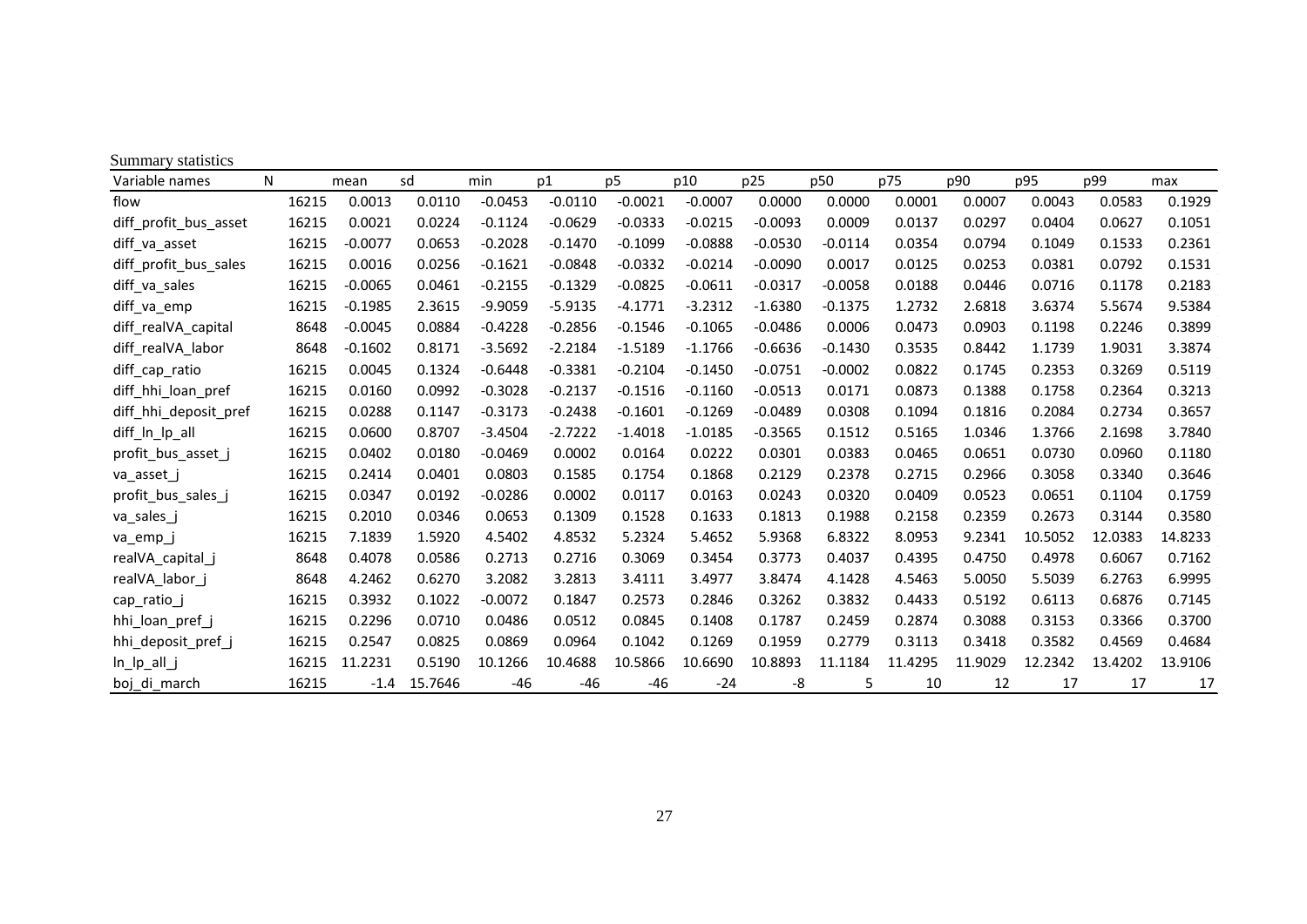|                                  | (1)          | (2)                                | (3)                                                                                        | (4)          | (5)           | (6)          | (7)          | (8)                         | (9)                                | (10)                                                                  | (11)         | (12)           | (13)                               | (14)            |
|----------------------------------|--------------|------------------------------------|--------------------------------------------------------------------------------------------|--------------|---------------|--------------|--------------|-----------------------------|------------------------------------|-----------------------------------------------------------------------|--------------|----------------|------------------------------------|-----------------|
|                                  |              | Dependent variable: Flow_jj'       |                                                                                            |              |               |              |              | Dependent variable: Flow_jj |                                    |                                                                       |              |                |                                    |                 |
|                                  |              | Estimation method: Pooled OLS      |                                                                                            |              |               |              |              |                             |                                    | Estimation method: Fixed effect model (pair of prefectures j and j')  |              |                |                                    |                 |
|                                  |              | Lags for explanatory variables: No |                                                                                            |              |               |              |              |                             | Lags for explanatory variables: No |                                                                       |              |                |                                    |                 |
| Performance                      |              |                                    |                                                                                            |              |               |              |              |                             |                                    |                                                                       |              |                |                                    |                 |
| diff_profit_bus_asset 0.0133 *** |              |                                    |                                                                                            |              |               |              |              | 0.00161                     |                                    |                                                                       |              |                |                                    |                 |
|                                  | (0.00433)    |                                    |                                                                                            |              |               |              |              | (0.00110)                   |                                    |                                                                       |              |                |                                    |                 |
| diff_profit_bus_sales            |              | $0.0170***$                        |                                                                                            |              |               |              |              |                             | $0.00227*$                         |                                                                       |              |                |                                    |                 |
|                                  |              | (0.00396)                          |                                                                                            |              |               |              |              |                             | (0.00119)                          |                                                                       |              |                |                                    |                 |
| diff_va_asset                    |              |                                    | $-0.00158$                                                                                 |              |               |              |              |                             |                                    | $-0.00162**$                                                          |              |                |                                    |                 |
|                                  |              |                                    | (0.00141)                                                                                  |              |               |              |              |                             |                                    | (0.000729)                                                            |              |                |                                    |                 |
| diff_va_sales                    |              |                                    |                                                                                            | 0.00122      |               |              |              |                             |                                    |                                                                       | 0.000714     |                |                                    |                 |
|                                  |              |                                    |                                                                                            | (0.00203)    |               |              |              |                             |                                    |                                                                       | (0.000780)   |                |                                    |                 |
| diff_va_emp                      |              |                                    |                                                                                            |              | $0.000365***$ |              |              |                             |                                    |                                                                       |              | $-8.85e-05***$ |                                    |                 |
|                                  |              |                                    |                                                                                            |              | $(3.99e-05)$  | $0.0236***$  |              |                             |                                    |                                                                       |              | $(1.93e-05)$   | $-0.00719***$                      |                 |
| diff_realVA_capital              |              |                                    |                                                                                            |              |               | (0.00134)    |              |                             |                                    |                                                                       |              |                | (0.000645)                         |                 |
| diff_realVA_labor                |              |                                    |                                                                                            |              |               |              | $0.00168***$ |                             |                                    |                                                                       |              |                |                                    | $-0.000409$ *** |
|                                  |              |                                    |                                                                                            |              |               |              | (0.000136)   |                             |                                    |                                                                       |              |                |                                    | $(6.76e-05)$    |
| Stability                        |              |                                    |                                                                                            |              |               |              |              |                             |                                    |                                                                       |              |                |                                    |                 |
| diff_cap_ratio                   |              |                                    | -0.00661*** -0.00736*** -0.00529*** -0.00555*** -0.00738*** -0.00828*** -0.00952***        |              |               |              |              | $-0.000300$                 | $-0.000350$                        | $-0.000109$                                                           | $-0.000272$  | $-5.27e-05$    | $-0.000540$                        | $-0.000630$     |
|                                  | (0.000729)   | (0.000763)                         | (0.000607)                                                                                 | (0.000687)   | (0.000642)    | (0.000760)   | (0.000804)   | (0.000345)                  | (0.000347)                         | (0.000337)                                                            | (0.000349)   | (0.000337)     | (0.000421)                         | (0.000424)      |
| HHI_loan                         |              |                                    |                                                                                            |              |               |              |              |                             |                                    |                                                                       |              |                |                                    |                 |
| diff_hhi_loan_pref               | $-0.0197***$ | $-0.0198***$                       | $-0.0197***$                                                                               | $-0.0201***$ | $-0.0162***$  | $-0.0142***$ | $-0.0195***$ |                             |                                    | $-0.00783***$ $-0.00783***$ $-0.00762***$ $-0.00779***$ $-0.00779***$ |              |                | $-0.0117***$                       | $-0.0115***$    |
|                                  | (0.00175)    | (0.00174)                          | (0.00175)                                                                                  | (0.00177)    | (0.00179)     | (0.00237)    | (0.00236)    | (0.00114)                   | (0.00114)                          | (0.00114)                                                             | (0.00114)    | (0.00114)      | (0.00164)                          | (0.00165)       |
| HHI_deposit                      |              |                                    |                                                                                            |              |               |              |              |                             |                                    |                                                                       |              |                |                                    |                 |
| diff_hhi_deposit_pre 0.0238 ***  |              | $0.0236***$                        | $0.0243***$                                                                                | $0.0245***$  | $0.0214***$   | $0.0170***$  | $0.0220***$  | 0.000409                    | 0.000343                           | 0.000292                                                              | 0.000540     | 0.000890       | $0.00719***$                       | $0.00666$ ***   |
|                                  | (0.00155)    | (0.00155)                          | (0.00154)                                                                                  | (0.00155)    | (0.00157)     | (0.00207)    | (0.00206)    | (0.00149)                   | (0.00149)                          | (0.00149)                                                             | (0.00149)    | (0.00149)      | (0.00227)                          | (0.00228)       |
| Other factors                    |              |                                    |                                                                                            |              |               |              |              |                             |                                    |                                                                       |              |                |                                    |                 |
| diff In Ip all                   | $0.00538***$ | $0.00532***$                       | $0.00531***$                                                                               | $0.00538***$ | $0.00502***$  | $0.00412***$ | $0.00507***$ | $0.00169***$                | $0.00168***$                       | $0.00168***$                                                          | $0.00170***$ | $0.00161***$   | $0.00267***$                       | $0.00314***$    |
|                                  | (0.000126)   | (0.000126)                         | (0.000136)                                                                                 | (0.000128)   | (0.000131)    | (0.000181)   | (0.000169)   | (0.000137)                  | (0.000137)                         | (0.000137)                                                            | (0.000137)   | (0.000138)     | (0.000245)                         | (0.000242)      |
| boj_di_march                     | 2.66e-06     | 3.02e-06                           | 1.78e-06                                                                                   | 1.93e-06     | 3.64e-06      | $-2.42e-06$  | $-3.10e-06$  | $-4.45e-07$                 | $-4.10e-07$                        | $-5.77e-07$                                                           | $-4.63e-07$  | $-8.11e-07$    | -4.87e-06***-4.50e-06***           |                 |
|                                  | $(5.05e-06)$ | $(5.05e-06)$                       | $(5.04e-06)$                                                                               | $(5.05e-06)$ | $(5.04e-06)$  | $(6.00e-06)$ | $(6.05e-06)$ | $(1.05e-06)$                | $(1.05e-06)$                       | $(1.05e-06)$                                                          | $(1.05e-06)$ | $(1.05e-06)$   | $(1.12e-06)$                       | $(1.12e-06)$    |
| Constant                         |              |                                    | $0.000565***0.000582***0.000567***0.000583***0.000706***0.000756***0.000797***0.00126****$ |              |               |              |              |                             | $0.00127***$                       | $0.00125***$                                                          | $0.00127***$ |                | 0.00124*** 0.000937*** 0.000892*** |                 |
|                                  | $(8.64e-05)$ | $(8.63e-05)$                       | $(8.67e-05)$                                                                               | $(8.74e-05)$ | $(8.73e-05)$  | (0.000123)   | (0.000125)   | $(4.19e-05)$                | $(4.19e-05)$                       | (4.21e-05)                                                            | $(4.20e-05)$ | $(4.22e-05)$   | $(6.35e-05)$                       | $(6.44e-05)$    |
| Observations                     | 16,215       | 16,215                             | 16,215                                                                                     | 16,215       | 16,215        | 8,648        | 8,648        | 16,215                      | 16,215                             | 16,215                                                                | 16,215       | 16,215         | 8,648                              | 8,648           |
| R-squared                        | 0.151        | 0.151                              | 0.150                                                                                      | 0.150        | 0.155         | 0.184        | 0.169        | 0.018                       | 0.018                              | 0.018                                                                 | 0.017        | 0.019          | 0.052                              | 0.041           |
| Number of id                     |              |                                    |                                                                                            |              |               |              |              | 1,081                       | 1,081                              | 1,081                                                                 | 1,081        | 1,081          | 1,081                              | 1,081           |

**Table 6: Panel A estimation results for equation (1), explanatory variables not lagged**

Standard errors in parentheses \*\*\* p<0.01, \*\* p<0.05, \* p<0.1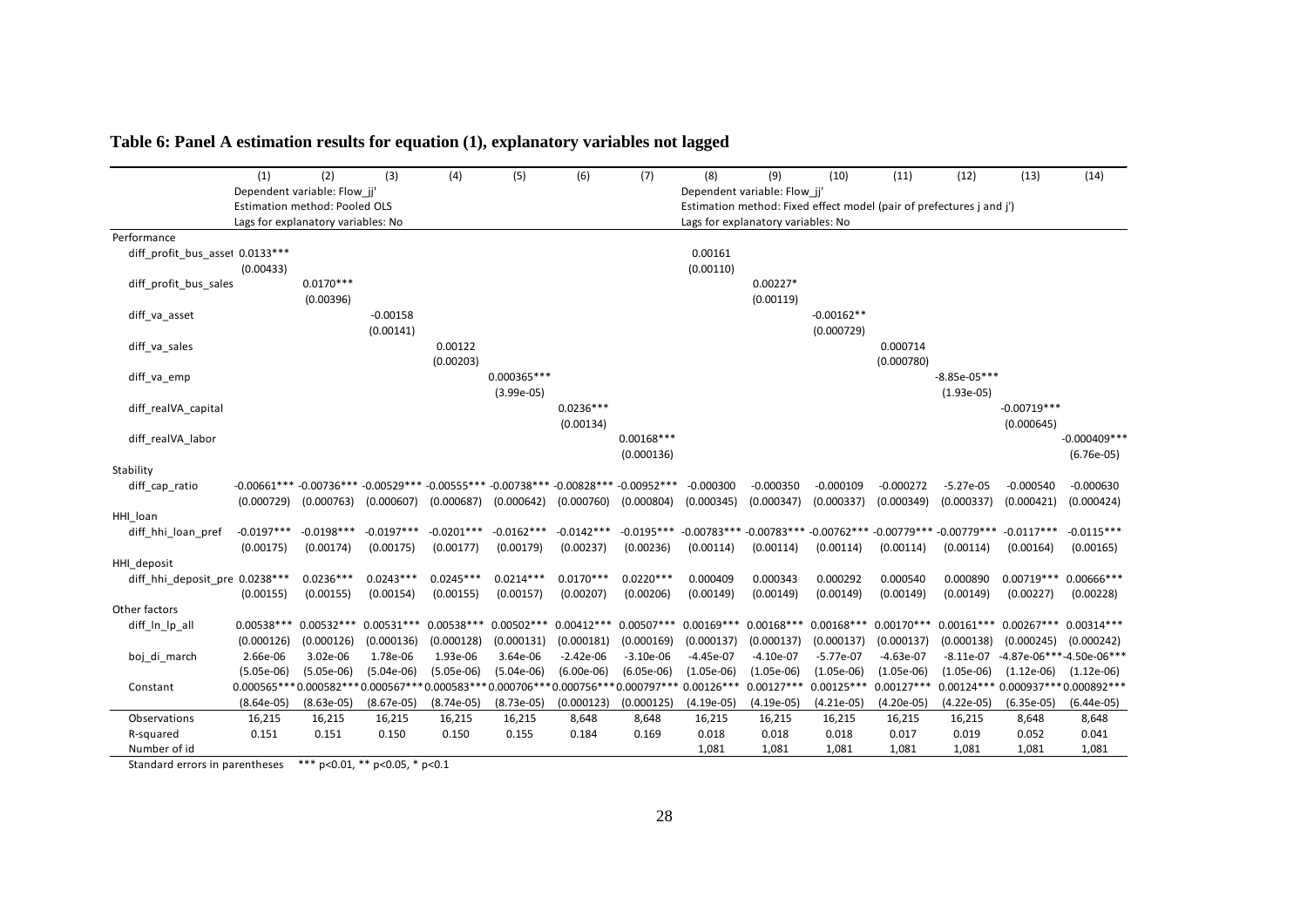|                                 | (15)         | (16)                          | (17)                                     | (18)                    | (19)                                                                                | (20)         | (21)         | (22)          | (23)                         | (24)                                                                 | (25)          | (26)          | (27)                                  | (28)           |
|---------------------------------|--------------|-------------------------------|------------------------------------------|-------------------------|-------------------------------------------------------------------------------------|--------------|--------------|---------------|------------------------------|----------------------------------------------------------------------|---------------|---------------|---------------------------------------|----------------|
|                                 |              | Dependent variable: Flow_jj   |                                          |                         |                                                                                     |              |              |               | Dependent variable: Flow_jj' |                                                                      |               |               |                                       |                |
|                                 |              | Estimation method: Pooled OLS |                                          |                         |                                                                                     |              |              |               |                              | Estimation method: Fixed effect model (pair of prefectures j and j') |               |               |                                       |                |
|                                 |              |                               | Lags for explanatory variables: One year |                         |                                                                                     |              |              |               |                              | Lags for explanatory variables: One year                             |               |               |                                       |                |
| Performance                     |              |                               |                                          |                         |                                                                                     |              |              |               |                              |                                                                      |               |               |                                       |                |
| diff profit bus asset 0.0164*** |              |                               |                                          |                         |                                                                                     |              |              | $0.00236**$   |                              |                                                                      |               |               |                                       |                |
|                                 | (0.00448)    |                               |                                          |                         |                                                                                     |              |              | (0.00105)     |                              |                                                                      |               |               |                                       |                |
| diff_profit_bus_sales           |              | $0.0193***$                   |                                          |                         |                                                                                     |              |              |               | $0.00282**$                  |                                                                      |               |               |                                       |                |
|                                 |              | (0.00410)                     |                                          |                         |                                                                                     |              |              |               | (0.00113)                    |                                                                      |               |               |                                       |                |
| diff_va_asset                   |              |                               | $-0.00105$                               |                         |                                                                                     |              |              |               |                              | $-0.000631$                                                          |               |               |                                       |                |
|                                 |              |                               | (0.00148)                                |                         |                                                                                     |              |              |               |                              | (0.000698)                                                           |               |               |                                       |                |
| diff_va_sales                   |              |                               |                                          | 0.00187                 |                                                                                     |              |              |               |                              |                                                                      | 0.00105       |               |                                       |                |
|                                 |              |                               |                                          | (0.00211)               |                                                                                     |              |              |               |                              |                                                                      | (0.000747)    |               |                                       |                |
| diff_va_emp                     |              |                               |                                          |                         | $0.000413***$                                                                       |              |              |               |                              |                                                                      |               | $-4.42e-05**$ |                                       |                |
|                                 |              |                               |                                          |                         | $(4.18e-05)$                                                                        |              |              |               |                              |                                                                      |               | $(1.87e-05)$  |                                       |                |
| diff_realVA_capital             |              |                               |                                          |                         |                                                                                     | $0.0247***$  |              |               |                              |                                                                      |               |               | $-0.00524***$                         |                |
|                                 |              |                               |                                          |                         |                                                                                     | (0.00139)    | $0.00178***$ |               |                              |                                                                      |               |               | (0.000643)                            | $-0.000313***$ |
| diff_realVA_labor               |              |                               |                                          |                         |                                                                                     |              | (0.000141)   |               |                              |                                                                      |               |               |                                       | $(6.72e-05)$   |
| Stability                       |              |                               |                                          |                         |                                                                                     |              |              |               |                              |                                                                      |               |               |                                       |                |
| diff_cap_ratio                  |              |                               |                                          |                         | -0.00727*** -0.00799*** -0.00565*** -0.00600*** -0.00798*** -0.00852*** -0.00987*** |              |              | $-0.000453$   | $-0.000494$                  | $-0.000233$                                                          | $-0.000410$   | $-0.000178$   | $-0.000510$                           | $-0.000572$    |
|                                 | (0.000766)   | (0.000799)                    | (0.000637)                               | (0.000720)              | (0.000673)                                                                          | (0.000785)   | (0.000831)   | (0.000333)    | (0.000335)                   | (0.000326)                                                           | (0.000338)    | (0.000325)    | (0.000420)                            | (0.000421)     |
| HHI loan                        |              |                               |                                          |                         |                                                                                     |              |              |               |                              |                                                                      |               |               |                                       |                |
| diff_hhi_loan_pref              | $-0.0202***$ | $-0.0203***$                  | $-0.0203***$                             | $-0.0207***$            | $-0.0163***$                                                                        | $-0.0147***$ | $-0.0201***$ | $-0.00633***$ |                              | $-0.00631***$ -0.00616***                                            | $-0.00628***$ | $-0.00620***$ | $-0.0103***$                          | $-0.0102***$   |
|                                 | (0.00184)    | (0.00184)                     | (0.00184)                                | (0.00186)               | (0.00188)                                                                           | (0.00245)    | (0.00244)    | (0.00114)     | (0.00114)                    | (0.00114)                                                            | (0.00114)     | (0.00114)     | (0.00163)                             | (0.00164)      |
| HHI_deposit                     |              |                               |                                          |                         |                                                                                     |              |              |               |                              |                                                                      |               |               |                                       |                |
| diff_hhi_deposit_pre 0.0242 *** |              | $0.0240***$                   | $0.0248***$                              | $0.0250***$             | $0.0216***$                                                                         | $0.0180***$  | $0.0233***$  | $-6.99e-05$   | $-0.000148$                  | $-1.92e-05$                                                          | 0.000147      | 0.000232      | $0.00768***$                          | $0.00733***$   |
|                                 | (0.00163)    | (0.00163)                     | (0.00162)                                | (0.00162)               | (0.00165)                                                                           | (0.00214)    | (0.00212)    | (0.00145)     | (0.00145)                    | (0.00145)                                                            | (0.00145)     | (0.00145)     | (0.00226)                             | (0.00227)      |
| Other factors                   |              |                               |                                          |                         |                                                                                     |              |              |               |                              |                                                                      |               |               |                                       |                |
| diff_In_Ip_all                  | $0.00560***$ | $0.00553***$                  | $0.00553***$                             | 0.00559 *** 0.00519 *** |                                                                                     | $0.00435***$ | $0.00533***$ | $0.00168***$  | $0.00168***$                 | $0.00167***$                                                         | $0.00169***$  | $0.00162***$  | 0.00291*** 0.00324***                 |                |
|                                 | (0.000134)   | (0.000134)                    | (0.000145)                               | (0.000136)              | (0.000139)                                                                          | (0.000187)   | (0.000175)   | (0.000141)    | (0.000141)                   | (0.000141)                                                           | (0.000141)    | (0.000143)    | (0.000244)                            | (0.000240)     |
| boj_di_march                    | 3.07e-06     | 3.38e-06                      | 1.96e-06                                 | 2.19e-06                | 4.20e-06                                                                            | $-7.03e-07$  | $-1.42e-06$  | $-4.22e-07$   | $-3.96e-07$                  | $-5.78e-07$                                                          | $-4.50e-07$   | $-7.31e-07$   | -3.31e-06***-3.03e-06***              |                |
|                                 | $(5.25e-06)$ | $(5.24e-06)$                  | $(5.24e-06)$                             | $(5.24e-06)$            | $(5.23e-06)$                                                                        | $(6.19e-06)$ | $(6.25e-06)$ | $(1.00e-06)$  | $(1.00e-06)$                 | $(1.00e-06)$                                                         | $(1.00e-06)$  | $(1.00e-06)$  | $(1.11e-06)$                          | $(1.12e-06)$   |
| Constant                        |              |                               |                                          |                         | $0.000573***0.000593***0.000580***0.000598***0.000736***0.000786***0.000833***$     |              |              | $0.00128***$  | $0.00128***$                 | $0.00127***$                                                         | $0.00128***$  |               | 0.00126 *** 0.000949 *** 0.000915 *** |                |
|                                 | $(9.10e-05)$ | $(9.09e-05)$                  | $(9.13e-05)$                             | $(9.20e-05)$            | $(9.19e-05)$                                                                        | (0.000127)   | (0.000129)   | $(4.09e-05)$  | $(4.09e-05)$                 | $(4.11e-05)$                                                         | $(4.10e-05)$  | $(4.12e-05)$  | $(6.33e-05)$                          | $(6.40e-05)$   |
| Observations                    | 15,134       | 15,134                        | 15,134                                   | 15,134                  | 15,134                                                                              | 8,648        | 8,648        | 15,134        | 15,134                       | 15,134                                                               | 15,134        | 15,134        | 8,648                                 | 8,648          |
| R-squared                       | 0.154        | 0.154                         | 0.153                                    | 0.153                   | 0.158                                                                               | 0.188        | 0.173        | 0.016         | 0.016                        | 0.016                                                                | 0.016         | 0.016         | 0.043                                 | 0.038          |
| Number of id                    |              |                               |                                          |                         |                                                                                     |              |              | 1,081         | 1,081                        | 1,081                                                                | 1,081         | 1,081         | 1,081                                 | 1,081          |

**Table 6: Panel B estimation results for equation (1), explanatory variables lagged by one period**

Standard errors in parentheses \*\*\* p<0.01, \*\* p<0.05, \* p<0.1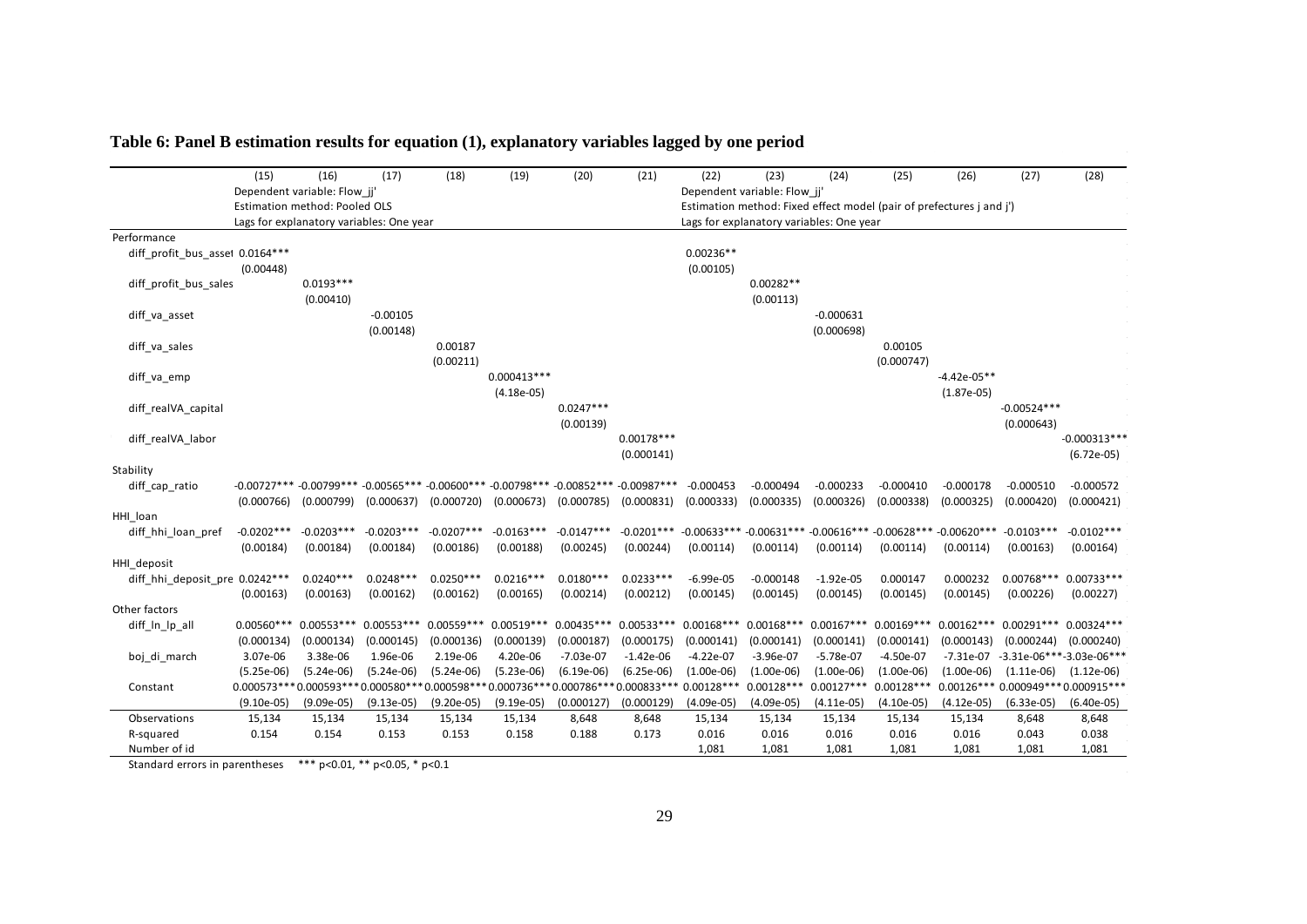|                                                                               | (29)                       | (30)<br>Dependent variable: Flow jj' | (31)                      | (32)                      | (33)                                                                                               | (34)                       | (35)                                       | (36)                       | (37)<br>Dependent variable: Flow jj                                                                                                                                                                        | (38)                                | (39)                        | (40)                           | (41)                       | (42)                                         |
|-------------------------------------------------------------------------------|----------------------------|--------------------------------------|---------------------------|---------------------------|----------------------------------------------------------------------------------------------------|----------------------------|--------------------------------------------|----------------------------|------------------------------------------------------------------------------------------------------------------------------------------------------------------------------------------------------------|-------------------------------------|-----------------------------|--------------------------------|----------------------------|----------------------------------------------|
|                                                                               |                            | Estimation method: Pooled OLS        |                           |                           |                                                                                                    |                            |                                            |                            | Estimation method: Fixed effect model (pair of prefectures j and j')                                                                                                                                       |                                     |                             |                                |                            |                                              |
|                                                                               |                            | Lags for explanatory variables: No   |                           |                           |                                                                                                    |                            |                                            |                            | Lags for explanatory variables: No                                                                                                                                                                         |                                     |                             |                                |                            |                                              |
| Performance                                                                   |                            |                                      |                           |                           |                                                                                                    |                            |                                            |                            |                                                                                                                                                                                                            |                                     |                             |                                |                            |                                              |
| profit bus asset j 0.0240***                                                  | (0.00499)                  |                                      |                           |                           |                                                                                                    |                            |                                            | $-0.00234*$<br>(0.00140)   |                                                                                                                                                                                                            |                                     |                             |                                |                            |                                              |
| profit_bus_asset_j -0.0298 ***                                                | (0.00566)                  |                                      |                           |                           |                                                                                                    |                            |                                            | $-0.00658***$<br>(0.00161) |                                                                                                                                                                                                            |                                     |                             |                                |                            |                                              |
| profit bus sales                                                              |                            | $0.0219***$<br>(0.00221)             |                           |                           |                                                                                                    |                            |                                            |                            | $-0.00192**$<br>(0.000923)                                                                                                                                                                                 |                                     |                             |                                |                            |                                              |
| profit_bus_sales_j                                                            |                            | $0.00415***$<br>(0.00159)            |                           |                           |                                                                                                    |                            |                                            |                            | 0.00105<br>(0.00102)                                                                                                                                                                                       |                                     |                             |                                |                            |                                              |
| va asset j                                                                    |                            |                                      | $0.0120**$<br>(0.00502)   |                           |                                                                                                    |                            |                                            |                            |                                                                                                                                                                                                            | $-0.00112$<br>(0.00158)             |                             |                                |                            |                                              |
| va_asset_j                                                                    |                            |                                      | $-0.0262***$<br>(0.00488) |                           |                                                                                                    |                            |                                            |                            |                                                                                                                                                                                                            | $-0.00602***$<br>(0.00168)          |                             |                                |                            |                                              |
| va sales j'                                                                   |                            |                                      |                           | $0.00809***$<br>(0.00269) |                                                                                                    |                            |                                            |                            |                                                                                                                                                                                                            |                                     | $0.00234**$<br>(0.00102)    |                                |                            |                                              |
| va sales                                                                      |                            |                                      |                           | 0.00198<br>(0.00265)      |                                                                                                    |                            |                                            |                            |                                                                                                                                                                                                            |                                     | 0.00129<br>(0.00114)        |                                |                            |                                              |
| va emp j                                                                      |                            |                                      |                           |                           | $0.000600***$<br>$(5.77e-05)$                                                                      |                            |                                            |                            |                                                                                                                                                                                                            |                                     |                             | $-0.000227***$<br>$(2.52e-05)$ |                            |                                              |
| va emp j                                                                      |                            |                                      |                           |                           | $-0.000326***$<br>$(4.80e-05)$                                                                     |                            |                                            |                            |                                                                                                                                                                                                            |                                     |                             | $-5.32e-05**$<br>$(2.62e-05)$  |                            |                                              |
| realVA_capital_j                                                              |                            |                                      |                           |                           |                                                                                                    | $0.0536***$<br>(0.00171)   |                                            |                            |                                                                                                                                                                                                            |                                     |                             |                                | $-0.0102***$<br>(0.000920) |                                              |
| realVA_capital_j                                                              |                            |                                      |                           |                           |                                                                                                    | $-0.00902***$<br>(0.00155) |                                            |                            |                                                                                                                                                                                                            |                                     |                             |                                | $0.00554***$<br>(0.000799) |                                              |
| realVA labor j'                                                               |                            |                                      |                           |                           |                                                                                                    |                            | $0.00451***$                               |                            |                                                                                                                                                                                                            |                                     |                             |                                |                            | $-0.000368$ ***                              |
| realVA labor j                                                                |                            |                                      |                           |                           |                                                                                                    |                            | (0.000165)<br>$-0.000675***$<br>(0.000161) |                            |                                                                                                                                                                                                            |                                     |                             |                                |                            | $(8.95e-05)$<br>$0.000491**$<br>$(8.04e-05)$ |
| Stability                                                                     |                            |                                      |                           |                           |                                                                                                    |                            |                                            |                            |                                                                                                                                                                                                            |                                     |                             |                                |                            |                                              |
| cap ratio j'                                                                  | (0.000837)                 | (0.000734)                           | (0.000929)                | (0.000903)                | $-0.00741***$ $-0.00458***$ $-0.00680***$ $-0.00669***$ $-0.00915***$<br>(0.000824)                | $-0.0130***$<br>(0.000902) | $-0.0200***$<br>(0.000987)                 | 0.000163<br>(0.000394)     | 0.000191<br>(0.000387)                                                                                                                                                                                     | 0.000120<br>(0.000396)              | $-7.27e-05$<br>(0.000398)   | 8.07e-05<br>(0.000386)         | 0.000659<br>(0.000512)     | $-4.45e-05$<br>(0.000518)                    |
| cap ratio j                                                                   | $0.00480***$<br>(0.000905) | 0.00245*** 0.00468***<br>(0.000783)  | (0.000906)                | $0.00194**$<br>(0.000824) | $0.00345***$<br>(0.000781)                                                                         | $0.00191*$<br>(0.00101)    | $0.00243**$<br>(0.00105)                   | 0.000927*<br>(0.000495)    | 0.000681<br>(0.000492)                                                                                                                                                                                     | $0.00114**$<br>(0.000502)           | 0.000593<br>(0.000522)      | 0.000826*<br>(0.000491)        | $0.00232***$<br>(0.000702) | $0.00180**$<br>(0.000713)                    |
| HHI loan                                                                      |                            |                                      |                           |                           |                                                                                                    |                            |                                            |                            |                                                                                                                                                                                                            |                                     |                             |                                |                            |                                              |
| hhi loan pref j'                                                              | $-0.0281***$<br>(0.00218)  | $-0.0313***$<br>(0.00218)            | $-0.0289***$<br>(0.00218) | $-0.0303***$<br>(0.00223) | $-0.0246***$<br>(0.00221)                                                                          | $-0.0168***$<br>(0.00275)  | $-0.0240***$<br>(0.00276)                  | $-0.00359**$<br>(0.00168)  | $-0.00369**$<br>(0.00168)                                                                                                                                                                                  | $-0.00376**$<br>(0.00168)           | $-0.00414**$<br>(0.00168)   | $-0.00434***$<br>(0.00167)     | $-0.00690***$<br>(0.00233) | $-0.00607**$<br>(0.00235)                    |
| hhi_loan_pref_j                                                               | $0.0180***$<br>(0.00241)   | $0.0179***$<br>(0.00241)             | $0.0176***$<br>(0.00242)  | $0.0176***$<br>(0.00244)  | $0.0138***$<br>(0.00248)                                                                           | $0.0131***$<br>(0.00322)   | $0.0156***$<br>(0.00322)                   | $0.0110***$<br>(0.00159)   | $0.0104***$<br>(0.00159)                                                                                                                                                                                   | $0.0108***$<br>(0.00159)            | $0.0102***$<br>(0.00159)    | $0.0103***$<br>(0.00158)       | $0.0170***$<br>(0.00228)   | $0.0164***$<br>(0.00231)                     |
| HHI deposit                                                                   |                            |                                      |                           |                           |                                                                                                    |                            |                                            |                            |                                                                                                                                                                                                            |                                     |                             |                                |                            |                                              |
| hhi_deposit_pref_ 0.0492 ***                                                  | (0.00199)                  | $0.0527***$<br>(0.00198)             | $0.0502***$<br>(0.00198)  | $0.0520***$<br>(0.00204)  | $0.0495***$<br>(0.00197)                                                                           | $0.0467***$<br>(0.00246)   | $0.0547***$<br>(0.00250)                   | $0.00453**$<br>(0.00220)   | $0.00490**$<br>(0.00220)                                                                                                                                                                                   | $0.00468**$<br>(0.00220)            | $0.00554**$<br>(0.00220)    | $0.00612***$<br>(0.00220)      | $0.00920***$<br>(0.00316)  | $0.00762**$<br>(0.00323)                     |
| hhi_deposit_pref_                                                             | $-0.0133***$<br>(0.00201)  | $-0.0139***$<br>(0.00201)            | $-0.0124***$<br>(0.00203) | $-0.0138***$<br>(0.00201) | $-0.00912***$<br>(0.00210)                                                                         | $-0.00794***$<br>(0.00270) | $-0.00921***$<br>(0.00267)                 | 0.00212<br>(0.00190)       | $0.00332*$<br>(0.00189)                                                                                                                                                                                    | 0.00283<br>(0.00189)                | $0.00351*$<br>(0.00188)     | 0.00214<br>(0.00188)           | $-0.00397$<br>(0.00323)    | $-0.00345$<br>(0.00324)                      |
| Other factors                                                                 |                            |                                      |                           |                           |                                                                                                    |                            |                                            |                            |                                                                                                                                                                                                            |                                     |                             |                                |                            |                                              |
| $\ln$ $\ln$ all $\int$                                                        | $0.0133***$<br>(0.000191)  | $0.0142***$<br>(0.000213)            | $0.0133***$<br>(0.000191) | $0.0134***$<br>(0.000196) | $0.0129***$<br>(0.000193)                                                                          | $0.0123***$<br>(0.000251)  | $0.0146***$<br>(0.000252)                  | $0.00243***$<br>(0.000182) | $0.00234***$<br>(0.000182)                                                                                                                                                                                 | 0.00241*** 0.00239***<br>(0.000182) | (0.000182)                  | $0.00240***$<br>(0.000183)     | $0.00337***$<br>(0.000330) | $0.00427***$<br>(0.000337)                   |
| In Ip all j                                                                   |                            |                                      |                           |                           |                                                                                                    |                            |                                            |                            | $-0.00146***$ $-0.00128***$ $-0.00135***$ $-0.00104***$ $-0.00108***$ $-0.000694***$ $-0.000941***$ $-0.000942***$ $-0.000995***$ $-0.000923**$ $-0.000987***$ $-0.000987***$ $-0.000750***$ $-0.00216***$ |                                     |                             |                                |                            | $-0.00229***$                                |
| boj_di_march                                                                  | (0.000146)                 | (0.000156)                           | (0.000148)                | (0.000147)                | (0.000157)<br>1.79e-05*** 1.70e-05*** 1.95e-05*** 1.45e-05*** 1.59e-05*** -3.10e-05***-1.76e-05*** | (0.000202)                 | (0.000188)                                 | (0.000172)<br>1.48e-06     | (0.000172)<br>$-2.50e-06**$                                                                                                                                                                                | (0.000173)<br>2.52e-07              | (0.000172)<br>$-2.71e-06**$ | (0.000173)<br>8.40e-07         | (0.000297)<br>$-1.25e-06$  | (0.000295)<br>$-3.83e-06**$                  |
|                                                                               | $(5.29e-06)$               | $(4.78e-06)$                         | $(5.08e-06)$              | $(4.79e-06)$              | $(4.79e-06)$                                                                                       | $(5.37e-06)$               | $(5.37e-06)$                               | $(1.46e-06)$               | $(1.17e-06)$                                                                                                                                                                                               | $(1.42e-06)$                        | $(1.17e-06)$                | $(1.25e-06)$                   | $(1.36e-06)$               | $(1.22e-06)$                                 |
| Constant                                                                      | $-0.138***$                | $-0.156***$                          | $-0.138***$               | $-0.140***$               | $-0.139***$                                                                                        | $-0.153***$                | $-0.173***$                                | $-0.0187***$               | $-0.0174***$                                                                                                                                                                                               | $-0.0190***$                        | $-0.0190***$                | $-0.0189***$                   | $-0.0152***$               | $-0.0257***$                                 |
|                                                                               | (0.00299)                  | (0.00354)                            | (0.00301)                 | (0.00318)                 | (0.00300)                                                                                          | (0.00375)                  | (0.00394)                                  | (0.00276)                  | (0.00282)                                                                                                                                                                                                  | (0.00277)                           | (0.00279)                   | (0.00275)                      | (0.00499)                  | (0.00510)                                    |
| Observations                                                                  | 16,215                     | 16,215                               | 16,215                    | 16,215                    | 16,215                                                                                             | 8,648                      | 8,648                                      | 16,215                     | 16,215                                                                                                                                                                                                     | 16,215                              | 16,215                      | 16,215                         | 8,648                      | 8,648                                        |
| R-squared                                                                     | 0.288                      | 0.290                                | 0.287                     | 0.286                     | 0.292                                                                                              | 0.372                      | 0.356                                      | 0.023                      | 0.022                                                                                                                                                                                                      | 0.023                               | 0.022                       | 0.028                          | 0.059                      | 0.046                                        |
| Number of id<br>Standard errors in parentheses *** p<0.01, ** p<0.05, * p<0.1 |                            |                                      |                           |                           |                                                                                                    |                            |                                            | 1,081                      | 1,081                                                                                                                                                                                                      | 1,081                               | 1,081                       | 1,081                          | 1,081                      | 1,081                                        |
|                                                                               |                            |                                      |                           |                           |                                                                                                    |                            |                                            |                            |                                                                                                                                                                                                            |                                     |                             |                                |                            |                                              |

## **Table 7: Panel A estimation results for Equation (2), explanatory variables not lagged**

30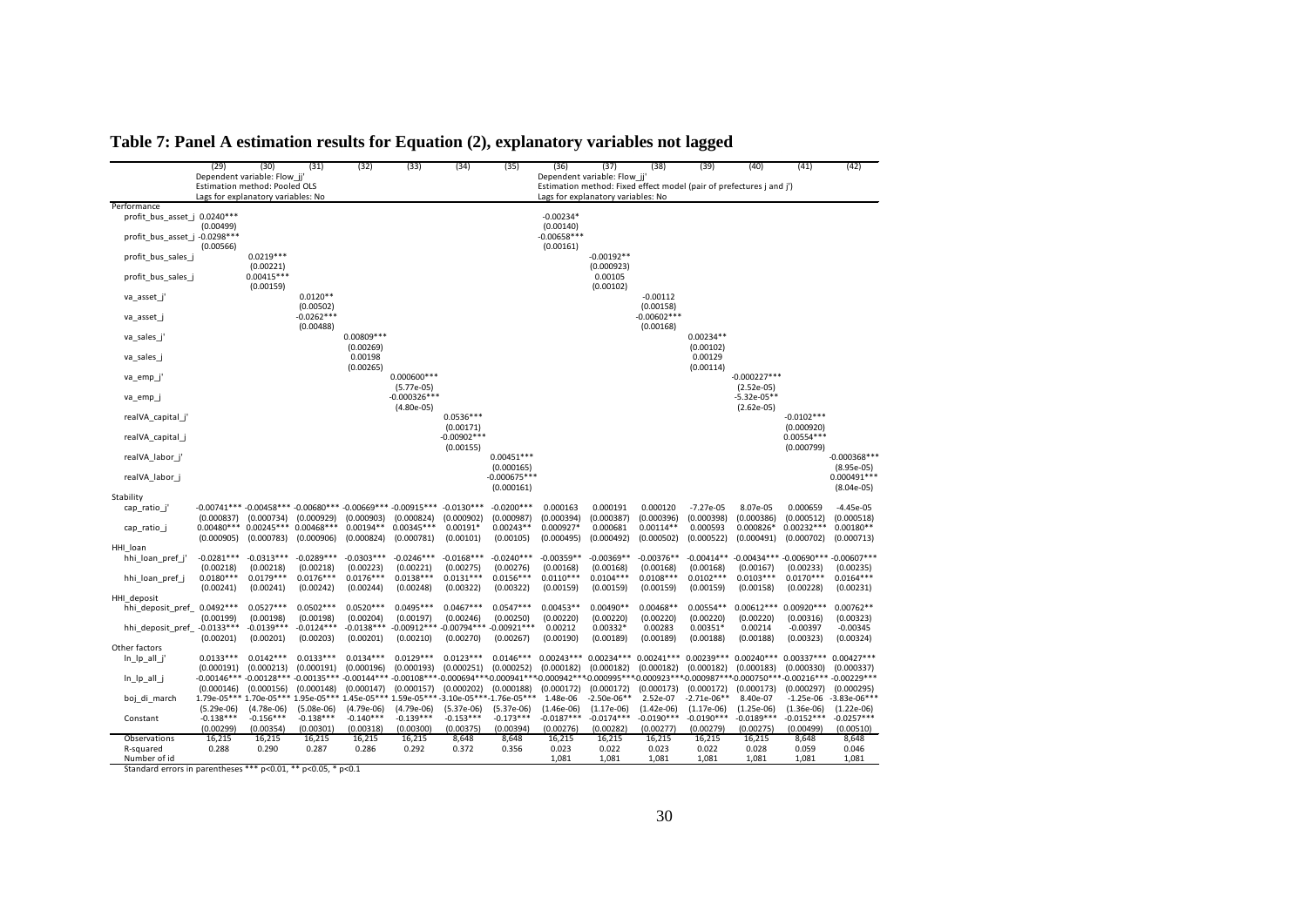|                                                               | (43)                       | (44)<br>Dependent variable: Flow_jj<br>Estimation method: Pooled OLS     | (45)                                     | (46)                                | (47)                                                                                 | (48)                       | (49)                                       | (50)                       | (51)<br>Dependent variable: Flow jj'     | (52)                                      | (53)                       | (54)<br>Estimation method: Fixed effect model (pair of prefectures j and j')                                                                                                                                            | (55)                       | (56)                                          |
|---------------------------------------------------------------|----------------------------|--------------------------------------------------------------------------|------------------------------------------|-------------------------------------|--------------------------------------------------------------------------------------|----------------------------|--------------------------------------------|----------------------------|------------------------------------------|-------------------------------------------|----------------------------|-------------------------------------------------------------------------------------------------------------------------------------------------------------------------------------------------------------------------|----------------------------|-----------------------------------------------|
|                                                               |                            | Lags for explanatory variables: One year                                 |                                          |                                     |                                                                                      |                            |                                            |                            | Lags for explanatory variables: One year |                                           |                            |                                                                                                                                                                                                                         |                            |                                               |
| Performance                                                   |                            |                                                                          |                                          |                                     |                                                                                      |                            |                                            |                            |                                          |                                           |                            |                                                                                                                                                                                                                         |                            |                                               |
| profit_bus_asset_j 0.0270***                                  | (0.00517)                  |                                                                          |                                          |                                     |                                                                                      |                            |                                            | $-0.00192$<br>(0.00133)    |                                          |                                           |                            |                                                                                                                                                                                                                         |                            |                                               |
| profit_bus_asset_j -0.0346***                                 | (0.00586)                  |                                                                          |                                          |                                     |                                                                                      |                            |                                            | $-0.00797***$<br>(0.00153) |                                          |                                           |                            |                                                                                                                                                                                                                         |                            |                                               |
| profit_bus_sales_j                                            |                            | $0.0237***$<br>(0.00230)                                                 |                                          |                                     |                                                                                      |                            |                                            |                            | $-0.00117$<br>(0.000880)                 |                                           |                            |                                                                                                                                                                                                                         |                            |                                               |
| profit_bus_sales_j                                            |                            | $0.00372**$<br>(0.00166)                                                 |                                          |                                     |                                                                                      |                            |                                            |                            | $-0.000394$<br>(0.000977)                |                                           |                            |                                                                                                                                                                                                                         |                            |                                               |
| va asset j'                                                   |                            |                                                                          | $0.0147***$<br>(0.00521)<br>$-0.0290***$ |                                     |                                                                                      |                            |                                            |                            |                                          | $-0.000923$<br>(0.00150)<br>$-0.00726***$ |                            |                                                                                                                                                                                                                         |                            |                                               |
| va_asset_j                                                    |                            |                                                                          | (0.00504)                                | $0.00958***$                        |                                                                                      |                            |                                            |                            |                                          | (0.00159)                                 | $0.00221**$                |                                                                                                                                                                                                                         |                            |                                               |
| va_sales_j'<br>va_sales_j                                     |                            |                                                                          |                                          | (0.00281)<br>0.00152                |                                                                                      |                            |                                            |                            |                                          |                                           | (0.000973)<br>0.000226     |                                                                                                                                                                                                                         |                            |                                               |
| va emp j                                                      |                            |                                                                          |                                          | (0.00273)                           | 0.000685 ***                                                                         |                            |                                            |                            |                                          |                                           | (0.00110)                  | $-0.000162***$                                                                                                                                                                                                          |                            |                                               |
| va emp j                                                      |                            |                                                                          |                                          |                                     | $(6.08e-05)$<br>$-0.000358***$                                                       |                            |                                            |                            |                                          |                                           |                            | $(2.44e-05)$<br>$-8.16e-05***$                                                                                                                                                                                          |                            |                                               |
| realVA capital j'                                             |                            |                                                                          |                                          |                                     | $(4.98e-05)$                                                                         | $0.0562***$                |                                            |                            |                                          |                                           |                            | $(2.50e-05)$                                                                                                                                                                                                            | $-0.00681***$              |                                               |
| realVA_capital_j                                              |                            |                                                                          |                                          |                                     |                                                                                      | (0.00176)<br>$-0.00932***$ |                                            |                            |                                          |                                           |                            |                                                                                                                                                                                                                         | (0.000916)<br>$0.00490***$ |                                               |
| realVA_labor_j                                                |                            |                                                                          |                                          |                                     |                                                                                      | (0.00159)                  | $0.00476***$                               |                            |                                          |                                           |                            |                                                                                                                                                                                                                         | (0.000796)                 | $-0.000163*$                                  |
| realVA_labor_j                                                |                            |                                                                          |                                          |                                     |                                                                                      |                            | (0.000169)<br>$-0.000723***$<br>(0.000165) |                            |                                          |                                           |                            |                                                                                                                                                                                                                         |                            | $(8.88e-05)$<br>$0.000482***$<br>$(7.97e-05)$ |
| Stability                                                     |                            |                                                                          |                                          |                                     |                                                                                      |                            |                                            |                            |                                          |                                           |                            |                                                                                                                                                                                                                         |                            |                                               |
| cap ratio j                                                   | (0.000883)                 | -0.00827*** -0.00515*** -0.00763*** -0.00752*** -0.0102***<br>(0.000769) | (0.000977)                               | (0.000952)                          | (0.000866)                                                                           | $-0.0135***$<br>(0.000927) | $-0.0209***$<br>(0.00102)                  | 0.000342<br>(0.000386)     | 0.000354<br>(0.000378)                   | 0.000304<br>(0.000388)                    | 9.04e-05<br>(0.000390)     | 0.000314<br>(0.000376)                                                                                                                                                                                                  | $0.00101**$<br>(0.000510)  | 0.000380<br>(0.000514)                        |
| cap ratio j                                                   | $0.00566***$<br>(0.000955) | $0.00290***$<br>(0.000824)                                               | (0.000952)                               | 0.00539*** 0.00237***<br>(0.000865) | $0.00397***$<br>(0.000820)                                                           | $0.00181*$<br>(0.00104)    | $0.00241**$<br>(0.00108)                   | $0.00155***$<br>(0.000485) | $0.00124**$<br>(0.000483)                | $0.00178***$<br>(0.000494)                | $0.00125**$<br>(0.000517)  | $0.00138***$<br>(0.000483)                                                                                                                                                                                              | $0.00308***$<br>(0.000699) | $0.00254***$<br>(0.000707)                    |
| HHI loan                                                      |                            |                                                                          |                                          |                                     |                                                                                      |                            |                                            |                            |                                          |                                           |                            |                                                                                                                                                                                                                         |                            |                                               |
| hhi loan pref j'                                              | $-0.0284***$<br>(0.00229)  | $-0.0317***$<br>(0.00229)                                                | $-0.0293***$<br>(0.00229)                | $-0.0309***$<br>(0.00233)           | $-0.0243***$<br>(0.00232)                                                            | $-0.0173***$<br>(0.00283)  | $-0.0248***$<br>(0.00284)                  | $-0.00244$<br>(0.00168)    | $-0.00260$<br>(0.00168)                  | $-0.00259$<br>(0.00168)                   | $-0.00289*$<br>(0.00168)   | $-0.00293*$<br>(0.00168)                                                                                                                                                                                                | $-0.00620***$<br>(0.00232) | $-0.00549**$<br>(0.00233)                     |
| hhi_loan_pref_j                                               | $0.0184***$<br>(0.00253)   | $0.0184***$<br>(0.00253)                                                 | $0.0180***$<br>(0.00254)                 | $0.0181***$<br>(0.00256)            | $0.0139***$<br>(0.00259)                                                             | $0.0136***$<br>(0.00331)   | $0.0162***$<br>(0.00331)                   | $0.00971***$<br>(0.00158)  | $0.00907***$<br>(0.00158)                | $0.00948***$<br>(0.00158)                 | $0.00896***$<br>(0.00158)  | $0.00900$ ***<br>(0.00158)                                                                                                                                                                                              | $0.0148***$<br>(0.00227)   | $0.0144***$<br>(0.00229)                      |
| HHI deposit                                                   |                            |                                                                          |                                          |                                     |                                                                                      |                            |                                            |                            |                                          |                                           |                            |                                                                                                                                                                                                                         |                            |                                               |
| hhi_deposit_pref_ 0.0501 ***                                  | (0.00209)                  | $0.0539***$<br>(0.00207)                                                 | $0.0512***$<br>(0.00208)                 | $0.0534***$<br>(0.00213)            | $0.0505***$<br>(0.00206)                                                             | $0.0490***$<br>(0.00253)   | $0.0574***$<br>(0.00257)                   | 0.00341<br>(0.00217)       | $0.00393*$<br>(0.00217)                  | 0.00356<br>(0.00217)                      | $0.00441**$<br>(0.00217)   | $0.00426*$<br>(0.00217)                                                                                                                                                                                                 | $0.00986***$<br>(0.00315)  | $0.00782**$<br>(0.00320)                      |
| hhi deposit pref                                              | $-0.0135***$<br>(0.00211)  | $-0.0143***$<br>(0.00210)                                                | $-0.0125***$<br>(0.00213)                | $-0.0141***$<br>(0.00211)           | $-0.00906***$ $-0.00873***$ $-0.00996***$<br>(0.00219)                               | (0.00278)                  | (0.00274)                                  | 0.00246<br>(0.00184)       | $0.00354*$<br>(0.00184)                  | $0.00327*$<br>(0.00183)                   | $0.00381**$<br>(0.00183)   | 0.00265<br>(0.00183)                                                                                                                                                                                                    | $-0.00296$<br>(0.00321)    | $-0.00272$<br>(0.00322)                       |
| Other factors                                                 |                            |                                                                          |                                          |                                     |                                                                                      |                            |                                            |                            |                                          |                                           |                            |                                                                                                                                                                                                                         |                            |                                               |
| ln_lp_all_j'                                                  | $0.0140***$<br>(0.000203)  | $0.0149***$<br>(0.000226)                                                | $0.0138***$<br>(0.000202)                | $0.0140***$<br>(0.000208)           | $0.0134***$<br>(0.000205)                                                            | $0.0129***$<br>(0.000258)  | $0.0153***$<br>(0.000259)                  | $0.00265***$<br>(0.000188) | $0.00252***$<br>(0.000188)               | $0.00262***$<br>(0.000188)                | $0.00255***$<br>(0.000188) | $0.00263***$<br>(0.000190)                                                                                                                                                                                              | $0.00435***$<br>(0.000329) | $0.00515***$<br>(0.000335)                    |
| ln_lp_all_j                                                   | (0.000154)                 |                                                                          | $(0.000164)$ $(0.000155)$                | (0.000155)                          | (0.000164)                                                                           | (0.000207)                 | (0.000193)                                 | (0.000177)                 | (0.000178)                               | (0.000178)                                | (0.000177)                 | $-0.00155***$ $-0.00137***$ $-0.00143***$ $-0.00152***$ $-0.00113***$ $-0.000766***$ $-0.00101***$ $-0.000772***$ $-0.000849***$ $-0.000746***$ $-0.000841***$ $-0.000642***$ $-0.00183***$ $-0.00185***$<br>(0.000179) | (0.000296)                 | (0.000293)                                    |
| boj di march                                                  |                            |                                                                          |                                          |                                     | 2.05e-05*** 1.84e-05*** 2.17e-05*** 1.62e-05*** 1.73e-05*** -3.07e-05***-1.66e-05*** |                            |                                            | $2.61e-06*$                | $-1.91e-06*$                             | 1.31e-06                                  | $-1.98e-06*$               | 1.16e-06                                                                                                                                                                                                                | $-1.58e-06$                | $-3.21e-06***$                                |
|                                                               | $(5.51e-06)$               | $(4.90e-06)$                                                             | $(5.27e-06)$                             | $(4.92e-06)$                        | $(4.91e-06)$                                                                         | $(5.52e-06)$               | $(5.52e-06)$                               | $(1.37e-06)$               | $(1.09e-06)$                             | $(1.33e-06)$                              | $(1.09e-06)$               | $(1.17e-06)$                                                                                                                                                                                                            | $(1.35e-06)$               | $(1.21e-06)$                                  |
| Constant                                                      | $-0.144***$<br>(0.00316)   | $-0.163***$<br>(0.00373)                                                 | $-0.144***$<br>(0.00317)                 | $-0.146***$<br>(0.00335)            | $-0.144***$<br>(0.00316)                                                             | $-0.160***$<br>(0.00386)   | $-0.181***$<br>(0.00405)                   | $-0.0231***$<br>(0.00289)  | $-0.0209***$<br>(0.00292)                | $-0.0234***$<br>(0.00290)                 | $-0.0222***$<br>(0.00290)  | $-0.0229***$<br>(0.00288)                                                                                                                                                                                               | $-0.0315***$<br>(0.00497)  | $-0.0417***$<br>(0.00506)                     |
| Observations                                                  | 15,134                     | 15,134                                                                   | 15,134                                   | 15,134                              | 15,134                                                                               | 8,648                      | 8,648                                      | 15,134                     | 15,134                                   | 15,134                                    | 15,134                     | 15,134                                                                                                                                                                                                                  | 8,648                      | 8,648                                         |
| R-squared                                                     | 0.295                      | 0.297                                                                    | 0.294                                    | 0.293                               | 0.300                                                                                | 0.380                      | 0.365                                      | 0.023                      | 0.021                                    | 0.022                                     | 0.021                      | 0.025                                                                                                                                                                                                                   | 0.053                      | 0.047                                         |
| Number of id                                                  |                            |                                                                          |                                          |                                     |                                                                                      |                            |                                            | 1,081                      | 1,081                                    | 1,081                                     | 1,081                      | 1,081                                                                                                                                                                                                                   | 1,081                      | 1,081                                         |
| Standard errors in parentheses *** p<0.01, ** p<0.05, * p<0.1 |                            |                                                                          |                                          |                                     |                                                                                      |                            |                                            |                            |                                          |                                           |                            |                                                                                                                                                                                                                         |                            |                                               |

## **Table 7: Panel B estimation results for equation (2), explanatory variables lagged by one period**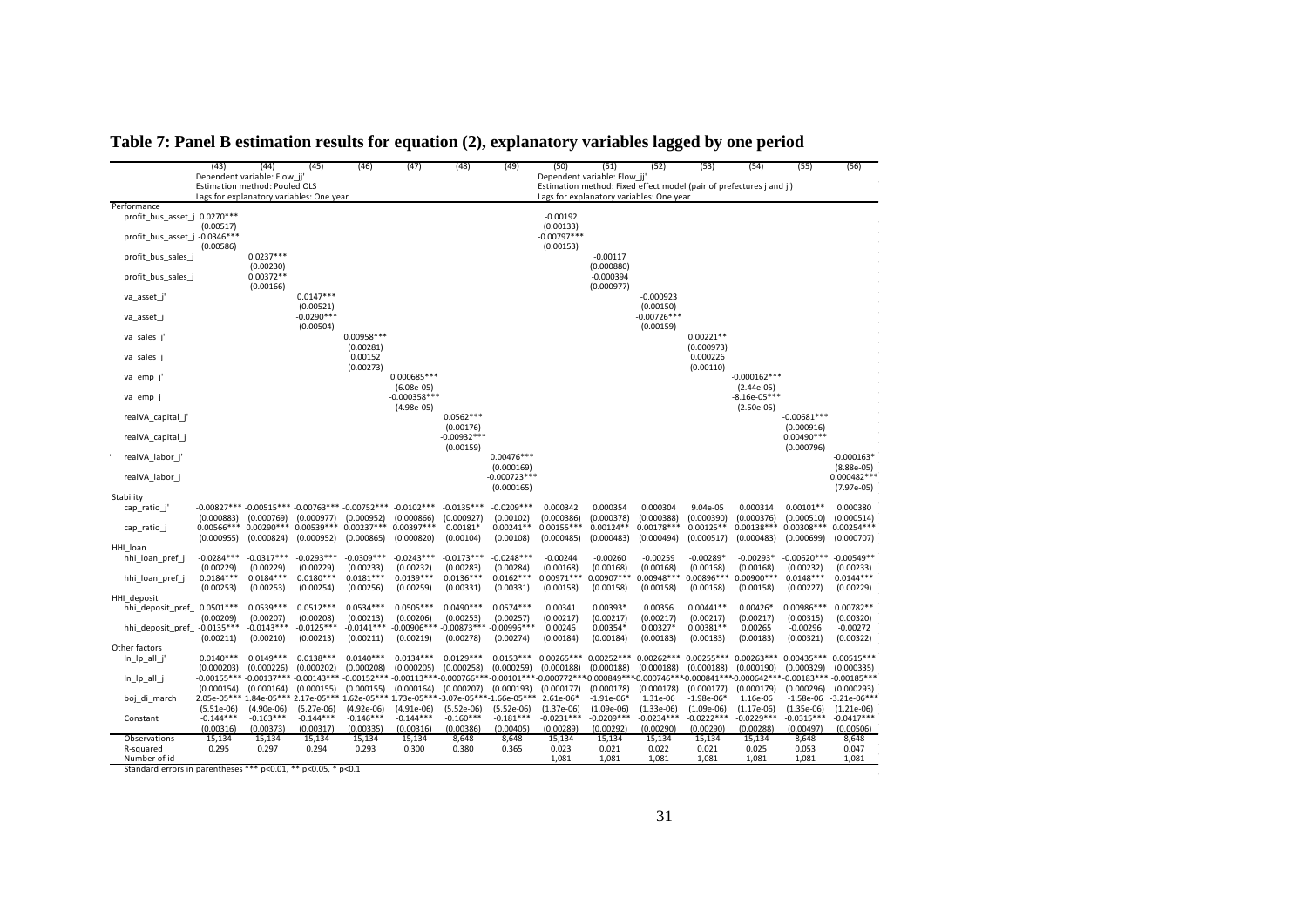|                       |           | one std in Change in Flow |           |                     |           | one std in Change in Flow |           |
|-----------------------|-----------|---------------------------|-----------|---------------------|-----------|---------------------------|-----------|
|                       | exp. var. | <b>OLS</b>                | FE.       |                     | exp. var. | <b>OLS</b>                | <b>FE</b> |
| diff_profit_bus_asset | 0.0224    | 0.0003                    | 0.0000    | profit_bus_asset_j' | 0.0180    | 0.0004                    | 0.0000    |
| diff_profit_bus_sales | 0.0256    | 0.0004                    | 0.0001    | profit_bus_asset_j  | 0.0180    | $-0.0005$                 | $-0.0001$ |
| diff va asset         | 0.0653    | 0.0000                    | $-0.0001$ | profit_bus_sales_j' | 0.0192    | 0.0004                    | 0.0000    |
| diff va sales         | 0.0461    | 0.0000                    | 0.0000    | profit_bus_sales_j  | 0.0192    | 0.0001                    | 0.0000    |
| diff va emp           | 2.3615    | 0.0009                    | $-0.0002$ | va asset j'         | 0.0401    | 0.0005                    | 0.0000    |
| diff_realVA_capital   | 0.0884    | 0.0021                    | $-0.0006$ | va asset j          | 0.0401    | $-0.0011$                 | $-0.0002$ |
| diff realVA labor     | 0.8171    | 0.0014                    | $-0.0003$ | va sales j'         | 0.0346    | 0.0003                    | 0.0001    |
| diff_cap_ratio        | 0.1324    | $-0.0009$                 | 0.0000    | va_sales_j          | 0.0346    | 0.0000                    | 0.0000    |
| diff hhi loan pref    | 0.0992    | $-0.0020$                 | $-0.0008$ | va_emp_j'           | 1.5920    | 0.0010                    | $-0.0004$ |
| diff_hhi_deposit_pref | 0.1147    | 0.0027                    | 0.0000    | va emp j            | 1.5920    | $-0.0005$                 | $-0.0001$ |
| diff_ln_lp_all        | 0.8707    | 0.0047                    | 0.0015    | realVA_capital_j'   | 0.0586    | 0.0031                    | $-0.0006$ |
|                       |           |                           |           | realVA_capital_j    | 0.0586    | $-0.0005$                 | 0.0003    |
|                       |           |                           |           | realVA labor j'     | 0.6270    | 0.0028                    | $-0.0002$ |
|                       |           |                           |           | realVA_labor_j      | 0.6270    | $-0.0004$                 | 0.0003    |
|                       |           |                           |           | cap ratio j'        | 0.1022    | $-0.0008$                 | 0.0000    |
|                       |           |                           |           | cap ratio j         | 0.1022    | 0.0005                    | 0.0001    |
|                       |           |                           |           | hhi_loan_pref_j'    | 0.0710    | $-0.0020$                 | $-0.0003$ |
|                       |           |                           |           | hhi loan pref j     | 0.0710    | 0.0013                    | 0.0008    |
|                       |           |                           |           | hhi deposit pref j' | 0.0825    | 0.0041                    | 0.0004    |
|                       |           |                           |           | hhi_deposit_pref_j  | 0.0825    | $-0.0011$                 | 0.0000    |
|                       |           |                           |           | $In$ $[p$ all $j'$  | 0.5190    | 0.0069                    | 0.0013    |
|                       |           |                           |           | $In$ $[p$ all $j$   | 0.5190    | $-0.0008$                 | $-0.0005$ |
|                       |           |                           |           | boj_di_march        | 15.7646   | 0.0003                    | 0.0000    |
|                       |           |                           |           |                     |           |                           |           |

**Table 8: Effect of a change of one-standard deviation in the explanatory variable on the dependent variable**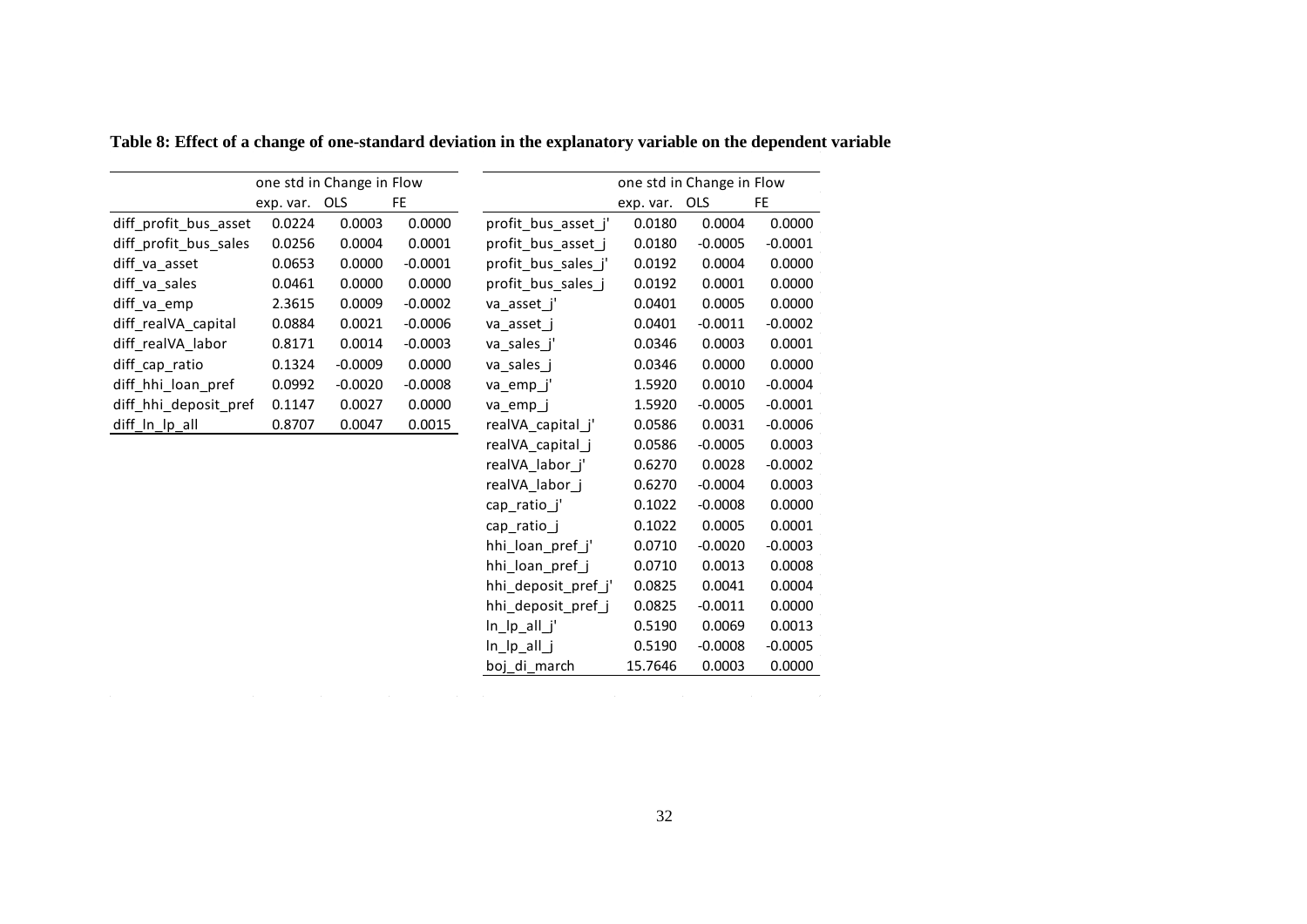

**Figure 1: Physical distance between prefectures where deposits are collected and prefectures where loans are extended**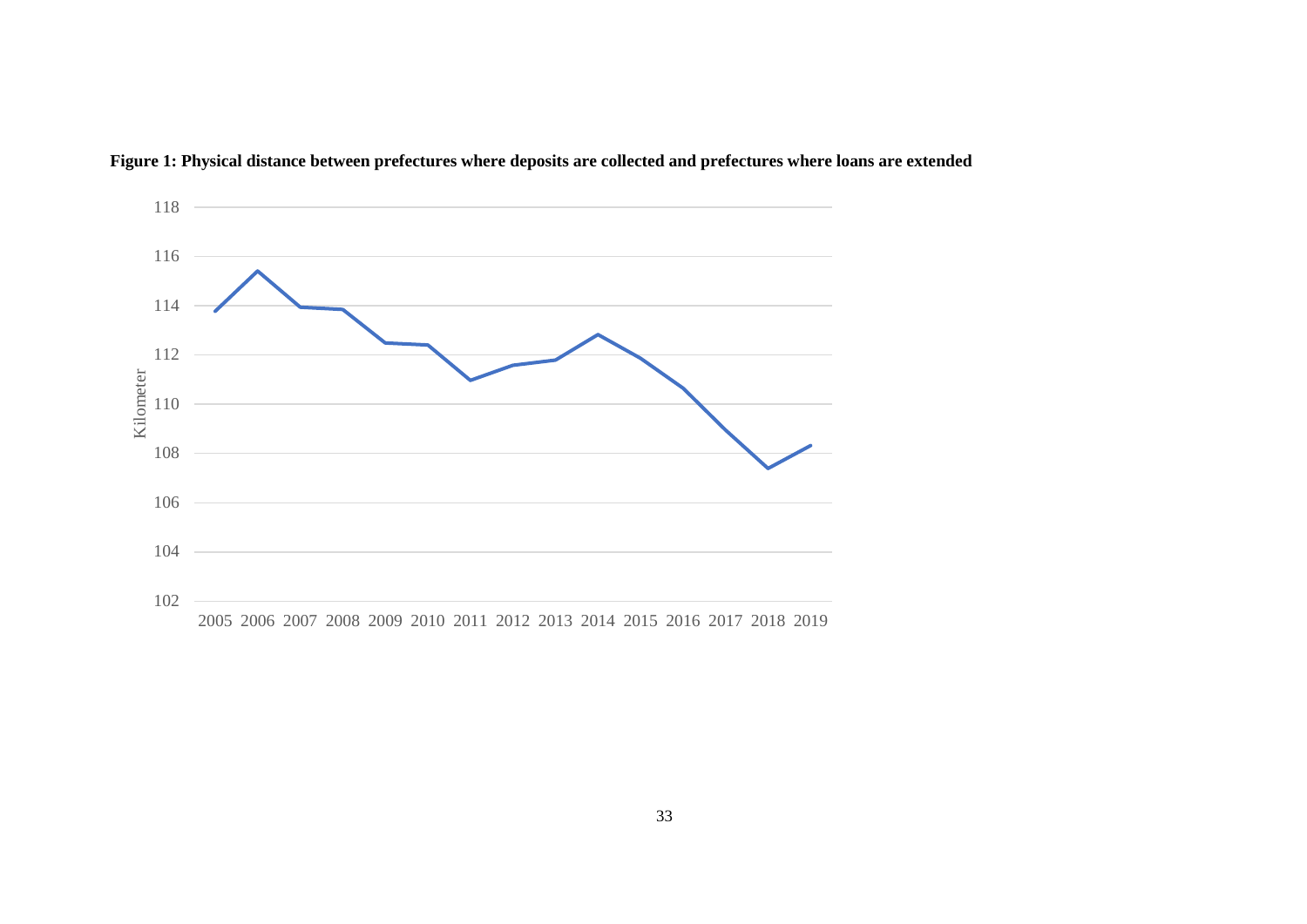## **Appendix: Indicators of the interregional flow of funds when loans and deposits at the bank prefecture level cancels out**

In the analysis presented in the main text, the indicators of interregional flows of funds are calculated based on the idea that "banks lend in each region proportionally to the value of deposits obtained in each region, after aggregating deposits in each region." Conversely, depending on the reason a bank holds both loans and deposits, it may be that deposits in one location are important for loans offered in the same location, while deposits in other locations are not.<sup>[9](#page-34-0))</sup>

In this Appendix, we define the flow of funds indicators based on the concept that deposits in a region are used first for lending in the same region. In this case, bank i's deposits and loans in each region are, respectively:

$$
D_{ij}^N = \max(D_{ij} - L_{ij}, 0), \quad L_{ij}^N = \max(L_{ij}, -D_{ij}, 0)
$$
 (A1)

Bank i's total deposits and total loans are, respectively, defined as:

$$
D_i^N = \sum_j D_{ij}^N, L_i^N = \sum_j L_{ij}^N, D_i^N = L_i^N
$$
 (A2)  
The share of bank i's lending in region j' that is financed by bank i's deposits in region j is newly

defined as:

$$
\frac{D_{ij}^N}{D_i^N} \times L_{ij}^N,\tag{A3}
$$

Under this approach, banks in each region either have zero loans or zero deposits, and thus transfers of deposits to finance loans between bank branches in any two regions are not made in either direction. Below, we examine the extent to which interregional flows of funds differ from the baseline case when loans and deposits are offset at the institutional and prefectural level, using the same examples presented in the main text.

By offsetting loans and deposits, only outstanding deposits and loans are recorded for each bank and region, as shown in Table 9 below.

<span id="page-34-0"></span> <sup>9</sup> For example, Mester, Nakamura and Renault (2007) focused on deposit accounts that firms which obtain loans from banks open at those banks and showed that the transactions in those accounts provide important information for determining firms' credit risk. Firms that obtain loans from banks are expected to open deposit accounts at the same branch from which the loan is obtained. In order to handle deposits, which have strong ties to lending, separately, it is desirable that we change our assumption (1) in the main text and consider lending to use deposits made at the same branch and the remainder, after offsetting lending and deposits, is used to exchange funds with others.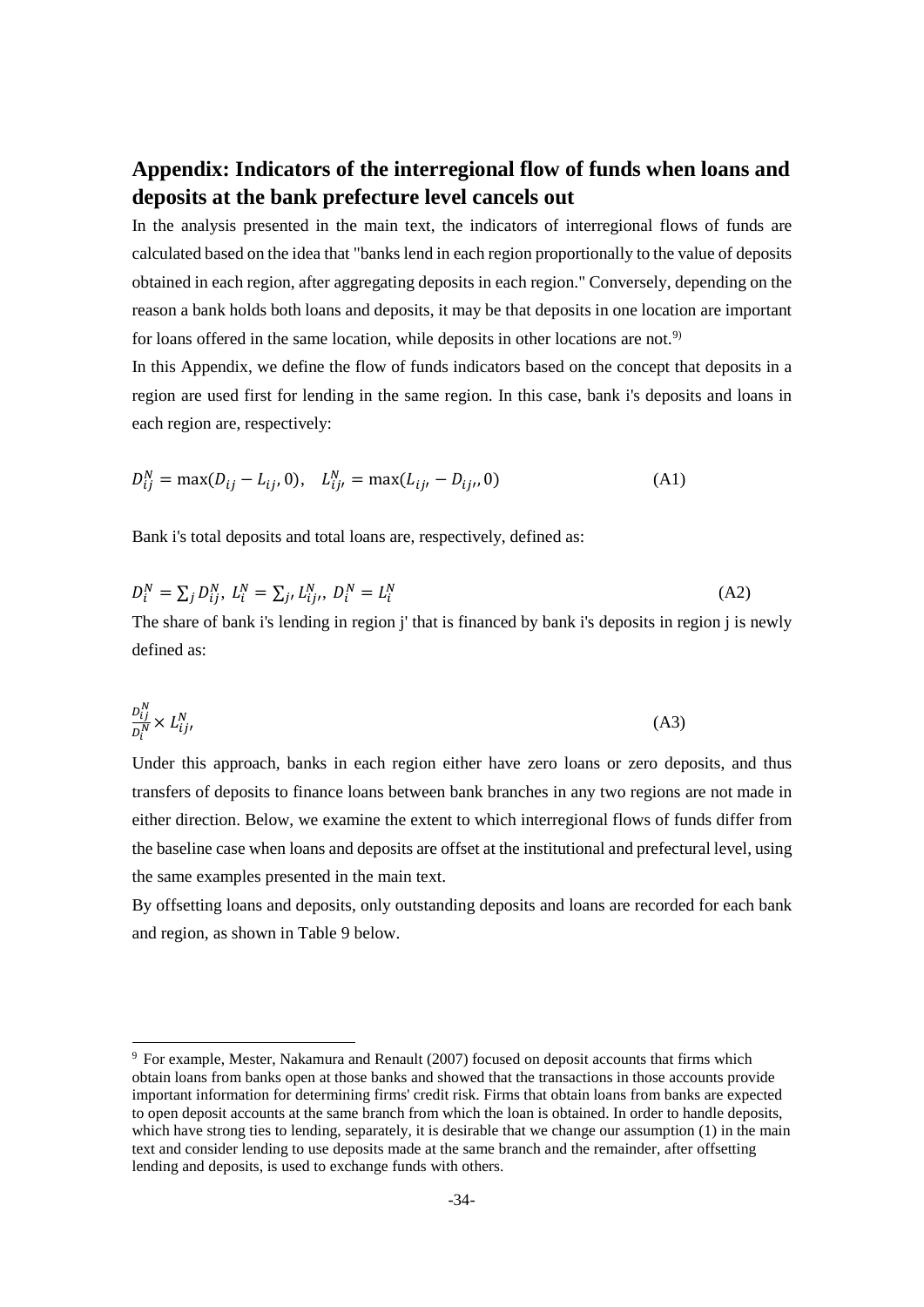$$
\sum_{i} \frac{D_{ij}^N}{D_i^N} \times L_{ij}^N \tag{A4}
$$

$$
\sum_{i} \frac{D_{ij}^N}{D_i^N} \times \frac{L_{ij}^N}{L_{ji}^N} \tag{A5}
$$

show how the matrix notation is used. Each region's share of total bank deposits,  $\frac{D_{ij}^N}{N}$  $\frac{\partial u}{\partial_i^N}$ , is shown in the black box in Table 10. Each bank's share of total lending within the region,  $\frac{L_{ij}^N}{N}$  $\frac{L_{ij}^{IV}}{L_{ji}^{N}}$ , is shown in the red box. Multiplying both and summing for all banks yields  $\sum_i \frac{D_{ij}^N}{D_N^N}$  $i \frac{D_{ij}^N}{D_i^N} \times \frac{L_{ij}^N}{L_{ji}^N}$ , shown in the blue box, and multiplying this by  $L_j$ , yields  $\sum_i \frac{D_{ij}^{IV}}{D_j^{IV}}$  $i \frac{\partial u}{\partial x^N} \times L_{ij}^N$ , shown in the yellow box.

Looking across the matrix in the yellow box, which expresses  $\sum_i \frac{D_{ij}^N}{D_N^N}$  $i\frac{\partial u}{\partial x^N} \times L_{ij}^N$ , we can see how the deposits collected in each region are used for lending and investment in each region, and how this differs from the baseline. In this example, of the 1200 deposits collected in Region one, after offsetting against loans, Regions three and four each use 200 for lending, and 800 are used for asset management. Compared to the baseline, we see that as a result of Bank A no longer lending to Kagawa due to offsetting, the flow of deposits from Tokushima to Kagawa became zero, and the flow of deposits to the rest of the region increased. Looking at the same matrix vertically, we could also see from which region's deposits the loans offered in each region are provided. In this example, to finance the 400 in loans made in Tokushima, 129, 171, and 100 were used from deposits in Kagawa, Ehime, and Kochi, respectively. The flow of deposits from Kagawa to Tokushima declined because Bank A, which does a lot of lending to Tokushima by offsetting, no longer has deposits in Kagawa.

**Table A1: A hypothetical example of deposits and loans by bank and by region (after offsetting deposits and liabilities)**

| Loans    | Bank A | Bank B   | Bank C      | Bank D | Deposits     | Bank A | Bank B | Bank C | Bank D   |
|----------|--------|----------|-------------|--------|--------------|--------|--------|--------|----------|
| Region 1 | 0      | 100      | 200         |        | 100 Region 1 | 1200   | 0      | 0      | $\Omega$ |
| Region 2 | 0      | $\theta$ | $\mathbf 0$ |        | 100 Region 2 | 0      | 1000   | 200    | 0        |
| Region 3 | 200    | 200      | 0           |        | 100 Region 3 | 0      | 0      | 1200   | $\Omega$ |
| Region 4 | 200    | 100      | 200         |        | 0 Region 4   | 0      | 0      | 0      | 800      |
| Others   | 800    | 600      | 1000        |        | 500 Others   | 0      | 0      | 0      | $\Omega$ |
| Sum      | 1200   | 1000     | 1400        |        | 800 Sum      | 1200   | 1000   | 1400   | 800      |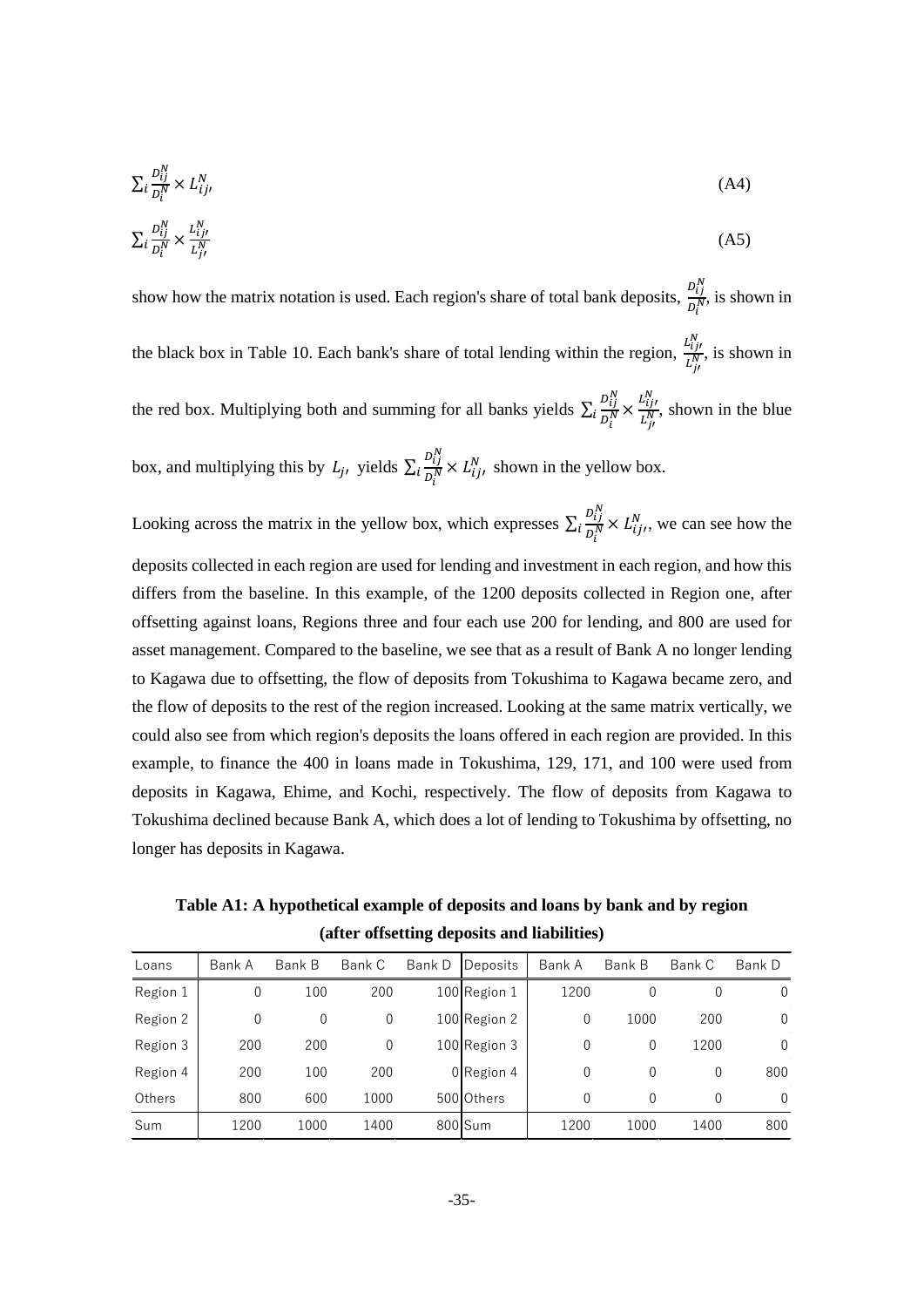|         |         |         |            | Bank A        | 0.00     | 0.00     | 200.00   | 200.00   | 800.00  | 1200.00 |
|---------|---------|---------|------------|---------------|----------|----------|----------|----------|---------|---------|
|         |         |         |            | <b>Bank B</b> | 100.00   | 0.00     | 200.00   | 100.00   | 600.00  | 1000.00 |
|         |         |         |            | Bank C        | 200.00   | 0.00     | 0.00     | 200.00   | 1000.00 | 1400.00 |
|         |         |         |            | Bank D        | 100.00   | 100.00   | 100.00   | 0.00     | 500.00  | 800.00  |
| Bank A  | Bank B  | Bank C  | Bank D     |               | Region 1 | Region 2 | Region 3 | Region 4 | Others  | Sum     |
| 1200.00 | 0.00    | 0.00    | 0.00       | Region 1      | 0.00     | 0.00     | 200.00   | 200.00   | 800.00  | 1200.00 |
| 0.00    | 1000.00 | 200.00  | 0.00       | Region 2      | 128.57   | 0.00     | 200.00   | 128.57   | 742.86  | 1200.00 |
| 0.00    | 0.00    | 1200.00 | 0.00       | Region 3      | 171.43   | 0.00     | 0.00     | 171.43   | 857.14  | 1200.00 |
| 0.00    | 0.00    | 0.00    | 800.00     | Region 4      | 100.00   | 100.00   | 100.00   | 0.00     | 500.00  | 800.00  |
| 0.00    | 0.00    | 0.00    | 0.00       | Others        | 0.00     | 0.00     | 0.00     | 0.00     | 0.00    | 0.00    |
| 1200.00 | 1000.00 | 1400.00 | 800.00 Sum |               | 400.00   | 100.00   | 500.00   | 500.00   | 2900.00 | 4400.00 |
|         |         |         |            |               |          |          |          |          |         |         |
|         |         |         |            | Bank A        | 0.0000   | 0.0000   | 0.4000   | 0.4000   | 0.2759  |         |
|         |         |         |            | Bank B        | 0.2500   | 0.0000   | 0.4000   | 0.2000   | 0.2069  |         |
|         |         |         |            | Bank C        | 0.5000   | 0.0000   | 0.0000   | 0.4000   | 0.3448  |         |
|         |         |         |            | Bank D        | 0.2500   | 1.0000   | 0.2000   | 0.0000   | 0.1724  |         |
| Bank A  | Bank B  | Bank C  | Bank D     |               | Region 1 | Region 2 | Region 3 | Region 4 | Others  |         |
| 1.0000  | 0.0000  | 0.0000  | 0.0000     | Region 1      | 0.0000   | 0.0000   | 0.4000   | 0.4000   | 0.2759  |         |
| 0.0000  | 1.0000  | 0.1429  | 0.0000     | Region 2      | 0.3214   | 0.0000   | 0.4000   | 0.2571   | 0.2562  |         |
| 0.0000  | 0.0000  | 0.8571  | 0.0000     | Region 3      | 0.4286   | 0.0000   | 0.0000   | 0.3429   | 0.2956  |         |
| 0.0000  | 0.0000  | 0.0000  | 1.0000     | Region 4      | 0.2500   | 1.0000   | 0.2000   | 0.0000   | 0.1724  |         |
| 0.0000  | 0.0000  | 0.0000  | 0.0000     | Others        | 0.0000   | 0.0000   | 0.0000   | 0.0000   | 0.0000  |         |
|         |         |         |            |               |          |          |          |          |         |         |

**Table A2: The interregional flow of funds matrix based on the hypothetical example**

Next, we present the results of calculating the interregional flows of funds indicators with loans and deposits offset for each financial institution and prefecture based on actual data. As in the main text, focusing on 2005 and 2019, the beginning and the end of the data period, we present matrices of the ratios of the volume of deposits moved between prefectures for lending divided by the value of loans at the destination, and the volume of deposits transferred between prefectures, as shown in Tables 11 and 12, respectively. In both tables, the diagonal elements of the matrices are zero, that is, the circulation of funds within the same prefecture is shown as zero. Offsetting has significantly reduced the volume of funds transferred, and the zero elements have also increased.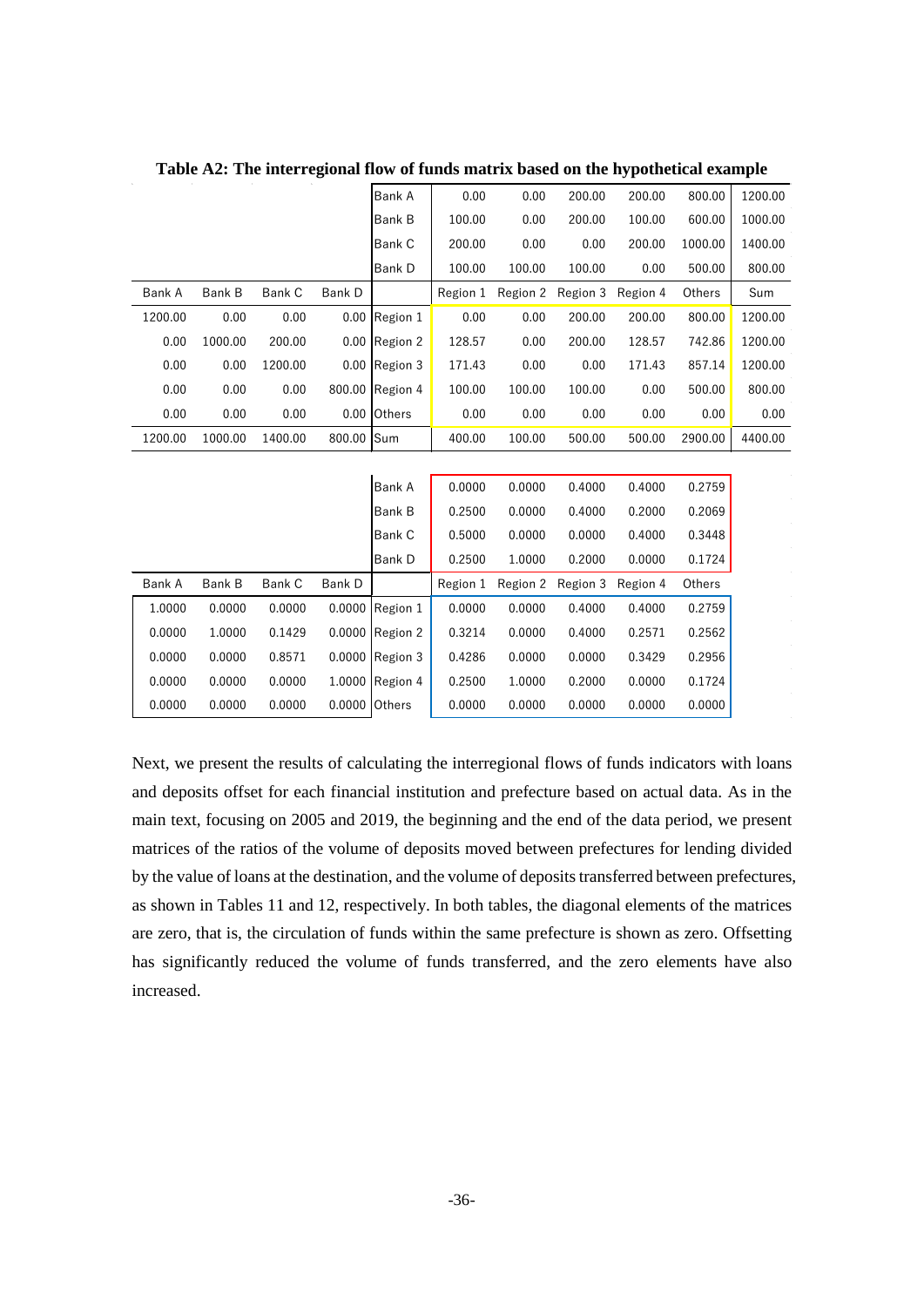## **Table A3: Matrix of Coefficients for Interregional Flow of Funds**

(cells colored red: Top 10%; cells colored green: Bottom 50%)

| Table for 2005                                                                                                                                                                                                                                                                                                                                                                                                                                                                                                                                                                                                                                                                                                                                                                                                                                                                                                                                                                                                                                                                                                                                                                                                                                                                                                                                                                                                                                                                                                                                                                                                                                                                                                                                                                                                                                                                                                                                                                                                                                                                                                                                                                                                                                                                                                                                                                                                                                                                                                                                                                                                                                                                                                                                                                                                        |                                                                                                                                                                                                                                                                                                                                                                                                                                                                                                                                                                                                                                                                                                                                                                                                                                                                                                                                                                                                                                                                                                                                                                                                                                                                                                                                                                                                                                                                                                                                                                                                                                                                                                                                                                                                                                                                                                                                                                                                                                                |                                                                                                                                                                                                                                                                                                                                                                                                                                                                                                                                                                                                                                                                                                                                                                                                                                                                                                                                                                                                                                                                                                                                                                                                                                                                                                                                                                                                                                                                                                                                                                                                                                                                                                                                                                                                                                                                                                                                                                                                                        |                                                                                                                                                                                                                                                                                                                                                                                                                                                                                                                                                                                                                                                                                                                                                                                                                                                                                                                                                                                                                                   |                                                                                                                                                                                                                                                                                                                                                                                                                                                                                                                                                                                                                                                                                                                                                                                                                                                                                                                                                                                                                                                                                                                                                                                                                                                                                                                                                                                                                                                                                                                                                                                                                                                                                                                                                                                                                                                                                                                                                                                                                                                                                                                                                                                                                                                                                                                                                                                                                                                                                                                                                                                                                                                                                                                                                                                                                                                                                                                                                                                                                                                                                                                                                                                                                                                                                                                                           |
|-----------------------------------------------------------------------------------------------------------------------------------------------------------------------------------------------------------------------------------------------------------------------------------------------------------------------------------------------------------------------------------------------------------------------------------------------------------------------------------------------------------------------------------------------------------------------------------------------------------------------------------------------------------------------------------------------------------------------------------------------------------------------------------------------------------------------------------------------------------------------------------------------------------------------------------------------------------------------------------------------------------------------------------------------------------------------------------------------------------------------------------------------------------------------------------------------------------------------------------------------------------------------------------------------------------------------------------------------------------------------------------------------------------------------------------------------------------------------------------------------------------------------------------------------------------------------------------------------------------------------------------------------------------------------------------------------------------------------------------------------------------------------------------------------------------------------------------------------------------------------------------------------------------------------------------------------------------------------------------------------------------------------------------------------------------------------------------------------------------------------------------------------------------------------------------------------------------------------------------------------------------------------------------------------------------------------------------------------------------------------------------------------------------------------------------------------------------------------------------------------------------------------------------------------------------------------------------------------------------------------------------------------------------------------------------------------------------------------------------------------------------------------------------------------------------------------|------------------------------------------------------------------------------------------------------------------------------------------------------------------------------------------------------------------------------------------------------------------------------------------------------------------------------------------------------------------------------------------------------------------------------------------------------------------------------------------------------------------------------------------------------------------------------------------------------------------------------------------------------------------------------------------------------------------------------------------------------------------------------------------------------------------------------------------------------------------------------------------------------------------------------------------------------------------------------------------------------------------------------------------------------------------------------------------------------------------------------------------------------------------------------------------------------------------------------------------------------------------------------------------------------------------------------------------------------------------------------------------------------------------------------------------------------------------------------------------------------------------------------------------------------------------------------------------------------------------------------------------------------------------------------------------------------------------------------------------------------------------------------------------------------------------------------------------------------------------------------------------------------------------------------------------------------------------------------------------------------------------------------------------------|------------------------------------------------------------------------------------------------------------------------------------------------------------------------------------------------------------------------------------------------------------------------------------------------------------------------------------------------------------------------------------------------------------------------------------------------------------------------------------------------------------------------------------------------------------------------------------------------------------------------------------------------------------------------------------------------------------------------------------------------------------------------------------------------------------------------------------------------------------------------------------------------------------------------------------------------------------------------------------------------------------------------------------------------------------------------------------------------------------------------------------------------------------------------------------------------------------------------------------------------------------------------------------------------------------------------------------------------------------------------------------------------------------------------------------------------------------------------------------------------------------------------------------------------------------------------------------------------------------------------------------------------------------------------------------------------------------------------------------------------------------------------------------------------------------------------------------------------------------------------------------------------------------------------------------------------------------------------------------------------------------------------|-----------------------------------------------------------------------------------------------------------------------------------------------------------------------------------------------------------------------------------------------------------------------------------------------------------------------------------------------------------------------------------------------------------------------------------------------------------------------------------------------------------------------------------------------------------------------------------------------------------------------------------------------------------------------------------------------------------------------------------------------------------------------------------------------------------------------------------------------------------------------------------------------------------------------------------------------------------------------------------------------------------------------------------|-------------------------------------------------------------------------------------------------------------------------------------------------------------------------------------------------------------------------------------------------------------------------------------------------------------------------------------------------------------------------------------------------------------------------------------------------------------------------------------------------------------------------------------------------------------------------------------------------------------------------------------------------------------------------------------------------------------------------------------------------------------------------------------------------------------------------------------------------------------------------------------------------------------------------------------------------------------------------------------------------------------------------------------------------------------------------------------------------------------------------------------------------------------------------------------------------------------------------------------------------------------------------------------------------------------------------------------------------------------------------------------------------------------------------------------------------------------------------------------------------------------------------------------------------------------------------------------------------------------------------------------------------------------------------------------------------------------------------------------------------------------------------------------------------------------------------------------------------------------------------------------------------------------------------------------------------------------------------------------------------------------------------------------------------------------------------------------------------------------------------------------------------------------------------------------------------------------------------------------------------------------------------------------------------------------------------------------------------------------------------------------------------------------------------------------------------------------------------------------------------------------------------------------------------------------------------------------------------------------------------------------------------------------------------------------------------------------------------------------------------------------------------------------------------------------------------------------------------------------------------------------------------------------------------------------------------------------------------------------------------------------------------------------------------------------------------------------------------------------------------------------------------------------------------------------------------------------------------------------------------------------------------------------------------------------------------------------------|
| $\frac{2}{0.001}$ 0.008 0.009 0.003<br>0022<br>0 0.201 3E-04 4E-05<br>0.001<br>0.002<br>0.002<br>6.349<br>- 6<br>0.05 0.003 0 0.017<br>$\sim$ 0<br>$\sim$<br>$\sim$<br>0.168 0.023<br>$0.36 - 04$<br>0.013<br>$8E-04$<br>$\Omega$<br>ō<br>$4E - 04$<br>0.137 0.485<br>0.196<br>0.035<br>7 2E-04 0.018 0.006 0.042 0.012<br>0 0604 0121<br>$\Omega$<br>$\Omega$<br>0 0002 0002 0001<br>$8 - 0.002$<br>$\sim$<br>0.006 0.055 0.004<br>$1F-R$<br>0.678 0.009 0 0.208 0.014<br>0.013 0.002 0.008<br>$4.45 - 05$<br>0.006 2E-04 0.004<br>0.003 3E-04<br>$0 - 0.291$<br>10 3E-04<br>0.041 0.041 0.003 0.006<br>11 0.003<br>$\begin{array}{cccc} 0.048 & 0.007 & 0.031 \\ 0.043 & 0.009 & 0.027 \end{array}$<br>- 6<br>0.023 0.014 0.007<br>12 0.011<br>13 0.396<br>0.481 0.254 0.307<br>0.05 0.283 0.088 0.048 0.072<br>0.085 0.007 0.054<br>$0$ 0<br>$\overline{\phantom{a}}$<br>$0 - 0.004$<br>14 0.01<br>15 0.083<br>0.000<br>$\sim$ 0<br>0.003 0.008 7E-04 0.005 0.068<br>95-04 85-05 85-04<br>16 1E-04<br>17 2E-04<br>$\theta$<br>$\sim$<br>$\Omega$<br>$\alpha$<br>$\sqrt{2}$<br>-ã<br>$2E - 04$<br>0.002 1E-04 0.001<br>0.001 1E-04 7E-04<br>18 2E-04<br>$\theta$<br>$\mathbf{a}$<br>$\sim$<br>19 2E-05<br>0.002 1E-05 0.001<br>$\alpha$<br>$\alpha$<br>$\sim$<br>$\sim$<br>$\sim$<br>$0.0179$ 0<br>$\bullet$<br>20 0<br>0.005 0 0.003<br>21 0004<br>1E-03 0.002 6E-04<br>0.005<br>$\circ$<br>22 0006<br>0.003 0.004 0.002<br>$\Omega$<br>$0.004 - 0.003 - 0.002$<br>0.016 0.119 0.01<br>23 0.18<br>$\circ$<br>0.012 0.009 0.277<br>0.004 0.001 0.002<br>$0 - 0.003$<br>24 0.002<br>$\sim$<br>25 1E-03<br>8E-04 8E-04 5E-04<br>0.002 0.002 0.001<br>0.007 0.022 0.005<br>$\begin{array}{ccc} 0.04 & 0.029 & 0.021 \\ 0.572 & 0.424 & 0.185 \end{array}$<br>$\frac{26}{27}$<br>0.00<br>0.005 0.164 0.003<br>$\circ$<br>0.187<br>28 0.04<br>0.014 0.031 0.009<br>0.057<br>0.042 0.024<br>29 0016<br>0.002 0.014 0.001<br>0.039 0.029<br>0.017<br>$\circ$<br>30 0.005<br>0.002 0.003 0.001<br>$\circ$<br>0.001 9E-04 0.006<br>31<br>0.001<br>0 76-04<br>$\mathbf{a}$<br>$\Omega$<br>$\Omega$<br>52<br>$SE-04$<br>$3E-04$<br>$33 -$<br>0.001<br>$0.96 - 04$<br>$\alpha$<br>$\overline{a}$<br>$\Omega$<br>34 4F-04<br>6F-04 3F-04 4F-04<br>$\sim$<br>$\sqrt{2}$<br>0.001 3E-04 7E-04<br>$7E - 04$<br>35 4E-04<br>n<br>9E-04 6E-04 6E-04<br>36 1E-03<br>0.001<br>37<br>0.001 6E-05 8E-04<br>38 SE-05<br>$0.3E - 05$<br>4E-04 0 3E-04<br>39 0<br>40 4E-05<br>1E-04 3E-05 8E-05<br>41 2E-05<br>0.001 1E-05 7E-04<br>$\theta$<br>$\alpha$<br>$76 - 04$<br>$0.55 - 04$<br>42<br>$43, 2E - 05$<br>8E-04 2E-05<br>$SE-04$<br>$2E-04$<br>1E-04 1E-05<br>$\overline{u}$<br>$2E - 04$<br>$0.1E - 04$<br>$\alpha$<br>45<br>$\theta$<br>n<br>$\sim$<br>46<br>$\mathbf{0}$<br>$\sim$<br>$\Omega$<br>48<br>0.022<br>۰<br>Table for 2019 | $\frac{13}{0.026}$ 3E-04<br>15<br>16<br>$20$<br>$2E - 04$<br>21<br>0.004<br>0.005<br>$0.5E-0.5$<br>0.009<br>$\sim$ 0<br>0.031<br>0.002<br>$\sim$<br>$\Omega$<br>0.004<br>0.02<br>$0.36 - 0.4$<br>0.005<br>0.008 6E-05 0.058 4E-05<br>$\sqrt{2}$<br>0029 0002 0007<br>$\sim$<br>0.068 0.005<br>0.014<br>0.002<br>0.012<br>0.016 1E-04<br>0.022 0.038<br>0.006<br>0.044 0.001<br>$\begin{array}{cc} 0.041 & 3 \text{E--04} \\ 0.069 & 0.014 \end{array}$<br>$0.048$ 1E-06<br>0.045<br>nme<br>0.011<br>0.092<br>0.032<br>$0$ 0.187<br>0.484 0.323<br>$0.159$ $0.167$<br>0.092<br>0.02<br>$^{\circ}$<br>0.087<br>$\sim$ 0<br>0.085<br>0.022 0.035<br>0.017<br>$0.86 - 04$<br>$\sim$ 0<br>0.012 0.053 0.062<br>0.0011<br>0.012<br>0.01<br>$0.014$ $0.197$<br>0.007 0.037<br>$0.008 - 0.008$<br>0.011<br>0422 0979<br>0.007<br>$\bullet$<br>0.002<br>$0.5E - 05$<br>$\sim$<br>$\Omega$<br>0 0.005<br>0.009<br>0 0<br>0.008 1E-04 0.001<br>$0.4E - 04$<br>0.038<br>0.134<br>0.003 0.005<br>0.003 0.003 0.008 0<br>0.006 0.017 0.235 0.088<br>0.054<br>0.019<br>0.009<br>$\sqrt{2}$<br>$\Omega$<br>0.014<br>$\sim$<br>$\sim$<br>0.003<br>$\sim$<br>0.006<br>0.002 8E-04<br>0.002<br>$0.002$ $0.123$<br>0.032<br>$0.032$<br>$0.398$<br>0.011<br>0.029<br>0.037 9E-04<br>001<br>0.012<br>0518<br>0 <sup>0</sup><br>0.416<br>0.046<br>0.04<br>0.039<br>0.041<br>0.068<br>0.015<br>0.027<br>0.005<br>0.028<br>000<br>0.011 9E-04 0.003<br>9E-04 0.003<br>n<br>$85 - 04$<br>$0.15 - 03$<br>$\sqrt{2}$<br>$\sim$<br>$4E-05$<br>$4E - 04$<br>0.018<br>0.001<br>$\theta$<br>0.026<br>0.001<br>0.001<br>$\Omega$<br>0.02<br>$0.1E - 03$<br>$0.4E - 06$<br>0.006<br>8E-04<br>0.015<br>0.001<br>$2E - 04$<br>0.008<br>6E-05<br>$1E-04$<br>$4E-04$<br>0.004<br>0.032<br>$2E-0$<br>$1E-04$<br>nms<br>$1E-03$<br>$SE-05$<br>$\ddot{\mathbf{a}}$<br>0.003<br>$0.65 - 04$<br>$\sim$<br>0.015<br>$7E-04$<br>$E-04$<br>$1E-04$<br>$E - 04$<br>0.005<br>$0.2E - 0.4$<br>$9E-04$<br>n<br>$\Omega$<br>0.011<br>$\Omega$<br>0.141<br>0.009<br>$\mathbf{0}$<br>0.022<br>0.542 | $rac{23}{2E - 04}$<br>$7E - 04$<br>$\boldsymbol{22}$<br>24<br>25<br>26<br>28<br>29<br>$\overline{0}$<br>56-05<br><b>AF-08</b><br>$\alpha$<br>$\alpha$<br>٠<br>0.0071<br>0.008<br>$\sqrt{2}$<br>$\sqrt{2}$<br>$96 - 05$<br>$1E-06$<br>$1E-04$<br>0.003<br>35-04<br>$\Omega$<br>0.002<br>0.0001<br>0.02<br>$\sim$<br>$0.96 - 05$<br>$\Omega$<br>0.002<br>- 0<br>$0.6E - 04.2E - 04$<br>0.025<br>0.006 2E-06<br>$3E-05$<br>0.011<br>0.014<br>0.008<br>$\sqrt{2}$<br>0.062 0.334<br>0.135<br>0.038<br>0.014 0.041<br>$\circ$<br>0.009<br>۰<br>0.0006<br>0.012<br>$\theta$<br>0.034 0.025 2E-04 0.005<br>$\sim$<br>0.01<br>$\Omega$<br>$5E-05$<br>0.008<br>0.022<br>0.008 0.018 3F-04 0.033<br>0.282<br>0.007<br>0.021<br>$\sim$<br>$0.36 - 05$<br>$\sim$<br>$\Omega$<br>$\alpha$<br>$\sim$<br>$\sim$<br>0 0<br>$\bullet$<br>$\sim$<br>$6E - 04$ 1E-05<br>0.017<br>0.027 0.002<br>non<br>0.003<br>$\Omega$<br>$\overline{\phantom{a}}$<br>0.12<br>$\sqrt{2}$<br>0.023<br>$\sim$<br>0.012 0.001<br>0.118<br>0.041<br>- 6<br>0.006<br>0.029 0.003<br>$\sim$ 0<br>$\sim$ 0<br>0041<br>0.003 0.012 0.023<br>0.025<br>0.718<br>0.013<br>0.013 0.339<br>0.679<br>$\Omega$<br>0.027<br>$\bullet$<br>$0 - 0.036 - 0.001$<br>0.034<br>0.176<br>0.063<br>0.004 9E-04<br>0.023<br>0.045<br>$\circ$<br>٠<br>0.077<br>$\sim$<br>0.001 0.003 7E-04<br>0.088<br>0058<br>$\bullet$<br>$\sim$<br>$\sim$ 0<br>$\sim$<br>0.013 0.095<br>$\Omega$<br>$\Omega$<br>$1E-04$<br>0.128<br>0.014<br>0 16-04<br>n <sub>max</sub><br>0.04<br>$\alpha$<br>$\alpha$<br>0.85-04 0.014<br>$\mathbf{a}$<br>0011<br>0053<br>0057<br>0.046<br>$0.36 - 06$<br>0.022<br>0.001<br>0.167<br>0.049<br>$\bullet$<br>$2E - 04$<br>0.028<br>nnn<br>0.085<br>$0.96 - 05 0.009$<br>0.031<br>0.084<br>0.068<br>0.003<br>$\bullet$<br>$8E-05$<br>0.022<br>0.022<br>ø<br>4E-05 SE-04<br>0.003<br>0002<br>$\sqrt{2}$<br>$\sqrt{2}$<br>$9E-05$<br>$4F - 05$<br>nms.<br>0.003<br>$\sqrt{2}$<br>$\sim$<br>$\sim$<br>$\sim$<br>0.006<br>$\sqrt{2}$<br>0.744 0.024<br>0.044 0.016 | 35<br>$\mathbf{a}$<br>$\overline{a}$<br>$\mathbf{a}$<br>$\Omega$<br>$\Omega$<br>0.001 3F-04<br>$5E-05$<br>$\Omega$<br>46-04<br>0.004<br>$\Delta$<br>0.002<br>0.006<br>0.045<br>0244<br>0.009 9E-04<br>$\sim$ 0<br>$1F-04$<br>$\alpha$<br>$SE-05$ $SE-05$<br>$26 - 04$<br>$\sim$ 0<br>$26 - 05$<br>$\Omega$<br>$\bullet$<br>$\Omega$<br>SE-04 0.001<br>86-05 0.004<br>0.019 0.069<br>2E-04 7E-04<br>6E-05 3E-04<br>$0.003 - 0.013$<br>0.026<br>0.046<br>0.024<br>0.006<br>0.003 0.004<br>0.001 0.002<br>$\Omega$<br>$\sim$<br>$\sqrt{2}$<br>0.631<br>0.089 0.075<br>n<br>0.108<br>0.17<br>0.867 0.003<br>0.86-05<br>0.057 0.359<br>$0.029 - 0.0$<br>0.009 0.166<br>$\overline{\phantom{0}}$<br>0.007<br>0.104<br>0.003<br>$\circ$<br>0.056 9E-05 4E-04<br>0.221<br>$\Omega$<br>0.206<br>$0.11$ 0.213<br>$\overline{\phantom{a}}$<br>0.001<br>007<br>0.006<br>0.535<br>0.002 0.002 0.013<br>$\Omega$<br>$\sim$<br>0.24<br>$2E - 06$<br>0.001 8E-04 0.001<br>$3E-05$ $2E-04$<br>$\sqrt{2}$<br>$\bullet$<br>$\circ$<br>0.018<br>0.016 | $\frac{37}{0.006}$ 8E-04<br>$\begin{array}{r} 45 & 46 & 47 & 48 \\ 0.002 & 8E\text{-}04 & 0.005 & 0.034 \end{array}$<br>39<br>40<br>41<br>42<br>43<br>44<br>2E-05 1E-05 8E-05 0.006<br>0 1E-05<br>0 0 0006<br>- 6<br>$\sim$<br>0.003 4E-04<br>9E-04 SE-04 0.003 0.015<br>0 0.006<br>$\Omega$<br>$\sqrt{2}$<br>$25 - 05$<br>1E-04 7E-05 5E-04<br>0.006<br>0.001<br>0.002 0.001 0.006 0.009<br>9E-05 0.001 2E-04 3E-04<br>65-04 15-03 0.002 0.003 0.008 0.015<br>0.014<br>0 0 0 0 3<br>2E-05 4E-05 0.005 0.003 0.017<br>0.001<br>2E-04 3E-04 0.003 0.002<br>0.008 0.019<br>0.019 0.015<br>0.01<br>0.002 0.003<br>0.062<br>0.04<br>0.002<br>0.009 0.002 0.002<br>0.002<br>0.004 0.017 0.016<br>0.055<br>0.039<br>0.491<br>0.097<br>0.007<br>0.24<br>0.019 0.032<br>0.19 0.164 0.624<br>0.19<br>0.007 0.017<br>$0.3E - 0.4$<br>0.004 0.007 0.034 0.03<br>0.11 0.06<br>$0 \quad 0$<br>0.0011<br>$\theta$<br>$0.25 - 04$<br>65-05 15-04 45-04 45-04 0001<br>0.005<br>0.006<br>0.001 4E-04<br>$25 - 05$<br>1E-05 2E-05 8E-04 4E-04<br>0.002<br>0.25-04<br>9E-05 1E-04 5E-04 5E-04 0.001<br>0.006<br>$\sim$ 0<br>$45 - 04$<br>1E-05 2E-05 8E-04 5E-04 0.003 0.007<br>$\sqrt{2}$<br>0 0 0.002 0.001 0.007 0.016<br>0 0.001<br>$\sqrt{2}$<br>SE-04 2E-04<br>46-04<br>7E-05 1E-04 4E-04 4E-04 0.001<br>0.016<br>0.008 2F-04 4F-04 0.004<br>$\sqrt{2}$<br>0 0.001 7E-04 0.004 0.028<br>0034 0.003 0.001 0.021<br>0.001 0.002 0.006 0.006 0.021 0.067<br>$3E - 04$ $8E - 04$<br>0 0 0.001 8E-04 0.005 0.013<br>$0.25 - 0.4$<br>1E-04 2E-04 2E-04 3E-04<br>0 3E-04 2E-04 1E-03 0.005<br>0.025 0.002 0.004 0.013<br>8E-04 0.001 0.003 0.004 0.01<br>0.008 0.012 0.002 0.025 0.007<br>0.027<br>$0.021$ 0.001<br>0.076<br>0.057<br>0.059<br>0.01 0.017 0.005 0.034<br>$0.002 - 0.003$<br>0.008<br>0.006<br>0.018 0.04<br>0.001 4E-04 0.004 0.004<br>9E-04 0.001 9E-04 0.003 0.003<br>0.013<br>6E-04 4E-04 1E-04 5E-04<br>4E-04 7E-04 8E-04 0.002 0.003 0.009<br>$0.25 - 04$<br>$\sqrt{2}$<br>0.45-04 25-04 0.001 0.003<br>$\sim$<br>$\sqrt{2}$<br>$2E - 04$<br>$0.36 - 04$<br>3E-04 SE-04 SE-04 2E-04 1E-04 6E-04<br>0.00<br>0005<br>$0.45 - 04$<br>0 0002 5E-04 3E-04 0002 0.014<br>$\alpha$<br>$\alpha$<br>$0.95 - 04$<br>0.223<br>0.0023<br>0.2F-04 4F-04 2F-04 8F-04 8F-04<br>005<br>$0 - 0.136$<br>0.097 0.171 0.183 4E-04 5E-04 0.001 0.007<br>$7E-05$<br>0.034<br>0.168 0.537 6E-04<br>0 0001 4E-04 2E-04 0.001 0.006<br>0.285<br>$03$ $02$ $001$<br>0 0.181 0.028<br>$\bullet$<br>$4E-06$<br>0.007 SE-04 4E-04<br>0.002<br>0.008<br>3E-05 0.575<br>$0.8E - 0.6$<br>0 0.007<br>0 0014 2E-04 9E-05 6E-04 0.005<br>$0 - 0.112$<br>$\bullet$<br>$\sim$ 0<br>0.001<br>0.002<br>$\sqrt{2}$<br>0.399 4E-05<br>0.678 0.357 2E-04 0.02<br>$0.36 - 04$<br>0.081<br>0.087<br>0.034 2E-05 0.017 0.009 0.001 0.005<br>$\Omega$<br>$\bullet$<br>$0.15 - 04$<br>0.0122<br>$\alpha$<br>0.274 3E-06 3E-04 2E-04 9E-04 0.006<br>0.08<br>2E-04 2E-05<br>0.072<br>0.037<br>$3E - 04$<br>0.001<br>0.00<br>0.15<br>$0.8E - 05$<br>$0$ 0.064 0.021 0.005<br>0.045<br>$\bullet$<br>0.001 0.001 3E-04 0.006<br>$0.15 - 05$<br>0.016<br>0.001<br>0.028 0.057<br>0 0.163<br>0 0.004<br>$\sim$<br>$\bullet$<br>0 0.029<br>$\circ$<br>$\bullet$<br>$\bullet$<br>$\bullet$<br>$\mathbf{0}$<br>$\bullet$<br>0 0.006<br>$\Omega$<br>$0 - 0.003$<br>۰<br>0.016<br>$\alpha$<br>0.089 |
| 0024<br>0002<br>$2 - 0.213$<br>0 0.338 0.042<br>$\sim$<br>3   0.007   0.478<br>00077<br>40228<br>0.208 0.583<br>$\overline{\phantom{a}}$<br>0.223<br>0.586<br>500270042<br>0.05<br>0.024<br>0.002<br>$\alpha$<br>$\bullet$<br>$\sim$<br>$\sim$<br>0 0109<br>0416 0767<br>0.529<br>0.022<br>0.004<br>$\sim$<br>$\Omega$<br>0.011<br>0.163 0.027<br>0.01<br>0.414<br>0.088<br>0.24<br>0.007<br>0.246<br>0.073<br>0 0.004<br>$87E - 04$<br>$\circ$<br>$\circ$<br>$\circ$<br>$\circ$<br>$35 - 04$<br>$\sim$ 0<br>0.27<br>$\sim$ 0<br>$\alpha$<br>0.383<br>0.239<br>0 0 732<br>10 1F-04<br>65-05<br>$\sim$ 0<br>$\alpha$<br>$\Omega$<br>0.001<br>46-04<br>0 3E-04 7E-06<br>11 0.001<br>$\circ$<br>0.002<br>$\alpha$<br>$35 - 04$<br>$\alpha$<br>0.132<br>$\overline{12}$<br>0.00<br>0 SAR<br>13 0108<br>0.032<br>$\mathbf{a}$<br>$\alpha$<br>$0.45 - 0.4$<br>$\bullet$<br>$\overline{ }$<br>0.04<br>14<br>$\sim$<br>0.001<br>$\Omega$<br>4E-04<br>$\sim$<br>0.024 0.052<br>0.003<br>0.085<br>15 0.193<br>$\circ$<br>$1E-05$<br>6E-06<br>$\Omega$<br>$\sqrt{2}$<br>$2E - 06$<br>18<br>$\Omega$<br>$2E-05$<br>19<br>20<br>$SE-05$<br>$4E - 05$<br>0.197 0.086<br>6F-08<br>$\sim$<br>$\sqrt{2}$<br>$\sim$<br>22<br>$E-04$<br>$4E - 04$<br>$2E - 00$<br>23 <sup>°</sup><br>SF-04<br>$\alpha$<br>24.<br>$\sim$<br>25<br>0.001<br>$2E - 05$<br>26 0.005<br>27<br>0.18<br>$8E - 04$<br>28<br>0.004<br>0.004<br>$26 - 05$<br>0.003<br>29<br>0.01<br>$45 - 05$<br>$SE-05$<br>19<br>$36 - 06$<br>33<br>$E-04$<br>35<br>$1E-06$<br>$\sim$<br>$1E-05$<br>37<br>39<br>40<br>41<br>$2E - 06$<br>43<br>96-06<br>44<br>$6E - 06$<br>$1E-05$<br>47<br>65-05                                                                                                                                                                                                                                                                                                                                                                                                                                                                                                                                                                                                                                                                                                                                                                                                                                                                                                                                                                                                                                                                                                                                                                                 | 15<br>$\mathfrak{m}$<br>$\frac{13}{0.047}$ 4E-04<br>0.003 66-05<br>$46 - 04$<br>0.009<br>0 26-04<br>$\Omega$<br>$\Omega$<br>$\sim$<br>0.009<br>$\Omega$<br>0.02<br>0.008<br>0.066<br>0.008<br>$\alpha$<br>0.011<br>0.552<br>0.019<br>0.03 0.494 0.032<br>0.002 4E-04 7E-04<br>$0.11$ 2E-04<br>0.001<br>0.018 SE-04 0 1E-04<br>$0.027 - 0.02$<br>0.42 0.453 0.022 0.148 6F-05 2F-04<br>0.071 0.858<br>0.039<br>0.002 7E-04 0.003<br>0.054 3E-04<br>$\circ$<br>0.077<br>0.004<br>0.004<br>0.004<br>nnst<br>n<br>0.002<br>0 0023 0056 0039<br>0.488 0.028<br>$\Omega$<br>0.066<br>0 0.008<br>$\circ$<br>$\sim$<br>$\sim$<br>$\mathbf{0}$<br>0.028 0.035<br>0 0.018<br>$\circ$<br>$\circ$<br>$\bullet$<br>0.002<br>0.016 0.016<br>0.15<br>0.528<br>0.041<br>0.032 0.744<br>0.008<br>0.004<br>0.009<br>$\sim$<br>$0.008$ 0.003<br>$0.024$ $0.144$<br>0.007<br>0.467<br>0.009<br>0.019<br>$0.9E - 05$<br>$0$ 0<br>0.027 7E-04<br>$0.4E - 04$<br>$\ddot{\mathbf{a}}$<br>$\sim$<br>0.017 4E-05 3E-04 4E-05<br>0.043 0.589 2E-04 0<br>0.001<br>$0.96 - 05$<br>4E-04 1E-04<br>0.038<br>0.033<br>0.009<br>0.003<br>$04E - 04$<br>0.001<br>0.022<br>$\sim$<br>0 0 0.037<br>$\sim$<br>$\sim$ 0<br>0013<br>$\alpha$<br>0.0222<br>$\Omega$<br>0.024 0.002 0.003 0.001<br>0.002<br>0.005 0.001<br>0.099<br>0.019<br>0.032<br>n ms<br>0.002<br>0.015<br>0.004<br>0.001<br>0.013 0.003 0.005 8E-04<br>0.01<br>0.003<br>0.01<br>$0.3E - 04$<br>0.004<br>0.005<br>$36 - 04$<br>0.017 1E-03<br>nms<br>$\alpha$<br>$2E - 04$<br>$0.6E-06$<br>0.022<br>in.<br>0.006<br>0.019<br>$0 - 0$<br>0.007<br>$0.8E - 05$<br>001<br>0.004<br>0.057 SE-04<br>$0.86 - 06$<br>0.008 SE-04<br>2E-04<br>0.012<br>0.015 66-04<br>26-04<br>0.005 1E-05<br>$0.3E - 05$<br>GE-04<br>0.007<br>$0.3E - 06$<br>0.001<br>0.067                                                                                                                                                                                                                                                               | $^{22}$<br>$\mathcal{D}$<br>23<br>25<br>26<br>0.005<br>$36 - 05$<br>$\alpha$<br>$\sim$<br>$\Omega$<br>$\Delta$<br>$\mathbf{a}$<br>$\sim$<br>$\Omega$<br>0.002 0.047<br>0.017<br>$\alpha$<br>$\sim$<br>$\sqrt{2}$<br>0.002<br>0.001<br>0.02<br>2E-04 1E-04 6E-04 2E-05<br>$8E-05$<br>$0 \quad 0 \quad 0$<br>56-05<br>0 1E-04 2E-05 9E-05 4E-06<br>0.01<br>0.003 2E-04 9E-04 4E-05<br>$^{\circ}$<br>0.002<br>0.001<br>0.005 2E-04<br>0027<br>0007 0018 008 0003<br>0.038<br>$\Omega$<br>$0 - 0.932 - 0.021$<br>0.002<br>$\bullet$<br>$\bullet$<br>0.001 1E-04<br>0.02<br>0.013<br>0.003<br>0.038 6E-05 0.004<br>$\Omega$<br>0.011<br>0.035 9E-05 0.011<br>0.174<br>0.012<br>0.023<br>$0.2E-05$<br>$\sim$<br>$0.104$ 2E-04 0.076<br>$\sim$<br><b>A</b><br>0.019<br>0 7E-06 0.067 0.568 0.035<br>036 0 0.065 3E-04 1E-05<br>0.042<br>0.013<br>0.491 0.031<br>0 0.003<br>$\bullet$<br>0.019<br>0 0.334<br>$\sim$ 0<br>0.038 1E-03<br>$\Omega$<br>$\Omega$<br>0 006 0185<br>$0\quad 0.723$<br>005<br>0.07<br>0.094<br>0.078 0.004 0.781<br>0.05<br>0.102 0.882<br>0 0.001<br>$\bullet$<br>0.007<br>$0.142$ 0.006 0.143<br>0.033<br>0.003<br>nms<br>3E-04 0.003 1E-04 0.108<br>0.055<br>$\sim$<br>$\sqrt{2}$<br>1E-04 0.002 0.007 3E-04 0.002 0.084 0.045<br>$\Omega$<br>$0.5E - 0.5$<br>$\bullet$<br>0.095<br>$0.002 - 0.021$<br>0.002<br>$7E-04$<br>$\bullet$<br>$\overline{\phantom{0}}$<br>$\alpha$<br>0.016<br>0.111<br>$\circ$<br>$7E - 05$<br>0.018 0.178<br>$\alpha$<br>$36 - 04$<br>0.015<br>0.14<br>6E-04 0.021<br>0.011<br>0.045<br>0 1E-06 0.035<br>0.021<br>0.028<br>$\circ$<br>$0.45 - 0.4$<br>0.068<br>0.11<br>0.045<br>$1E-05$<br>0.009<br>0.06<br>0.055<br>nose<br>$\alpha$<br>$\sim$ 0<br>0.006 0.021<br>0.003 0.029<br>0.035<br>$\bullet$<br>1E-04 4E-04<br>$SE-04$<br>$1E-03$<br>$0.25 - 04$<br>0017<br>$\mathbf{a}$<br>0.011<br>$0.96 - 06$<br>$SE - 06$<br>0.009                                                                                                                                        | $5E-04$<br>$36 - 06$<br>- 8<br>$85 - 05$<br>55-08<br>$96 - 04$<br>SE-05<br>$15 - 04$<br>0005<br>0.074<br>0.005<br>$3E-04$<br>0.004<br>$2E-04$<br>0.62<br>0.008<br>0.288<br>$25 - 04$<br>0.007<br>4E-04<br>$\overline{\phantom{0}}$<br>$\bullet$<br>$\overline{\phantom{0}}$<br>$\alpha$<br>0.554 0.115<br>0.12<br>$\sim$<br>0.185 0.161<br>0.027<br>0.006<br>0.028<br>0.418<br>0.12<br>$\sim$ 0<br>0.015<br>$\alpha$<br>0.248<br>٠<br>$\alpha$<br>$^{\circ}$<br>$\sim$<br>$\alpha$<br>$\Omega$<br>0.065 0.003 8E-04<br>$\sim$<br>0.296 0.061<br>0.04<br>$\Omega$<br>0.189<br>0.18<br>0.107<br>$\sim$<br>0.014 26-04<br>$\Omega$<br>$\sim$<br>0.017 0.224 0.811<br>$\circ$<br>0.01<br>0.002<br>$1E-04$<br>0.053<br>$\bullet$<br>$\circ$<br>$\Delta$<br>$\alpha$<br>$\sim$<br>$\Omega$<br>2E-04 0.001 0.002<br>$\Omega$                                                                                                                                                                                                             | 40<br>59<br>55-04<br>$15 - 04$<br>$76 - 04$ 0.02<br>$0.15 - 04$<br>26-04 0.004<br>$\theta$<br>$\Omega$<br>n<br>$5E - 04$ 0.00<br>$0.3E - 04$<br>4E-04 0.01<br>$3E-04$<br>$0.1E - 0.4$<br>$\theta$<br>2E-04 0.00<br>$0.25 - 04$<br>35-04 000<br>$\overline{00}$<br>0.001<br>0.003<br>$0.003$ 0.014<br>0.002<br>$4E - 04$<br>56-05<br>$0.45 - 05$<br>0.003<br>0.008<br>0.002<br>$\sim$<br>0001<br>$1F-04$<br>$8F-66$<br>$0.002 - 0.005$<br>0.021<br>0.047<br>0.013<br>0.002<br>$9E-05$<br>0.003<br>55-04<br>0.019<br>0.0%<br>0012<br>0.172<br>0.0042<br>0.007<br>0.287 0.284<br>0.044 0.065<br>0.028<br>0.003<br>$\sqrt{2}$<br>$2E-04$<br>$0 1E - 04$<br>$3E - 04$ 0.013<br>$5E - 05$<br>$4E - 06$<br>6E-05 0.00<br>4E-04<br>$0.2E - 0.6$<br>6E-04<br>0.00<br>$3E - 04$<br>$SE-06$<br>5E-04 0.005<br>$SE-0$<br>$4E-05$<br>$7E-04$<br>0.00<br>0.002 0.012<br>0.001<br>$1E-04$<br>$2E-04$<br>$36 - 06$<br>36-04 0.015<br>$8E - 04$<br>1E-04<br>0.001<br>0.02<br>0.005 0.08<br>0.004<br>0.003<br>$\bullet$<br>$0.7E - 04$<br>0.001 0.005<br>$\sim$ 0<br>$\sim$<br>$\Omega$<br>$0.25 - 04$<br>$\alpha$<br>$\sim$<br>$46 - 04$ 0.005<br>0.002<br>$4E - 04$<br>0.006 0.023<br>0.004<br>$0.013$ 2E-04<br>$0.012$ $0.106$<br>0.015<br>0.001<br>0.009<br>0.008<br>$35 - 04$<br>0.005<br>0.05<br>$0.1E - 03$<br>0.002<br>0.001<br>00<br>$7E-04$<br>$0.4E - 04$<br>$1E-04$<br>4E-04 0.00<br>$1E-04$<br>$2E - 04$ 0.002<br>$0.26 - 04$<br>26-04 0.002<br>16<br>00<br>$7E-04$<br>0.032<br>0.001<br>0.274<br>0.052<br>$3E - 04$<br>0.01<br>0.058<br>0048<br>5E-04 0.005<br>0.268 0.107<br>0.454 9E-04<br>0.003<br>36-04 0.005<br>0.218<br>8E-04 0.007<br>$\Omega$<br>0.19<br>0.015<br>$\circ$<br>0.667<br>6.999<br>000<br>0.327<br>0.07<br>0065 0067<br>0.002<br>25:04 0.005<br>$\sim$<br>$\sqrt{2}$<br>$\sim$<br>$\Omega$<br>0.082 0.414 0.386 0.153 0.128 0.334 6E-04<br>0.0<br>$0.46 - 04$<br>0 0.118 0.004 0.002<br>$0.1E - 04$<br>0.148<br>0.002 0.004 1E-04 0.003<br>0.056 0.899<br>0.014<br>4E-04<br>0.00<br>$2E - 04$<br>0 0192 0025 0086<br>0.176 0.005 0.274<br>$0.65 - 04$<br>96-04 0.006<br>0.027<br>0 0.008 0.001 3E-04 0.005<br>$0.2E - 04$<br>0.054 0.003 0.003<br>$IE-04$<br>0.047<br>0.021 0.073<br>$0.0576366-04$<br>0.00<br>$\bullet$<br>$\bullet$<br>0.121<br>$0 - 0.837$<br>$4E - 04$<br>0.113<br>$\bullet$<br>0 0.572 0.003<br>$0 \quad 0 \quad 0$<br>0 0 0 0003<br>$\sim$ 0.<br>$\sqrt{2}$<br>$\sim$ $\alpha$<br>0 0.018                                                                                                                                                                                                                                                                                                                                                                                                                                                                                                                                                                                                                                                                                                                                                                                                                                                                                                           |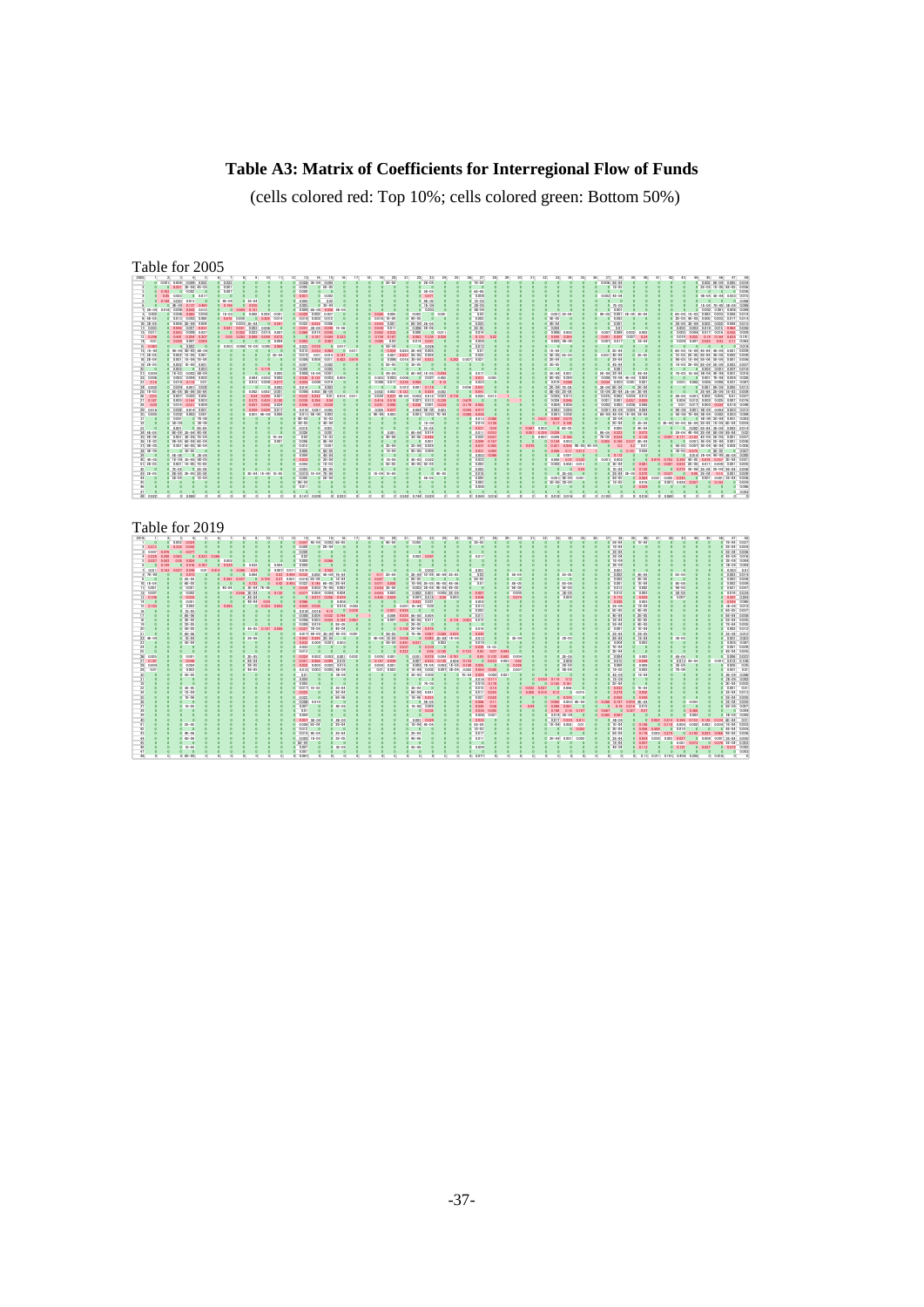## **Table A4: Matrix of Flow Amount for Intergenerational Flow of Funds**

(cells colored red: Top 10%; cells colored green: Bottom 50%)

|                                                                                                                | Table for 2005<br>1 1F-07 2F-08 4F-09 6F-07                                         | 10<br>$11\,$<br>6F+08<br>$\overline{a}$                                                                                                                      | 13<br>14<br>$12\,$<br>15<br>16<br>17<br>0 7E+11 7E+07 6E+08                                                                                    | $18\,$<br>19<br>20<br>$0.35 + 06$             | $21\,$<br>$\boldsymbol{22}$<br>$^{23}$<br>24<br>0.25+08                                                                                            | $\mathbbm{2}$<br>26<br>$27\,$<br>28<br>0.25+09                                                                                                                                                                                                                                                                                    |                               |                                                                                                                                                          | 35<br>$\overline{\mathbf{36}}$ | 37<br>38<br>0.7F+08 %+08                                     | 39<br>40                                  | 42<br>43<br>44                                    | 45<br>46<br>47<br>48<br>0.25+07.25+08.25+08.75+12                                                                                                                                                                                                                                                                                                                                                                                        |
|----------------------------------------------------------------------------------------------------------------|-------------------------------------------------------------------------------------|--------------------------------------------------------------------------------------------------------------------------------------------------------------|------------------------------------------------------------------------------------------------------------------------------------------------|-----------------------------------------------|----------------------------------------------------------------------------------------------------------------------------------------------------|-----------------------------------------------------------------------------------------------------------------------------------------------------------------------------------------------------------------------------------------------------------------------------------------------------------------------------------|-------------------------------|----------------------------------------------------------------------------------------------------------------------------------------------------------|--------------------------------|--------------------------------------------------------------|-------------------------------------------|---------------------------------------------------|------------------------------------------------------------------------------------------------------------------------------------------------------------------------------------------------------------------------------------------------------------------------------------------------------------------------------------------------------------------------------------------------------------------------------------------|
|                                                                                                                | $0$ $0.4E + 09$ $2E + 08$ $9E + 05$<br>$0.6E + 09$ $0.8E + 08$                      | $4E + 07$<br>$26 + 08$                                                                                                                                       | $01E+11$<br>$0.8E + 06$<br>$0^{2E+11}$                                                                                                         |                                               | $0$ 0<br>$3E+07$                                                                                                                                   | $01E + 0$                                                                                                                                                                                                                                                                                                                         |                               |                                                                                                                                                          |                                | $0.5E + 06$                                                  |                                           |                                                   | 0 4E+05 2E+06 3E+06 1E+12<br>$0.2E+12$                                                                                                                                                                                                                                                                                                                                                                                                   |
| $\overline{z}$                                                                                                 | $0.4E+08$ 7E+07 $0.4E+08$                                                           | $\sim$                                                                                                                                                       | $A = 20.789$<br>$0.8E + 11$                                                                                                                    |                                               | $0.55 + 10$                                                                                                                                        | $0^{2E+10}$                                                                                                                                                                                                                                                                                                                       |                               |                                                                                                                                                          |                                | $0.4E + 08.2E + 08$                                          |                                           |                                                   | 0 1E+07 8E+07 9E+07 3E+12                                                                                                                                                                                                                                                                                                                                                                                                                |
| $\overline{\phantom{a}}$                                                                                       | 0 1FAM SEAR SEAM 0<br>6 0 0 8E+06 6E+10 1E+10                                       | 1.25407<br>$0.15 + 07$<br>$0.5E + 09$<br>$0.1E+09$                                                                                                           | 0.15411<br>8.35409<br>$0$ 1E+11 $0$ 5E+07<br>$\sim$ 0                                                                                          | $\circ$<br>$\Omega$                           | 0.65407<br>$01E+08$                                                                                                                                | 0.35407<br>$0.5E + 07$                                                                                                                                                                                                                                                                                                            |                               | $\Omega$                                                                                                                                                 |                                | $0 \qquad 0 \qquad 0$<br>$0.3E + 07$                         | $\Omega$                                  |                                                   | $0 \t 0 \t 0 \t 0$ 1 F $\pm 12$<br>0 2E+06 1E+07 2E+07 1E+12                                                                                                                                                                                                                                                                                                                                                                             |
|                                                                                                                | 7 SE+07 1E+08 1E+08 2E+10 3E+08                                                     | $0.4E + 0.9$ $5E + 0.9$                                                                                                                                      | 0 2E+11 2E+07 8E+09 5E+06                                                                                                                      |                                               | $0.2E + 0.9$                                                                                                                                       | $0.2E + 0.9$                                                                                                                                                                                                                                                                                                                      |                               |                                                                                                                                                          |                                | $0.4E + 08$                                                  |                                           |                                                   | 0 3E+07 2E+08 2E+08 2E+12                                                                                                                                                                                                                                                                                                                                                                                                                |
| $8.35 + 0.08$<br>$97E + 06$                                                                                    | 0.1F+08 3F+10 9F+07<br>$0.3E + 08.9E + 08.2E + 08$                                  | $\begin{array}{ccc} 0 & 3E + 07 & 0 & 9E + 07 & 6E + 07 & 3E + 07 \\ 0 & 2E + 10 & 6E + 07 & 0 & 7E + 09 & 3E + 08 \end{array}$                              | $0.8E + 11.4E + 08.1E + 09$<br>$0.4E+11$ SE+08 2E+09                                                                                           | $0.2E + 09.1E + 08$<br>$0.4E + 08.2E + 06$    | 0.45408<br>$01E+07$<br>$01E+07$ 0 0                                                                                                                | $0.55 + 10$<br>$0.56 + 09$                                                                                                                                                                                                                                                                                                        |                               | 12F-08 1F-08<br>$01E+07$ 0                                                                                                                               |                                | 1 1F-07 SF-08 2F-07 3F-08<br>$0$ $0$ $1E + 09$               |                                           |                                                   | 8 4FA07 5FA07 4FA07 6FA08 3FA08 4FA12<br>0 1E+06 2E+06 8E+07 5E+08 5E+08 3E+12                                                                                                                                                                                                                                                                                                                                                           |
| $10.5E + 07$                                                                                                   | IE+08 IE+08 9E+07                                                                   | 0 0 2E+07 1E+07 0 7E+09                                                                                                                                      | $0 6E + 11 1E + 10 9E + 08$                                                                                                                    | $0$ 1E+09 2E+07                               | $0$ 1E+08 1E+08                                                                                                                                    | $0.7E + 10$                                                                                                                                                                                                                                                                                                                       |                               | $01E + 08$                                                                                                                                               |                                | $0.56 + 08$                                                  |                                           |                                                   | IE+07 IE+07 4E+07 3E+08 3E+08 3E+12                                                                                                                                                                                                                                                                                                                                                                                                      |
| $115E + 08$<br>12 26 ±09                                                                                       | IE+09 3E+09 7E+08<br><b>GELOR AFLOW AFLOR</b>                                       | $1E + 09$ $3E + 08$ $1E + 08$ $2E + 08$ 0<br>0.3F+08.9F+08.5F+08.2F+08                                                                                       | 0 1E+12 9E+07 7E+09 2E+05<br>$\begin{array}{ccc} 0 & 2E+12 & 4E+09 & 6E+09 & 0 \\ 0 & 0 & 5E+10 & 7E+10 & 5E+10 \end{array}$                   | $0$ 1E+09 2E+08<br>0.25+09 65+08              | 9E+08 1E+06<br>$\begin{array}{ccc} 0 & \text{IE} + 09 & 0 & 9 \text{E} + 07 \\ 0 & \text{IE} + 10 & 2 \text{E} + 11 & 3 \text{E} + 08 \end{array}$ | $0.8E + 07$<br>$04E + 10$                                                                                                                                                                                                                                                                                                         |                               | $9E + 08$<br><b>IFA09 7FA08</b>                                                                                                                          |                                | $0.4E + 09$<br>0.7F-08 4F-09 1F-08 2F-09                     |                                           |                                                   | IE+08 IE+08 SE+08 3E+09 2E+09 IE+13<br>$1E+08$ 2E+08 3E+08 3E+09 2E+09 8E+12                                                                                                                                                                                                                                                                                                                                                             |
| $136E+10$<br>$14$ $2E + 09$                                                                                    | 0 1E+10 1E+11 7E+09<br>$0.2E + 09.3E + 09.1E + 09$                                  | 0 1E+09 2E+09 3E+09 2E+09 2E+09<br>$0 \t 0 \t 0 \t 0 \t 0 \t 0.56 + 0.0$                                                                                     | $0 \, 2E + 12$<br>$01E+10$ 0                                                                                                                   | $0.4E + 09.3E + 09.$<br>$0.2E + 0.914E + 0.8$ | $0.2E + 09.3E + 10$ 0                                                                                                                              | $04E+116E+11$<br>$0.2E + 10$                                                                                                                                                                                                                                                                                                      |                               | $01E+101E+11$<br>$0.2E + 09.4E + 08$                                                                                                                     |                                | 0 5E+10 4E+10 5E+08 2E+11<br>$0.8E + 08.7E + 09$             |                                           |                                                   | 1E+09 2E+09 3E+09 3E+10 2E+10 4E+13<br>2E+08 3E+08 5E+08 6E+09 4E+09 1E+13                                                                                                                                                                                                                                                                                                                                                               |
| $15 1E+10$                                                                                                     | $0.7E + 0.8$ 0                                                                      | 9E+07 SE+07 3E+07 2E+08 2E+09                                                                                                                                | $06E+119E+09 = 02E+09$                                                                                                                         | $0 \t 0 \t 2E+07$                             | $0$ $0$ $2E+10$                                                                                                                                    | $0 \, 3E + 10$                                                                                                                                                                                                                                                                                                                    |                               | $0 \qquad 0$                                                                                                                                             |                                | $0\qquad 0\qquad 0$                                          |                                           |                                                   | $0 \t 0 \t 0 \t 0 \t 0 \t 0 \t 4E+12$                                                                                                                                                                                                                                                                                                                                                                                                    |
| 16 2Fa07<br>$17.3E + 07$                                                                                       | 12F+07 4F+07 1F+07<br>$4E + 07$ $5E + 07$ $3E + 07$                                 | $0 \quad 0$<br>0<0<br>$0.5E + 06$<br>$\Omega$                                                                                                                | 0 3E+11 1E+10 9E+09 0 4E+08<br>0 3E+11 3E+09 2E+09 3E+10 0                                                                                     |                                               | A 7FLAR RELAR AFLAT AFLAR<br>0 1E+08 1E+09 9E+06 6E+09                                                                                             | $0.35 + 10$<br>$0 0 6E + 10$                                                                                                                                                                                                                                                                                                      |                               | 0.45407<br>$0$ 1E+07 2E+07                                                                                                                               |                                | 0.085407<br>$0$ 1E+08 2E+08                                  | $0.2E + 07$                               |                                                   | 0 4FA06 SEADS SEADS 2FA02 4FA02 2FA12<br>0 9E+05 1E+06 1E+07 8E+07 8E+07 2E+12                                                                                                                                                                                                                                                                                                                                                           |
| $18$ $3E + 07$                                                                                                 | $3E+07$ $5E+07$ $2E+07$                                                             | $0$ 0                                                                                                                                                        | 0 2E+11 2E+09 2E+09 6E+10 3E+10                                                                                                                |                                               | 0 1E+08 7E+08 5E+07 2E+10                                                                                                                          | 0 1E+10 4E+08 6E+10                                                                                                                                                                                                                                                                                                               |                               | $SE + 07$                                                                                                                                                |                                | $0$ $0$ $1E + 08$                                            |                                           |                                                   | SE+06 7E+06 7E+06 9E+07 5E+07 1E+12                                                                                                                                                                                                                                                                                                                                                                                                      |
| $19.3E + 06$<br>$20 \qquad 0$                                                                                  | $SE + 07$ $6E + 06$ $3E + 07$<br>$0 1E + 08$ $0 8E + 07$                            | $\sim$<br>$0 0.66 + 09$<br>$\circ$<br>$\sim$ 0                                                                                                               | $0.2E+11$ $0.3E+08$<br>$0.2E+11$ $0.7E+08$                                                                                                     | $0.9E + 05$ $0.6E + 06$<br>$0$ 0<br>$\bullet$ | $0 0 9E + 10 0$                                                                                                                                    | $0.8E + 10$                                                                                                                                                                                                                                                                                                                       |                               | 6E+06<br>$0 \qquad 0$<br>$-6$                                                                                                                            |                                | 0.25+08<br>$0.4E + 0.8$                                      | $\Omega$<br>$\overline{0}$                |                                                   | 6F-05 8F-05 1F-07 9F-07 9F-07 1F-12<br>0 0 3E+07 2E+08 2E+08 3E+12                                                                                                                                                                                                                                                                                                                                                                       |
| 21 6F +08<br>$22   1E + 09  $                                                                                  | $0.2E + 07$ 1E+09 1E+07<br>7E+07 2E+09 SE+07                                        | $0 \t 0 \t 0$ 1E+08<br>$\Omega$<br>0 1E+08 9E+07 4E+07                                                                                                       | $0.2E + 11.3E + 07.2E + 08$<br>$\sim$ 0<br>0 1E+12 4E+10 5E+08 7E+08                                                                           |                                               | 0 0 9E+06 0 1E+08 9E+06 3E+09<br>0 7E+07 6E+07 3E+08 0 2E+10 2E+07                                                                                 | $0.5E + 10$<br>$0.8E + 10.1E + 09$                                                                                                                                                                                                                                                                                                |                               | $0$ 1E+08 6E+08<br>$0.2E + 07.2E + 09$                                                                                                                   |                                | $0.6E + 07.8E + 07$<br>0 9E+08 3E+08 3E+07 4E+09             | 0.4FA08                                   |                                                   | 0 4E+06 6E+06 6E+06 8E+07 4E+07 3E+12<br>0 0 2E+07 1E+08 1E+08 6E+12                                                                                                                                                                                                                                                                                                                                                                     |
| 23 3E+10                                                                                                       | 4E+08 5E+10 2E+08                                                                   | 0 4E+08 3E+08 7E+09                                                                                                                                          | $0$ 1E+12 2E+09 3E+09<br>$\overline{0}$                                                                                                        |                                               | 0 2E+08 3E+08 9E+09 1E+10 0 9E+08                                                                                                                  | $0.6E + 10$ 0                                                                                                                                                                                                                                                                                                                     |                               | $5E + 09$ 3E+10                                                                                                                                          |                                | $0.4E + 09.1E + 09.9E + 07.2E + 10$                          |                                           |                                                   | $9E+07$ $1E+08$ $1E+08$ $1E+09$ $7E+08$ $2E+13$                                                                                                                                                                                                                                                                                                                                                                                          |
| 24 95 108<br>$251E + 08$                                                                                       | 8FA07 5FA08 6FA07<br>2E+07 4E+08 1E+07                                              | $0 \t 0 \t 0 6E + 07$<br>$0.9E + 07.6E + 07.3E + 07$                                                                                                         | $0.4E+11$ $0.5E+08$<br>$0.2E + 115E + 081E + 08$                                                                                               |                                               | $0$ 0 $4E + 08$ $2E + 08$ $8E + 10$ 0<br>SE+07 4E+07 SE+09 0 2E+10 3E+07                                                                           | 0.3FA08.1FA11<br>$0 0 1E+11$                                                                                                                                                                                                                                                                                                      |                               | 0.4F+07 9F+08<br>$0.2E + 07.1E + 08$                                                                                                                     |                                | 0 3FA07 3FA08 0 2FA08<br>0 1E+07 6E+07 2E+07 3E+08           |                                           |                                                   | 0 0 0 2E+07 1E+08 2E+08 3E+12<br>0 $5E + 06$ $3E + 07$ $3E + 07$ $2E + 12$                                                                                                                                                                                                                                                                                                                                                               |
| $26$ $5E + 09$                                                                                                 | 2E+08 1E+10 1E+08                                                                   | $0.2E + 09.9E + 08.5E + 08$                                                                                                                                  | 0 9E+11 9E+09 1E+09 2E+09 4E+08                                                                                                                |                                               | 0 8E+08 7E+08 3E+07 5E+08 8E+09 2E+08 4E+10                                                                                                        | $0.7E + 10.4E + 09.3E + 08$                                                                                                                                                                                                                                                                                                       |                               | $0.8E + 08.5E + 09$                                                                                                                                      |                                | $0.3E + 09.6E + 08.3E + 08.1E + 10$                          |                                           |                                                   | SE+07 6E+07 4E+07 7E+08 3E+08 6E+12                                                                                                                                                                                                                                                                                                                                                                                                      |
| 27 3F+10<br>28 6E+09                                                                                           | TEACH SEAT0 SEACH<br>$3E + 08$ $1E + 10$ $2E + 08$                                  | 0 2E+10 1E+10 4E+09<br>$0.2E + 09$ $1E + 09$ $6E + 08$<br>$\overline{0}$                                                                                     | 0 1E+12 1E+11 6E+09<br>- 6<br>0 1E+12 1E+10 6E+09                                                                                              | $0$ IE+09 2E+09                               | 0 1E+10 1E+10 0 4E+09 9E+09 3E+09<br>$0.6E + 09.8E + 08.3E + 08$                                                                                   | $03E+10$ 0 0<br>$0.9E + 09.2E + 11$                                                                                                                                                                                                                                                                                               | $0.15 + 10$<br>$\overline{0}$ | $0.75 + 09.25 + 10$<br>$0.6E + 09.2E + 09$                                                                                                               |                                | 0.2FA09 4FA08 4FA09 6FA10<br>0 2E+08 1E+09 4E+08 6E+09       |                                           |                                                   | B SELOR SELOR RELOT SELOR DELOR DELTR<br>0 6E+08 8E+08 8E+07 6E+09 6E+08 1E+13                                                                                                                                                                                                                                                                                                                                                           |
| $29 2E+09 $                                                                                                    | SE+07 6E+09 3E+07                                                                   | 0.1F-09 9F-08 4F-08                                                                                                                                          | 0 4E+11 7E+09 8E+08                                                                                                                            | 0.8F+08 7F+08                                 | 0 5F-08 5F-08 2F-08                                                                                                                                | $0.2E + 09.2E + 11$                                                                                                                                                                                                                                                                                                               |                               | $07E+082E+09$                                                                                                                                            |                                | 0.2E+08.2E+08.3E+08.4E+09<br>0 5F 407 2F 408 9F 406 5F 408   |                                           |                                                   | 0 5E+07 7E+07 1E+07 6E+08 9E+07 3E+12<br>3F-07 3F-07 1F-07 3F-08 8F-07 2F-12                                                                                                                                                                                                                                                                                                                                                             |
| 30 7F +08<br>$31$ 0                                                                                            | 4E+07 1E+09 3E+07<br>$0.25 + 0.7$ $0.25 + 0.7$                                      | SE407 SE407 1F408<br>$\sim$<br>$\sim$<br>$\sim$ 0.                                                                                                           | $0.3E + 11.2E + 08.4E + 08$<br>$0.25 + 10$<br>0.1F.18                                                                                          | 0.2F+07 6F+07<br>$0 \qquad 0 \qquad 0$        | 12F-18 2F-19 6F-19<br>$\begin{array}{ccccccccccccccccc} a & & a & & a & & a & & a \end{array}$                                                     | 0.5F+09.2F+11<br>$0.035 + 10.25 + 10$                                                                                                                                                                                                                                                                                             | $\theta$                      | 0.3F+08 FF+08<br>0 7FA09 2FA10 3FA10                                                                                                                     |                                | $0 0 9E + 07 0 0$                                            |                                           |                                                   | 0 0 0 6E+06 4E+07 4E+07 7E+11                                                                                                                                                                                                                                                                                                                                                                                                            |
| 3200<br>$33 - 0$                                                                                               | $0 = 1E + 0$<br>$0.7E + 06$<br>$3E + 07$<br>$0.2E + 07$                             |                                                                                                                                                              | $0.1E + 0.9$<br>$0.6E + 0.7$<br>$0.5E+11$<br>$0.2E + 08$                                                                                       | $\theta$<br>$\sqrt{2}$                        | 0.95407<br>$0.86 + 07$                                                                                                                             | $04E+104E+10$<br>$08E+101E+10$                                                                                                                                                                                                                                                                                                    | n<br>$0.2E+10.4E+07$          | $0$ $0$ $4E+10$ $4E+10$<br>$0.2E + 0.7$                                                                                                                  |                                | $0 7E+07$<br>$0 0.2E + 0.9$                                  | $0.35 + 0.8$<br>$0.4E + 08$               |                                                   | 0 1E+07 3E+07 2E+07 3E+06 2E+07 2E+07 9E+11<br>0 0 7E+07 8E+06 5E+07 6E+07 3E+12                                                                                                                                                                                                                                                                                                                                                         |
| 34 6E+07                                                                                                       | $1E + 07$ $1E + 08$ $9E + 06$                                                       |                                                                                                                                                              | $0.7E + 11$<br>$0.2E + 08$                                                                                                                     | $0$ 0<br>$0.2E + 0.7$                         | $01E+081E+10$                                                                                                                                      | $0.3E + 10.2E + 10$                                                                                                                                                                                                                                                                                                               |                               | 0 1E+09 4E+09 8E+09 0                                                                                                                                    |                                | $01E + 089E + 10$                                            | $07E + 10$                                |                                                   | 0 1E+07 2E+07 4E+06 1E+08 2E+07 4E+12                                                                                                                                                                                                                                                                                                                                                                                                    |
| 95 7F + 07<br>$36 1E+08$                                                                                       | 2F+07 1F+08 2F+07<br>$2E + 07$ $3E + 08$ $1E + 07$                                  | 0.25+07<br>$0.4E + 07$                                                                                                                                       | $0.55 \pm 11$<br>$0.15 + 08$<br>$0.2E + 11$<br>$01E+08$                                                                                        | 8.87608                                       | 0.5F+05.3F+10<br>$0.5E + 0.8$                                                                                                                      | $0 6E + 10 2E + 10$<br>$0$ 1E+11 5E+10                                                                                                                                                                                                                                                                                            |                               | 0.8F+07 2F+09 7F+10<br>$0.3E+10.1E+0.9$                                                                                                                  |                                | $0.75 + 05.15 + 10$<br>0 3E+10 7E+10 4E+10 5E+08             | $0.15 + 11$                               |                                                   | 0 5E+09 1E+10 9E+09 6E+06 1E+08 4E+07 2E+12<br>0 0 0 7E+07 5E+06 3E+07 4E+07 1E+12                                                                                                                                                                                                                                                                                                                                                       |
| $371E+07$                                                                                                      | $3E + 07$ $3E + 07$ $2E + 07$                                                       |                                                                                                                                                              | $04E+11$<br>$0.2E + 0.8$                                                                                                                       | $0.4E + 06$                                   | $3E + 07$ $2E + 10$                                                                                                                                | $0$ 1E+11 2E+10                                                                                                                                                                                                                                                                                                                   |                               | 0 6E+10 2E+10 2E+06 40265                                                                                                                                |                                | 0 1E+11 1E+10 9E+09                                          |                                           |                                                   | $0.3E + 06.3E + 08.8E + 06.8E + 07.6E + 07.2E + 12$                                                                                                                                                                                                                                                                                                                                                                                      |
| 38 7F + 05<br>$39 - 0$                                                                                         | $0.25 + 0.7$ 0<br>0.1Fa07 0.6Fa06                                                   | $\sim$                                                                                                                                                       | 0.95+05<br>$0.25 + 11$<br>$0.15 \pm 11$<br>$0.65 + 07$                                                                                         | 0.35406<br>$0 - 0$                            | 0.2F+07 FF+09<br>0 <sub>0</sub>                                                                                                                    | $0.85 + 10.25 + 10$<br>0.95409.25410                                                                                                                                                                                                                                                                                              | $\Omega$                      | 0 $5E + 10$ $4E + 10$ $5E + 09$ $1E + 08$<br>$0.055408$ $0.055410$                                                                                       |                                | $0$ $0$ $1E+10$ $3E+10$                                      | $0$ 0                                     |                                                   | $0.2E+06.3E+10$ $0.1E+07$ $0.2E+12$                                                                                                                                                                                                                                                                                                                                                                                                      |
| 40 6E+06<br>$41 \overline{\text{SE} + 06}$                                                                     | 3E+06 IE+07 2E+06<br>2E+07 6E+06 2E+07                                              |                                                                                                                                                              | $0.9E + 11$<br>$0.2E + 07$<br>$01E + 11$<br>$0.15 + 0.8$                                                                                       | $0.2E + 0.6$                                  | $1E+07$ $1E+10$<br>EE+06 4E+08                                                                                                                     | $06E+1000$<br>$0.7E + 0.9$                                                                                                                                                                                                                                                                                                        |                               | $0.2E + 09.3E + 10.1E + 10$<br>7E+08 7E+08 3E+08                                                                                                         |                                | $0$ IE+08 IE+09<br>$0.1E + 0.8$                              | $0.85 + 10$                               |                                                   | 0 0 0 0 $7E + 08$ 3E + 06 2E + 07 2E + 07 1E + 12<br>0 6E + 09 3E + 10 2E + 10 2E + 06 1E + 10 7E + 10 5E + 06 1E + 10                                                                                                                                                                                                                                                                                                                   |
| $42 - 6$                                                                                                       | $0.25 + 0.7$ $0.15 + 0.7$                                                           |                                                                                                                                                              | $0.85 + 10$<br>0.95407                                                                                                                         | $01E + 06$<br>$\sim$ 0                        | $0$ 0                                                                                                                                              | 0 55.109<br>$\theta$                                                                                                                                                                                                                                                                                                              |                               | $0 0 0 0 6E + 09$                                                                                                                                        |                                | $0.65 + 07$                                                  | $01E+11$                                  |                                                   | 0 4E+09 2E+09 9E+05 3E+08 2E+09 5E+07 1E+12<br>0 2E+10 1E+05 4E+06 4E+07 3E+07 1E+12                                                                                                                                                                                                                                                                                                                                                     |
| $43$ $3E + 06$<br>44<br>$\overline{\phantom{0}}$                                                               | $0.2E+07$ $1E+07$ $1E+07$<br>$4E + 06$<br>$0.3E + 0.6$                              | $0.6E + 06.4E + 06.2E + 05$<br>$^{\circ}$<br>$\mathbf{0}$                                                                                                    | $0.4E + 11.3E + 07.1E + 08$<br>$0$ 1E+11<br>$0.3E + 07$                                                                                        | 0.3F+06 3F+06                                 | $\overline{0}$<br>0.75405<br>$0.3E + 0.7$                                                                                                          | $0.5E + 10$<br>$0.1E + 10$                                                                                                                                                                                                                                                                                                        |                               | $0$ 1E+06 $0$<br>$0.4E + 08$ 3E+08 3E+07                                                                                                                 |                                | $0.6E+07$ 1E+06 7E+10<br>$0.36 + 07$                         |                                           |                                                   | 0 2E+09 0 4E+09 5E+06 3E+10 3E+07 2E+12<br>0 6E+10 1E+08 3E+08 3E+09 0 2E+07 2E+08 9E+06 1E+12                                                                                                                                                                                                                                                                                                                                           |
| 45                                                                                                             |                                                                                     |                                                                                                                                                              | $0^{2E+10}$                                                                                                                                    |                                               |                                                                                                                                                    | $0.8E + 0.9$                                                                                                                                                                                                                                                                                                                      |                               | $0.7E + 06.7E + 07$                                                                                                                                      |                                | $0.4E + 06$                                                  | $0 \, 2E + 10$                            | $0.5E + 07.2E + 09.3E + 09.$                      | $0.3E+10$ $0.9E+11$                                                                                                                                                                                                                                                                                                                                                                                                                      |
| 46<br>47                                                                                                       |                                                                                     |                                                                                                                                                              | $0.3E + 11$                                                                                                                                    |                                               |                                                                                                                                                    | $0.2E + 10$                                                                                                                                                                                                                                                                                                                       |                               |                                                                                                                                                          |                                |                                                              | $0.3E + 10$<br>$\overline{\phantom{0}}$   | $0 \qquad 0$                                      | $01E+12$<br>$\bullet$<br>$0.7E+11$                                                                                                                                                                                                                                                                                                                                                                                                       |
|                                                                                                                |                                                                                     |                                                                                                                                                              |                                                                                                                                                |                                               |                                                                                                                                                    |                                                                                                                                                                                                                                                                                                                                   |                               |                                                                                                                                                          |                                |                                                              |                                           |                                                   |                                                                                                                                                                                                                                                                                                                                                                                                                                          |
| $\overline{1}$                                                                                                 | Table for 2019<br>$\sim$<br>$\overline{A}$<br>$\epsilon$<br>$0$ $0.8E + 0.72E + 10$ | $\overline{\bullet}$<br>10 <sup>1</sup><br>11<br>$\circ$                                                                                                     | 12 <sup>1</sup><br>19<br>14<br>15<br>16<br>17<br>0 2E+12 4E+08 8E+07 2E+07                                                                     | 18<br>14<br>20<br>$0.8E + 0.7$                | 21<br>$\overline{\mathcal{D}}$<br>22<br>24<br>$0.3E + 0.9$                                                                                         | 25<br>26<br>27<br>28<br>$0.2E + 0.8$                                                                                                                                                                                                                                                                                              |                               | 33<br>34                                                                                                                                                 | 35<br>$^{56}$                  | 37<br>38<br>$0.5E + 08$                                      | $^{56}$<br>$\overline{a}$<br>$0.1E + 0.8$ | 41<br>42<br>43<br>44                              | $\overline{16}$<br>zs.<br>47<br>48<br>$06E+071E+13$                                                                                                                                                                                                                                                                                                                                                                                      |
|                                                                                                                | $24E+10$ 0 $1E+103E+10$                                                             |                                                                                                                                                              | $04E+11$<br>$0.5E + 06$                                                                                                                        |                                               | $\overline{\phantom{0}}$                                                                                                                           |                                                                                                                                                                                                                                                                                                                                   |                               |                                                                                                                                                          |                                | $01E + 08$                                                   |                                           |                                                   |                                                                                                                                                                                                                                                                                                                                                                                                                                          |
|                                                                                                                | $3   1E + 09   4E + 09$ 0 6E + 10<br>4 4E+10 2E+09 2E+10 0 3E+09 1E+10 0            | $0$ 0<br>$\circ$<br>$\overline{0}$                                                                                                                           | $0.45 + 11$<br>0 0<br>$0.9E + 11$<br>$\sim$ 0<br>$\circ$                                                                                       | $\circ$<br>$\circ$                            | $0$ IE+09 9E+10                                                                                                                                    | $0.9E + 10$                                                                                                                                                                                                                                                                                                                       |                               | $\circ$<br>$\circ$                                                                                                                                       |                                | 0.3F+08<br>$0.3E + 0.8$                                      | $\circ$                                   |                                                   |                                                                                                                                                                                                                                                                                                                                                                                                                                          |
|                                                                                                                | $55E+093E+082E+092E+10$ 0 8E+07                                                     | 0 <sup>1</sup><br>0<0                                                                                                                                        | $0.3E + 11$<br>$0.2E + 0.9$                                                                                                                    | $\Omega$                                      | $0 \qquad 0 \qquad 0$                                                                                                                              | $0 \quad 0$                                                                                                                                                                                                                                                                                                                       |                               |                                                                                                                                                          |                                | $01E + 08$                                                   | $\theta$                                  |                                                   |                                                                                                                                                                                                                                                                                                                                                                                                                                          |
|                                                                                                                | 6 0 9E+08 0 3E+11 1E+10<br>7 2FA09 1FA09 1FA09 2FA11 1FA08 1FA10                    | $0.2E + 10$<br>$4E + 09$<br>$0.2E + 10.5E + 10$                                                                                                              | $04E + 11$<br>0.8F+09 1F+09 9F+11<br>0.15410                                                                                                   | $\sim$ 0                                      | 0.45309                                                                                                                                            | 0.65409                                                                                                                                                                                                                                                                                                                           |                               |                                                                                                                                                          |                                | $n$ 1F $\pm$ 09                                              |                                           |                                                   |                                                                                                                                                                                                                                                                                                                                                                                                                                          |
| 900                                                                                                            | $8 1E+08$ 0 0 $5E+10$<br>0 <sup>1</sup><br>$0.2E + 0.8$                             | $0$ $0$ $7E+08$                                                                                                                                              | 0 4E+10 6E+10 1E+12 2E+09 9E+06 2E+08                                                                                                          | $0.4E + 09.2E + 07$<br>$0.96 + 08 = 0$        | 0 1E+08 2E+08 3E+07 3E+06<br>$0.5E + 0.7$ 0 0 0                                                                                                    | $0.1E + 11$<br>$0.36 + 08$                                                                                                                                                                                                                                                                                                        | $0.2E + 0.7$                  | $0.2E + 07$                                                                                                                                              |                                | $0.2E + 0.9$<br>$2E + 09$                                    | $0.55 + 0.8$<br>$0.5E + 07$               | $0.2E + 07$                                       |                                                                                                                                                                                                                                                                                                                                                                                                                                          |
|                                                                                                                | $0.5E+07$                                                                           | $0 \qquad \qquad 0 \qquad \qquad 0 \qquad 1E+11 \qquad \qquad 0 \qquad \text{SE}+11 \qquad 6E+10 \qquad 1E+12 \qquad 2E+11 \qquad 1E+06 \qquad \qquad 7E+07$ |                                                                                                                                                | $0.2E + 09.7E + 10$                           | 0 9E+07 4E+07 5E+06 5E+05                                                                                                                          | $0.5E+10$                                                                                                                                                                                                                                                                                                                         | $0.3E + 06$                   | $4E + 06$                                                                                                                                                |                                | $1E+09$                                                      | $0.2E + 08$                               | $3E + 06$                                         |                                                                                                                                                                                                                                                                                                                                                                                                                                          |
|                                                                                                                | 0.8F+08<br>$0.2E + 0.9$                                                             | 0.2F+07<br>$0.6E + 07$ $1E + 06$<br>$\sim$ 0<br>$0$ $0$ 1E+11 5E+07 $0$ 2E+11                                                                                | 0 2E+12 2E+09 2E+07 9E+08<br>0 $3E + 12$ $4E + 09$ $9E + 07$ $1E + 09$                                                                         | 0.25+09 95+07<br>$0$ 1E+09 2E+08              | 0.2F+09 4F+08 6F+07 5F+06<br>$0$ 1E+09 2E+09 3E+08 3E+07                                                                                           | $01E+11$                                                                                                                                                                                                                                                                                                                          | 0.35+07<br>$0.2E + 0.8$       | $0.45 + 07$<br>$2E + 08$                                                                                                                                 |                                | 16.10<br>$0 1E + 10$                                         | 0.25+09<br>$0.4E + 09$                    | 0.3F+07<br>$2E + 08$                              |                                                                                                                                                                                                                                                                                                                                                                                                                                          |
|                                                                                                                | $0\sqrt{2E+10}$                                                                     | $0.96 + 0.7$<br>$0$ 0                                                                                                                                        | $0$ $0$ $8E + 10$ $1E + 09$ $1E + 10$                                                                                                          | $0\overline{2E+10}$ $2E+09$                   | 0 5E+09 3E+10 5E+09 4E+08                                                                                                                          | $0^{2E+11}$                                                                                                                                                                                                                                                                                                                       | $0.3E + 09$                   | $3E + 09$                                                                                                                                                |                                | $02E+11$                                                     | $0 5E + 10$                               | $0.2E + 0.9$                                      |                                                                                                                                                                                                                                                                                                                                                                                                                                          |
|                                                                                                                | $n$ TELMS<br>0.2FJ.09                                                               | 0.9F+07.8F+09<br>$\sim$ 0<br>0.45109<br>0.05540985410                                                                                                        | $0 \frac{3E + 12}{2} = 0$ $0 \frac{3E + 09}{2}$<br>0.1F+12.4F+10 0.5F+09.1F+08                                                                 | $0$ 0                                         | $06E+114E+10000$<br>0 0 65407 95407 45410                                                                                                          | $01E + 10$<br>$0.75 + 10$<br>$\Omega$                                                                                                                                                                                                                                                                                             | $\sim$ 0<br>$\Omega$          |                                                                                                                                                          |                                | $0.35 + 10$<br>0.25408                                       | 0.5F+09<br>$0.15 + 08$                    |                                                   |                                                                                                                                                                                                                                                                                                                                                                                                                                          |
|                                                                                                                | $0.8E + 06$<br>$0.5E + 06$                                                          | $-0.1$<br>$\sim$ 0                                                                                                                                           | 0 7E+11 2E+10 3E+09 0 3E+10                                                                                                                    | $0.6E + 10$                                   | $0.4E + 09.2E + 09$ 0 0                                                                                                                            | $\sim$ 0<br>$0.2E + 10$<br>$0.6E + 10$                                                                                                                                                                                                                                                                                            |                               | $\Omega$                                                                                                                                                 |                                | $0.5E + 07$<br>$4E + 08$                                     | $0.5E + 07$<br>$0.2E + 07$                |                                                   |                                                                                                                                                                                                                                                                                                                                                                                                                                          |
|                                                                                                                | 0.1F+07                                                                             |                                                                                                                                                              | 0 4E+11 4E+09 7E+08 3E+11<br>0 4E+11 3E+09 6E+08 5E+10 3E+10                                                                                   |                                               | $08E + 082E + 094E + 078E + 09$<br>0 6E+08 2E+09 6E+07 2E+10                                                                                       | 0.2F+10.3F+09.6F+10                                                                                                                                                                                                                                                                                                               |                               |                                                                                                                                                          |                                | a sculpt                                                     | $0.55 + 07$                               |                                                   |                                                                                                                                                                                                                                                                                                                                                                                                                                          |
| $10 \ 2E + 07$<br>$12 1E+09 $<br>$13 \overline{\smash{2E+10}}$<br>17<br>18<br>$\sqrt{2}$<br>20 <sub>1</sub>    | $01E + 07$<br>$0.3E + 0.7$                                                          | $0.9E + 06.4E + 10.1E + 11$                                                                                                                                  | $\sim$ 0                                                                                                                                       |                                               | $0 0 1E+07 0$<br>$05E+091E+081E+11$                                                                                                                | $\begin{array}{ccccccccccccccccc} 0 & 0 & 0 & 0 & 0 \end{array}$<br>$01E+11$                                                                                                                                                                                                                                                      | $\Omega$<br>$\Omega$          | $\Omega$                                                                                                                                                 |                                | $0.5E + 0.8$<br>$0 IE + 09$                                  | $0.5E + 07$<br>$01E+08$                   |                                                   | $0.2E + 07.2E + 12$<br>0 4F+07 2F+12<br>$0.3E + 07.6E + 12$<br>$0.25 + 0.7$ 2F + 12<br>$3E + 07$ $1E + 12$<br>0.2FL08 4FL12<br>0.3FL08 SFL12<br>$3E + 08$ $3E + 12$<br>$2E + 08$ $4E + 12$<br>3F±09 2F±13<br>$2E + 09$ $1E + 13$<br>$2E + 10$ $1E + 14$<br>0 4F+09 3F+13<br>0 3F+07 4F+12<br>$05E + 063E + 12$<br>$SE + 07$ 3E+12<br>4F+07 2F+12<br>$06E + 072E + 12$<br>$2E + 08$ $5E + 12$                                             |
| 21                                                                                                             | $5E + 06$                                                                           |                                                                                                                                                              | $\begin{array}{ccc} 0 & 4E + 11 & 2E + 10 & 0 & 3E + 07 \\ 0 & 1E + 12 & 7E + 08 & 0 & 1E + 08 \end{array}$<br>0 8E+11 4E+07 8E+06 1E+07 7E+07 |                                               |                                                                                                                                                    | $0^{2E+11}$                                                                                                                                                                                                                                                                                                                       |                               |                                                                                                                                                          |                                | $2E + 08$                                                    | $0.2E + 07$                               |                                                   | $3E + 075E + 12$                                                                                                                                                                                                                                                                                                                                                                                                                         |
|                                                                                                                | 85.07<br>$0.35 + 0.8$                                                               | 0.3F+05<br>$\Omega$<br>$\blacksquare$                                                                                                                        | $0.2E+12.6E+11.5E+06$ 0<br>$\sim$<br>0.1F+12.9F+09.3F+07.9F+08                                                                                 |                                               | $0.1E+07.9E+06.2E+09 \hspace{1cm} 0.2E+11.2E+07.2E+06$                                                                                             | $0.7E + 10$                                                                                                                                                                                                                                                                                                                       | $0.1E + 07$<br>0<0            | $0.15 + 0.7$<br>0<0                                                                                                                                      | $\Omega$                       | $0.95 + 08$<br>$0.45 + 09$                                   | $0.25 + 0.8$<br>0.45+09                   | 8.95106<br>0<0                                    |                                                                                                                                                                                                                                                                                                                                                                                                                                          |
| 11 26:48<br>14<br>15 AF+10<br>16<br>22 7FA07<br>$\overline{24}$<br>$\overline{\times}$                         |                                                                                     |                                                                                                                                                              | $\begin{array}{ccccccccc} 0 & 1 & E + & 12 & & 0 & & 0 & & 0 \end{array}$<br>$0.6E + 11$<br>$\Omega$<br>$\sim$ 0                               |                                               |                                                                                                                                                    |                                                                                                                                                                                                                                                                                                                                   |                               |                                                                                                                                                          |                                | $7E + 08$<br>$-25.09$                                        |                                           |                                                   | $1E + 08$ $9E + 12$<br>AFLAR 9FL19<br>$1E + 08$ $4E + 12$<br>3F+07 2F+12                                                                                                                                                                                                                                                                                                                                                                 |
| 26.9F+08                                                                                                       | 0.1E409                                                                             | 0.85405                                                                                                                                                      | 8 1FA12 2FA09 2FA02 5FA08 1FA08                                                                                                                |                                               |                                                                                                                                                    | $\begin{array}{ccccccccc} 0 & 0 & 3E+07 & 2E+10 & 2E+10 & 0 & 2E+08 & 0 & 0 & 1E+11 & 0 & 0 \\ 0 & 0 & 0 & 2E+09 & 0 & 7E+11 & 0 & 0 & 0 & 2E+11 & 1E+09 & 0 \\ 0 & 0 & 0 & 1E+10 & 0 & 1E+11 & 1E+10 & 0 & 1E+11 & 3E+11 & 7E+10 & 4E+09 \end{array}$<br>0 2E+08 1E+08    0 9E+08 2E+11 2E+08 1E+11    0 3E+11 1E+11 4E+10 1E+08 |                               | 0.2FL08                                                                                                                                                  | $\Omega$                       | 0.55109                                                      | 0.25409                                   | $0.15 + 08$                                       |                                                                                                                                                                                                                                                                                                                                                                                                                                          |
|                                                                                                                | $04E + 10$                                                                          | $0.2E + 08$<br>$\Omega$<br>$4E + 06$                                                                                                                         | 0 2E+12 7E+10 2E+09 6E+09                                                                                                                      | $0.6E + 09.4E + 09.$<br>$0.2E + 08.1E + 08$   |                                                                                                                                                    | 0 5E+09 7E+10 8E+09 8E+08 2E+10 0 3E+10 1E+08 2E+10                                                                                                                                                                                                                                                                               | $0 \t 0 \t 1E+10$             | $\overline{0}$<br>$0.6E + 09$<br>$0 1E + 08$                                                                                                             | $\Omega$                       | $0.2E + 10$<br>$01E+10$                                      | $0.6E + 10$<br>$01E+10$                   | $0.4E + 09.2E + 07$<br>$01E+08$                   | 0 5F-08 9F-12<br>$06E+081E+094E+13$<br>$0.4E+08$ 2E+13                                                                                                                                                                                                                                                                                                                                                                                   |
|                                                                                                                | $0.3E + 09$<br>26.09                                                                | 0.85406                                                                                                                                                      | 0 1E+12 5E+09 5E+07 5E+09<br>0 $6E + 11$ $4E + 09$ $1E + 08$ $3E + 08$                                                                         | 0.3F+08.2F+08                                 | $0.2E + 09.1E + 09.2E + 08.2E + 07.1E + 10.3E + 11.$                                                                                               | 0 1E+08 3E+09 4E+08 4E+07 3E+08 4E+11 5E+10                                                                                                                                                                                                                                                                                       | 0.3F+08                       | $0.35 + 0.8$                                                                                                                                             |                                | $0.15 + 0.9$                                                 | 0.3F+09                                   | 0.2F+18                                           |                                                                                                                                                                                                                                                                                                                                                                                                                                          |
|                                                                                                                | $0.3E + 0.7$<br>$\circ$ $\circ$                                                     |                                                                                                                                                              | $0.4E+11$ 0   0   9E+07<br>$0^{2E+11}$<br>$0$ 0                                                                                                | $0 \quad 0$                                   | $\begin{array}{ccccccccccccc} 0 & & 0 & & 0 & & 0 \end{array}$                                                                                     | 0 3E+07 4E+09 0 0 9E+07 5E+11 2E+09 1E+09 0<br>$0.8E + 10.1E + 11 = 0$                                                                                                                                                                                                                                                            | $\overline{0}$                | $0$ $0$<br>$\sim$<br>$0$ 1E+10 4E+10 9E+10                                                                                                               | $\Omega$                       | $0.4E + 08$<br>$01E + 08$                                    | $01E+08$<br>$0$ 0                         |                                                   |                                                                                                                                                                                                                                                                                                                                                                                                                                          |
|                                                                                                                | 0.25+07                                                                             |                                                                                                                                                              | $0.2E + 11$<br>$0.15 + 0.08$<br>$0.7E + 11.1E + 09$                                                                                            |                                               | $0 \t 0 \t 1E + 08$<br>$0.2E + 08$ 0                                                                                                               | $0.9E+10.2E+11$<br>$0.8E + 10.1E + 11$                                                                                                                                                                                                                                                                                            |                               | $0$ $0.6E+10.1E+11$<br>$0.2E+10.5E+08$ $0.4E+09$                                                                                                         |                                | $0.3E + 0.8$<br>$0.3E + 10$                                  | 0.95408                                   |                                                   |                                                                                                                                                                                                                                                                                                                                                                                                                                          |
|                                                                                                                | 0.85+07                                                                             |                                                                                                                                                              | $0$ 1E+12 $0$<br>0.65+07                                                                                                                       |                                               | 0.4F+08.4F+10                                                                                                                                      | $0.6E + 10.5E + 10$<br>$\Omega$                                                                                                                                                                                                                                                                                                   |                               |                                                                                                                                                          | $\Omega$                       | 0.35411                                                      | $0.7F + 10$                               | $\Omega$                                          |                                                                                                                                                                                                                                                                                                                                                                                                                                          |
| 28 8E+08<br>30 <sup>1</sup><br>$\overline{32}$<br>$\overline{\mathfrak{D}}$<br>$\alpha$<br>$\overline{\alpha}$ | $8E + 09$                                                                           |                                                                                                                                                              | $0.1E + 12$<br>$0.2E + 0.6$<br>$0 3E + 11 2E + 10$<br>$0 - 0$                                                                                  |                                               | $0.8E + 05 7E + 10$<br>$0$ $0.96 + 08$                                                                                                             | $0$ IE+11 3E+10<br>$0 3E + 11 1E + 11$                                                                                                                                                                                                                                                                                            |                               | $\begin{array}{ccccc} 0 & 7\mathsf{E} + 08 & 8\mathsf{E} + 09 & 4\mathsf{E} + 10 & 0 & 1\mathsf{E} + 09 \\ 0 & 0 & 0 & 2\mathsf{E} + 11 & 0 \end{array}$ |                                | $0.6E + 10$                                                  | $0.6E + 10$                               | $0.3E + 0.8$                                      | 9F+07 4F+12<br>$0.3E + 07.2E + 12$<br>$0.2E + 07.7E + 11$<br>$2E + 078E + 11$<br>1F+08 4F+12<br>13F+07 5F+12<br>$SE + 07$ 2E+12<br>$0.2E + 07.2E + 12$                                                                                                                                                                                                                                                                                   |
|                                                                                                                | 0.154.07                                                                            |                                                                                                                                                              | $0.3E + 11$<br>0.35407                                                                                                                         |                                               | 0.9F+05.2F+10                                                                                                                                      | $0.2E + 11.6E + 10$                                                                                                                                                                                                                                                                                                               | 0.95408<br>$\Omega$           | $0 \t2E+10 \t2E+09 \t7E+07$<br>$0$ 1E+11 4E+10 0                                                                                                         |                                | 0 2E+10 1E+11 3E+10 1E+09<br>$0$ $0$ $2E+11$ $2E+10$ $2E+10$ |                                           | $\sim$<br>$0 \quad 0$                             |                                                                                                                                                                                                                                                                                                                                                                                                                                          |
|                                                                                                                | $\sim$ $\sim$                                                                       |                                                                                                                                                              | $0.4E + 11$<br>$0$ $0$<br>$02E + 11$                                                                                                           |                                               | $0 0 6E + 10$                                                                                                                                      | $0.2E + 11.6E + 10$<br>$0 \frac{3E+10}{2E+10}$                                                                                                                                                                                                                                                                                    | $0$ $0$                       | 0 6E+10 1E+11 9E+09<br>$0$ 5E+09 2E+08 $0$                                                                                                               |                                | $0.6E+10$ $0.2E+10.9E+10$<br>$05E+097E+10$                   | $\sim$ 0                                  | $0.4E + 10$<br>$\Omega$<br>$\sim$<br>$0.2E + 0.8$ |                                                                                                                                                                                                                                                                                                                                                                                                                                          |
|                                                                                                                | $0.1E + 07$                                                                         |                                                                                                                                                              | 0 3E+12 5E+08<br>0.35407<br>$0.4E + 11.5E + 08$<br>$0.6E + 0.7$                                                                                |                                               | 8.2F+09.6F+10<br>$0.9E + 07.8E + 08$                                                                                                               | $0.2E + 11$<br>$0.2E + 0.9$                                                                                                                                                                                                                                                                                                       |                               | $06E+092E+117E+10$<br>$0.4E+07$ 2E+09 9E+08                                                                                                              | $\Omega$                       | $04E+08$<br>$0$ 1E+08                                        |                                           |                                                   |                                                                                                                                                                                                                                                                                                                                                                                                                                          |
|                                                                                                                | 0<0                                                                                 |                                                                                                                                                              | $0.5E + 11 = 0$<br>$0 - 0$                                                                                                                     |                                               |                                                                                                                                                    | $0.5E + 0.9$                                                                                                                                                                                                                                                                                                                      |                               | $0 0 0 5E+09$                                                                                                                                            |                                | $0.2E + 0.8$                                                 |                                           |                                                   | 0.7F+07 3F+12<br>$0$ $0$ $2E+12$<br>$0.2E+07.2E+12$<br>0 2E+09 7E+10 1E+11 2E+10 4E+10 2E+11 5E+07 4E+12<br>0 2E+11 0 2E+10 1E+09 3E+08 5E+08 2E+09 1E+07 1E+12<br>0 7E+10 2E+10     0 5E+09     0     0     0     0     1E+07    2E+12                                                                                                                                                                                                  |
|                                                                                                                | 0.45+05                                                                             |                                                                                                                                                              | $0.7E + 11.9E + 08$<br>$0.7E + 0.7$<br>$0.2E+11.1E+07$<br>$0$ 1E+07                                                                            |                                               | $0.2E + 0.8$<br>$0.6E + 0.6$                                                                                                                       | $0.96 + 10$<br>$0.6E + 10$                                                                                                                                                                                                                                                                                                        |                               | $0.6E + 07.8E + 08.2E + 08$                                                                                                                              |                                | $0.6E + 0.8$<br>$0.2E + 08$                                  |                                           |                                                   | 0 2E+11 1E+08 4E+10 0 2E+10 7E+09 3E+10 8E+07 2E+12<br>0 7E+10 7E+07 4E+08 9E+09 0 2E+09 6E+08 2E+07 2E+12                                                                                                                                                                                                                                                                                                                               |
| 39<br>zn.<br>41<br>42<br>43<br>44<br>45<br>46                                                                  | $0.8E + 06$                                                                         |                                                                                                                                                              | $0.35 + 10$<br>$0.96 + 06$<br>$0.3E + 11$                                                                                                      |                                               | $0.3E + 06$                                                                                                                                        |                                                                                                                                                                                                                                                                                                                                   |                               |                                                                                                                                                          |                                | $0.25 + 0.8$<br>$0.4E + 0.8$                                 | $0.65 + 10$                               |                                                   |                                                                                                                                                                                                                                                                                                                                                                                                                                          |
| 2019<br>19<br>22<br>$273E+10$<br>29 26 +09<br>31<br>37<br>38<br>47<br>48<br>$\overline{0}$                     | $0 5E + 07$                                                                         |                                                                                                                                                              | $06E + 10$<br>$0$ 0<br>$03E+12$ 0<br>0                                                                                                         |                                               | 0 0 0                                                                                                                                              | $0 4E+11 $ 0 0                                                                                                                                                                                                                                                                                                                    | $\overline{0}$                |                                                                                                                                                          | 0<br>0                         | $0$ 0                                                        | $01E+11$                                  |                                                   | $\begin{array}{ccc} 0 & 0 & 7E + 09 \\ 0 & 0 & 4E + 10 \\ \end{array} \hspace{1cm} \begin{array}{ccc} 0 & 0 & 3E + 11 & 2E + 07 \\ 3E + 11 & 0 & 5E + 10 \\ \end{array} \hspace{1cm} \begin{array}{ccc} 1E + 12 & 0 & 1E + 12 \\ 1E + 12 & 0 & 1E + 12 \\ \end{array}$<br>$0 \qquad 0$<br>$0$ $0$ $1E+12$<br>$0 1\mathsf{E}+11 2\mathsf{E}+08 3\mathsf{E}+10 1\mathsf{E}+11 2\mathsf{E}+10  \qquad 0 9\mathsf{E}+09  \qquad 0  \qquad 0$ |